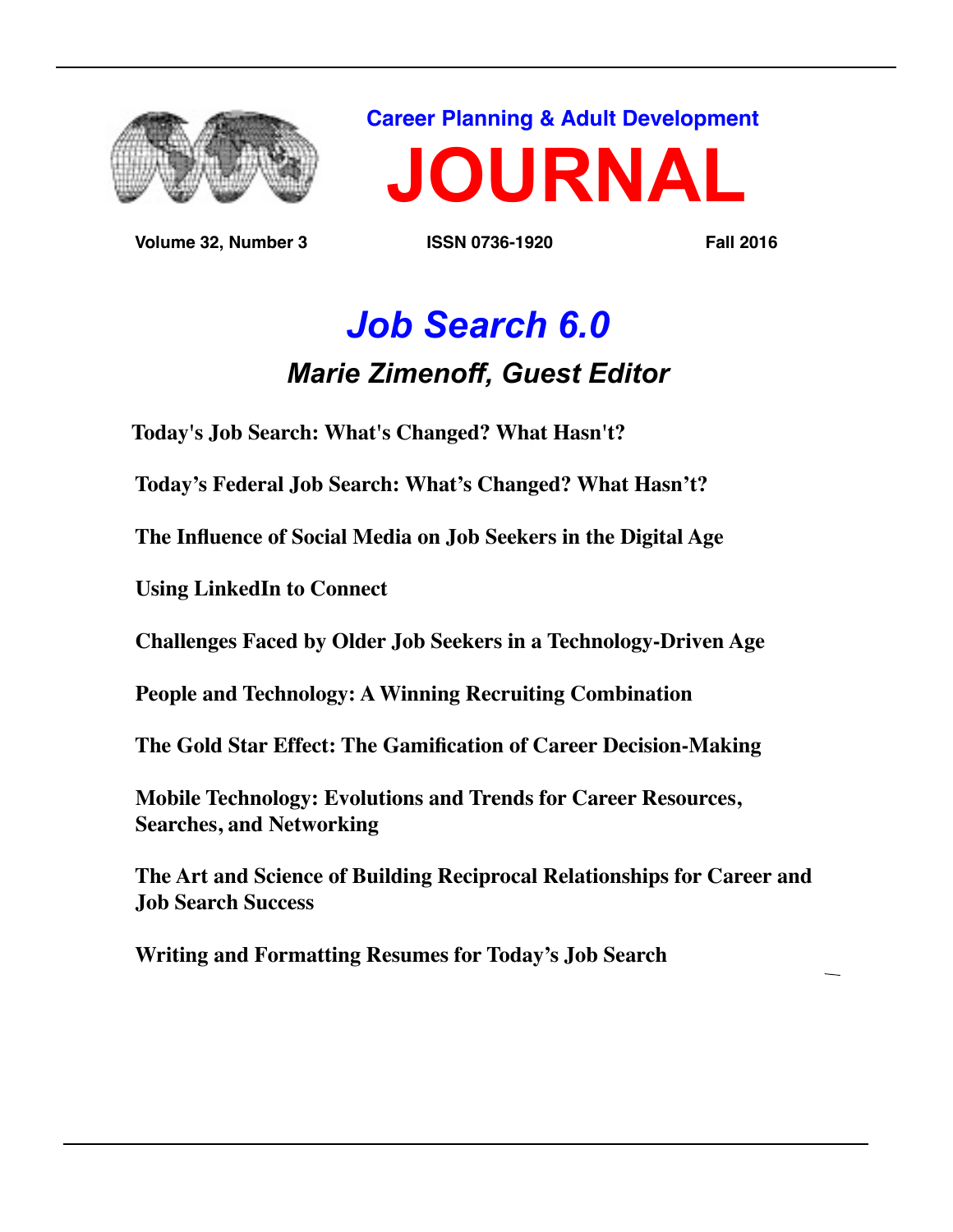# **CAREER PLANNING and ADULT DEVELOPMENT JOURNAL**

#### The *Career Planning and Adult*

*Development Journal* (ISSN 0736-1920) is an official publication of the Career Planning and Adult Development Network, a non-profit organization of human resource professionals, career counselors, educators and researchers. Network offices are located at P.O. Box 611930, San Jose, CA 95161-1930 USA Telephone (408) 828-3858

**Frequency of Publication:** The Journal is published up to four times each year.

**Change of Address:** Send both the old and new addresses at least four weeks before the change is to take effect. Please enclose your network label, when possible.

**Back Issues:** Back issues of the Journal, when available, are \$7.50 each, plus \$1.50 shipping.

**Permission:** Excerpts of less than 200 words may be reprinted without prior permission of the publisher, if the *Journal* and the Network are properly credited. Written permission from the publisher must be requested when reproducing more than 200 words of *Journal* material.

#### **Journal Distribution:**

The *Journal* is sent free to each active member of the Career Planning & Adult Development Network—up to four issues each year.

#### **Publisher:**

#### **Richard L. Knowdell**

Career Planning & Adult Development Network, P.O. Box 611930 San Jose, CA 95161 USA (408) 828-3858 e-mail: rknowdell@mac.com

#### **Membership & Subscriptions:**

Career Planning Network P.O. Box 611930 San Jose, CA 95161 USA (408) 828-3858 e-mail: rknowdell@mac.com

#### **Managing Editor**

**Steven E. Beasley** 453 Alberto Way, Suite 257E Los Gatos, CA 95032 USA (408) 354-7150 e-mail: stevenbeasley@verizon.net

#### **Guest Editor**

**Marie Zimenoff, CEO** Career Thought Leaders Consortium 333 West Drake St., Ste 11 Fort Collins, CO 80526 855.333.5793 e-mail: marie@careerthoughtleaders.com **Editorial Board: Jeanne C. Bleuer** Counseling Outfitters, LLC Chelsea, MI 48118 USA  **Deborah P. Bloch**, Professor Emerita University of San Francisco San Francisco, CA 94117 USA  **Harry Drier**, President Career Education & Training Associates Columbus, OH 43220 USA  **Rich Feller**, Professor Emeritus Colorado State University Ft. Collins, CO 80524 USA  **Carl McDaniels**, Professor Emeritus Counselor Education, Virginia Tech Blacksburg, VA USA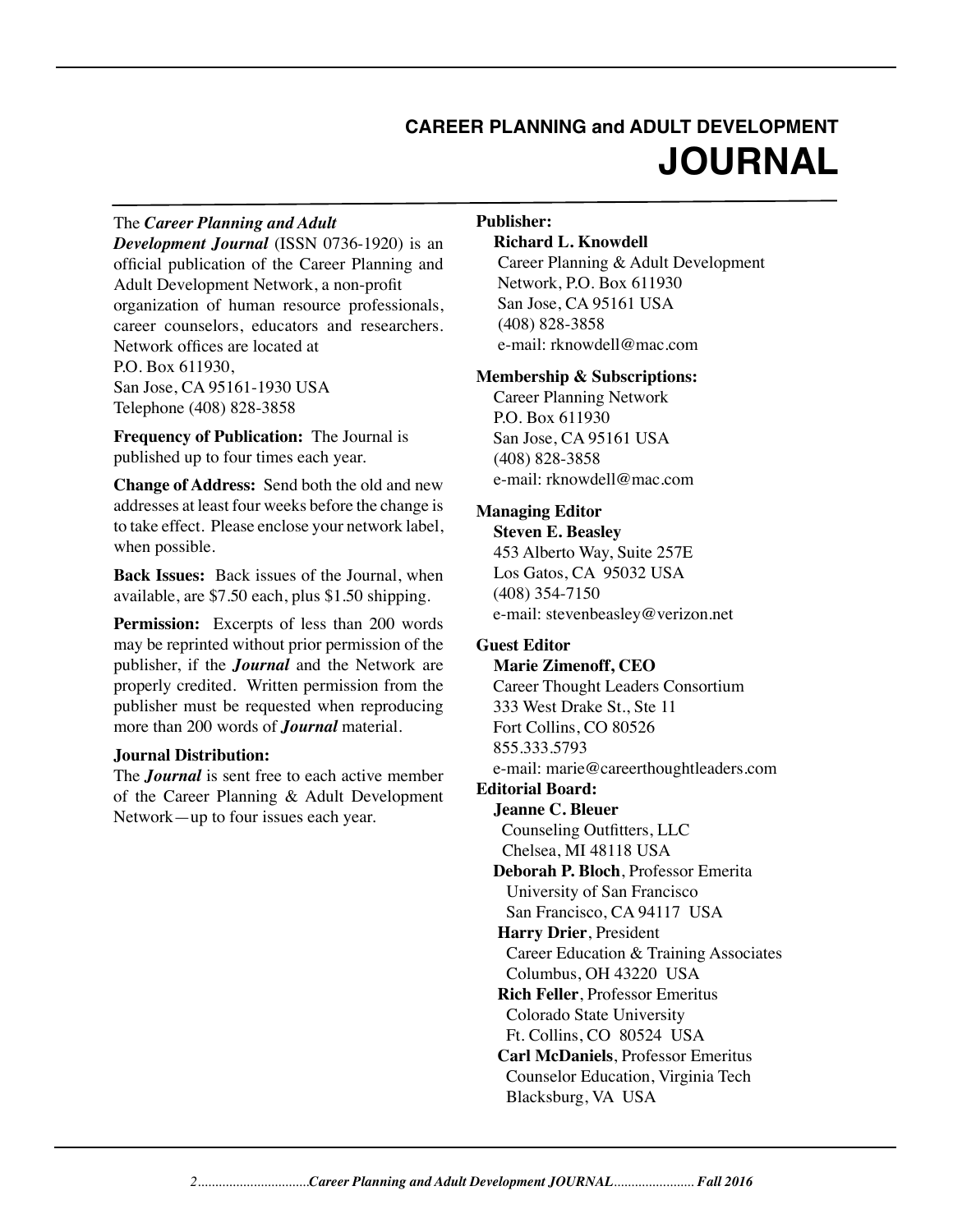## **CAREER PLANNING and ADULT DEVELOPMENT**



# **JOURNAL**

**Volume 32, Number 3 ISSN 0736-1920 Fall 2016**

## **Job Search 6.0**

| Looking Ahead with the Journal, by Steven E. Beasley, Managing Editor5                         |  |
|------------------------------------------------------------------------------------------------|--|
|                                                                                                |  |
| <b>Chapter 2:</b> Today's Federal Job Search: What's Changed? What Hasn't? by Camille Roberts  |  |
| <b>Chapter 3:</b> The Influence of Social Media on Job Seekers in the Digital Age              |  |
|                                                                                                |  |
| Chapter 5: Challenges Faced by Older Job Seekers in a Technology-Driven Age                    |  |
| <b>Chapter 6:</b> People and Technology: A Winning Recruiting Combination                      |  |
| <b>Chapter 7:</b> The Gold Star Effect: The Gamification of Career Decision-Making             |  |
| <b>Chapter 8:</b> Mobile Technology: Evolutions and Trends for Career Resources, Searches, and |  |
| <b>Chapter 9:</b> The Art and Science of Building Reciprocal Relationships for Career and Job  |  |
| <b>Chapter 10:</b> Writing and Formatting Resumes for Today's Job Search                       |  |
| <b>Additional information</b>                                                                  |  |
|                                                                                                |  |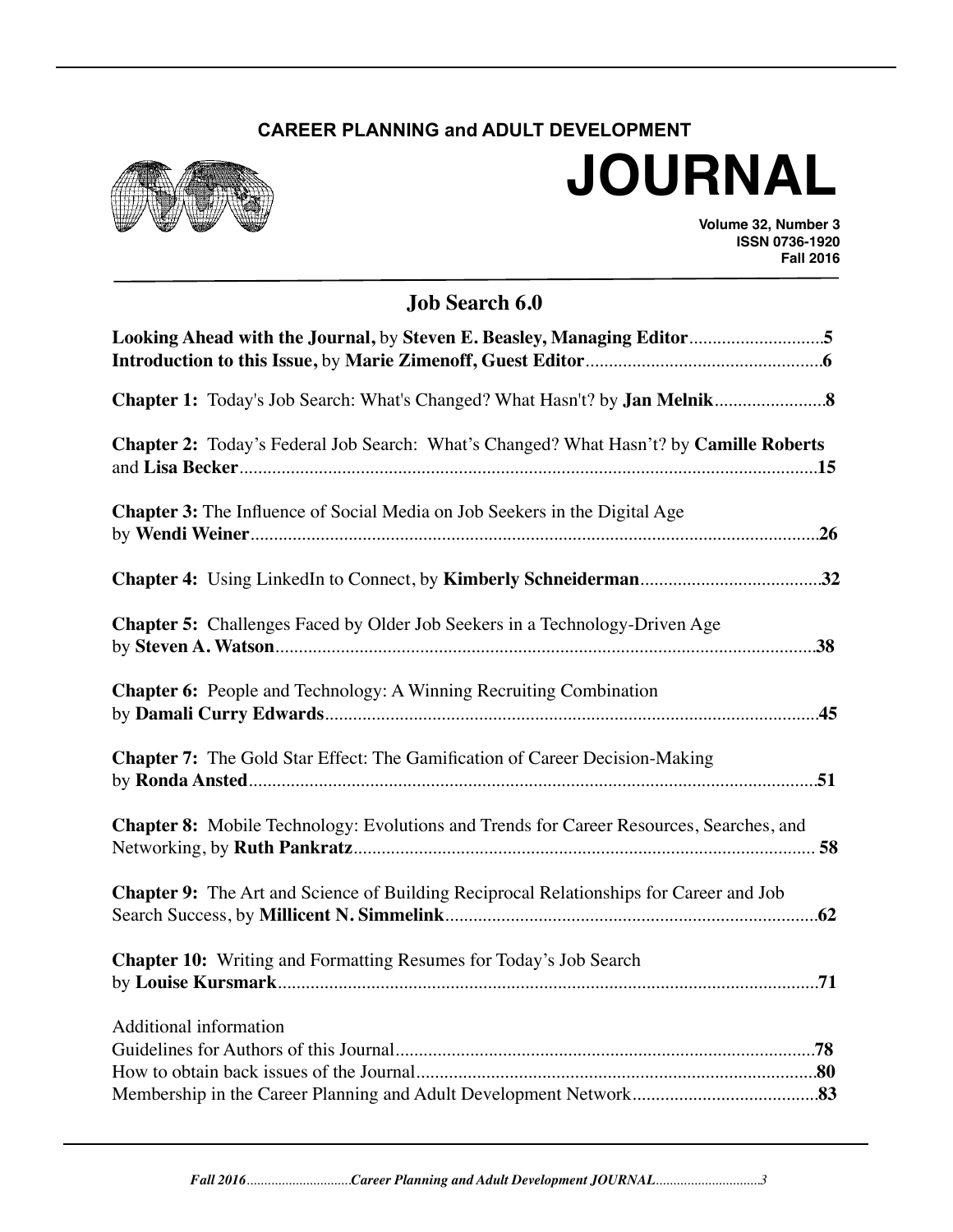#### **Foreword**

# **Looking Ahead with the Journal**

We wish to thank the authors of this special issue of the Journal devoted to Job Search 6.0. Our Guest Editor, Marie Zimenoff, has organized a useful set of chapters covering the essentials of modern job search. Thank you Marie!

Here is what we have planned for future issues of the Journal:

**Your Inner Hero's Journey** and the **Kiersey temperament assesment system**, with Guest Editor **Carolyn Kalil** of southern California.

**Book Reviews 2016-2017,** with our Book Reviews Editor **Maggi Kirkbride** of San Diego, California.

**Careers Related to the Internet,** with Guest Editor and our Newsletter Columnist **Melissa A. Venable** of Beaufort, South Carolina.

**A Life in the Military: Serving Worldwide Protecting our Nation.** Guest Editor TBD.

**Steven E. Beasley**, Managing Editor Career Planning and Adult Development Journal *408-354-7150* e-mail: *stevenbeasley@verizon.net*



2016 Workshop Schedule for Career Professionals

**JOB & CAREER TRANSITION COACH CERTIFICATION** Developed by Dick Knowdell and Led by Rich Feller September 12-13-14, 2016 in Washington, DC Area September 26-27-28, 2016 in Singapore (Dick Knowdell)

December 5-6-7, 2016 in Los Angeles

**BUILDING A PRIVATE CAREER COUNSELING BUSINESS** 

Developed and Led by Dick Knowdell September 30, 2016 in Singapore December 8, 2016 in Los Angeles

For information on these certification workshops go to: http://www.careernetwork.org/training-certification.cfm

> To schedule a workshop in your area e-mail rknowdell@mac.com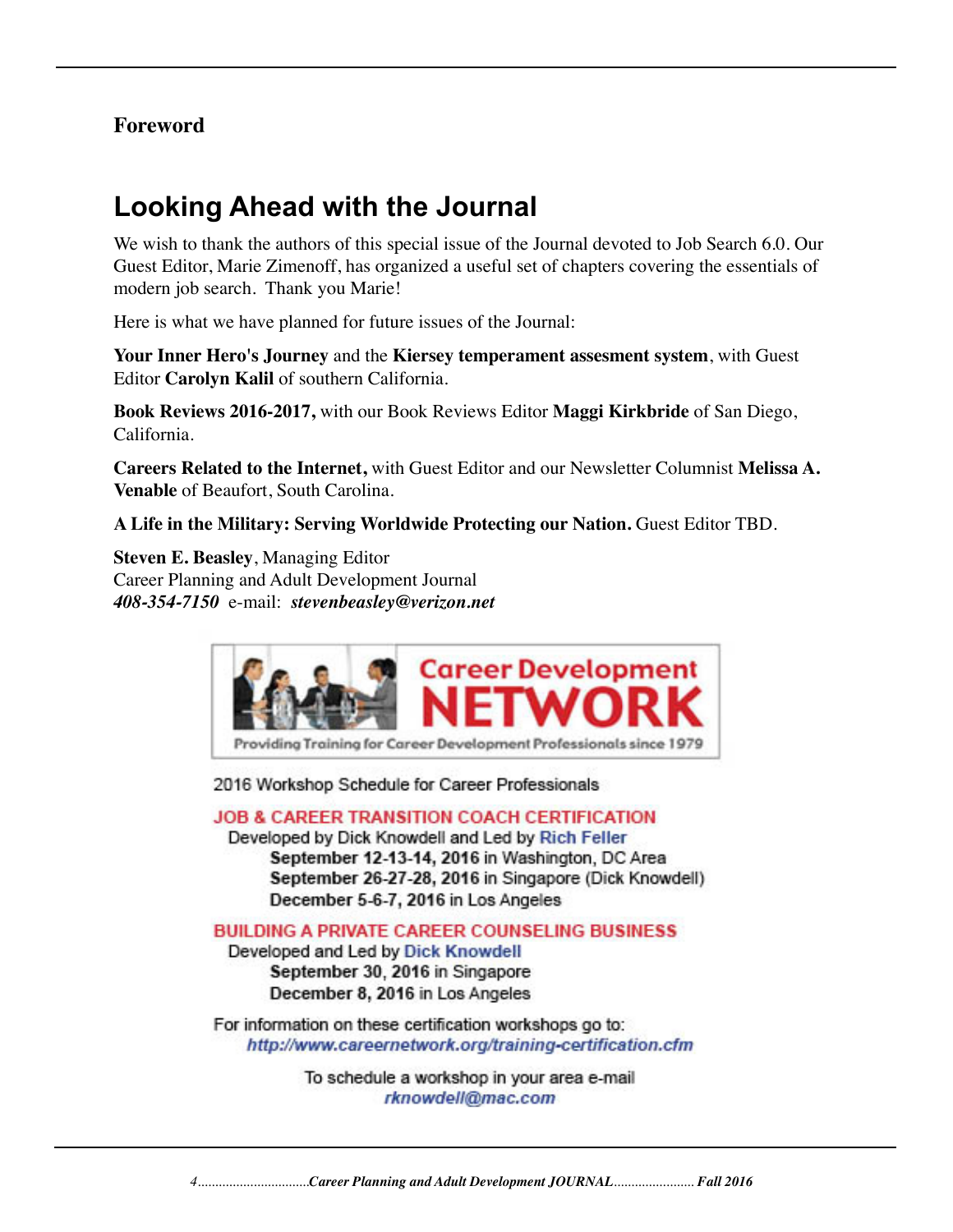## **Introduction**

# **INTRODUCTION TO THIS ISSUE**

As a resource for career practitioners across the field, the Career Planning and Adult Development Journal has shared trends and resources for more than 32 years. During this time, technology used during the process of job search and hiring has experienced rapid change, while maintaining the same basic goal – hiring managers seeking the best talent for their position in the most efficient way possible.

In this special issue on Job Search 6.0, career practitioners and recruiters share perspectives on how technology changes are influencing the search and hiring processes. As CEO of Career Thought Leaders Consortium and Resume Writing Academy, I've had the opportunity to interact with recruiters across the country to research and witness their hiring practices. While processes have changed with the increase in technology use, the basic challenge and solutions remain the same as they seek talent referred from a source they can trust and rely on their experience, process, and intuition to select the best candidate.

The ways in which candidates build their visibility and apparent credibility with hiring managers have also experienced rapid change while traditional job search strategies like networking maintain their effectiveness. This journal will address how technology has influenced the full spectrum of job search activities and new strategies for improving effectiveness of traditional search methods.

In **Today's Job Search: What's Changed? What Hasn't?, Jan Melnik** provides a comprehensive review of the differences and similarities in job search today and years past. The article shares data illustrating how technology has changed candidate sourcing, career communications, and job seeker branding. Jan also provides recommendations for job search in response to this data and specifically how candidates can use technology to improve their networking – including in-depth tips for using LinkedIn.

**Camille Roberts,** a federal job search expert, joins forces with **Lisa Becker** to provide a similar comprehensive review in **Today's Federal Job Search – What's Changed? What Hasn't?**. The article provides a detailed look at changes in USAJOBS and explores the impact of changing leadership, programs, demographics, legislation, and technology on the federal recruiting and hiring process. Lastly, it addresses myths about the federal screening and hiring practices.

**The Influence of Social Media on Job Seekers in the Digital Age by Wendy Weiner** provides a survey of the major social media used for job search – LinkedIn, Twitter, Facebook – including demographics of users and their place in the new mobile job search. The article also shares data around social media use by recruiters and recommendations for job seekers in building their online image.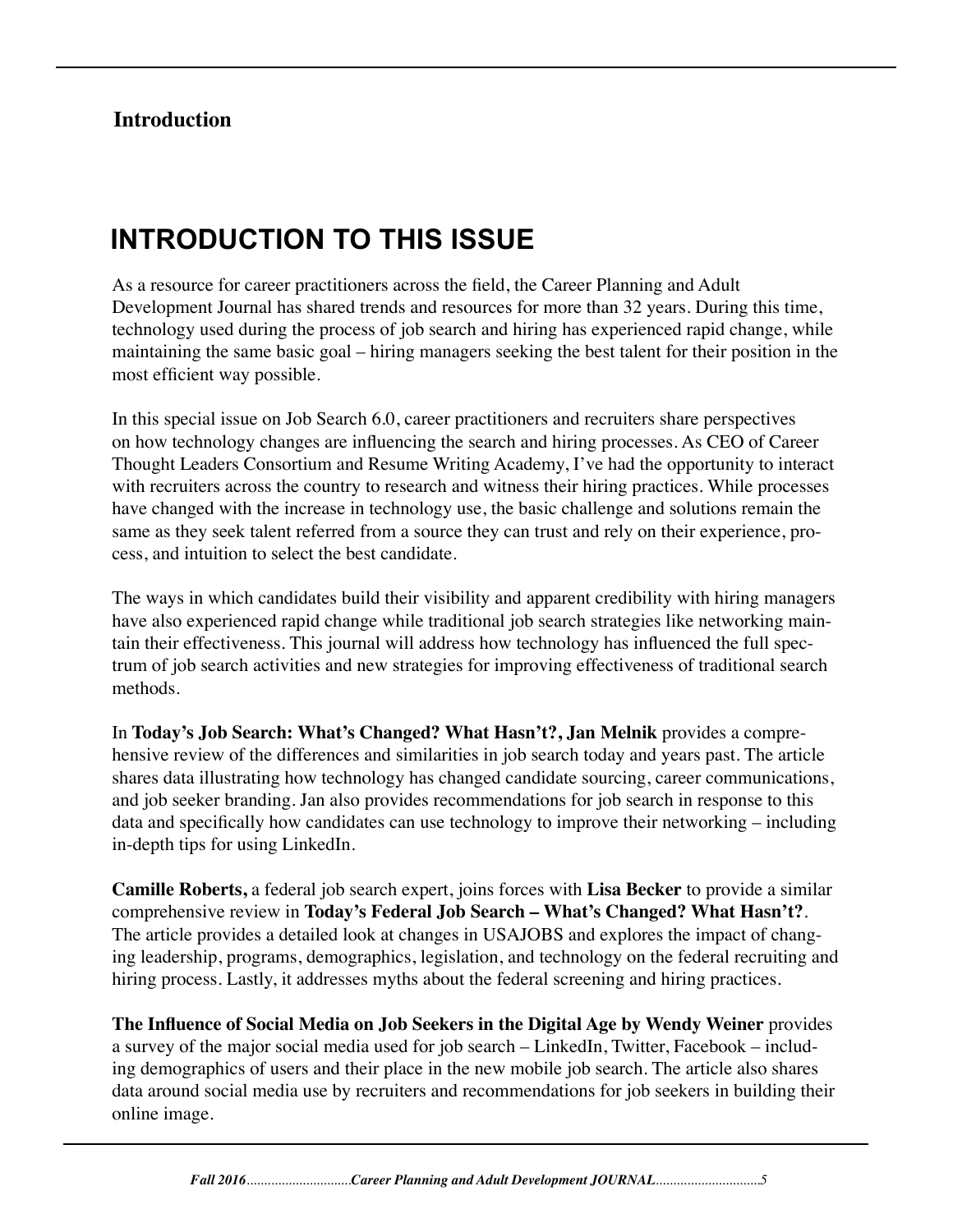A detailed guide to LinkedIn, including screen shots, make **Kimberly Schneiderman's Using LinkedIn to Connect** a must-read for career professionals. Kimberly provides an in-depth understanding of LinkedIn's key features and practical methods for using the technology to build real connections. The article also provides direction in using the search function and scripts for connecting to other individuals for many different purposes.

In **Challenges Faced by Older Job Seekers, Steven Watson** shares insight into how rapidly changing technology impacts job search success of the aging workforce in a highly competitive market. The article shares data around the use of social media by recruiters, unemployment by age, and time to find employment by age to illustrate this impact. Lastly, Watson provides data around older people and the use of technology, training, and bridge employment with recommendations for addressing discrimination in job search.

Former recruiter **Damali Curry Edwards** shares the HR and recruiter perspective on job search in her article titled **People & Technology: A Winning Recruiting Combination.** The article outlines the different ways organizations hire – from networking to online applications – and how LinkedIn® is changing the recruiting landscape. Her detailed description of the type of hiring managers, recruiters, and other influencers in the hiring process is a wealth of information for career professionals in explaining the hiring landscape to their job seekers.

The gamification trend that has been apparent in learning and development for the past few years transitions into career development through the work of **Ronda Ansted** as described in her article **The Gold Star Effect: The Gamification of Career Decision-Making.** The article explains gamification and its benefits in learning and behavior change. Ronda then shares how the concept can be applied within a career development setting and strategies for effectiveness in using the approach, especially with under-served populations.

One of the most dramatic changes in technology over the past few years is the rise in use of mobile phones. In **Mobile Technology: Evolutions and Trends for Career Resources, Searches, and Networking, Ruth Pankratz** shares how mobile use is growing by organizations and job seekers during the hiring process. She also shares how job seekers are using mobile technology for networking and some of the challenges organizations face in keeping up with the changing technology in their recruiting process.

In **The Art and Science of Building Reciprocal Relationships for Career and Job Search Success, Millicent Simmelink** takes a deep dive into the transformation of the workplace and corresponding changes in career management strategies. The article provides an understanding of the importance of a "personal board of directors" in job search and career management, with a generational look at how professionals build reciprocal relationships and the impact of these relationships on career and job search success.

Closing out the journal with a very important topic for career practitioners, **Louise Kursmark**  shares the latest trends in **Writing and Formatting Resumes for Today's Job Search.** The article provides a background in how reading has changed with the growth of Internet and mobile technology and how this is changing the way employers read resumes. With concrete examples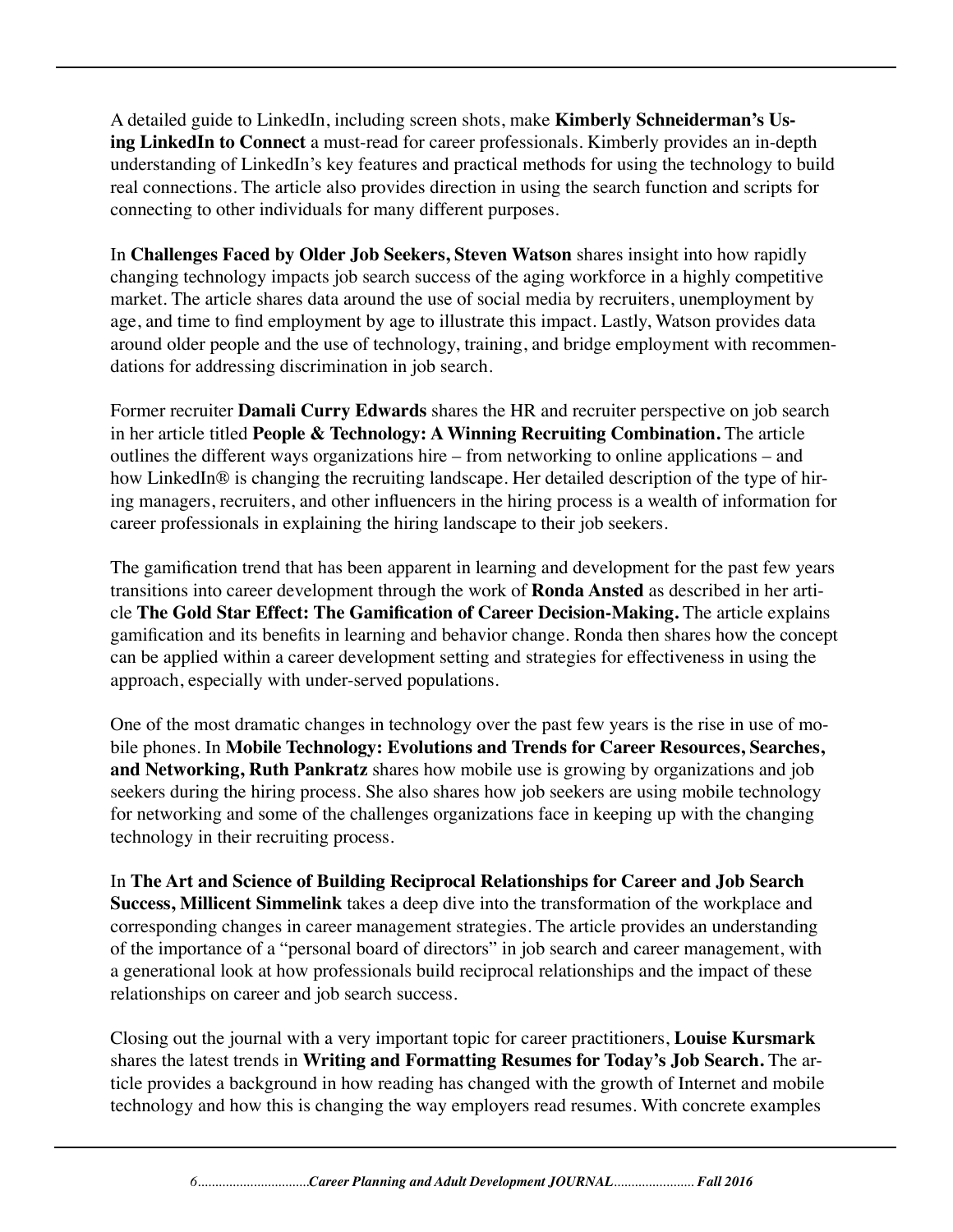for both the human eye and computer readers (applicant tracking systems), this article is a wealth of information on what is still a key tool in the job search process.

Thank you to all of these career practitioners for sharing their wisdom, research, and recommendations for approaching job search in today's dynamic workplace. The articles provide a wide variety of strategies, methods, and practical tools for career practitioners and job seekers struggling to navigate and increasingly complex system while still achieving the ultimate goal – determining good-fit career options, advancing and managing a fulfilling career, and building genuine relationships to uncover opportunities. May readers find practical solutions they can use to improve these results in their daily work with clients!

#### **Marie Zimenoff**, Guest Editor

## **About the Guest Editor**



**Marie Zimenoff** is CEO of Career Thought Leaders and Resume Writing Academy. She is on a mission to change the world one career success story at a time. She develops content and training across multiple mediums to keep careerists and careers industry professionals ahead of trends. Using pioneering strengths-based coaching and marketing techniques, she consistently improves outcomes for job seekers, entrepreneurs, and organizations. As a thought leader in the career industry, she has mentored and trained career professionals in corporate, workforce development, community college, university, and community settings. Job seekers, company leaders, and career professionals know they can count on her to deliver content with valuable information and practi-

cal tools they can use today. She earned the master's degree in counseling and career development and the industry's top certifications in career coaching, leadership coaching, branding, and resume writing. She has served as president of The National Resume Writers' Association and the Colorado Career Development Association. She is also sought out as a speaker on leadership topics for Rotary International across the Rocky Mountain region. She is a contributor to career industry books and journals and serves as an expert source for BusinessNewsDaily, Yahoo! Education, major professional association publications, and newspaper and radio media nationwide. Contact her as follows:

*Marie Zimenoff, CEO, Career Thought Leaders Consortium 333 West Drake St., Suite 11, Fort Collins, CO 80526 USA (855) 333-5793. e-mail: marie@careerthoughtleaders.com Web Site: www.linkedin.com/in/mariezimenoff/ @workwithpurpose*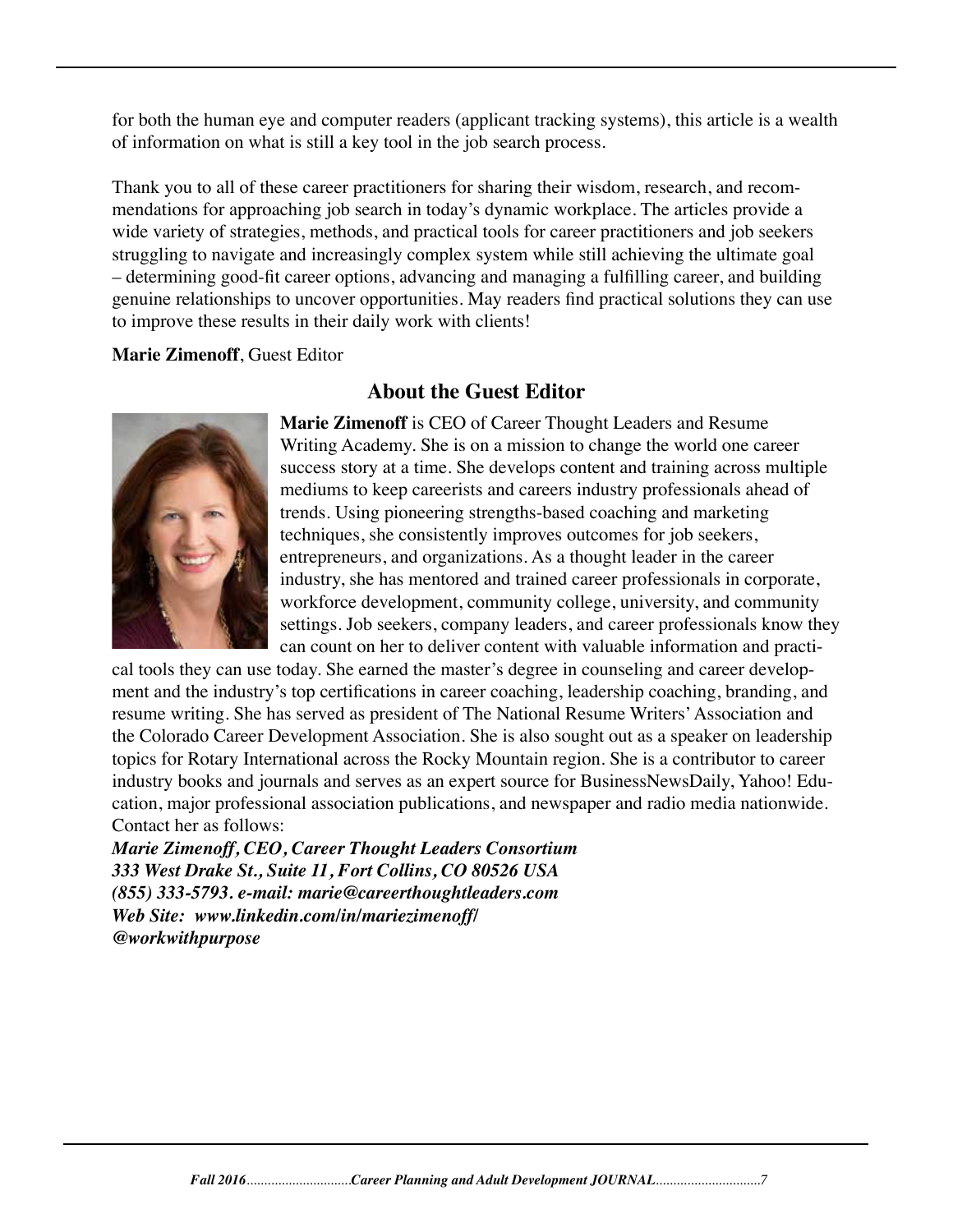## **Chapter 1**

## **TODAY'S JOB SEARCH: What's Changed? What Hasn't? by Jan Melnik**

The expression *"some things never change"* can be attributed to a number of writers as well as musical artists. As it relates to job search, however, this sentiment remains absolutely true with respect to networking. Coined as an expression in the 1980s, the textbook definition of networking at that time suggested that *"contacts can produce good job opportunities"* (Flippen, 2001).

By the 1990s, job-search networking had come into its own, fueled by the plethora of personal computers and the Internet. Richard Beatty reported in his best-selling book,

*Job Search Networking,* that *"some 68 percent of all jobs are found through networking"* (Beatty, 1994). Some 20 years later, many consider networking to be more valuable than ever for job seekers. Adam Cobb, professor of management at the Wharton School of the University of Pennsylvania, was quoted by Chris Farrell in *Bloomberg Businessweek* as saying, *"The best way to get a job now is the same as in the '70s and the '80s—word of mouth"* (Farrell, 2012).

But the best connections do not always derive from where one might think. Barbara Kiviat (2013) reported on the work of Harvard- and Princeton-educated sociologist Mark Granovetter, also a professor at Stanford University, in a Glassdoor blog, **"Why Personal Connections Matter and Can Get You Hired."** Granovetter said that dating back to the late 1960s and early 1970s, *"people were much more likely to land jobs from information passed on by people they weren't particularly close to."* Granovetter further reported that in interviews, when candidates were asked *"whether a friend had told them about their current job, time and again people said 'not a friend, an acquaintance'"* (Kiviat, 2013). Granovetter's research revealed that the key referrals in networking most often derived from acquaintances seen *"occasionally"* (and not often) with the resulting takeaway: *"The people in your life who you don't know too well are the ones who often matter the most when it comes time to find a job"* (Kiviat, 2013).

Ted Mouw, a sociology professor at the University of North Carolina-Chapel Hill, is quoted as saying from his research of large data sets that *"people with high-status networks do tend to get higher-paying and more prestigious positions… networks are important for getting jobs,"* but he states that because many people share networked connections with those similar to themselves, the results aren't necessarily causative (Kiviat, 2013).

#### **Differences in Job Search: Then and Now**

The biggest difference in job search and networking today as compared with decades past? The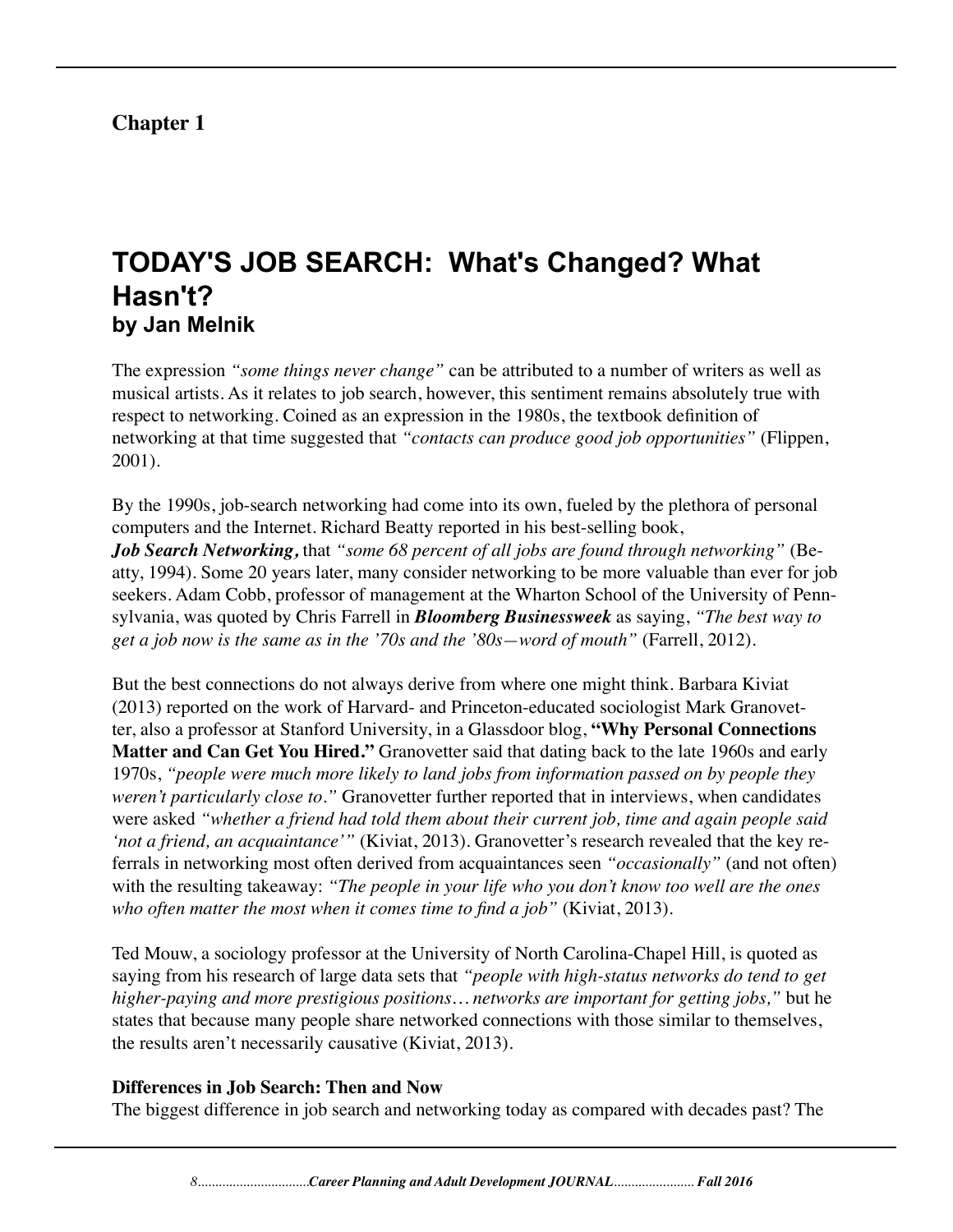impact of the Internet, technology, and social media. Most individuals above the age of 60 can recall when resumes were typed (literally), probably on a Smith-Corona portable typewriter on classic laid stationery—and usually an ivory color. Cover letters expressing interest were individually prepared and mailed in envelopes with postage applied—arriving frequently with hundreds of others on the desk of a hiring manager (or, more likely, the *"Personnel Department,"* as it was called then) following a large advertisement in the Sunday newspaper career pages for a coveted opportunity.

Gerry Crispin, one of the founding principals of CareerXRoads, reported on the research of Gary Cluff of 4,000 Employment Management Association (now SHRM) members in 1998 about their sources of hire as compared to Crispin's own data developed in 2013. Print advertising in newspapers and trade journals as late as 1997 accounted for 42 per cent of new hire sources—as compared to a miniscule one per cent by 2013 from the same sources (Crispin, 2014). Many millennials in job search today have never read a newspaper, never mind consider the trusted *career classifieds* from decades ago as the top source for job leads. That same comparative study published by Crispin showed that employee referrals (certainly a top form of networking) accounted for 19 per cent of new hire sources, both in 1997 and in 2013. The Internet, however, accounting for just two per cent of new hire sources in 1997, exploded to more than 90 per cent by 2013; the numbers exceeded 100 per cent because of multiple responses (Crispin, 2014).

Today, job seekers spend hours mining information on the Internet, using Google to delve more deeply into company mission statements, challenges, and employment opportunities. Hopefully, they are leveraging the robust powers of LinkedIn, what many career experts consider to be today's holy grail with respect to the social media networking platform for job seekers and all professionals. No longer simply glued to a desktop computer in their homes (or, in days of old, at the publicly accessible computers in their community libraries), job seekers are using smart phones and mobile devices to access information—and expect to find results quickly.

Whereas customizing a resume and cover letter for a desirable job opening could take an hour or more in the 1970s and 1980s, followed by the trip to the post office, today's job seekers can readily apply to hundreds of positions—both through such site aggregators as *Indeed.com* or individually in rapid-fire order to companies of their choosing. There's no cost and minimal effort. So instead of a Personnel Department in 1980 being inundated with several hundred envelopes in the week following a Sunday classified ad, HR folks today are flooded with, often, thousands of electronic applications for a single position.

This has led to frustration for job seeker and hiring manager alike: applicants no longer can look forward to a thanks-but-no-thanks postcard that most companies would send to candidates 30 or more years ago. Instead, Applicant Tracking Systems with complex algorithms have been developed to screen out unlikely candidates from the teeming droves (including many unqualified individuals, those simply submitting their materials randomly). A postcard or letter thanking a candidate for interest? No one is getting those anymore from leaned-down, overworked HR departments.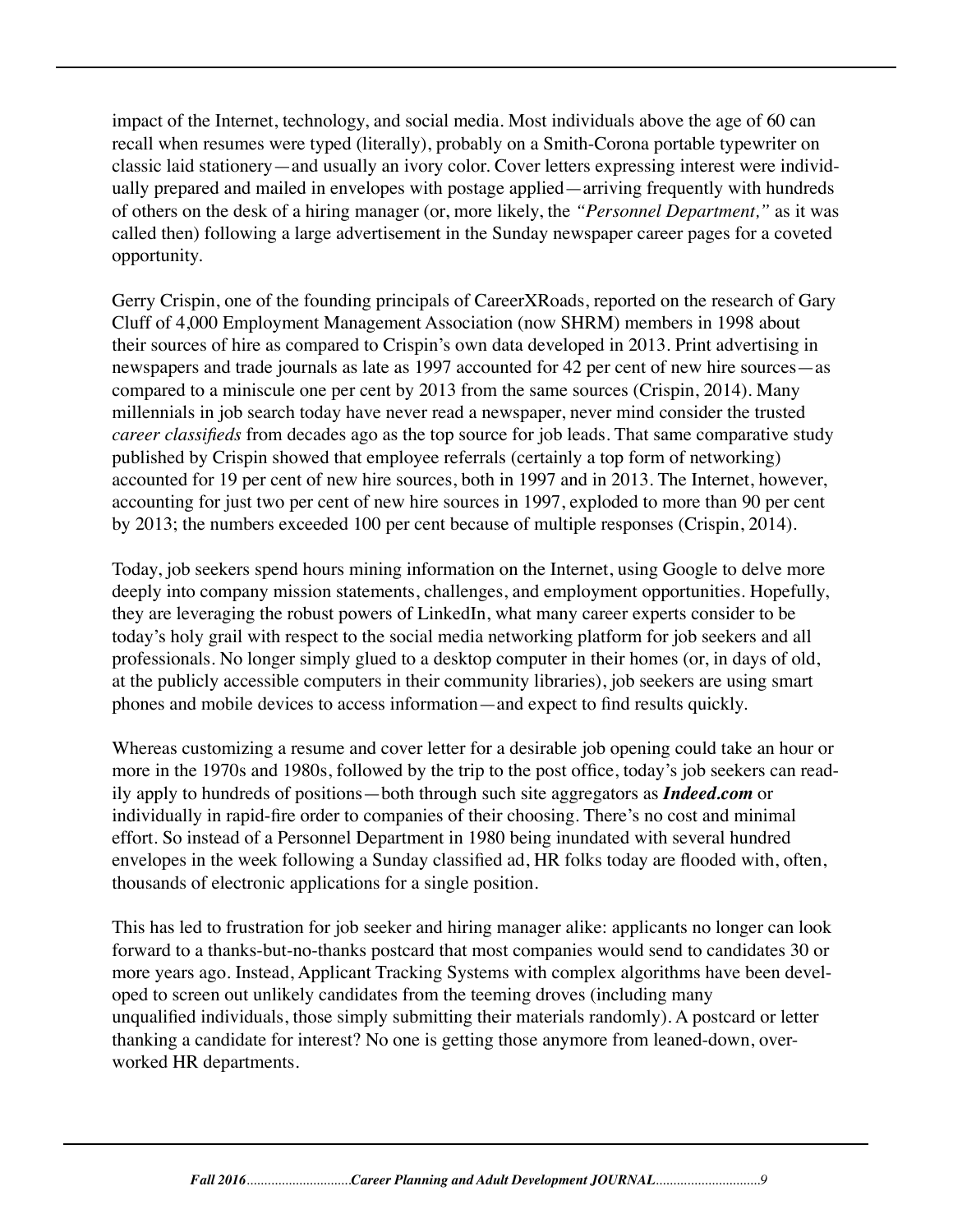The world of recruitment has changed over the last five years and the number of players has shrunk. Many organizations are finding their own success leveraging LinkedIn to source and then vet candidates for job searches, spending dollars formerly paid on a third of a new hire's firstyear salary to a recruiter or on thousand-dollar Sunday newspaper ads on premium company accounts with LinkedIn to enable deep data dives. Search Engine Optimization becomes important as a tool in allowing candidates to be found. By the third quarter of 2015, LinkedIn reported more than 122 million registered LinkedIn users in the United States out of the 400 million registered members globally (LinkedIn, 2015). Clearly, hiring managers have a vast pool of candidates from which to create various searches, sorts, and cuts.

How do these technology- and societal-driven changes—as well as gold standard best practices in networking—affect today's job seekers? How can they optimize their successes? By combining the best of both worlds, savvy candidates can ideally position for visibility and results. To begin, every job seeker today must have, at a minimum, a carefully developed, authentically branded, and accomplishment-rich set of career collaterals: a precision-focused resume, a cover letter customized to each opportunity, and a cohesive, complementary, and personality-imbued LinkedIn profile. Many other tools can be developed to augment these core three—from one-page executive summary resume, professional bio, leadership brief, and project addendum to networking cards, post-interview thank-you letters, 30-60-90 day business plans, and the like. But beginning with a strong portfolio grounded in a resume, letter, and LinkedIn profile is the necessary first step.

#### **Hallmarks of a Solid Career Portfolio**

The resume must resonate with authenticity. It must be packed with transferable predictors of success. It must provide proof of performance, backing up claims of achievement with facts. Challenge-action-result (CAR) stories must advance value of a candidate. Key differentiators must highlight what the candidate will do that no one else can. The letter must make the connection between candidate and opportunity, tell the *why,* and provide a quick call-to-action for the reader.

And the LinkedIn profile must be fully amplified—featuring highly branded, personalized, and compelling content that is not duplicated in the resume. It must expand and add value beyond what can be done on, typically, a two-page resume. A professional headshot must be included strong facial shot, good eye contact, engaging smile, stellar outfit, updated eyeglasses—along with a powerful headline. Video, print, and media clips/URLs should be incorporated throughout and recommendations (several per position is ideal) should also be reflected. A candidate's LinkedIn URL should be customized and this branded link should be included on all career documents (resume, letter, networking card, etc).

Delving in to all that LinkedIn offers is one of the most strategic methods a job seeker can use to optimize networking. After building out a well-developed site on LinkedIn, job seekers should work to connect with appropriate contacts in and outside of their industries (keeping in mind the previously mentioned research showing that, often times, the best connections are from acquaintances, not close contacts). In other words, using LinkedIn language, second-degree connections, which are the first-degree connections of one's first-degree connections, are ideal places to mine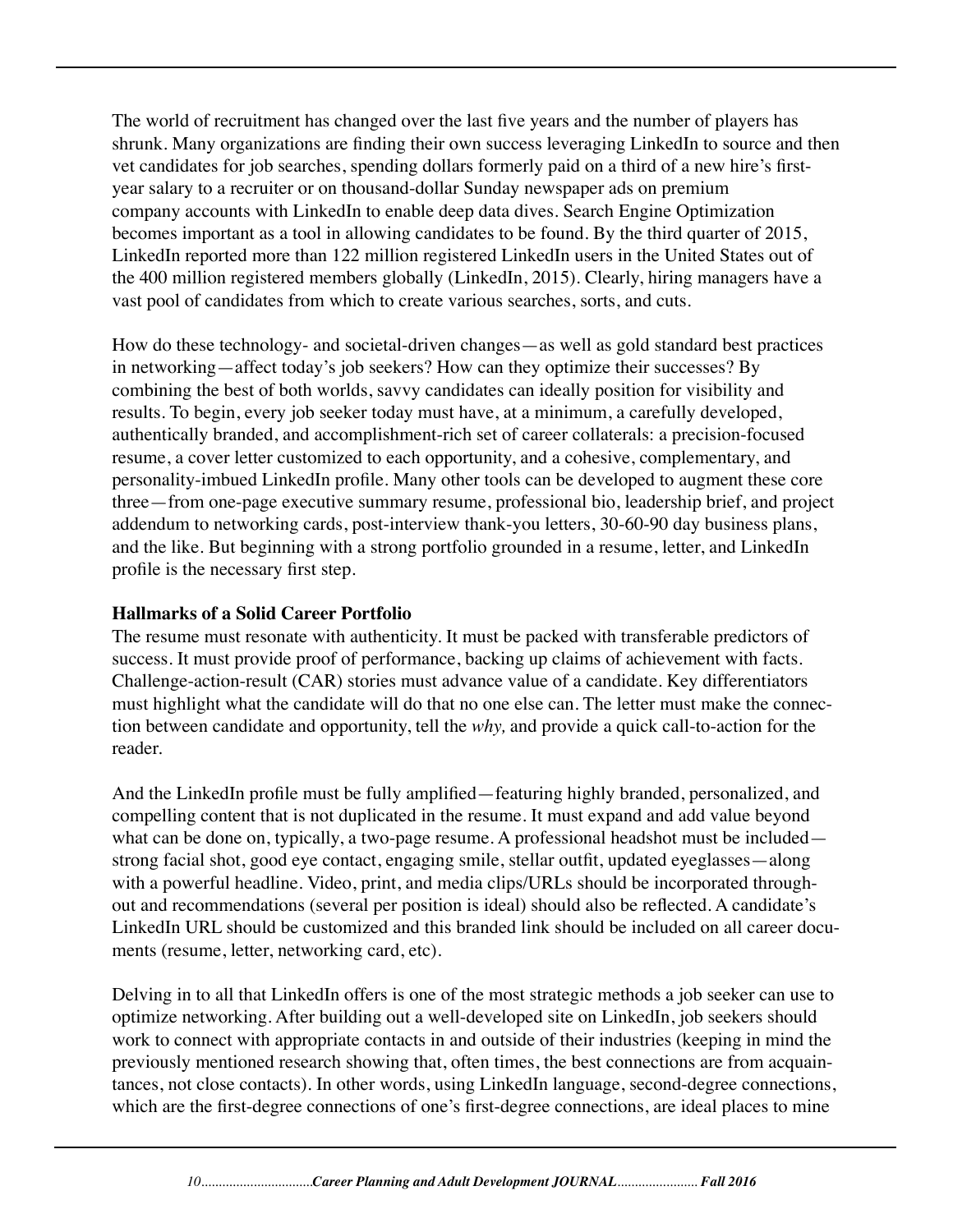contacts and introductions. Most career experts will agree that a minimum of 125 connections will provide the base critical mass necessary to begin to leverage those connections; obviously, more quality connections than that are desirable and above 500 provides significant benefits in networking.

#### **A Brief Practicum in Leveraging LinkedIn Connections**

These are some of the best ways to use LinkedIn to advance networking for strategic job search:

#### **Jobs**

Candidates should use the Jobs tab and, through the advanced feature selection, choose keywords and proximity (entering zip code and selecting within 10 miles to up to 100 miles), honing in on those that produce optimal results.

a) For instance, customer service engineer within 50 miles of my locale produces more than 200 possible jobs on a given date.

b) Wrapped in quotation marks ("customer service engineer"), using Boolean search strategy, confines this to jobs with all three words included in the listing, resulting in a very manageable three jobs for further exploration.

c) One of those three jobs includes the notation from LinkedIn: "two connections to the poster." Both are 1st degree connections, which means I can reach out to either/both asking for further insights, an introduction to the hiring manager, details about the company, etc., using LinkedIn's messaging feature.

d) LinkedIn also shares the identity of the job poster (in this case, an internal recruiter); I can search through LinkedIn, the company's website, and Google to learn more about her prior to my introduction.

e) I can also plumb details as posted in the job description about the company itself, the requirements for this position, the fact that the position was posted only two days ago (making it a prime opportunity as opposed to one that might have been posted months ago), and learn that there have been just six applicants so far (through LinkedIn); if there had been hundreds of applicants already, I might not spend as much time on this lead.

f) I can also see other positions open within this company.

g) LinkedIn provides two other good sources of data on these same pages (when reviewing the actual position): *"Similar Jobs"* and *"People Also Viewed,"* potentially opening doors to opportunities and/or companies that I might not have otherwise discovered in my search.

h) Generally, the last thing a candidate should do is simply *apply* from the LinkedIn site to a particular opportunity; that should always be a last resort after exhausting all possible side door avenues of approach. Foremost for candidates to do is network with 1st degree connections, look at company connections to identify others with whom contact can be made, Google for decision makers within appropriate department, etc.

## **Groups**

Candidates are also advised to use the *"Groups"* tab and, through the advanced feature selection, choose keywords of interest to potentially identify organizations/groups to which membership could be advantageous (up to 100 groups can be joined on LinkedIn; there is a range of opinion as to the best strategy—from joining only a handful of key groups in which true thought leadership can be demonstrated to joining all 100 possible groups for greater visibility but being lim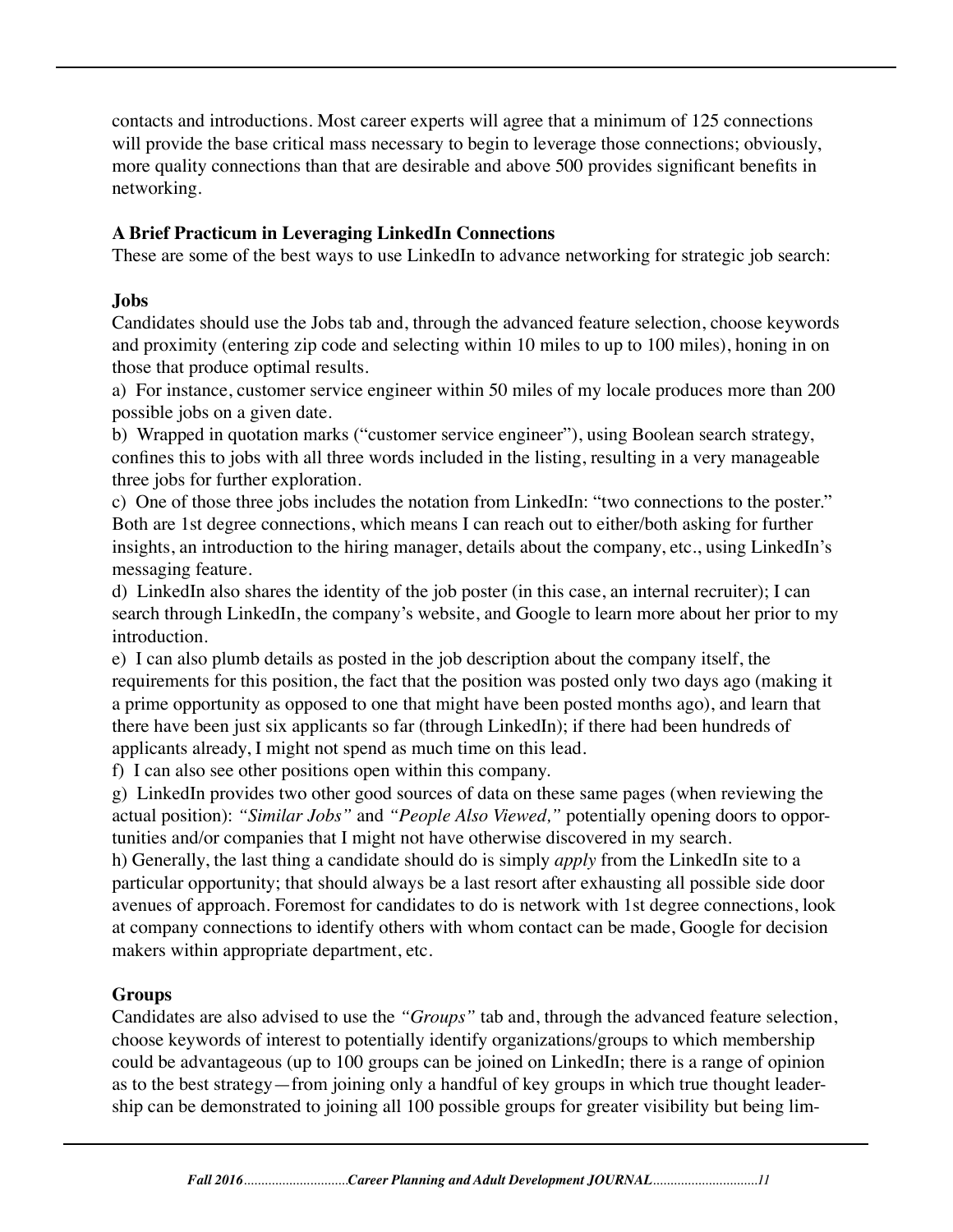ited in terms of time to interact regularly and actively in that many groups).

a) Candidates should try to find groups of interest in which LinkedIn shows some or a number of "shared connections."

b) Also to be explored are the groups to which people in a candidate's network already belong and those of interest among the tier of 2nd degree connections.

c) Candidates should assess the size and level of activity of a group before joining (one with millions of members isn't likely to be a place to gain visibility—but one with a handful of members won't likely propel candidacy either). As with Goldilocks' pursuit of the perfect chair, candidates should look for that sweet spot between too large and unwieldy and too small and unproductive for the group size that is *just right.*

d) Candidates should always lurk before jumping into a group with their own posting. Of course, any posting contemplated would be one that adds value to a discussion, demonstrating subject matter expertise, and not one *asking for a job.*

#### **Companies and Alumni**

Using both the *"Companies"* tab and the *"Alumni"* tab, connections can be made, furthered, and deepened, all from the standpoint of linking to opportunities of interest and cultivating possible paths to introduction to hiring managers.

#### **Networking Techniques for the Present Day**

Tapping all of these rich sources of contact can be fundamental to a more expeditious job search. On Harvard Business School's career resources website, it is suggested that "*networking* … [can] *help you gain insight into an industry, a company, or a career path. Given that 65 to 85 per cent of jobs are found through networking, it should be the focus of about 80 per cent of your allotted search time"* (Harvard, 2015).

The Career Center at Willamette University quotes research from Harvard stating, *"almost 80 percent of all jobs in the last 10 years were the result of networking—35 per cent of those jobs didn't exist 10 years ago"* (Willamette, 2015). This underlies the importance of using networking to not only connect to decision makers over posted job opportunities but to forge connections and learn about career paths and career transition as well as to conduct research and acquire inside information.

Through the Office of Career Strategy at Yale University, networking is discussed, recommended *"particularly in challenging economic times"* and as a means by which someone *"can uncover job opportunities that might not yet—or never—be posted on job-sites"* or to perhaps develop a need or opportunity that had not existed previously (Yale, 2015).

Susan Adams, writing for *Forbes*, recommends combining *"online tools with an old-school personal approach"* (Adams, 2011). She suggests using LinkedIn and Facebook to *"locate friends and contacts who are connected to the company where you want to work. Reach out to those contacts through personalized emails and phone calls. Ask if you can mention them in an email or call to your target. If your connection is willing to put in a word for you with the target, all the better"* (Adams, 2011).

One of the best amplified definitions for networking related to job search was expressed by Lou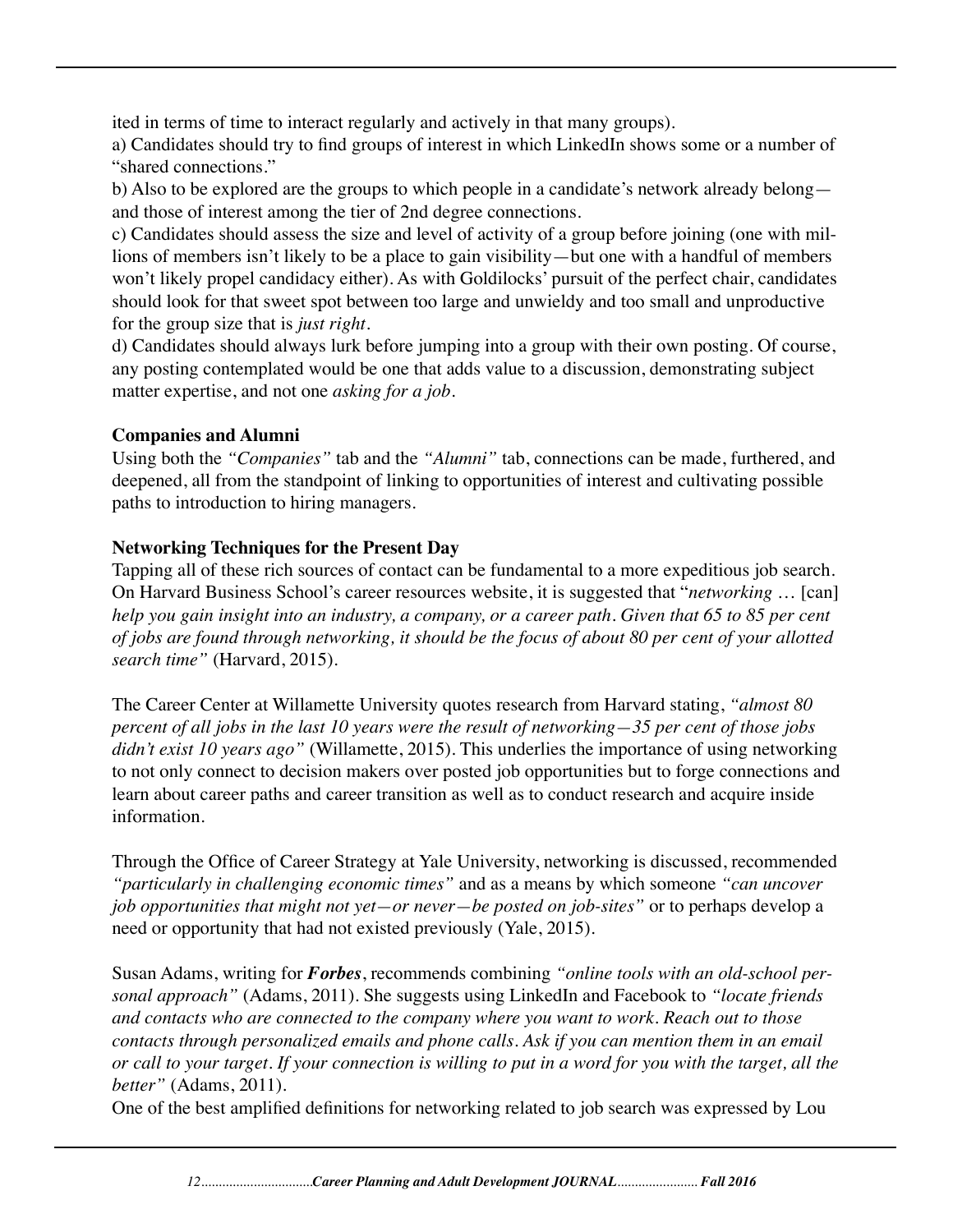Adler when he stated in *The Essential Guide for Hiring and Getting Hired, "Networking is about meeting people you know who can vouch for your past performance and connect you with people you don't know"* (Adler, 2013). Some of Adler's top strategies include spending 60 per cent of job-search time on networking, with no more than 20 per cent of one's time devoted to applying directly for a job and 20 per cent of one's time customizing the resume, managing recruiter contacts, etc. (Adler, 2013).

Career expert Susan Joyce, a Visiting Scholar at the MIT Sloan School of Management and editor/publisher of Job-Hunt.org, states in her online guide to job-search networking that *"networking is the dominant method used by successful job seekers—more than 75 per cent of the time! Not a job site. Not an e-mailed resume. Networking!"* (Joyce, 2015).

At the core of successful job search today are an individual's ability to tap into all the resources available—both electronic and real-life—positioning for success using appropriate social media platforms and strategies, having in place highly branded and targeted career collaterals, and being able to articulate key differentiator's in one's candidacy, one's true value proposition. To this I always suggest that any job seeker employ persistent, professional perseverance in the quest to get before the right people to make introductions, advance candidacy, and forge a connection with a decision maker.

#### **References**

Adams, S. (2011). Networking is still the best way to find a job. *Forbes*, June 7, 2011. Referenced from http://www.forbes.com/sites/susanadams/2011/06/07/networking-is-still-the-bestway-to-find-a-job-survey-says/

Adler, L. (2013). *The essential guide for hiring and getting hired.* Drupal.org: Workbench.

Adler, L. (n.d.). *Networking rules for job seekers: The good, the bad and the almost perfect.* LinkedIn Pulse. Referenced from https://www.linkedin.com/pulse/20130916190035-15454-networking-rules-for-job-seekers-the-good-the-bad-and-the-almost-perfect

Beatty, R. (1994). *Richard Beatty's job search networking.* Avon, MA: Adams Media Corporation.

Crispin, G. *Back to the future.* CareerXRoads blog, Nov. 30, 2014. Referenced from http://blog. careerxroads.com

Farrell, C. The best way to land a job? It's still word of mouth. *Bloomberg Businessweek*, May 31, 2012. Referenced from http://www.bloomberg.com/bw/articles/2012-05-31/the-best-way-toland-a-job-its-still-word-of-mouth

Flippen, E. (2001). *Practical networking? How to give and get help with jobs.* Out of print, available as ebook (2003). Referenced from http://www.amazon.com/Practical-Networking-Give-Help-Jobs-ebook/dp/B00H4SSKF8/ref=sr\_1\_1\_twi\_kin\_1?s=books&ie=UTF8&qid=1449 610837&sr=1-1&keywords=9780759602724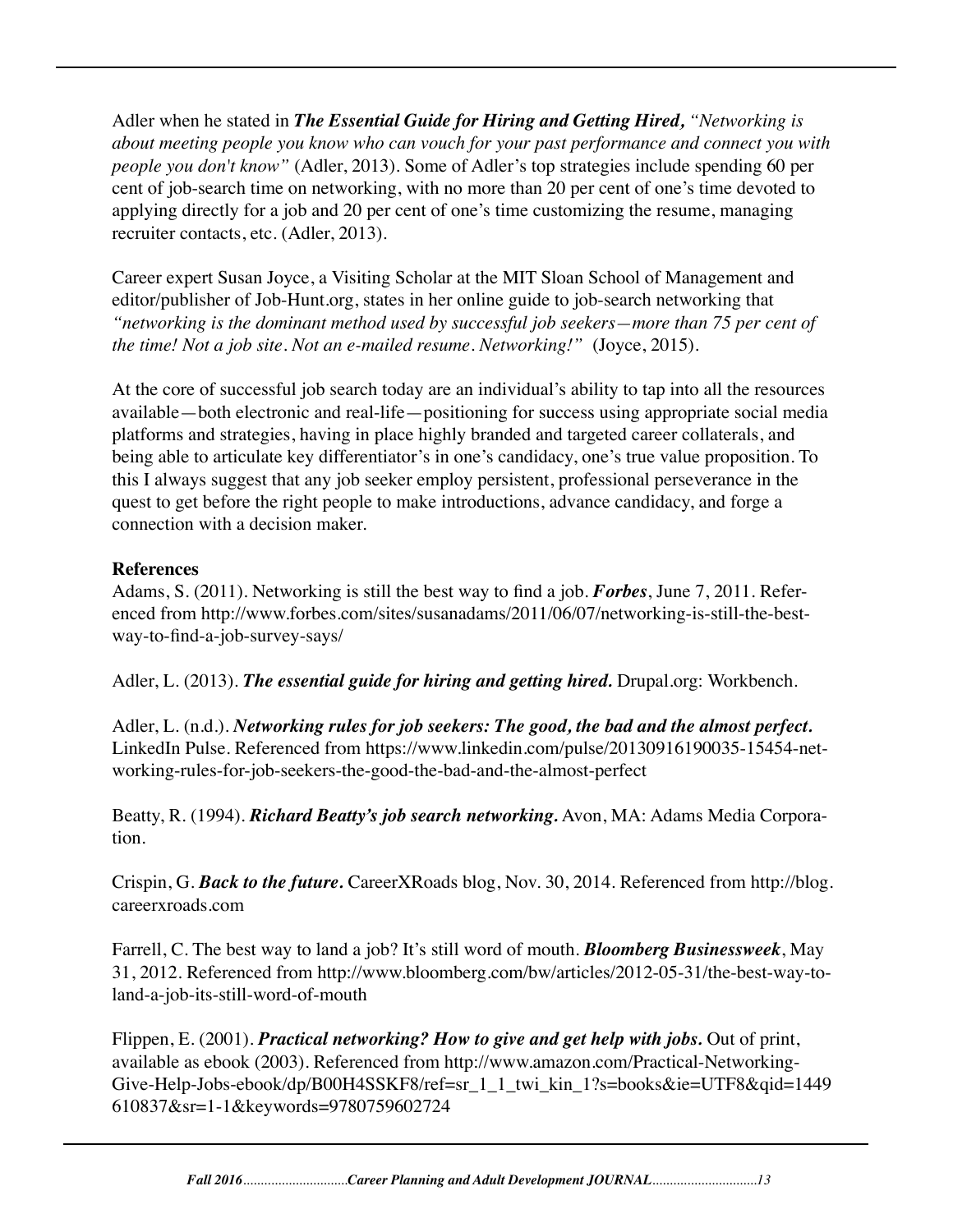Harvard Business School, Harvard University. (n.d.). Office of Career Services. Referenced from https://www.alumni.hbs.edu/careers/career-resources/Pages/networking.aspx

Joyce, S. (n.d.). *Guide to job search networking.* Referenced from http://www.job-hunt.org/jobsearch-networking/networking.shtml

Kiviat, B. *Why personal connections matter and can get you hired.* Glassdoor blog, Oct. 25, 2013. Referenced from https://www.glassdoor.com/blog/personal-connections-matter-hired/

LinkedIn Newsroom. *About Us*. (n.d.). Referenced from https://press.linkedin.com/about-linkedin

*Networking: The most effective job-search strategy.* (n.d.). Willamette University. Career Center. Referenced from http://willamette.edu/offices/careers/pdf/networking\_strategies.pdf

Yale University. Office of Career Strategy. (n.d.). Referenced from http://ocs.yale.edu/content/networking

#### **About the author**



Jan Melnik is President and Chief Career Strategist of Absolute Advantage. *"Be inspired. It's your career. It's your life."* She helps C-suite executives, rising professionals, and college interns/new graduates with career strategies, resumes, and coaching services. The author of eight career/business books (including "Executive's Pocket Guide to ROI Resumes and Job Search," "One-Hour College Application Essay," and her forthcoming title, "Resume, LinkedIn & Job-Search Strategies for New Graduates: What Works to Launch a Millennial's Career") and a newly released novel, "Telling Tales: On Merlin's Island," she founded

her private practice, Absolute Advantage, in 1983. She is a Master Resume Writer, Credentialed Career Manager, and Certified Professional Resume Writer. She has been featured in numerous publications, is NBC's career expert, and speaks frequently at universities, conferences, and libraries nationwide. She is a charter board member with Career Thought Leaders and the CMO coach working with sales and marketing executives through C-Suite Career Catalysts. An adjunct professor of business at Bay Path University, she earned two undergraduate degrees in business and a master's degree at Wesleyan University. Her passion is working with clients coast-to-coast to achieve their career dreams. Contact her as follows:

*Jan Melnik, President and Chief Career Strategist Absolute Advantage 860-349-0256 jan@janmelnik.com Twitter: twitter.com/janmelnik LinkedIn: www.LinkedIn.com/in/JanMelnik Pinterest: www.pinterest.com/janmelnik/ Website: www.janmelnik.com*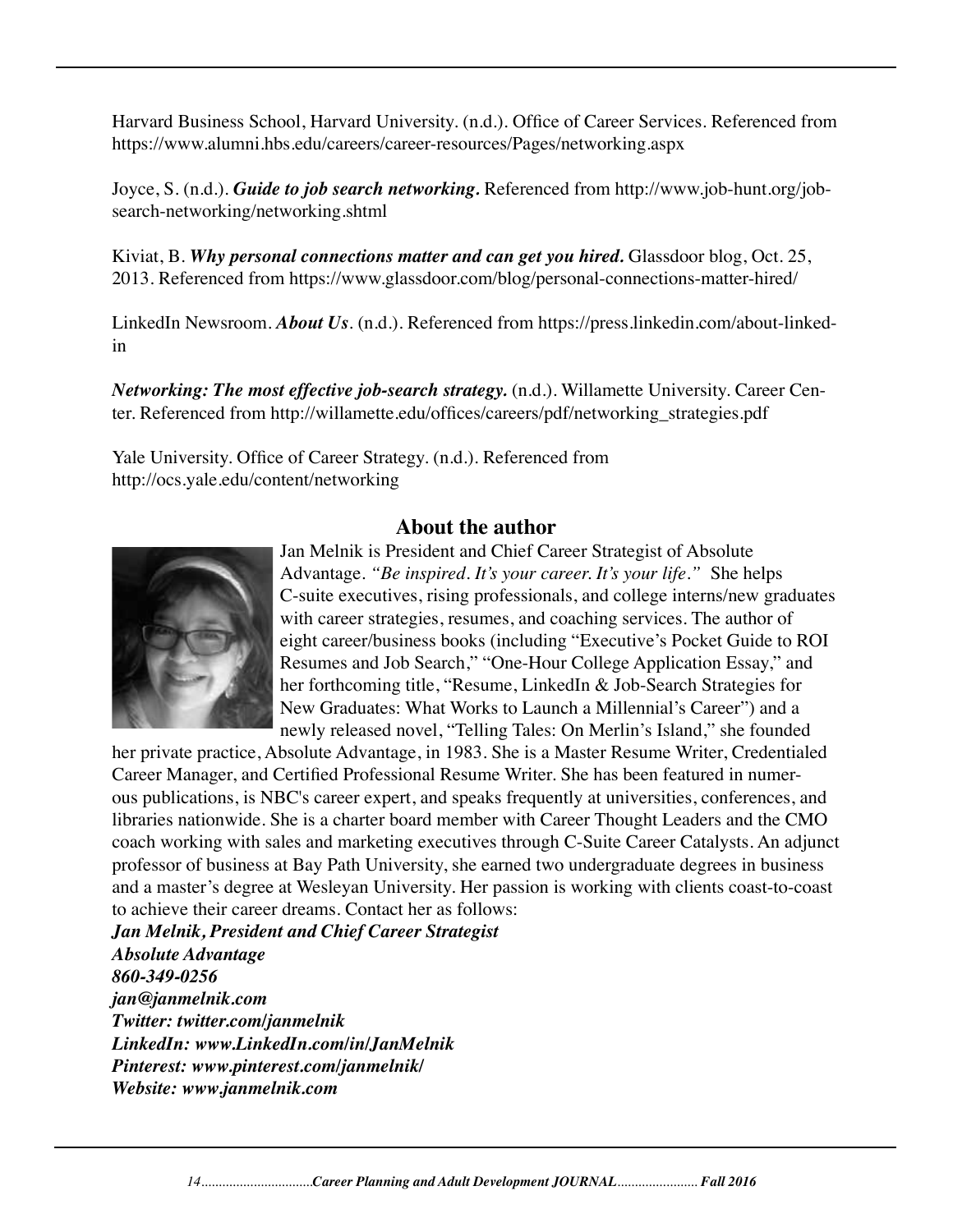## **Chapter 2**

# **TODAY'S FEDERAL JOB SEARCH: What's Changed? What Hasn't** by **Camille Roberts** and **Lisa Becker**

Today's federal job search is as competitive as ever with 70 percent of open federal jobs filled by employees who are already in government service, which leaves 30 percent open to opportunities for the public (Rein, 2015). It is important to make certain that federal job seekers learn how to take advantage of every available opportunity to claim a top spot on the Best Qualified lists.

This means ensuring that all T's are crossed and all I's are dotted for every step of the process. Job seekers must pay close attention to every detail required by vacancy announcements in order to be successful. This can be accomplished by reading the job announcement thoroughly and meticulously following every single instruction.

It might sound too difficult, time-consuming, or confusing, but it really is not with the right education. The job announcement is an excellent guide for the overall career marketing a job seeker needs to be successful in landing a federal job—cover letter, federal resume, narratives, and social media. Federal job announcements provide background on the agency and department to give the federal job seeker an idea of the mission of the agency. It also lists the Duties, Qualifications and Evaluations, Benefits and Other Information, and How to Apply. Most job announcements also have listed a Human Resources point of contact.

#### **What's Changed?**

Following the disappointing launch of the highly anticipated "new and improved" USAJOBS 3.0 in October of 2011, the Office of Personnel Management (OPM) realigned USAJOBS under its Office of the Chief Information Officer (CIO) and established the USAJOBS Executive Steering Committee. This committee was created to provide strategic direction, oversight, and resolve systemic problems in federal hiring.

The fall-out from the 2011 launch taught OPM a valuable lesson. Instead of creating a monumental buildup of public expectation, the government personnel agency is taking it slower and fixing back-end problems without fanfare and advertising new releases only after testing, use, and fine tuning.

Between October 2011 and October 2015, there have been many improvements and reconfigurations to the USAJOBS website based on user experiences and information submitted through the Usability Committee.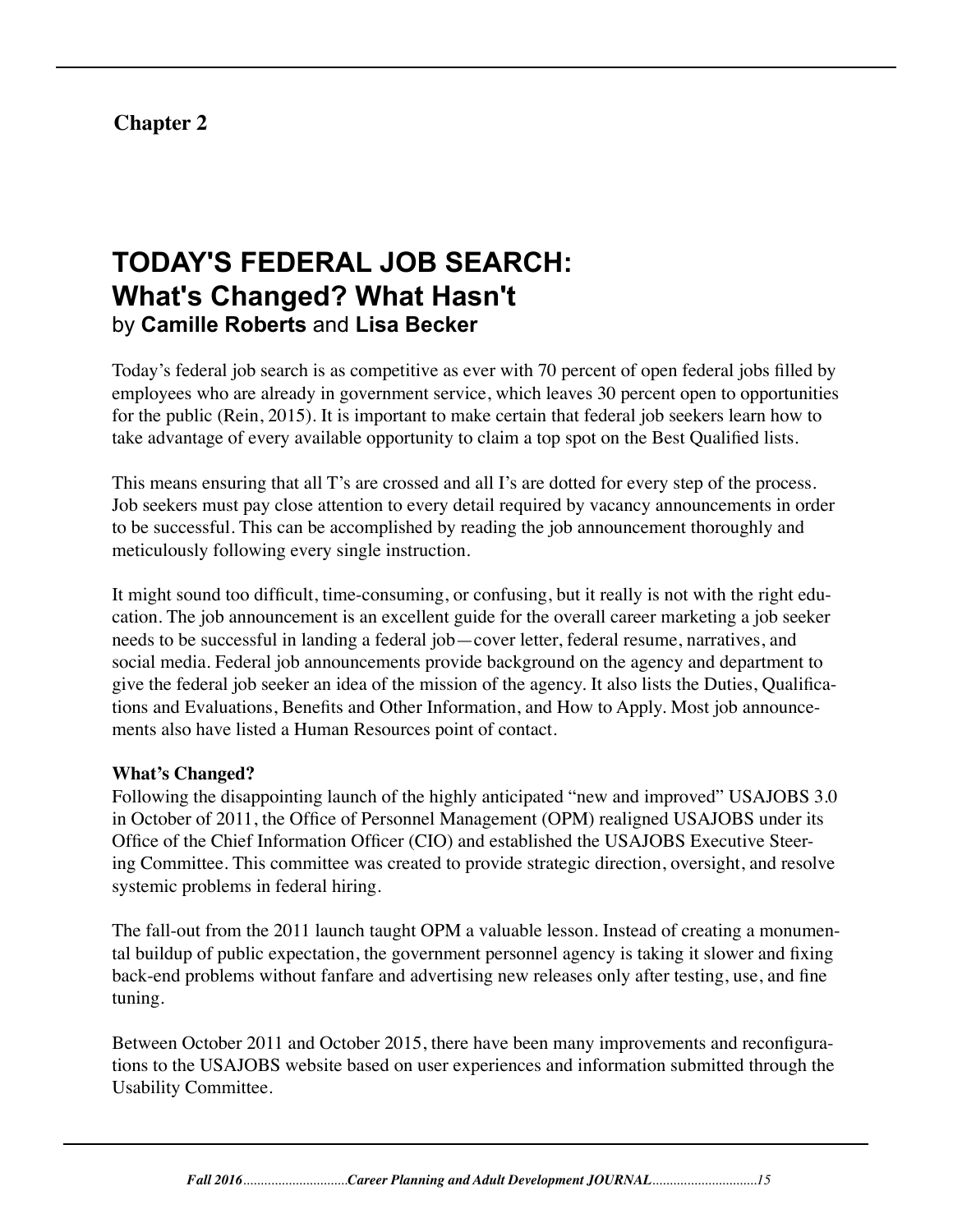In 2014, USAJOBS served 187 million people conducting 1 billion job searches (Katz, 2015). OPM is responsible for ensuring that the Federal Government, the largest employer in the United States, is staffed with the best, brightest, and most qualified skilled candidates and leaders from diverse public and private-sector backgrounds. This immense responsibility lands squarely on the shoulders of OPM, the Administration, and Congress. This article will explore the progress toward improving the federal hiring process, the lofty goals OPM has for 2016 and beyond, and tips and strategies for succeeding in the federal job search.

#### **Recruitment, Engagement, Diversity, and Inclusion (REDI)**

Upon becoming OPM's Senior Executive leader in 2013, former OPM Director Katherine Archuleta set out to *untie the knots* in federal hiring by visiting college campuses and federal offices nationally to gain insight into what her customers, both federal and non-federal, wanted and needed from OPM (Rein, 2015).

A constant, underlying problem she heard about from those she interviewed was *"communication"*—or the lack thereof. She heard time and time again about applicants who never heard back from Human Resources regarding their applications. She listened to recurring complaints from Human Resource staff members about repetitive, obstructive hiring procedures and poor training.

Armed with that information, as well as the knowledge that the government needed to attract highly tech-savvy *twenty-somethings* looking to make a difference, she unveiled her new flagship program in the spring of 2015. The program is called REDI—Recruitment, Engagement, Diversity, and Inclusion. She and her team developed a roadmap to closing skills gaps, building future leaders, and committing their dedication to easing federal employment challenges. *Data* became the OPM watchword for changing the Federal Government's recruiting strategy.

*"REDI is a data-driven, forward-looking human capital management strategy that reflects our work on behalf of the 'People and Culture' pillar of the President's Management Agenda. A major function of REDI will help agencies become more self-sufficient in recruiting and hiring employees and turning to OPM as a resource. The roadmap will help agencies drive other key presidential initiatives in areas such as diversity and inclusion, closing skills gaps, building the Federal leaders of tomorrow, and fulfilling our commitment to our Veterans and people with disabilities. Underlying all of REDI's initiatives to enhance recruitment and engagement is the importance of diversity and inclusion"* (Archuleta, 2015).

Perhaps most important to Archuleta was that REDI would make OPM accountable to its customers, partners, and stakeholders by transforming the way the Federal Government recruits, hires, engages, and develops its workforce. It would debunk long-standing myths about the hiring process and help managers to fast-track applicants through noncompetitive authority hiring.

In 2010, the President of the United States issued an Executive Order that mandated *time to hire* be reduced to 80 days from the average (at that time) of 120 days. Time to hire was indeed brought down to an average of 105 days by the end of 2010 and 93 days by the end of 2011 (Moore, 2014). Fast forward to 2014, and federal agencies were no longer mandated to meet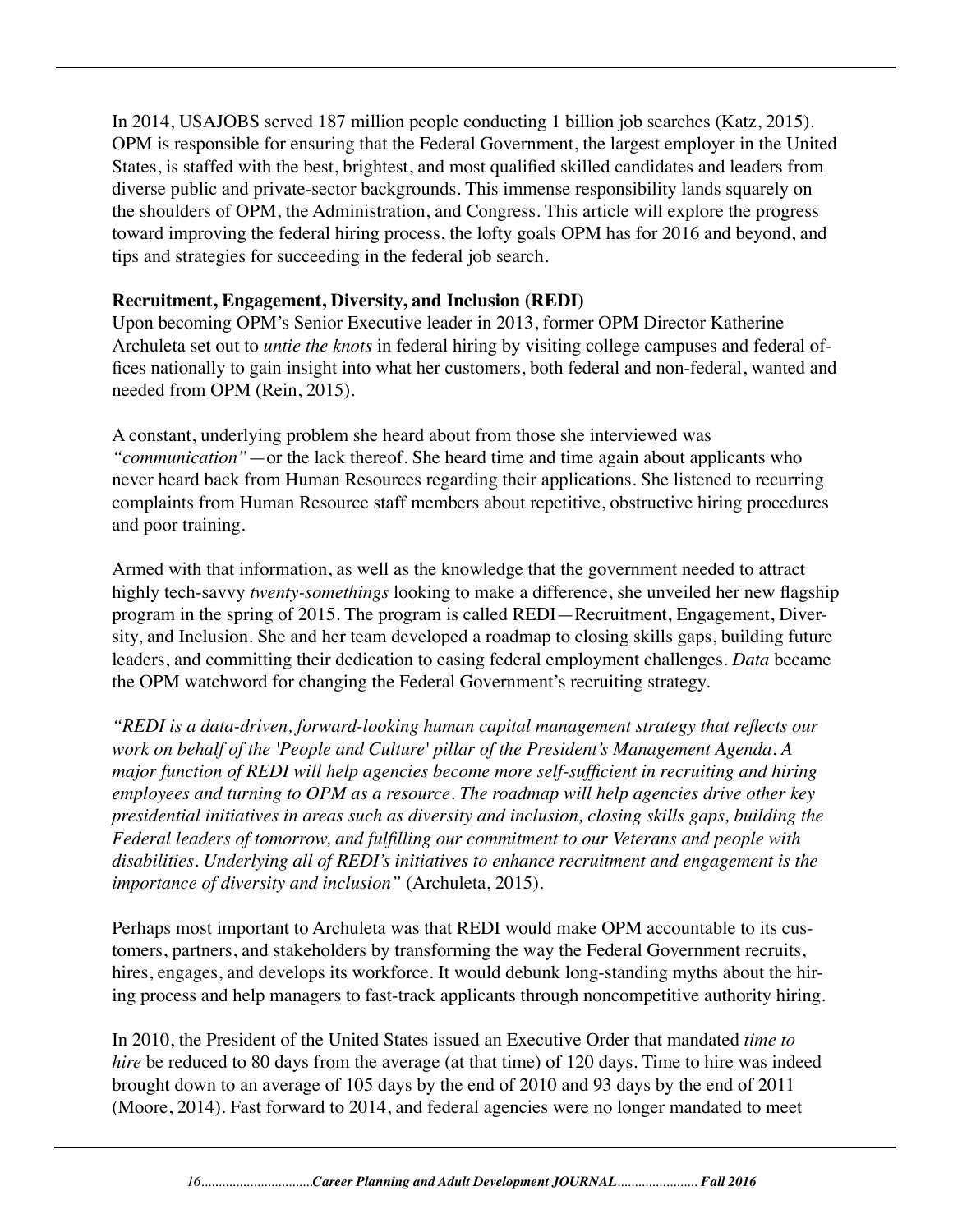that 80-day deadline in an effort to increase the quality of hiring. However, in order keep up the energy in the sluggish federal hiring process, REDI introduced somewhat shorter, easier-to-read vacancy announcements and emphasized better training for human resources staff.

In the REDI Kickoff Event webcast on March 9, 2015, former OPM Director Archuleta reported that four in ten federal employees will be eligible for retirement in the next five years (Archuleta, 2015). Currently, those under age 33 constitute 16 per cent of the workforce, which makes it critical to attract millennials and diverse groups of candidates.

A critical part of this recruiting effort is to improve the job seekers' online application experience from beginning to end by providing them with tools, but also providing Human Resources professionals and hiring managers with what they needed to make better data-driven decisions. USAJOBS has been a repository of data for many years, but not much has been done with the data. It is now being analyzed and shared to help with better decision making.

According to Archuleta in the REDI Kickoff Event webcast (2015), the proposed tools will work in three ways to examine the applicant pool as a whole and merge data sets. Applicant demographics will be displayed in a user-friendly dashboard for human resources professionals, managers, recruiters, and job seekers:

1. USAJOBS data will be given to hiring officials to provide them with an overall view of the applicant pool. The initial view will represent all applicants, by individual occupations, demographic information, and geography. These fields can be filtered to focus on applications for a certain occupation and combined with other filters to pinpoint where the hotspots are for individual occupations. This will be valuable to human resources to target their recruiting campaigns.

2. The reasons why some applicants quit the application process will be examined and distributed. This information is extremely valuable because it comes directly from jobseekers.

3. Detailed information about applicant demographics at each phase of the hiring process will be available by filtering key metrics. This is helpful to the public because it displays federal employment data on a map that is color coded with a legend. The workforce is detailed by state and county, agency, occupations, and demographics.

Recruitment and hiring were cited by OPM's Inspector General as its top management challenge in 2015. Beth Cobert, Acting OPM Director, indicated that she will make them part of her top priorities in 2016, along with helping agencies become more self-sufficient. To do this, OPM has released a Hiring Toolkit that presents organized access to authorities, assessments, and data that hiring managers already have, but might not have utilized in proactively recruiting new talent "outside of the beltway" (Ogrysko, 2015).

OPM is also encouraging agencies to focus on recruiting new cybersecurity and information technology experts. OPM is working to develop the government-speak job announcements into more reader-friendly, clear descriptions and making the hiring process easier and faster so that talented individuals don't quit the application process.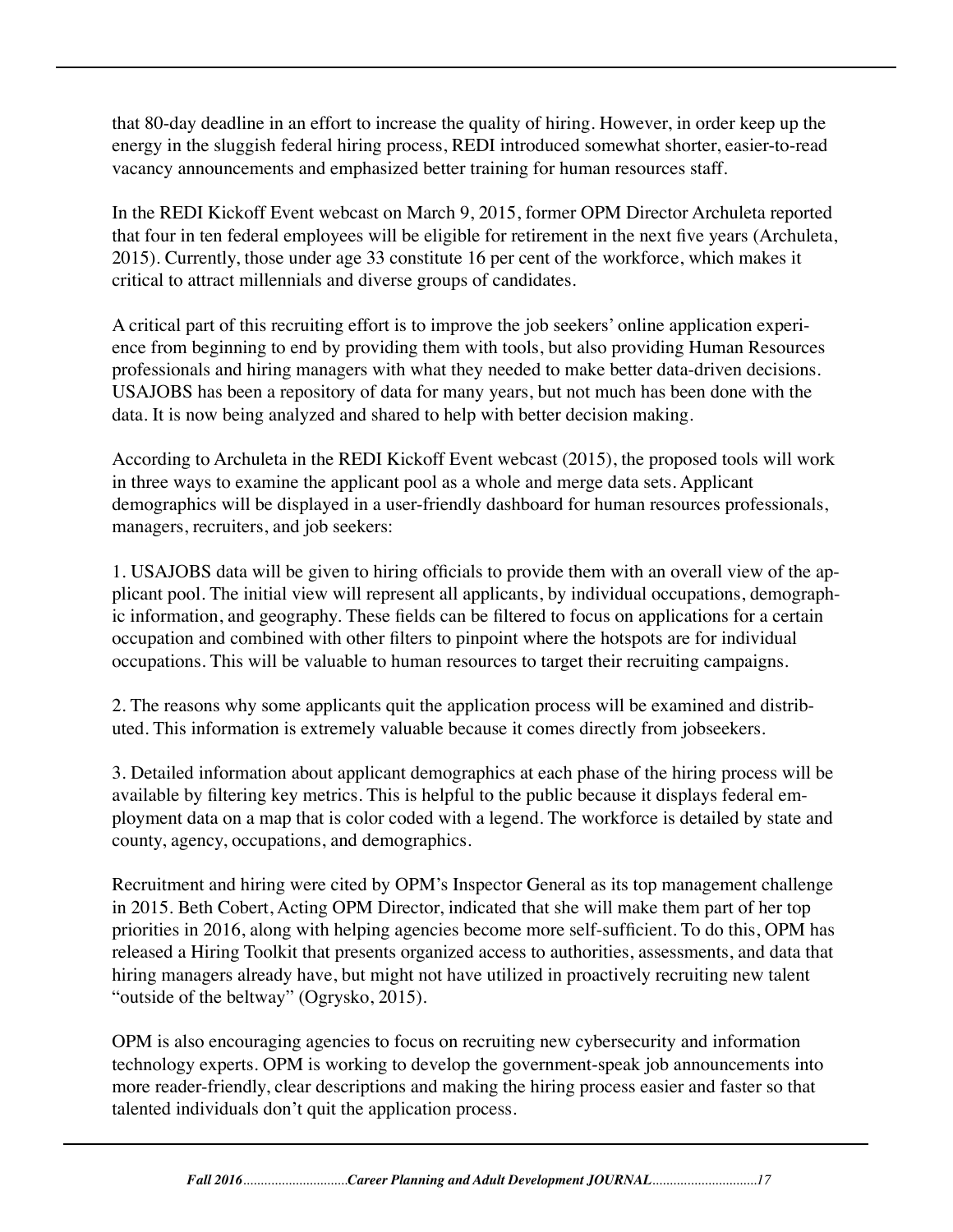#### **Federal Government Will Continue to Need Talent as the Baby Boomers Retire**

As more and more Baby Boomers retire, Federal Government faces the challenge of engaging and retaining top talent. Baby Boomers are reaching retirement and taking their skills and knowledge as they leave. Some agencies have acknowledged this and are pairing Baby Boomers with Millennials to transfer knowledge. Federal Government is realizing that the culture and environment are important factors to attract Millennials and some agencies are making changes to allow more telecommuting, flexibility, nonmonetary compensation, improving the culture, and professional development to attract, engage, and retain employees.

#### **The Innovation Lab**

REDI will rely heavily upon data and technology to give users easy-to-access information. OPM knows that USAJOBS needs fine-tuning, and that it didn't in 2011—and doesn't now—meet all the needs of those who are seeking to land a government job or federal employees who are applying for promotions.

A major part of REDI is a human-centered redesign of USAJOBS based upon actual, not perceived, user needs. To establish a baseline of information, OPM conducted focus groups, interviews, and surveys with thousands of USAJOBS users—both federal employees and non-federal employees. OPM learned from those qualitative user interviews with applicants and Human Resource Specialists, and gave that information to its new Innovation Lab—the Federal Government's first foray into Silicon Valley's high-tech attempt at creating a 21st century work culture by building a bridge between old and new ways of working—to find a solution to federal hiring obstacles and problems.

OPM says, "One key aspect of the Innovation Lab is experimenting with human-centered design methods to promote more productive and cross-functional collaboration, generate better ideas, and focus on the users of the things we make in government, from regulations to websites, from service experiences to internal processes" (Grinberg, 2014).

The Innovation Lab is working to make the USAJOBS website easier to navigate and use. Instead of holding all of the integrations, redesigns, and changes for one grand launch, updates designed to constantly improve the user experience throughout the hiring process have been launched every 12 weeks since May 2015. Most of the first changes were made on the back-end, with a more publically noticeable release scheduled for January 2016.

#### **Legislative Changes**

In the spirit of the REDI Roadmap, the current administration has contributed to diversifying the federal workforce and making it accessible to more people. On November 3, 2015, President Obama directed OPM to modify its process when background investigations are conducted. In the article *"Obama Announces 'ban-the-box' Directive for Federal Job Applications"* (Federal Soup Staff, 2015), the *"box"* refers to the checkbox that an applicant must address to indicate whether or not that person has a criminal background.

As it stands, by checking that box without the opportunity to explain, many applicants are immediately disqualified from employment. By delaying background investigations, it allows people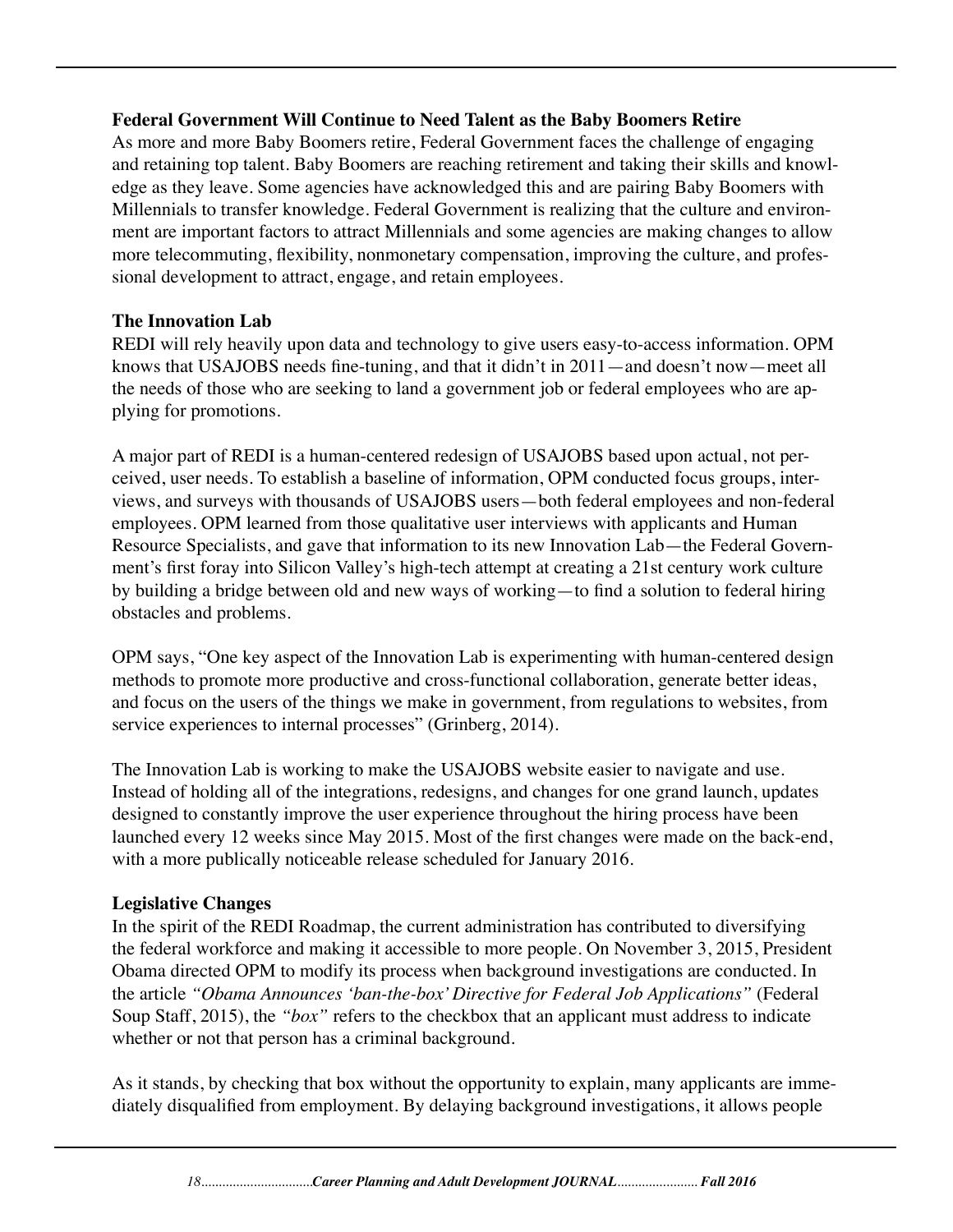who would normally be routinely eliminated from consideration to have a chance to explain and possibly be integrated into the workforce in non-sensitive positions. This change has already been successfully implemented into many Fortune 500 companies, including Walmart, Target, Koch Industries, and Home Depot (Federal Soup Staff, 2015).

Temporary, seasonal employees learned in August 2015 that their struggle to get retirement benefits and career advancement opportunities was over when the Senate passed the Land Management Workforce Flexibility Act. Finally, nearly 10,000 employees on temporary appointment at the Forest Service, Bureau of Land Management, National Park Service, Fish and Wildlife Service, Indian Affairs Bureau, and Reclamation Bureau are now eligible for internal merit promotions that had previously been available only to permanent workers.

*"Ensuring that our nation's hard working temporary seasonal employees may compete to serve the American people on a permanent basis will not only improve government efficiency and effectiveness, but it is simply the right thing to do on behalf of this dedicated workforce,"* said Rep. Gerry Connolly, D-VA, adding *"it will save money by reducing employee turnover and the associated training costs"* (Katz, 2015).

Most recently, a federal hiring reform measure passed on October 9, 2015—the Competitive Service Act—will streamline the federal hiring process by allowing agencies to share applicant information. The Act will allow agencies to partner on competitive service certificates when hiring for the same occupational services and similar grade. This basically creates one list of pre-approved, vetted candidates for similar jobs, which in the end saves taxpayer money and resources while reducing duplicative effort on the part of Human Resources staff in separate agencies.

This new allowance will increase federal hiring efficiency by allowing staff to mine the database for those candidates who may have been *close but no cigar* for one agency, but perfect for another. Patricia Niehaus, president of the Federal Managers Association, said *"the measure would improve federal recruiting efforts"* (Katz, 2015).

#### **USAJOBS Improves the User Experience**

According to a post on the USAJOBS Facebook page March 4, 2014, USAJOBS was enhanced to make the Resume Builder and Profile easier to navigate and enter necessary information for a complete application. The account lockout and password reset processes were changed to help users get easier access to their accounts and the Contact Us page was updated to be more user friendly. The Advanced Search functionality was improved to include the option to search on job title only and improve navigation; and the Saved Search function was improved.

As discussed previously, many of the changes made to USAJOBS in 2015 were *back-end* fixes that weren't noticeable to the end user. However, there have been a few changes to enhance the job seekers' experiences (Rein, 2014). This will help USAJOBS become the career discovery tool it was destined to be, including:

- Reconfiguration of the site's search engine capabilities.
- − A new iOS and Android platform.
- − Continued improvements to the advanced search, resume builder, and profile pages.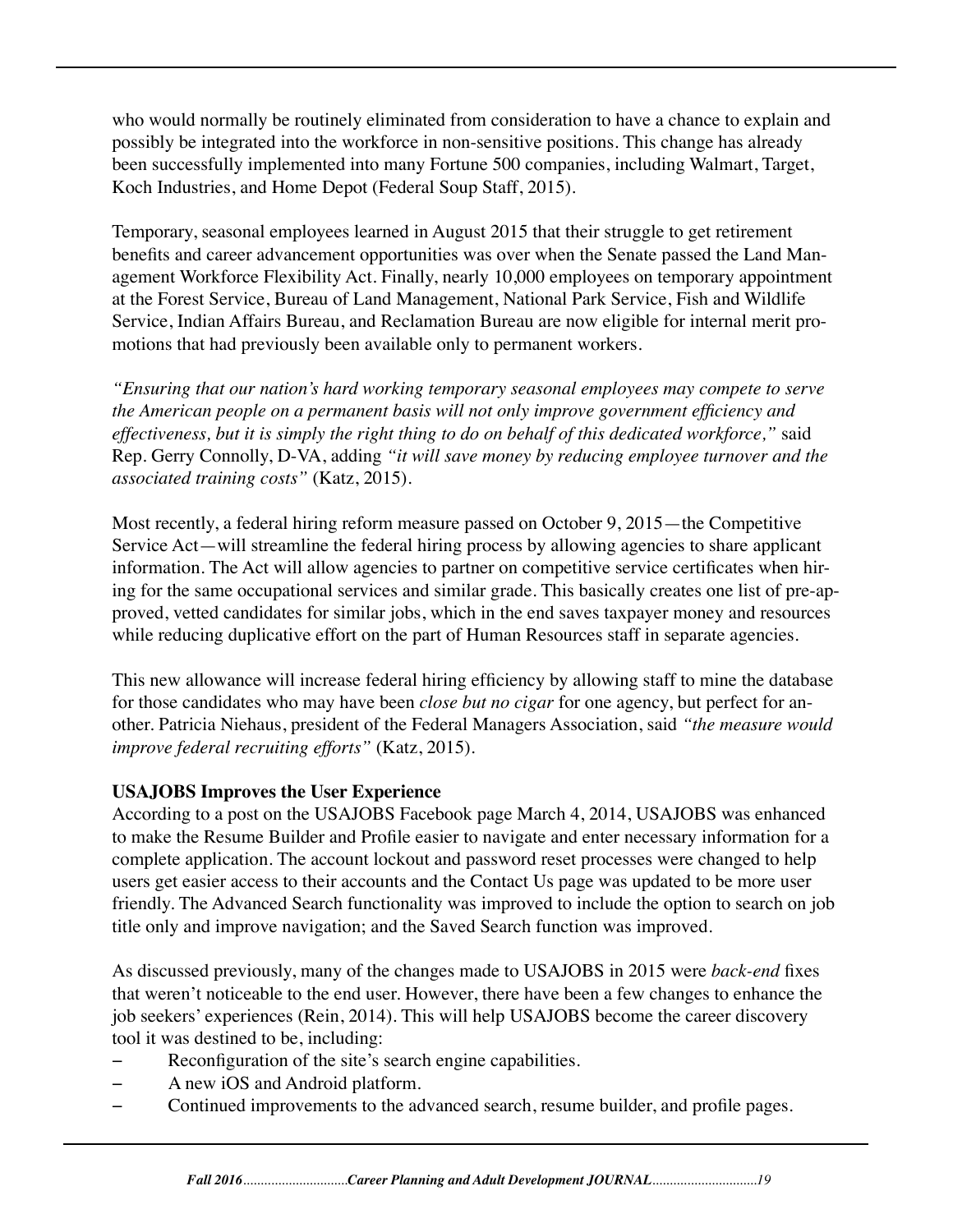−Updates to HELP menu.

−A new option for inactive account holders on the Contact Us page.

−Updated Share Job feature to require login.

−Updated URLs on the Student and Recent Graduate pages.

−A mapping tool to give job seekers a bird's eye view of where the current job vacancies are located.

−Improved security enhancements.

A few things to look forward to include:

−Improved, user-friendly vacancy announcements clearly stating qualifications.

−Information on promotion trends and common career paths in government.

−Ability for the applicant to know whether or not he/she is eligible earlier in the process.

−A skills aggregator specifically for current federal employees or anyone with government experience that will track federal job experience and certifications for use in finding another job within another agency or to suggest career paths.

#### **Introducing a New Method of Writing Resumes, Accomplishments, or Narratives**

For decades we have been told to write in the Context/Content, Challenge, Action, Result (CCAR) or the Challenge, Action, Result (CAR) method. While this is a good foundation for telling a story, recruiters and hiring officials need to know quickly what the candidate can do for them. The CCAR method of writing doesn't always convey the true reach and impact of the situation.

Instead, CC Career Services created a new method—**Situation, Task, Challenge, Action, Result, Impact (STCARI)**. This method has proved to help countless numbers of its job seekers tell their stories on their career marketing documents—and at the interview! STCARI allows the situation to be explained, the task(s) given, the challenge(s), the result(s), and most important the impact it had, which gives the hiring officials a better perspective of what they can expect from the candidate.

**What Hasn't Changed? The Myths.**

#### **Myth:** *Wired* **Jobs**

There are still many people who believe that all federal jobs are *wired* for internal applicants or friends.

**Fact:** While this can happen, it is not always the case. There are thousands of cases of people hired for federal employment who did not have the benefit of someone *on the inside* making it happen. They landed federal jobs on their own merits. There are many cases where people have missed great career opportunities because they were too comfortable with having a *sure thing* only to miss important details on the résumé and application which resulted in being rated ineligible to compete for the interview.

#### **Myth: KSAs are No Longer Required**

When KSAs are listed on the job announcement as statements of required qualifications, many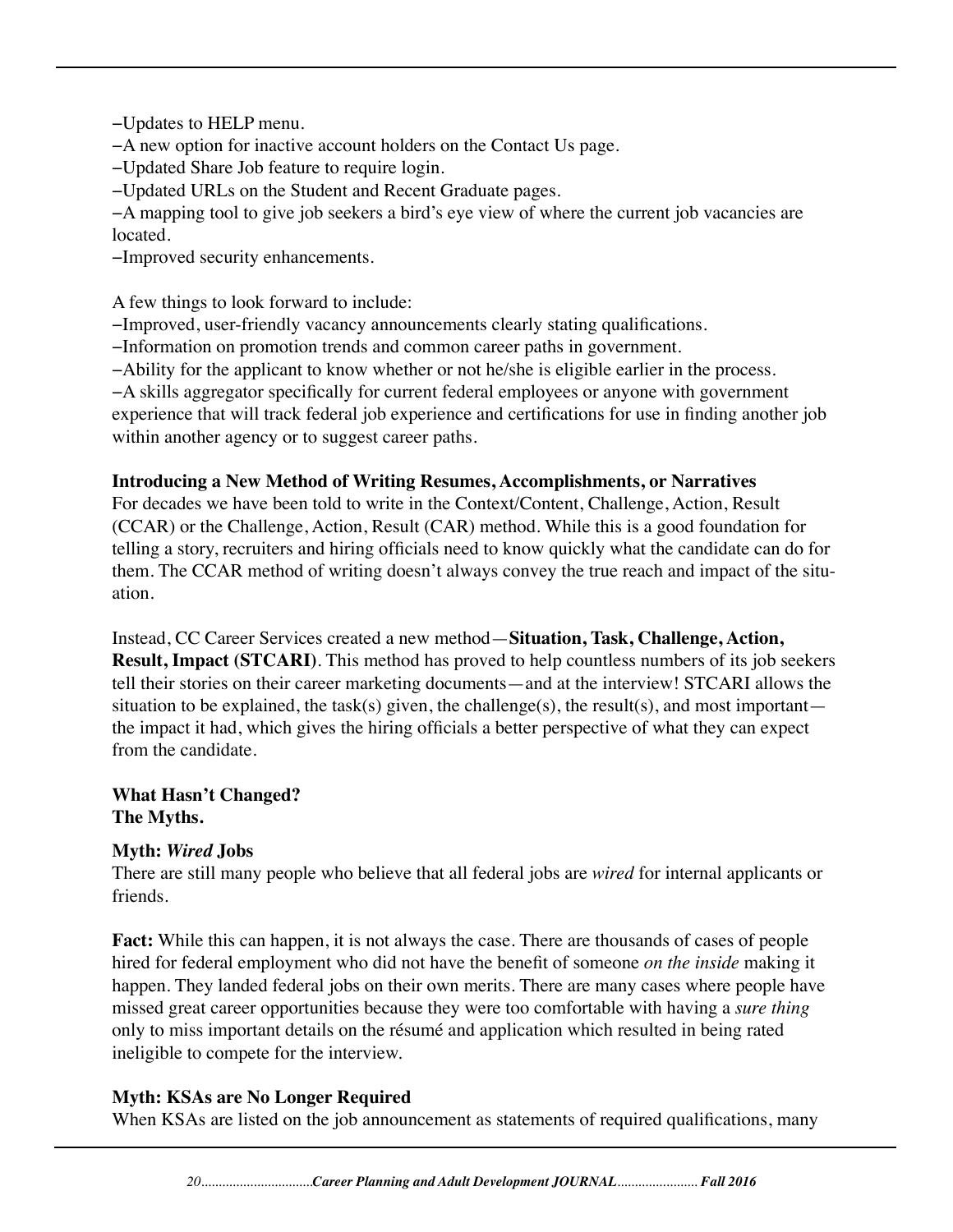people dismiss including KSA examples within the résumé even though they are not required to be written in a separate document.

**Fact:** While it is true that there may not be a requirement to write KSAs for the initial application, KSAs are still the very foundation of eligibility qualifications. It is not uncommon for applicants to be asked at the interview to write KSAs on the spot. Others are given a few days to a weeks' notice after an interview to submit narrative answers to KSAs. The moral of the story is: **be prepared** for all situations.

#### **Myth: It's Okay to Submit a Private Sector Resume**

Some people have misinterpreted this statement on some job announcements: *"You may upload your résumé in Word"* to mean that one of the Word resume templates can be used.

**Fact:** This is a huge mistake for many reasons. If you follow a private sector resume format, it doesn't allow for the details that are required of a federal resume. With that said, if the Word resume includes all the details required, then it is appropriate to upload it according to the instructions on the job announcement.

#### **Myth: No Need to Answer the Online Questionnaire**

Some job seekers consider the online questionnaire to be optional and assume the Human Resources Specialist will assume their eligibility and qualification by the content of the resume. They may even think they can answer the questions in the interview, or never.

Fact: This is another big mistake. In most cases, the questionnaire is automatically scored before the resume is scored. Failing to complete or dismissing the questionnaire could result in an application submission rated ineligible. Human Resource Specialists are aware that some applicants are *gaming* the system and are actively seeking a change to the questionnaire requirement as it increases the burden of qualifying applicants accurately.

#### **Myth: No Need to Submit Transcripts or Other Forms**

Some job seekers think they can bring these additional documents to the interview, or submit them later in the process.

**Fact:** Additional documentation required as part of the application is clearly listed in the How to Apply section of the job announcement. Required documents can include transcripts, DD-214, SF-50, Veterans letter, and other forms. These must be uploaded to the Saved Documents area of the applicants' profiles. If candidates don't have official transcripts in their possession, unofficial transcripts can be uploaded and submitted. However, at some point in the hiring process, candidates must provide official transcripts from the institution. It is important to order them early in the process. When applying, applicants will be given the opportunity to select the files to submit with the application.

## **Myth: Apply to as Many Jobs as Possible**

Some job seekers believe that applying to anything and everything is the best approach then *hope and pray* for a phone call from Human Resources.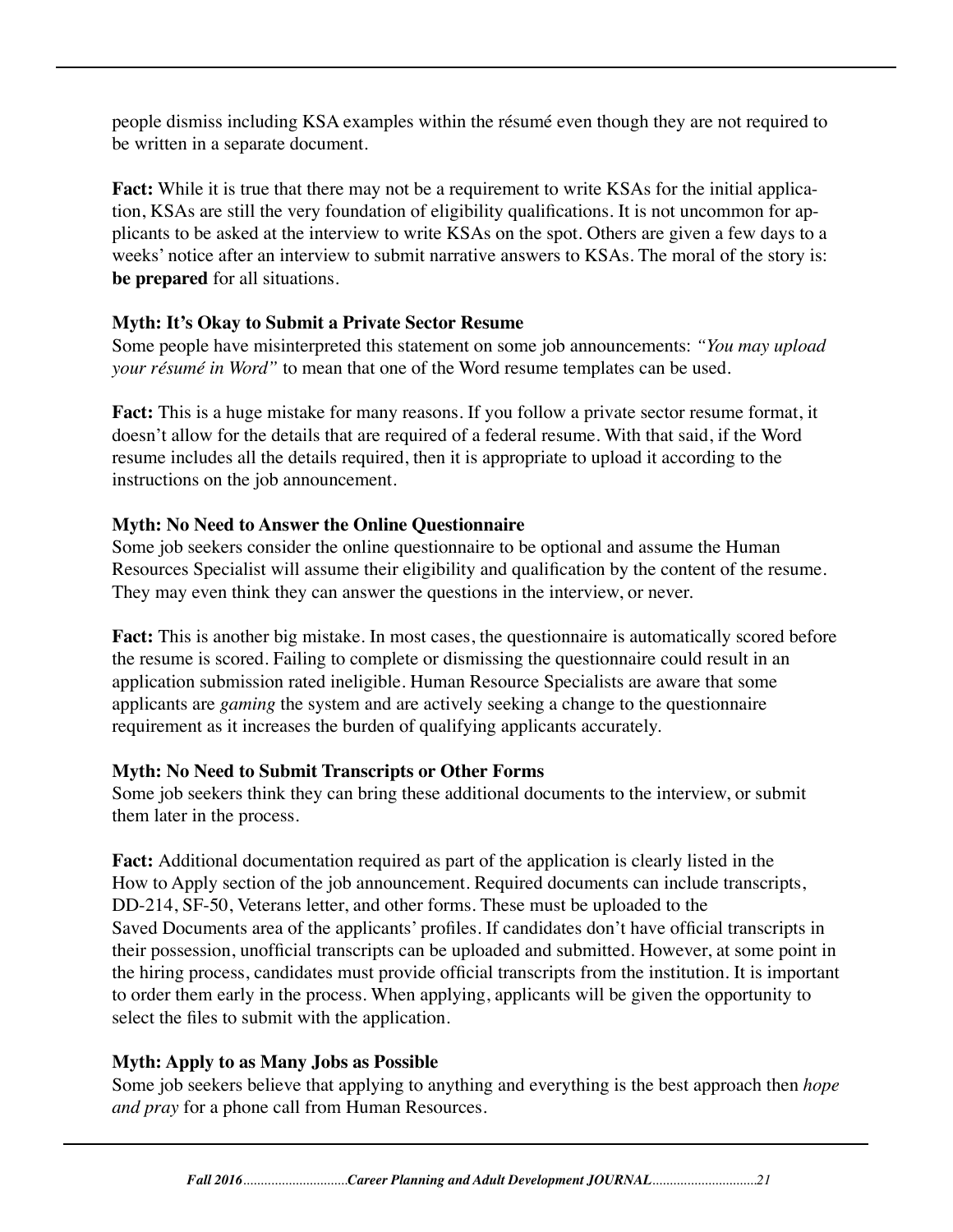**Fact:** This is a poor strategy and will waste valuable time and resources for everyone. Such a broad and unfocused job search can only lead to a frustrating and unsuccessful job search that could result in underemployment or long-term unemployment. This can have a long-term negative effect on a job seeker's transition to a federal job or promotion.

A better strategy is to pre-qualify for the position by thoroughly reading each requirement, specialized experience, and the questionnaire and ensuring that the candidate has at least two or three quantifiable accomplishments for each. It is important to demonstrate accomplishments rather than to list duties from previous positions. Accomplishments paint a clear picture in the potential employer's mind of how the candidate can add value and contribute in the position.

#### **Myth: Be the** *First* **to Apply**

Many job seekers think that the early bird gets the worm.

Fact: For most job announcements, this will not matter. When the job closes, all applications are in the queue and ready for next steps. The Human Resources Specialist doesn't score résumés by the date submitted, nor will early submissions score more points. Take the time to submit a quality application rather than hastily apply. However, if the job announcements states a limited number of applications will be accepted, it is important to be prepared and ready to submit a quality application as early as possible.

#### **Myth: No Need for a Professional Social Media Presence**

Some federal job seekers believe that social media doesn't matter in their job search.

Fact: Federal Human Resources Specialists and hiring officials do review candidates' social media presence. Why not take advantage of showcasing a professional presence at least on LinkedIn? There are so many opportunities to extend the candidates' knowledge past the federal résumé and application through social media. If the candidate is positioned properly in their online presence, it can persuade the hiring official to invite the candidate to interview. Make it *easy* for the hiring officials to learn about the candidate!

#### **Myth: It's Too Much** *Red Tape*

OK, this may not be a myth. There are a lot of steps to take, but with current education and guidance, it can be a great experience, fun, successful…and most important, duplicated throughout the candidate's career!

**Fact:** Applicants need to understand there are six potential gatekeepers and each gatekeeper has certain criteria that must be met or *checked off* in order for the application to proceed through the process. Those who are persistent, follow directions, and convey their value in relation to the job announcement in all their application materials and social media presence without stretching the truth will be more successful. It doesn't hurt to seek the help of a federal hiring expert with proven success to get hired faster.

#### **Conclusion**

The federal job search is still complex in comparison to private sector. Landing a federal job will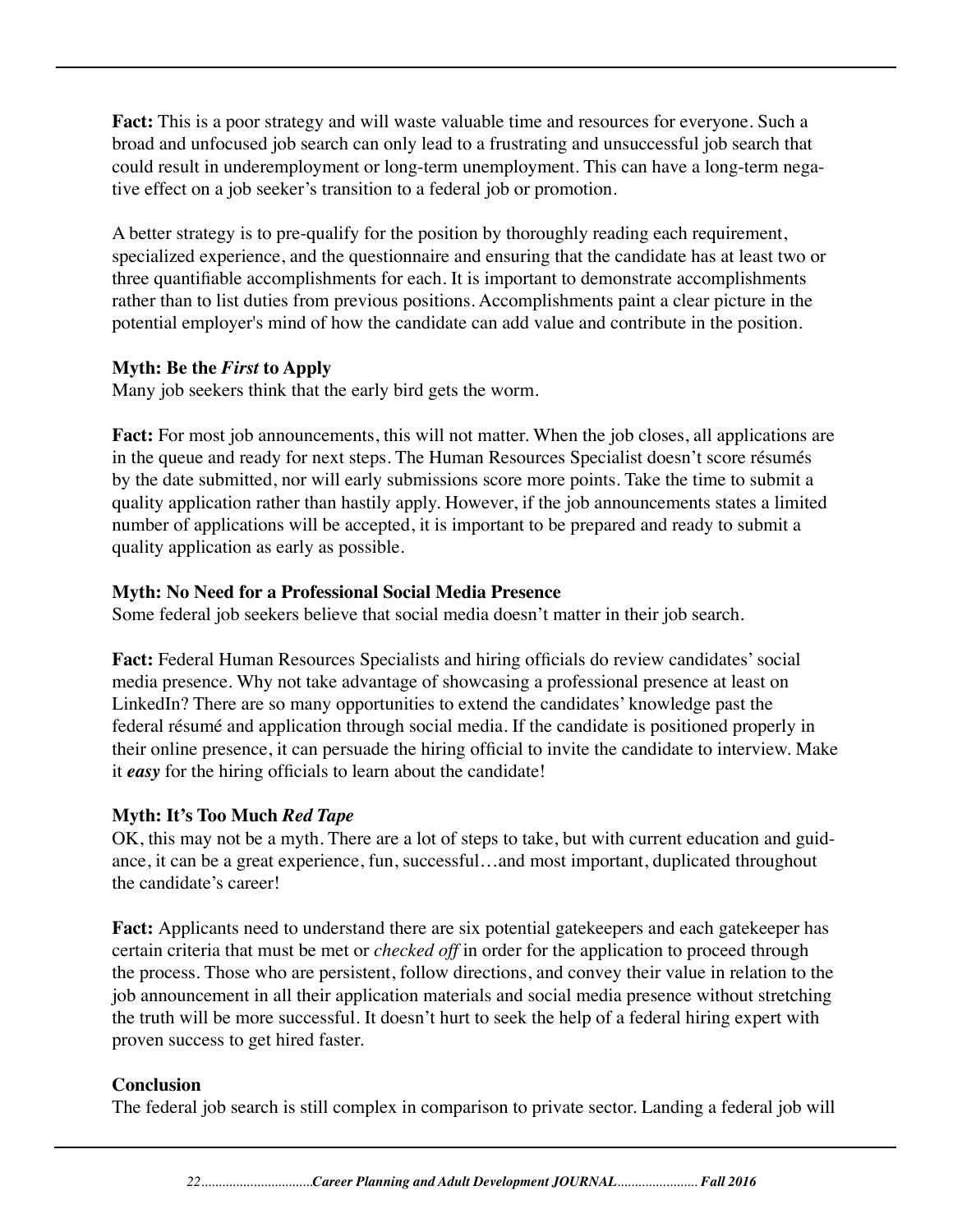most likely take longer than landing a job in private sector, but it can be well worth the effort. One of the requirements for success is to submit a well-written, strategic federal résumé aligned to the job announcement that includes all the detail that each gatekeeper needs to do their job. Follow all the instructions on the job announcement precisely to get the green light on an interview.

When applying for a federal job, follow every instruction. Over-deliver on requirements with a strategic cover letter and a professional social media presence to open the door to a quality conversation. Ensure that all of the gatekeepers have everything they need to keep the applicant moving through the process.

Here are some final tips:

−Copy the vacancy announcement to a Word document and save it as the job title and the date due (even if it is saved in the applicant's profile on USAJOBS).

−Print the vacancy announcement and highlight all of the keywords and keyword phrases, or highlight them on the computer in Word and work from multiple monitors.

−Make sure the candidate is eligible to apply and possesses all the qualifications necessary with proven accomplishments to demonstrate value and how they will contribute.

−Incorporate keywords and KSA statements into the résumé for applicant tracking system optimization.

−Include at least two accomplishments with keywords and keyword phrases to demonstrate value and expertise for each requirement.

−Write narratives, if required, to a specific example using the STCARI method of writing— Situation/Task, Challenge, Action, Result, Impact. STCARI is an easier method to help flesh out accomplishments.

−Be prepared to dedicate time to preparing a quality federal application. Depending on the job announcement, it could take up to 40+ hours.

−Don't miss the deadline and don't wait until the last minute to submit the application. The system can be very slow the evening of the deadline. It is better to submit the application at least 24 hours in advance so that if something does go wrong, the applicant has time to notify the contact listed on the job announcement so that alternate arrangements for submission can be made. Otherwise, at 11:59 p.m. (or whatever the deadline may be), the job closes. The candidate needs to receive a confirmation by 11:59 p.m. that the submission was successful.

It cannot be emphasized enough that today's federal job search is more competitive than it ever has been. For a federal job seeker to be successful, it is critical for those who are advising federal job seekers who are serious about landing a federal job to become educated in the federal hiring process, which includes writing a successful federal resume, cover letter, narratives, and social media profiles; connecting with the right people; and acing the federal interview.

It is important to take advantage of every possible opportunity to land the interview. As Nelson Mandela said, *"Education is the most powerful weapon which you can use to change the world."*  To become educated in the federal hiring process, study our Federal Job-Landing Blueprint™ to understand and realize why candidates need more than a resume to land a federal job. Following the blueprint will put the candidate on a path to success!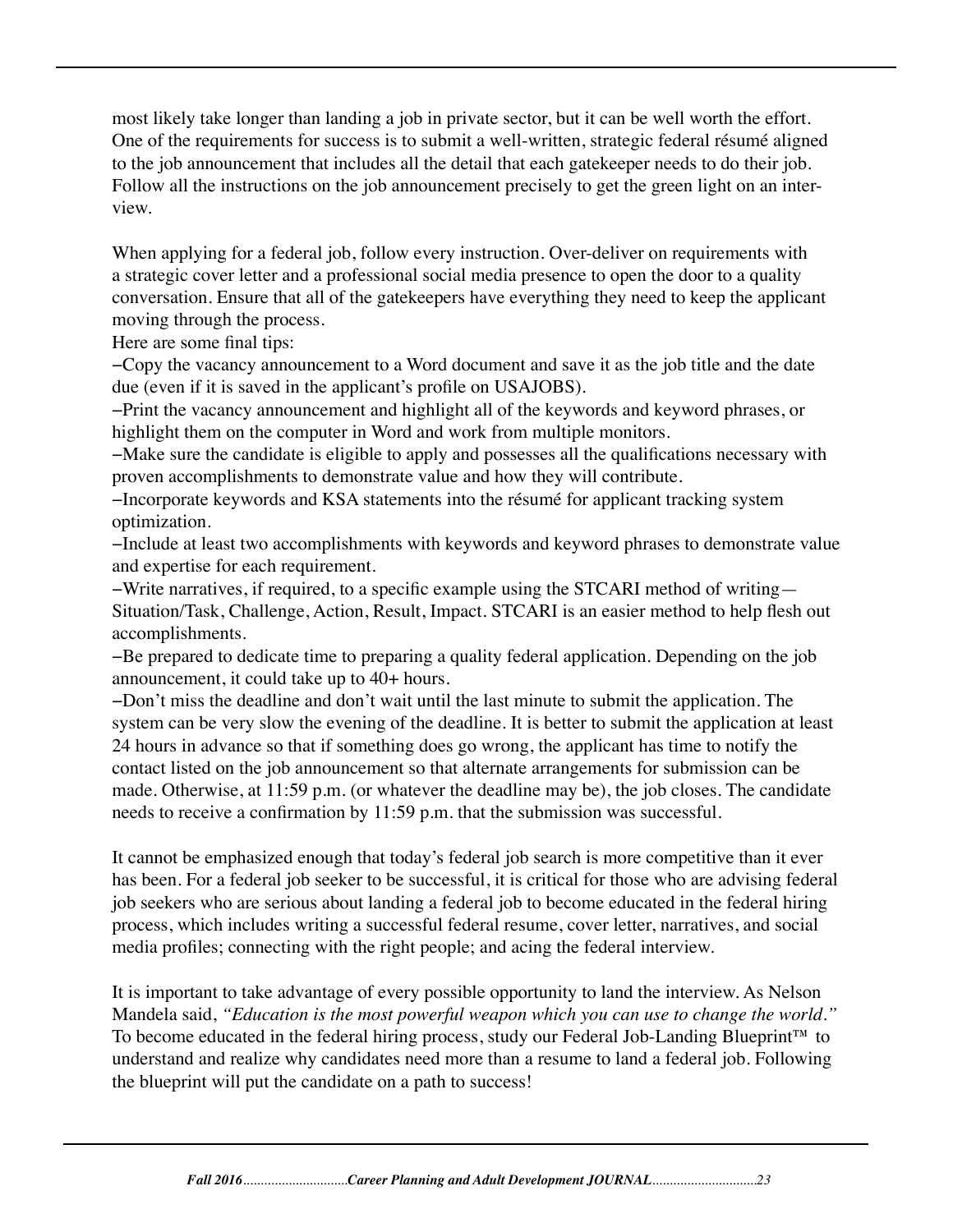#### **References**

Archuleta, K. (2015, March 9). A Look Inside the REDI Roadmap - The OPM Director's Blog. Retrieved December 2, 2015, from http://www.opm.gov/blogs/Director/2015/3/9/A-Look-Insidethe-REDI-Roadmap/

Archuleta, K. (2015, March 9). REDI Kickoff Event. Retrieved December 2, 2015, from http:// livestream.com/OPMWebcast/REDIevent

Federal Soup Staff. (2015, November 3). Obama announces 'ban-the-box' directive for federal job applications -- FederalSoup.com. Retrieved December 8, 2015, from https://federalsoup.com/ Articles/2015/11/03/Obama-announces-directive-for-federal-job-applications.aspx

Grinberg, D. (2014, May 11). Can Innovation Labs Transform Public Sector Work Culture? - GovLoop. Retrieved December 6, 2015, from https://www.govloop.com/community/blog/caninnovation-labs-transform-public-sector-work-culture/

Katz, E. (2015, March 9). How the Government Plans to Revamp USAJOBS and Make Federal Service 'Hip' Retrieved December 6, 2015, from http://www.govexec.com/management2015/03/ how-government-plans-revamp-usajobs-and-make-federal-service-hip/107073/print/

Katz, E. (2015, September 18). Senate Passes Measure to Streamline Federal Hiring. Retrieved December 6, 2015, from http://www.govexec.com/pay-benefits/2015/09/senate-passes-measurestreamline-federal-hiring/121451/

Moore, J. (2014, March 26). OPM's focus in hiring reform shifting from speed to quality. Retrieved December 6, 2015, from http://federalnewsradio.com/hiringretention/2014/03/opmsfocus-in-hiring-reform-shifting-from-speed-to-quality/

Rein, L. (2014, December 1). USAJobs revamp to consider job seeker's 'emotional' experience, program manager says. Retrieved December 8, 2015, from https://www.washingtonpost.com/ news/federal-eye/wp/2014/12/01/usajobs-revamp-to-consider-job-seekers-emotional-experienceprogram-manager-says/

Rein, L. (2015, March 9). OPM seeks to 'untie the knots' in federal hiring process. Retrieved December 6, 2015, from https://www.washingtonpost.com/politics/opm-seeks-to-untie-the-knots-infederal-hiring-process/2015/03/09/f70c4c50-c68f-11e4-a199-6cb5e63819d2\_story.html.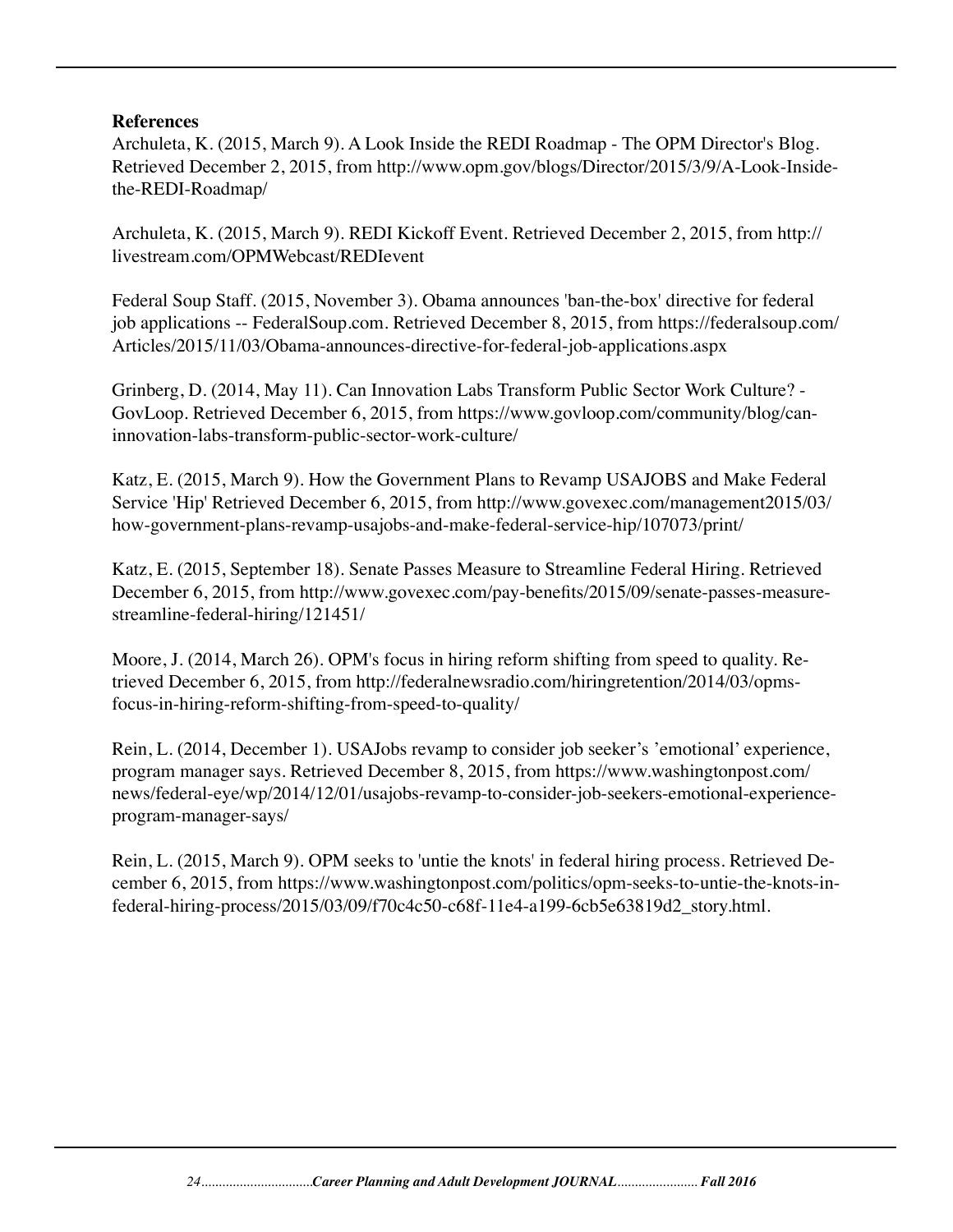#### **About the authors**



 **Camille Roberts** is an internationally recognized, trusted advisor ready to take clients to their next career level. She is the go-to resource for accelerating client promotions, transitions from the Private Sector Corporate to Federal, Military to Federal, Military to Corporate, or to entrepreneurship. She is a leader in the careers industry and a resource for resume writers, career coaches, and organizations such as GovLoop.com, Job-Hunt.org, and CareersInGovernment.com for support in career, resume writing, and LinkedIn strategies; technology, business building, and blogging. She is known throughout Federal Government agencies as

"The USAJOBS Resume Expert." From the Logistics Management Specialist at the Department of Defense to the Senior Executives at the National Park Service to the Federal Security Director who oversees the security of our air space to the Secret Service Agent who leads the protection of the First Family, she is their trusted advisor—and she can be yours as well. She provides training and support to career professionals in academia by speaking and training personnel in career centers to transition their students into successful positions in Federal Government or Corporate America. She pioneers new trends and stays ahead of the curve as evidenced by her expertise, education, awards, and 12 industry certifications, including two entrepreneur certifications. She has recently developed exciting new career programs for students and clients to benefit from her 25 years of successful experience in helping clients land jobs faster! Contact her as follows: *Camille Roberts, CEO, CC Career Services e-mail: Camille@ccCareerServices.com Web Site: http://www.cccareerservices.com*



Lisa Becker is the Director of Operations and Client Engagement and a Senior Executive Resume Writer at CC Career Services. She has 22 years of successful experience in the careers industry. She has excelled in roles of Managing Editor, Training Director, Career Development Advisor, and before joining CC Career Services, she was the Communications Manager of the Macon-Bibb Workforce Investment Board in Macon, Georgia. She is an accomplished writer and editor who specializes in the development of federal resumes, Military-to-Civilian presentations, Senior Executive Service (SES) resumes, Executive Core Qualifications, portfolios, and

profiles. A majority of her clients have secured senior-level positions in the Federal Government with the help of her guidance and exceptional writing skills. She earned the Bachelor of Arts degree in Communication at the University of Cincinnati.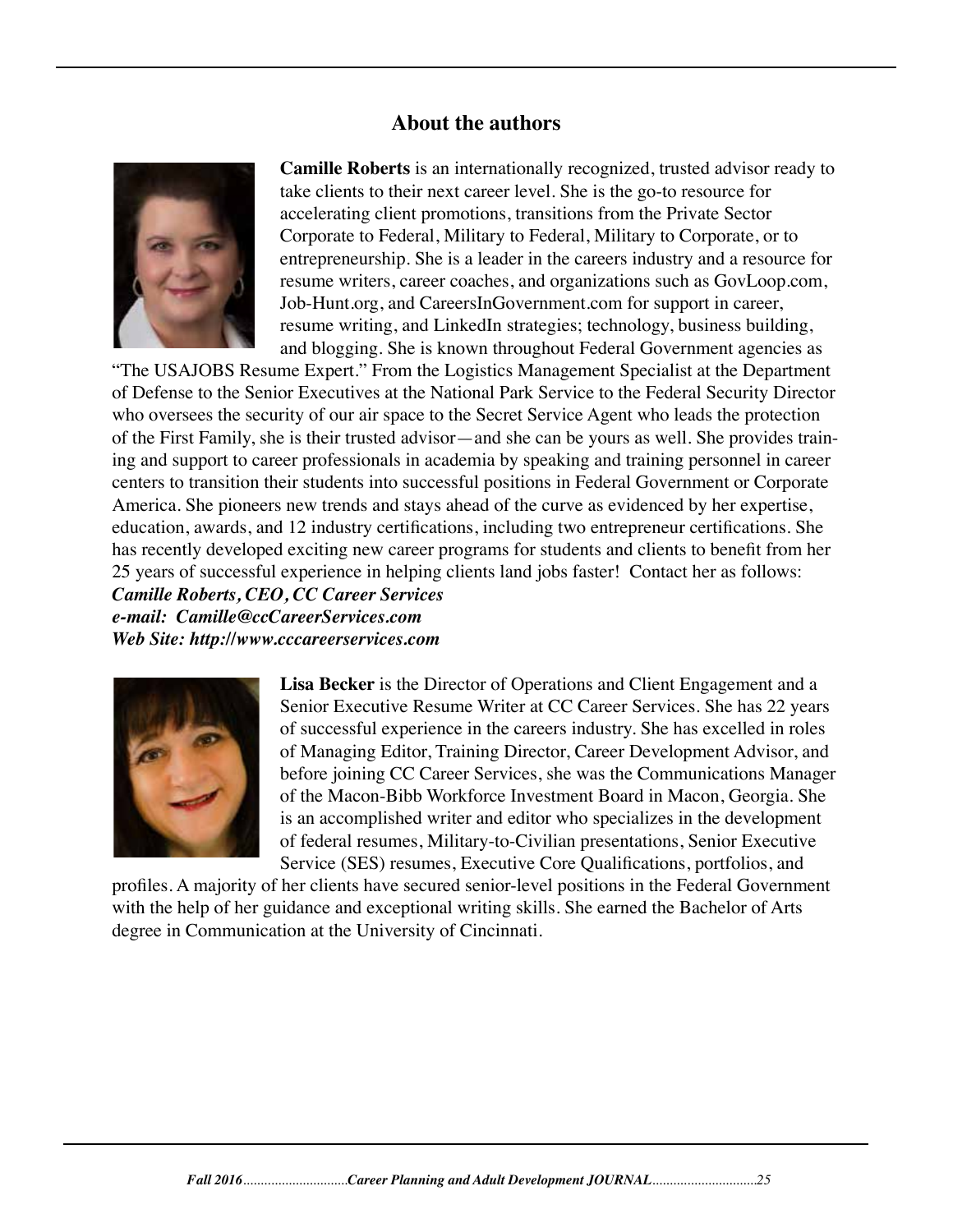## **Chapter 3**

## **The INFLUENCE of SOCIAL MEDIA on JOB SEEKERS in the DIGITAL AGE by Wendi Weiner**

Technology has altered job seekers' way of thinking through the creation of new trends, offerings, and influences. That impact has channeled through Millennials, a group of individuals born in the 20th century and fall into the age bracket between 18 and 34.

In Technology is Changing the Millennial Brain, current studies show that *"the average Millennial spends 18 hours per day using any type of digital media. And, 90 per cent of young adults use social media,"* a number that has increased by 12 per cent since 2005.

One of the toughest aspects of social media is the unfettered discretion that comes along with it, thereby leaving the user in a quandary about appropriate content, image, and emotions derived from the effects of viewing others' lives on social media. Yet, focusing on the advancements that technology has provided for job seekers, the U.S. workforce has now increased its savviness and capabilities as a result of social media. Armed with these two things, job seekers have access to more pathways for success, growth, and change as a result of social media.

#### **The Pre-Smartphone Era of Job Searching**

In 2003, online job boards such as Monster and Career Builder provided the bulk of resources for job seekers who used fax or email to get their resume to prospective hiring managers and recruiters. Applicant tracking systems had not yet reached their peak to weed out the right candidates from the ones who lacked the ability to ascertain proper keyword matching. The typical job seeker may have even walked into a company and handed his or her resume copy on a pre-selected template from Microsoft Word and in Times New Roman font. The typical resume encompassed a work history summary, responsibilities, and hobbies. It was simple, easy, and did not involve much thinking outside of the box.

Fast forwarding to 13 years later, our digital age has taken the workforce to a whole new level with the advent of social media. Job seekers are tweeting about their job needs and desires. They are tweeting to companies about positions and interests. They are connecting with CEOs, hiring managers, and staff recruiters on LinkedIn and quickly accessing networking opportunities through online events advertised on Facebook. Not to mention, now an entire industry has formulated and created positions that solely focus on having professionals serve as subject matter experts on social media.

Each social media avenue can have exceedingly beneficial use for job seekers in the digital age. In fact, using social media can prove to be effective and methodical when it comes to building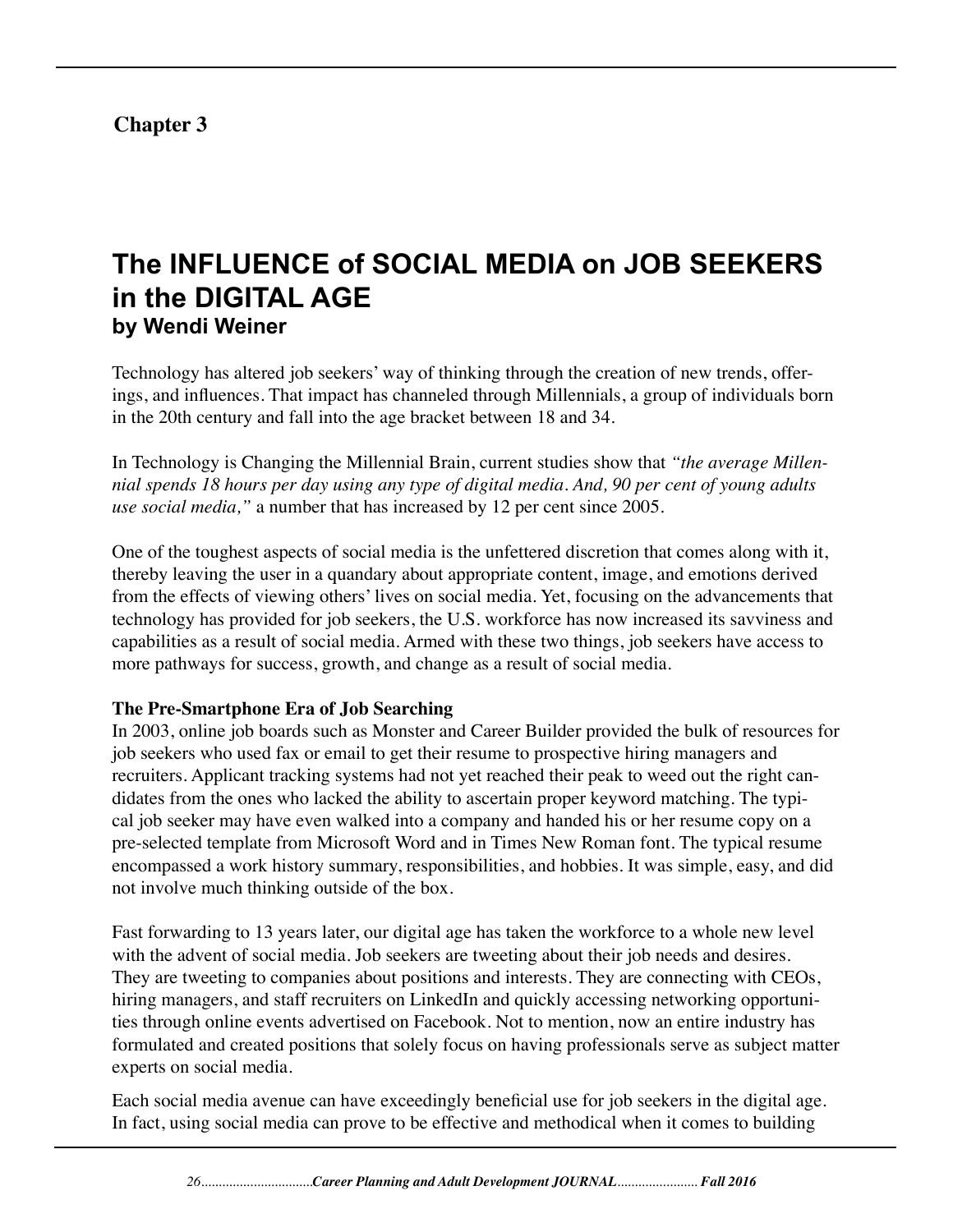relationships, creating new job opportunities, and developing a strong professional reputation and presence.

#### **The Power of LinkedIn for Job Seekers**

With an average of 400+ million users on LinkedIn (107 million in the United States) and 2 new members joining every second, technology has created an even stronger outreach for influencers (DMR, 2015). CEOs, top executives, and hiring managers are all on LinkedIn. These key professionals are scoping others out on a daily basis – and career professionals are reciprocating the gesture with connection requests and follows.

While LinkedIn did not have much notoriety in 2008, it has become more compelling than a resume in 2015. This is due to the leverage that LinkedIn gives job seekers for networking, applying to jobs, and even building large lead generation.

Ninety-four percent of recruiters use LinkedIn to "vet" candidates, there's an average of 3 million jobs advertised on LinkedIn, and job views on LinkedIn have increased 5.7 times compared to Facebook and 3 times to Twitter. Additionally, recent research shows that 40 percent of LinkedIn users utilize LinkedIn's mobile app to search for jobs (DMR, 2015). What's even more persuasive is that companies are no longer relying on the traditional job boards to advertise for positions, but instead are looking to LinkedIn to draw in their next ideal candidate. LinkedIn makes it simple and easy to apply for jobs and to be discovered for recruitment.

#### **Consider this example:**

Ana was struggling for six months with her job search. As a sales and marketing representative with 10+ years of experience, she thought her job search would be easy. She had a LinkedIn profile with a headline that listed her most recent position, provided experience details of her prior positions, and noted her headline as *"Assistant Concierge."* Yet, she wasn't receiving inquiries. Upon seeking out help from a career expert, Ana's profile branded her sales and marketing profile with an added catch, *"Seeking to transform sales and marketing profits with innovative solutions."* Within a few days, she was contacted by multiple organizations, including a lucrative healthcare one. This headline soon morphed into an interview and job offer.

The interesting fact to point out is that Ana didn't apply to this company the traditional way through an ad posting on a job board. Instead, this company had their talent acquisition specialist initiate contact with Ana, and it came to fruition all because of her creative headline. This situation is not atypical. It is happening more than career professionals realize because of the impact of social media today.

LinkedIn provides its users with 120 characters for a headline for a reason. LinkedIn knows that the average job title is not 120 characters. Employing creativity and enthusiasm into a LinkedIn profile can generate more views and allure the reader with a greater return: a job offer, a new lead, or even the next client for a large business deal.

Creating a powerful headline on LinkedIn is just one feature of many that can have a terrific impact for career professionals, business leaders, and job seekers. Crafting a compelling summary,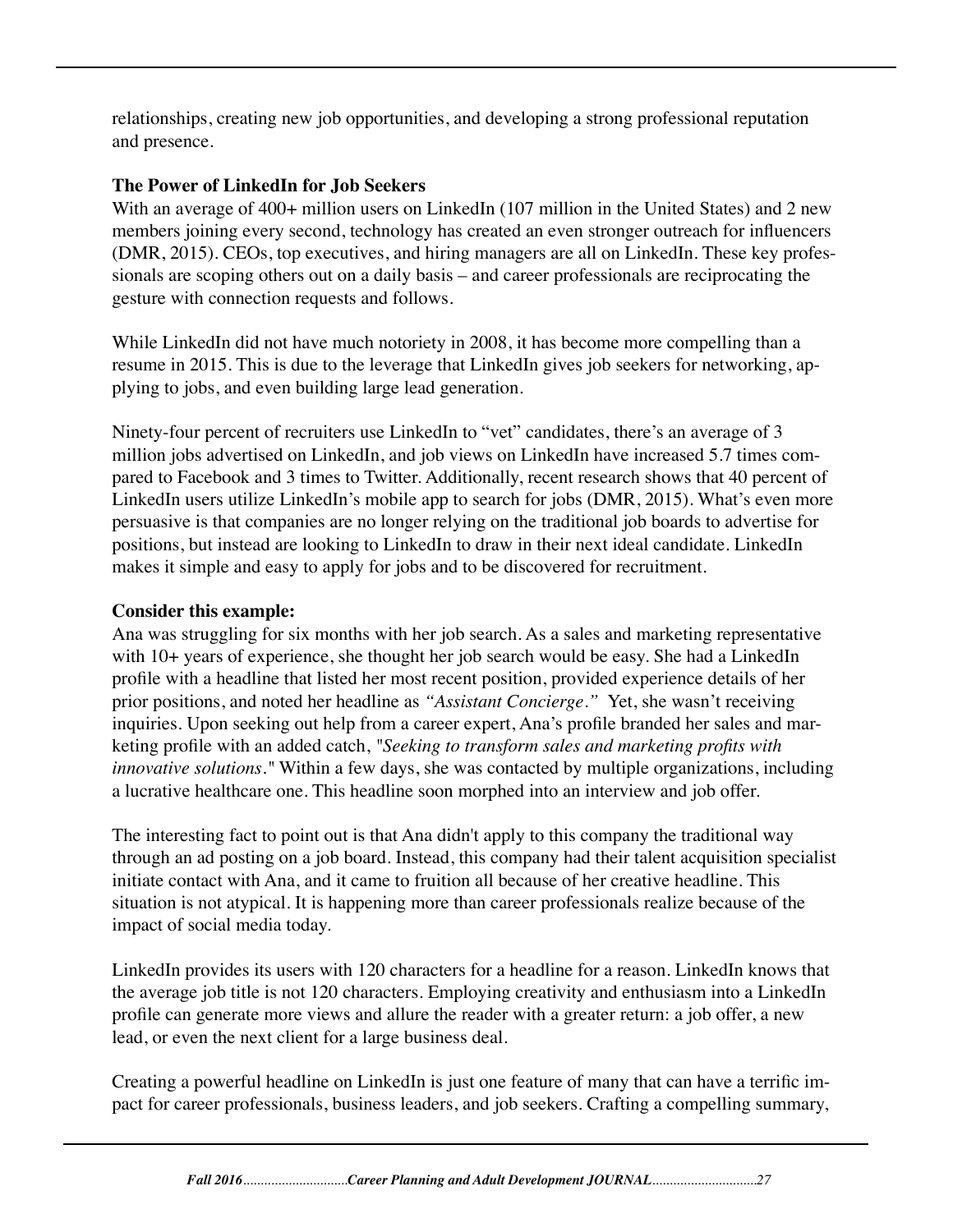expanding work experience with results-driven accomplishments, and listing awards, promotions, endorsements, and recommendations, are other ways to leverage one's professional stature on LinkedIn. All professionals – including business owners, entrepreneurs, and job seekers – can utilize LinkedIn and its full benefits to create a unique selling proposition to its millions of users.

#### **Tweeting to the Next Career Move**

The job industry is changing, and a great part of that is due to Millennials and their love for social media. Statistics show that 73 percent of 18–34 year olds obtained their last job through a social media platform (Capterra Blog, 2014).

While LinkedIn has surely dominated the job search market for social media, Twitter allows for widespread search capabilities, with an unprecedented 8 million job matches for candidates. The reason for Twitter's success in the job search world is its ability to search for hiring-specific hashtags such as #salesjobs or #managementjobs. Although users only have 120 characters to compose their tweet, users can express their career needs succinctly and with relevant keywordrich content.

#### **Consider the story about Nina Mufleh:**

Nina was a passionate Millennial who became infamous on Twitter as the hungry job seeker who took her tweeting to the next level. Mufleh went after her dream job with Airbnb, a \$25 billion startup company, by doing something out of the ordinary: she tweeted to Airbnb's CEO and CMO about her desires to work for the company and enclosed an infographic resume that patterned the company's website. Mufleh's strategy consisted of studying Airbnb's website and partnering with a graphic designer to create something out of the ordinary. Her tweet ultimately went viral, with a response from the c-level executives that included, *"Wow this is the best social application I have ever seen,"* and *"Ok. You floored me with this brilliance. We'll set something up for us to meet. I love your smarts. Very much."* Ultimately, she received an interview from Airbnb, and she also became sought after by other Silicon Valley startups. All of this was due to a single tweet that went viral on Twitter.

One major takeaway from this is Mufleh's realization about job market competition and its impact on job seekers. In a recent interview, she stated, *"What I learned from the challenges that I've faced is it's really about finding a way to add value, stand out, and communicate that value to the audience that you're interested in talking to."* Job searching today is all about communicating that value through creating a strategic marketing platform for skills, career progression, and accomplishments. It takes a big picture mentality to develop a way to stand out in a sea of hundreds of other similar career professionals.

#### **The** *"Liking"* **Power of Facebook**

Since its inception, Facebook has revolutionized the way career professionals share ideas and factual tidbits about their lives. Facebook is constantly changing and upgrading its features, including affording the ability to publicize job search needs and industry-related topics through status updates, and enabling business professionals to create company pages to create rapports with clients, followers, and even possible job candidates. While Facebook is not nearly as popular as LinkedIn for professional contacts, Facebook still plays a vital role in the networking and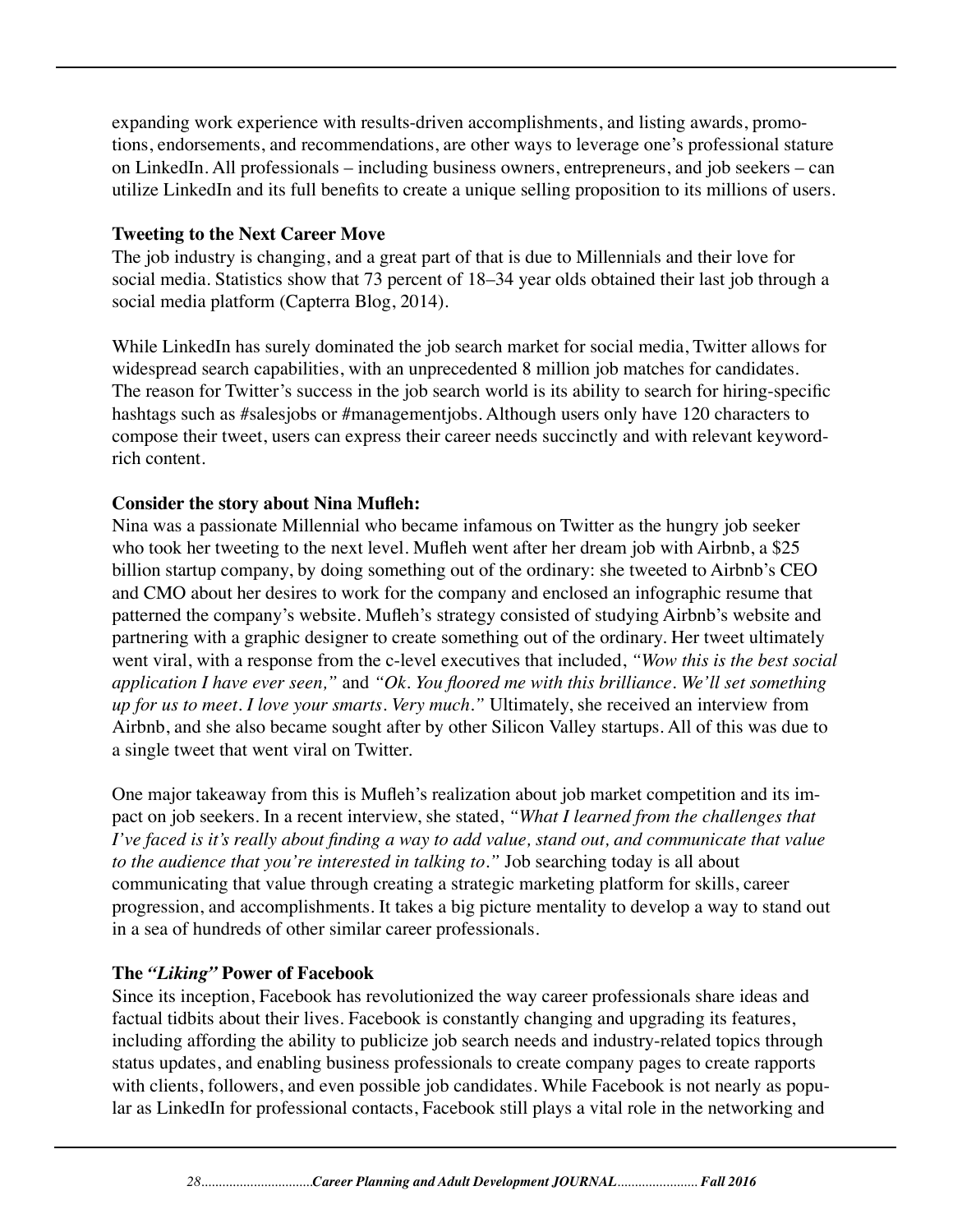job search process given its 1.5 billion users.

With 5.5 million job openings as of September 2015, job seekers are looking for new opportunities and ways to gain leverage (The Sociable, 2015). Facebook provides a great avenue as users can classify their friends list into varying categories in order to post targeted updates towards those groups. For example, if a user wants to target his/her post towards his/her college or graduate school peers, Facebook provides that opportunity. Another useful feature of Facebook is the number of groups that users can join – from marketing, to local groups, and even personal interests.

#### **Converting an Inner Professional Image to an Outer Professional Image**

One of the most important things that social media has taught job seekers is the importance of creating an outer professional image that aligns with an inner professional image. Certainly the stories of employees who have been fired as a result of questionable or negatively-charged social media posts constantly circulate the internet. Social media has been shaped by revolutions in digital marketing and job seekers are no exception to this. There is a large influx of overuse of social media in work environments, a whopping 65 percent of surveyed human resource professionals and hiring managers noted that excessive use of Facebook during work hours constituted misuse.

Researchers and executive managers recognize that job seekers could benefit from having two different Facebook pages – one for professional work life and the other for personal communications. Professionals are convinced that if their privacy settings are properly attuned that they are free from judgement or suspicion. However, commenting on a public post with a politically incorrect or controversial statement can be easily picked up and tracked.

It is estimated that 93 percent of recruiters and human resources personnel perform checks on candidates' social media profiles before extending a job offer *(US News & World Report,* 2015). In today's age, all digital content is trackable which has led many job seekers to consider abandoning social media platforms to preclude visibility and any digital footprints. The drawback to being undiscoverable on social media is that prospective employers and other professionals are left wondering why. Further there are limitations to expanding networking opportunities that social media truly affords.

Some recommendations for creating a professional social media image today include deleting inappropriate photos, utilizing sophisticated and professional language in status updates and posts, and avoiding negative discourse about friends, family, former employers, or political commentary. Additional considerations encompass limiting search parameters for friend lists, followers, and protecting posts from being seen by outside social networks. Some researchers strategize that personality traits can be predicted by analyzing what users like on Facebook, who or what users follow on Twitter, and who you are connected to on LinkedIn.

#### **Future Considerations for Social Media**

As time marches on, technology continues to develop, change, and develop again. Social media has replaced traditional methods of communication, job searching, job application, and back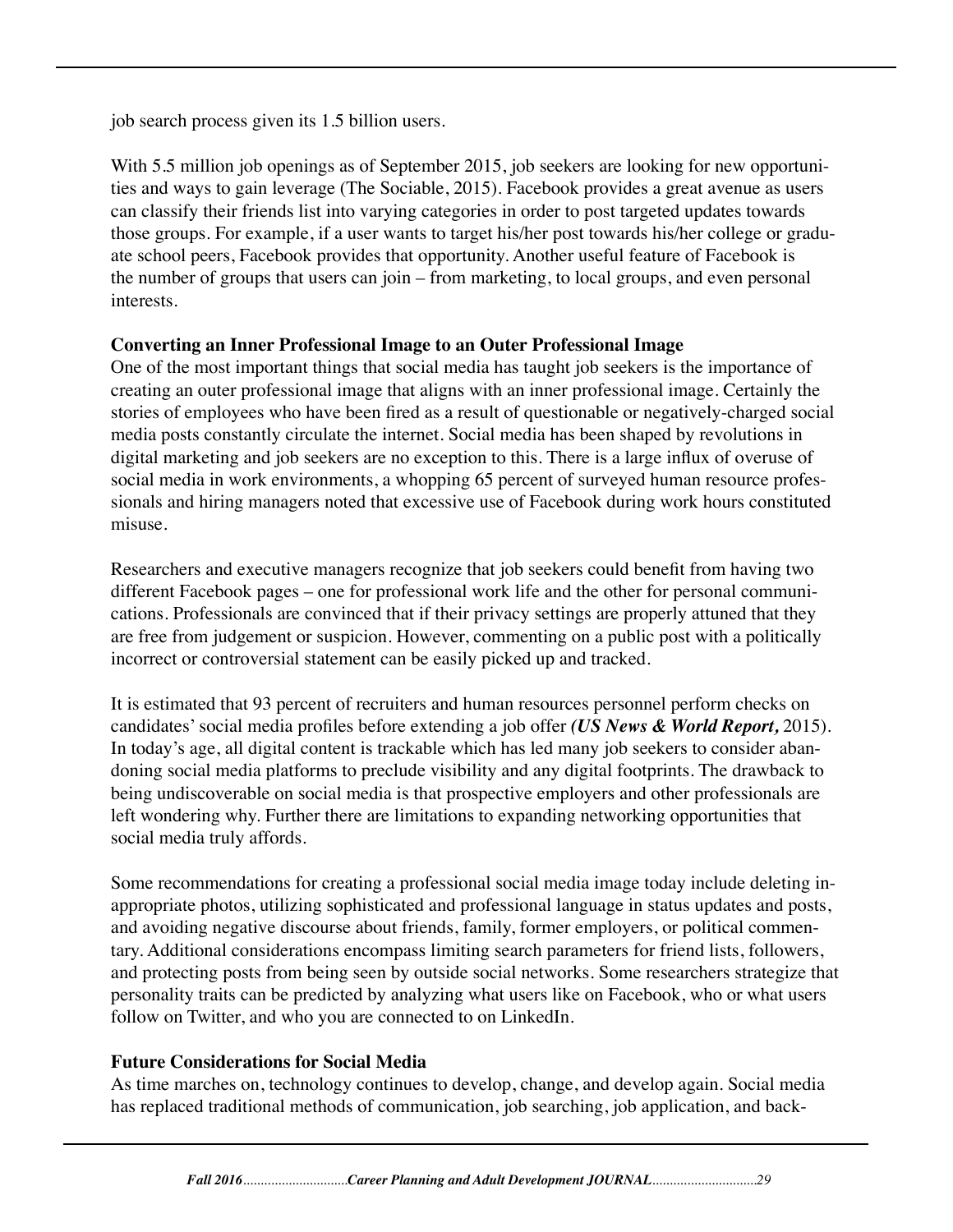ground checks. It is incumbent on job seekers to engage in proper social media mediums by constructing professional profiles, actively participating in joining groups and sharing articles, and eliciting connections from other professionals. Deciding on proper content to showcase is an important factor to consider. Social media will continue to create an influx of jobs in the digital marketing realm, and will continue to foster an expansion of the traditional networking methods for job seekers. It is even hypothesized that online resumes may replace the traditional methods through apps and other digital realms. Job seekers should be prepared for the changes as the influence of social media will continue through the 21st century.

#### **References**

Capterra Blog. (2014). Top 15 Recruiting Statistics for 2014. Retrieved from http://blog.capterra. com/top-15-recruiting-statistics-2014/

DMR (Formerly Digital Marketing Ramblings). (2015). By The Numbers: 125+ Amazing LinkedIn Statistics. Retrieved from http://expandedramblings.com/index.php/by-the-numbers-a-fewimportant-linkedin-stats

NextShark. (2015). This UC Riverside Grad's Innovative Resume Got Her a Job Offer from Airbnb. Retrieved from http://nextshark.com/nina-mufleh/

SocialMeep. (2013) [Infographic] The Social Recruiting Pocket Guide. Retrieved from http://socialmeep.com/infographic-the-social-recruiting-pocket-guide/

The Huffington Post. (2015). Why Your LinkedIn Profile is More Compelling than Your Resume. Retrieved from http://www.huffingtonpost.com/ellevate/why-your-linkedin-profile-ismore-compelling-than-your-resume\_b\_7535268.html

The Sociable. (2015) Social Platforms Driving Job Placements in Volatile Job Markets. Retrieved from http://sociable.co/business/social-platforms-driving-job-placements-in-volatile-job-markets/

US News & World Report. (2015). Is Your Facebook Use at Work Hurting Your Career? Retrieved from http://money.usnews.com/money/blogs/outside-voices-careers/2015/11/16/is-yourfacebook-use-at-work-hurting-your-career,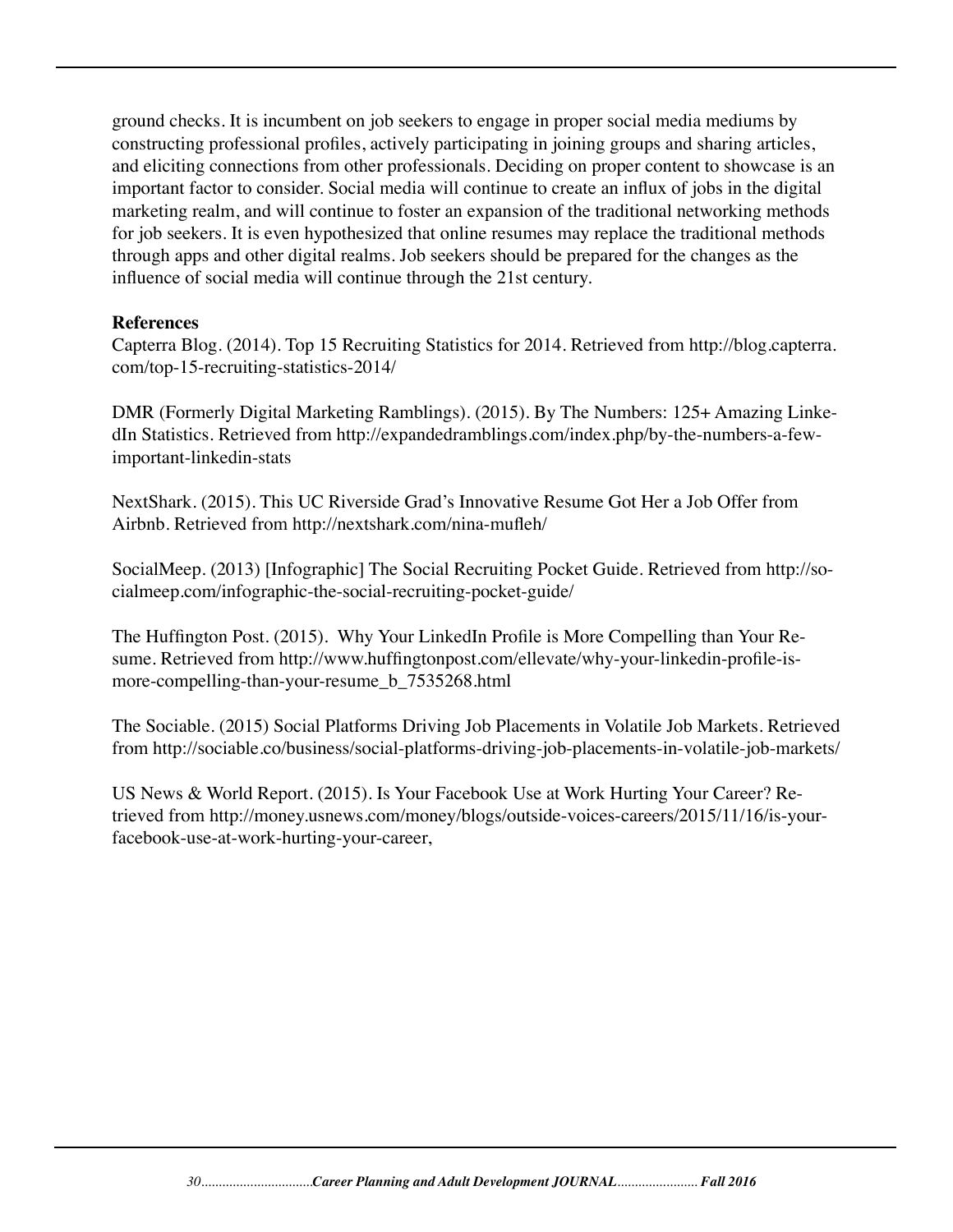#### **About the author**



 **Wendi Weiner** is an accomplished attorney, former college writing professor, triple-certified resume writer, and published global career expert. She has been featured in national radio broadcasts, Forbes, The Huffington Post, Business News Daily, and in *Modernize Your Resume.* She is the owner of The Writing Guru, a top-ranked resume service firm based in Miami, Florida, with national and international clientele served in more than 30 industries.

She maintains an extensive portfolio of certifications, accolades, and industry-specific leadership. She is 1 of 43 Nationally Certified Resume Writers (NCRWs), and the country's only NCRW who is also an attorney. She graduated from Stetson University College of Law. She earned two additional certifications, Certified Professional Resume Writer (CRPW) and Credentialed Career Manager (CCM). Her own career trajectory includes serving as a practicing attorney for more than 10 years, working for a top national law firm and serving as a corporate trial attorney for a Fortune 200 company. She entered the careers industry to follow her passion for writing to help others achieve their own career dreams.

She is a member of numerous professional associations for resume writers and has proven her dedication through election to the 2016 Board of Directors for the National Resume Writers' Association. She is known for her knack for public speaking. Her speaking engagements have included the American Bar Association and Americorps. She additionally serves as a contributing writer for various career and job search engines, and she is a designated career expert and columnist for Careerealism, a top five career site.

Contact her as follows: *Wendi Weiner, JD, NCRW, CPRW, CCTC, CCM, Attorney The Writing Guru (888) 285-9982 e-mail: wendi@writingguru.net Web site: www.writingguru.net Career and LinkedIn Expert Certified Executive Resume Writer Career Coach*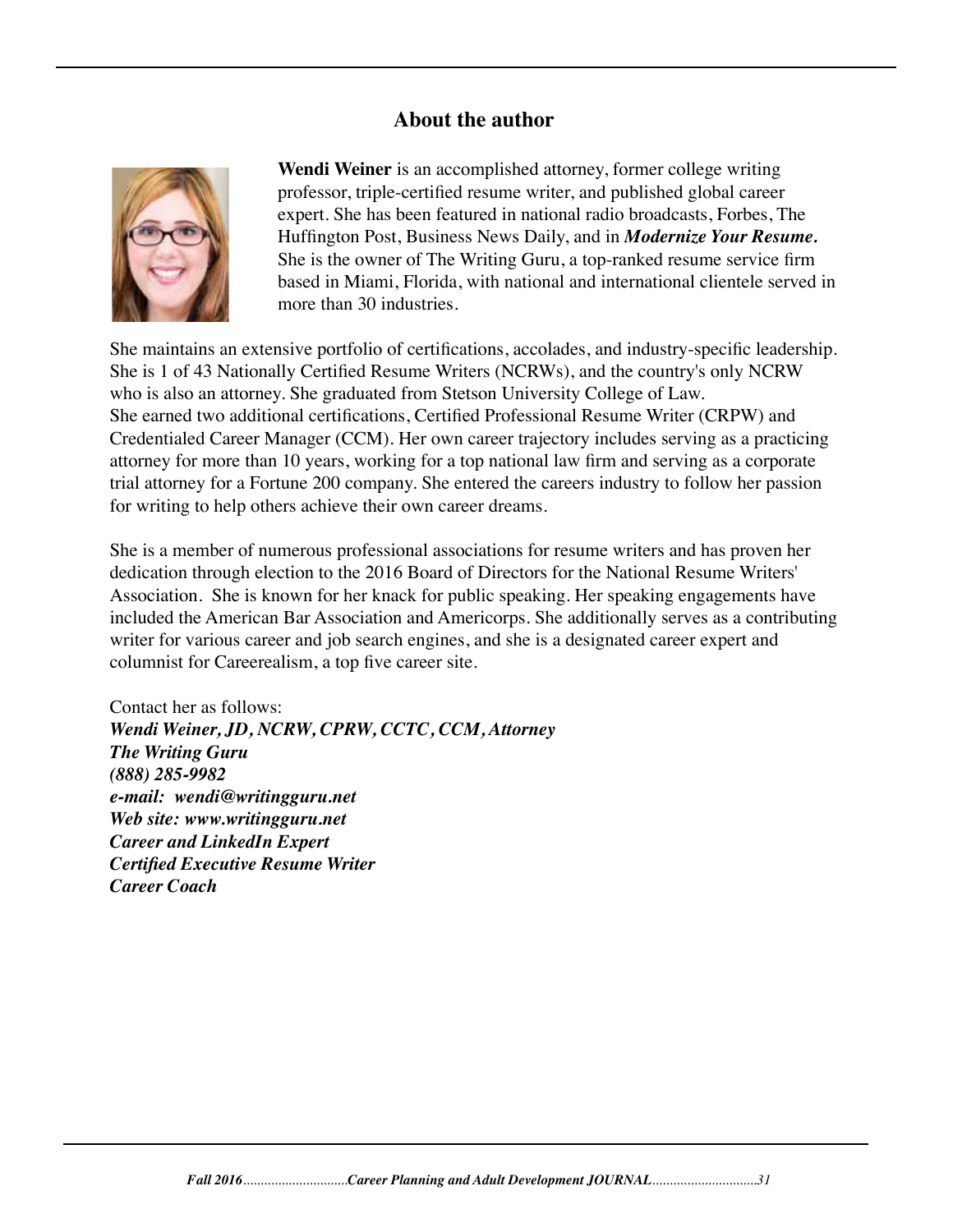## **Chapter 4**

# **USING LINKEDIN TO CONNECT** By **Kimberly Schneiderman**

LinkedIn is a powerful professional networking tool. It is designed to bring people together, expand networking circles, and empower users to exchange information.

However, this powerful tool can be a mystery for some people. They don't have a full understanding of its use and how it can be leveraged effectively in a job search for research, networking and outreach, and self-marketing.

In addition, people often think of LinkedIn as only a place job seekers go when they are looking for a job. While it is true that LinkedIn does have a strong pull for job seekers, it is smart for anyone that is seeking to advance their career in the long-run, trying to sell a product or idea, or seeking to connect with fellow experts to stay active on LinkedIn. LinkedIn is a networking site that opens a world of opportunity for anyone with both short- and long-term career goals.

#### **Basics on LinkedIn**

A user can leverage LinkedIn to connect with people they know to ask advice, ask for information, inquire about an open position they saw advertised, or conduct research on a company or its employees. Some main ideas to understand about LinkedIn are:

- Picture: Analysis has shown that pictures with an open mouth smile and a slight head-tilt are the best pictures.
- Headlines: By leveraging the headline statement to communicate one's professional expertise, a user shows that they are career-focused, not just an employee of a company.
- Short Paragraphs: By limiting paragraphs to 2–3 sentences, information will stand out better and readability of the profile will be enhanced.

• "I" Language: Because LinkedIn is a networking site, it is meant to be supplemental to a live conversation. All users of LinkedIn should write the profile using "I" language rather than in resume style or third person to come across in a friendly, personable—yet professional—manner.

• Connections: There are no rules about who makes a good connection. A user can connect with professors, colleagues, peers, managers, supervisors, co-workers, clients, vendors, friends, and, as the Sesame Street song goes, "the people that you meet each day."

• Quantity of Connections: The more connections one has, the easier it is for that person to be found by a recruiter or hiring manager that is conducting a search based on key words.

#### **Natural Networking Ideas that Work**

Some people are naturally good at networking and treat it as a way of life. They easily start con-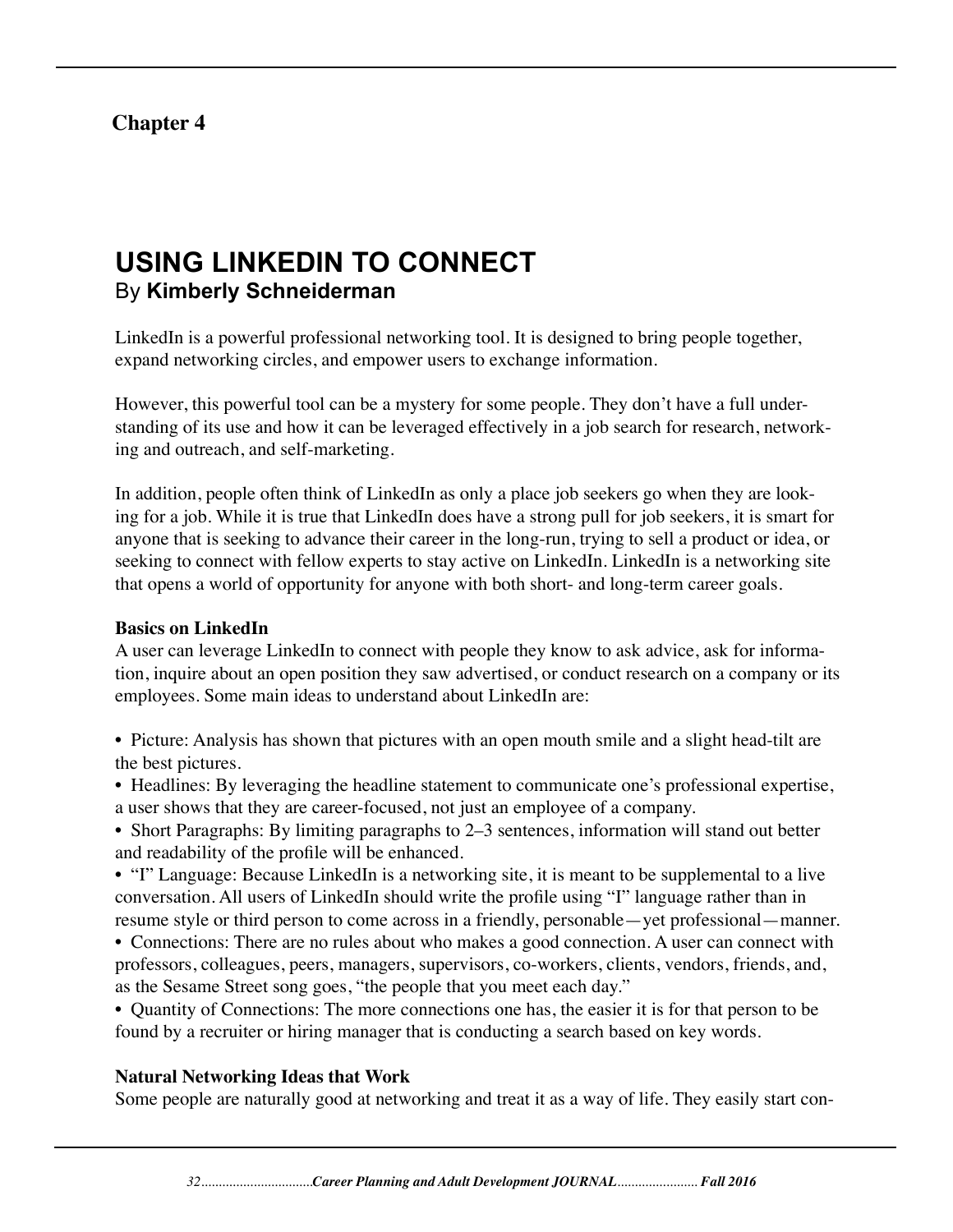versations, seem to know someone wherever they go, and often make connections for the benefit of others. All professionals can learn from these people, no matter if the focus is on landing a new job or simply expanding their network. Here are several practices those natural networkers seem to use:

• Invite Conversation: People who "know everyone" seem to invite conversation; they ask about peoples' children and their jobs, and they are interested in talking about topics that most people know something about—top news stories, seasonal events, or kids' activities.

• Remember Details: By remembering details about other people, one can ask others specific questions like, "How is Janie enjoying college life?" or "How is your new job going?" People feel important when others remember things about them.

• Reach Out: Once a person starts taking in more information about other people, they will naturally find more reason to reach out to them via email, LinkedIn messaging, or phone. A person can send an article they think a contact at their target company may interested in reading, they can share an idea for an industry expert that can help their contact with a project, or simply say how great it was to talk with a new contact.

• Share: When one is seeking to expand their professional reach or is in an active job search, it is not the time to be tight-lipped. It is important to share professional goals and talk about aspects of one's life beyond work. By being open about professional goals and focus, it opens opportunity for others to offer help.

These ideas are important for anyone seeking to network with people both on LinkedIn and through external situations, like industry conferences, business meetings, chance encounters, networking meetings, and special events.

#### **LinkedIn's Advanced Search Function**

One of the tools LinkedIn has created that is particularly useful to job seekers and for those seeking to network is the Advanced Search function. With this function, a user of LinkedIn will be able to look for a person with a very common name and tie them to a specific company; they may even be able to find a person with a specific position within a company at a specific location. The advanced search function is extremely useful when one is conducting an aggressive job search and may be doing a good deal of outreach.

In the search bar, a user can search on a person's name, job title, or company name. The Advanced Search function (Figure 2) opens the option to search for combinations of information. This type of search is also referred to as a "Boolean search." To use the Advanced Search function, click on the word "Advanced" next to the standard search bar. Once the selection is made, the Advanced People Search window opens.

Now a user can search on a host of keywords, people's names, job titles, company names, and locations. The data can be filtered by degree of relationship and multiple other options that will help target specific results.

Those results can then be used to help a professional or job seeker identify people they wish to contact. In the following sections is information and suggestions on what can be said and what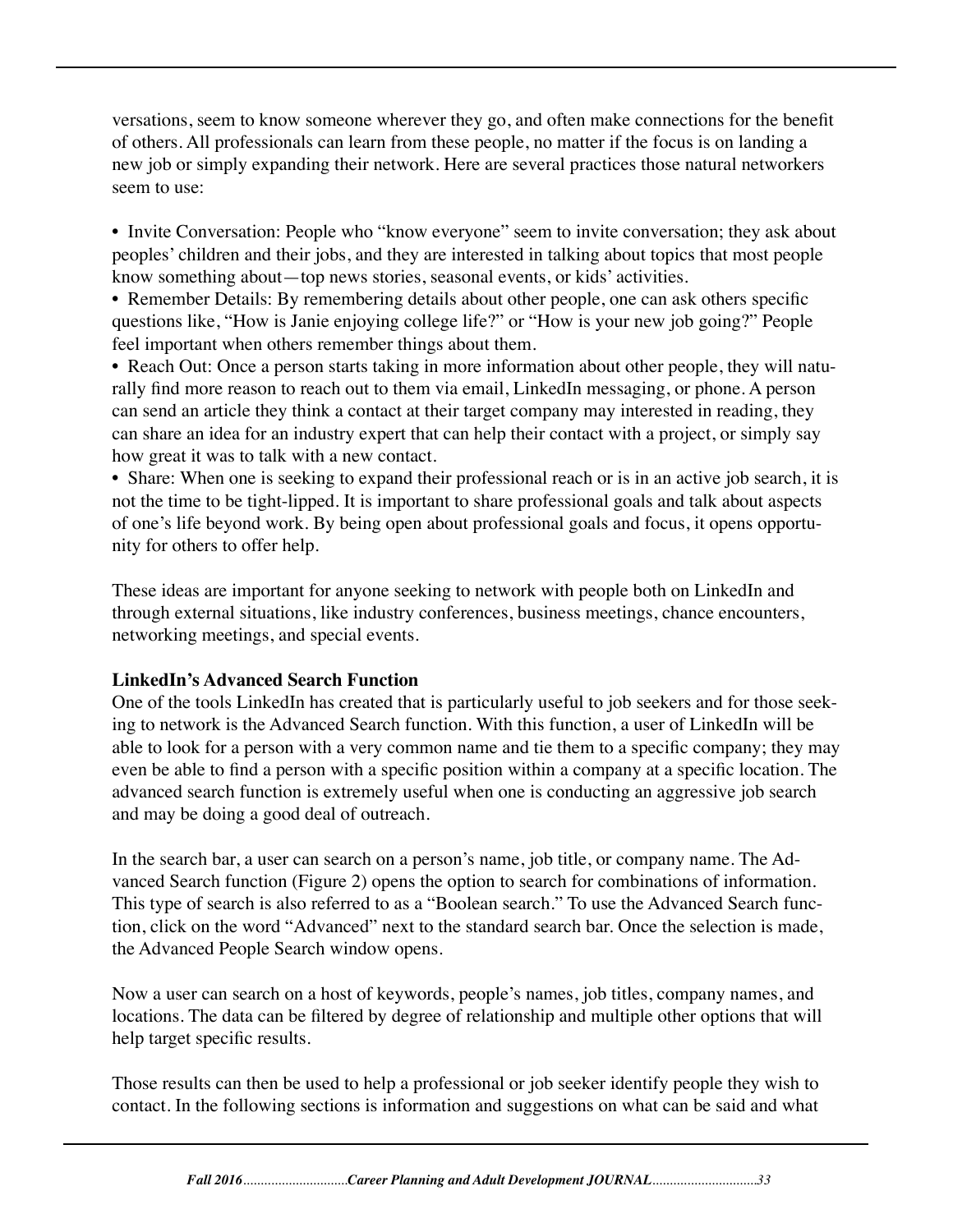can be asked of those contacts.

#### **Specific Requests and Communications**

An area in which people often do not represent themselves well is the request for specific help and communicating specific information. While there is likely a host of psychological reasons people in are shy about this, the bottom line is that the more specific the information offered or request given, the easier it is for others to fulfill that request and understand one's goals.

This is especially true for people in a job search. Job seekers are often in need of information, resources, introductions, or other help, yet do not ask for it directly for fear of coming across too aggressively or closing themselves off to opportunities. The reverse is actually true. By communicating specifically, the job seeker comes across as focused and confident, and it ensures their intentions are understood, and it gives the other person precise and actionable requests they may be able to fulfill quickly.

#### **Specific requests or communication messages may include:**

• Information about a company or a person's industry experience in addition to professional and educational background.

- Introductions to a key hiring manager, recruiter, or other influential person.
- Pre-interview research on the history of a company or a position, or data on the company or specific products.
- Advice and insights on job search strategy and goals.
- Resources and recommendations for deeper learning that may include seminars, books, trade journals, and courses.
- Self-marketing and request for consideration in response to an application.

These communications can appear in a variety of ways for a job seeker. Sometimes the messages come easily; other times, a job seeker may find it hard to figure out what to say. Here are examples to help a job seeker formulate what they wish to say:

• Asking for an informational meeting: Hi Jenna, it was great bumping in to you last week. I was hoping I could spend a little more time with you. I'm changing my career path right now and am focused on the [industry or field] and thought you might be able to share your experience working with [name of company or industry]. Could I buy you a cup of coffee next week or could we set up a time to talk via phone?

• Asking for an introduction: Hi Greg, I noticed on LinkedIn that you know [person's name] at [name of company]. Would you be able to introduce me to them? I saw an open position at the company that fits my experience and skill set to a "T," and I would like to make a connection there to learn more.

• Asking for information on a company: Hi John, I was hoping you and I could connect early next week. I have an interview with your firm, XYZ Company, in the research department for a consumer research manager position. I want to be sure I market myself well and was wondering if you would have 20 minutes time to discuss the company's current focus and recruiting processes with me?

• After applying to a job: Hi Jane, I recently applied for the open [Title of Job] position and wanted to reach out to you to introduce myself. Jeff Jones, marketing manager at your company,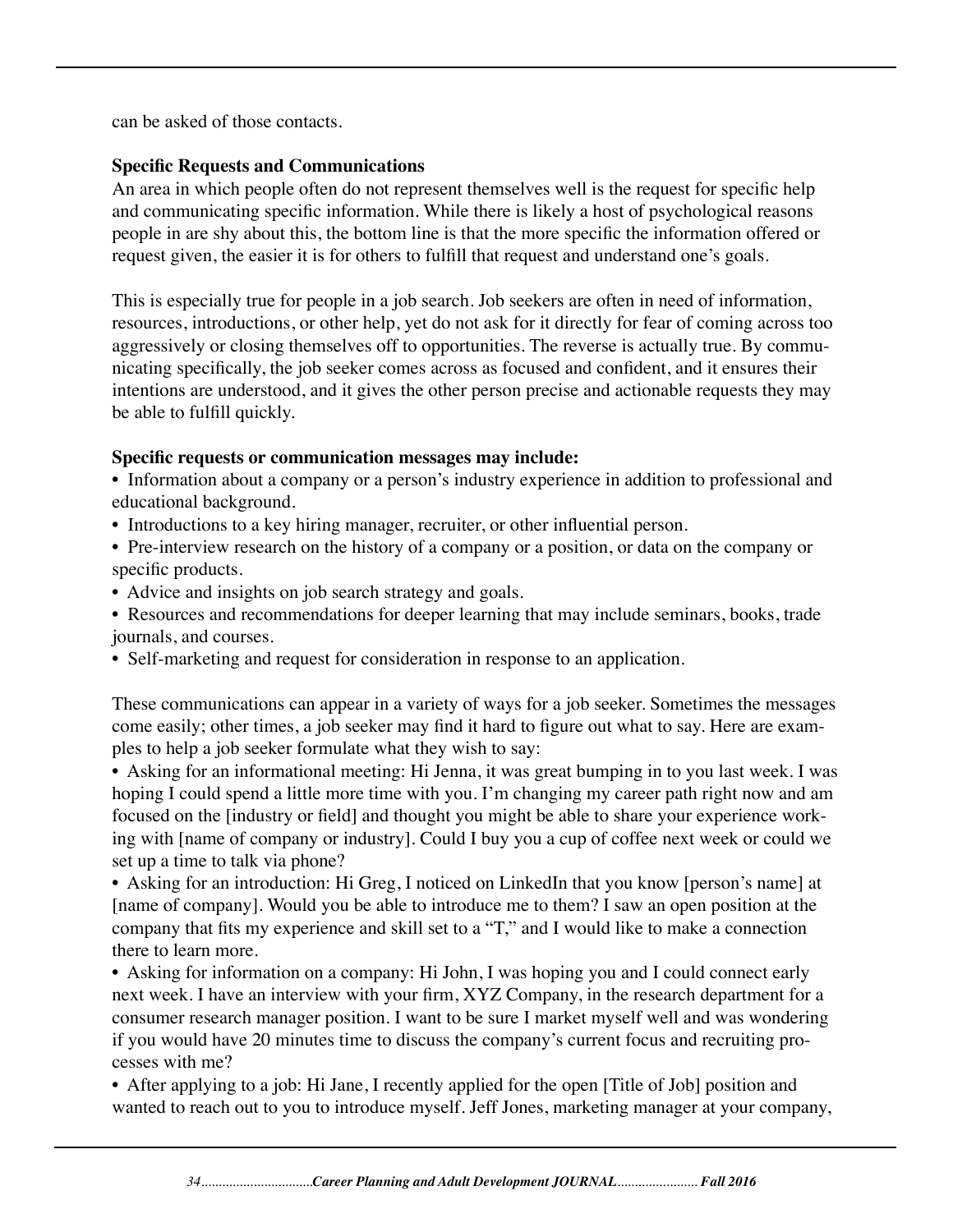gave me your contact information; he and I worked closely together from 2010–2015 and he recommended I contact you directly. Three distinct skills I possess that will be an advantage in the position are [Skill 1, Skill 2, and Skill 3]. In past positions, I've been able to leverage these skills to help the company achieve results that include [quantifiable results]. I welcome the opportunity to talk with you about the position and how my experience aligns with your needs. Thank you for your consideration.

• After applying to a job (to a recruiter or hiring manager via LinkedIn): I've just applied for the Operations Mgr spot (Req #12345) that you posted. I invite you to review my profile and welcome the chance to speak with you about the position. \*This message is 140 characters— the perfect length for the Personalized Invitation message on LinkedIn.

• LinkedIn connection request to past colleague: Hi Jeff, hope all is well. It has been almost 7 years since we've spoken – it's about time we reconnect! Your career path looks great; can't wait to hear all about it. \*This message is 134 characters—giving you 6 more characters to use for the Personalized Invitation message.

• Asking for advice: Hi Helen, great to hear from you! Actually, I'm in transition right now. I'm pursuing a change and am focused on landing a new [Title of Job] position. I'm looking to leverage my 10 years of experience in [description of work] to really create an impact in the area of [corporate goal or objective]. In fact, you may be a good person to connect with. I'm trying to better understand [insert area of advice needed] and would love to get your input on that. Could we set up a coffee date or phone call later this week?

#### **What If's of LinkedIn**

What if a person doesn't respond to a connection request or to an email sent on LinkedIn? This happens frequently. There is no way to predict the follow-through habits or level of use of LinkedIn of another person. In this case, the user can resend the email or try to reach out to the person via regular email to launch a conversation.

#### **What if a person cannot be found on LinkedIn?**

Some people simply have not joined LinkedIn yet. A job seeker could try using a Google search to locate a person's contact information or seek out their other contacts and colleagues to obtain an email address or phone number of the desired person.

#### **What if someone unknown requests to connect?**

There are different schools of thought on this. Some people will decide outright not to connect with anyone they haven't already met; others will simply respond to the request with "Thank you for reaching out. What was your motivation for contacting me? How can I help?" Some LinkedIn users have decided to be open networkers and accept any invitation they receive. No matter what the decision, be sure to have a deeper conversation with anyone requesting a connection. Engage the person in a quick conversation and see if there are shared interests or needs.

#### **What if an endorsement is given for a skill not possessed?**

Endorsements are easy to give. All one has to do is a few clicks and they can praise another person for a bevy of skills that they may or may not possess. The jury is out, but leaning toward the negative, on the power of endorsements since they are so easy to obtain. The bottom line is that for most people, the legitimately-held skills will rise to the top of the list and they ultimately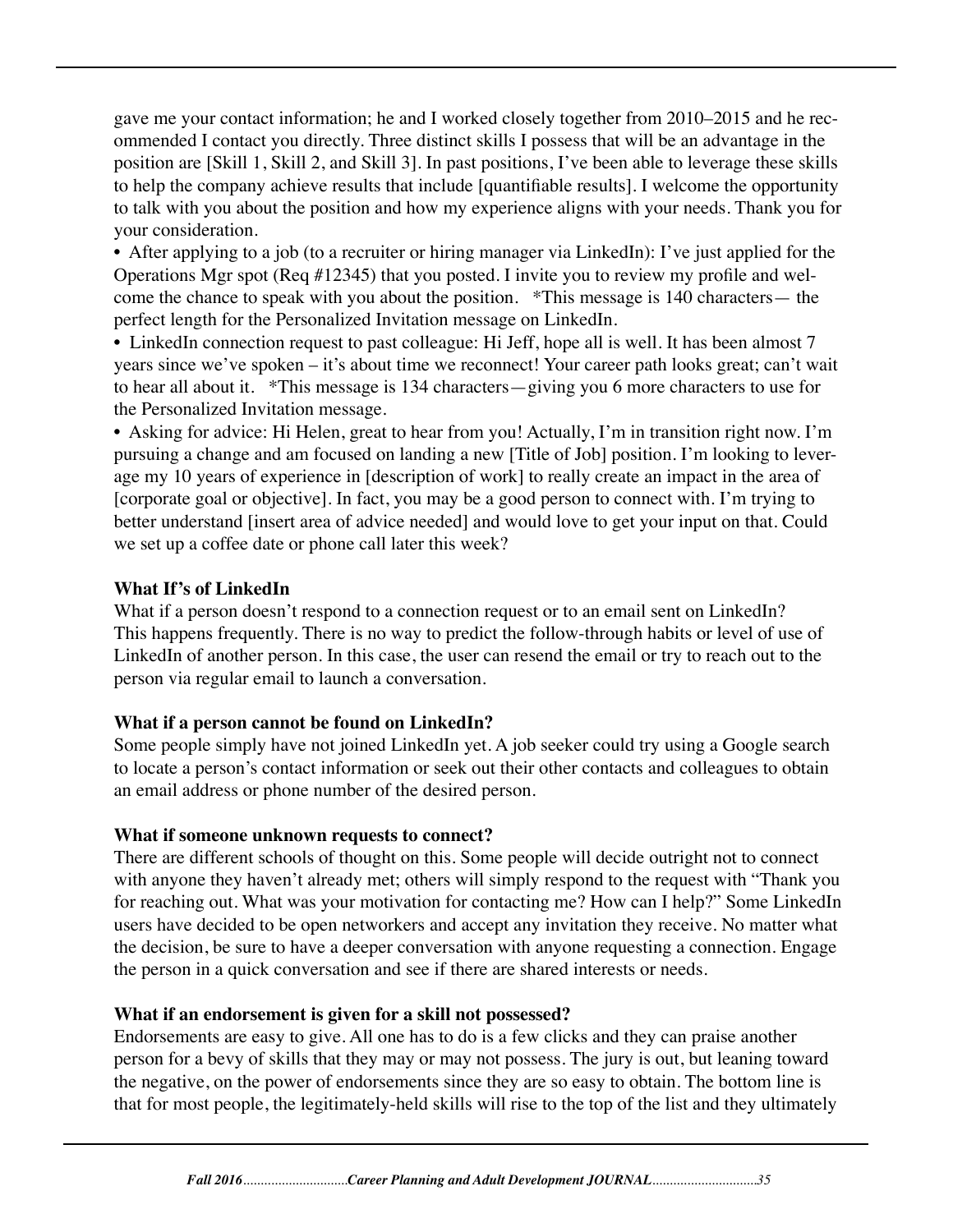communicate what skills one truly does possess. A user has the option of approving the endorsements or deleting endorsements they do not want to appear on the list.

#### **What if a person writes a recommendation; is it more powerful than an endorsement?**

They can be more powerful if the recommendation is sincere and specific. The person leaving the recommendation should comment on projects they have worked on with the user or specific management styles and skills the person possesses. Recommendations can be given by former managers or colleagues, peers, vendors, clients, or co-workers, among others. However, recommendations shouldn't be tit-for-tat or part of a self-promoting strategy. It looks suspicious if two people leave similar recommendations for each other.

#### **Remember, It Is Not All About Taking**

When people think of networking—either on LinkedIn or in everyday life—they often think of what they can get out of the outreach, as if it is a transaction. Networking shouldn't be a one-way street. In a networking situation—whether it is a conversation with a neighbor or coffee with a colleague—if a person pays attention to opportunities to give in the meeting rather than just focusing on what they can get, they will come across as someone that cares and is intrinsically focused on others' success in addition to their own.

#### **Here are a few ideas for ways to contribute during a networking meeting:**

• Make an introduction to a colleague who can help the networking contact. Perhaps one knows a consultant or subject matter expert for a project the contact is launching.

• Refer a candidate for an open position (a job that isn't right for the job seeker, of course) that the contact is seeking to fill.

• Offer information about or a key contact at a company with which the person is seeking to do business.

• Provide a reference for a job candidate; comment on the candidate's skills and experiences as they align with the job requirements.

• Share experiences from the job search with a contact who is also seeking new employment. Include information on what has worked well in networking, interviewing, and outreach.

This approach to networking doesn't mean the exchange will always be one-for-one, but it does show the contacts that the job seeker or networker is willing to contribute as much as they can. In advance of any meeting or outreach, the person can think of a few ways they might be able to give, not just receive.

#### **Wrapping it Up**

LinkedIn is designed for business networking. It doesn't require hours of attention and isn't meant to be a social outlet or a site with content that changes from minute to minute. Among its many uses, it is meant to be a place that a user can go to connect with peers and others in the interest of pursuing career aspirations or just maximizing one's professional reach. No matter what one's level of use is with LinkedIn, it is important to have a presence so that when the time comes for more aggressive networking (i.e. when a person enters a job search or has important connections to make), the person isn't starting from scratch. By using LinkedIn on a regular basis to connect with colleagues, reach out with quick notes to touch base, or to connect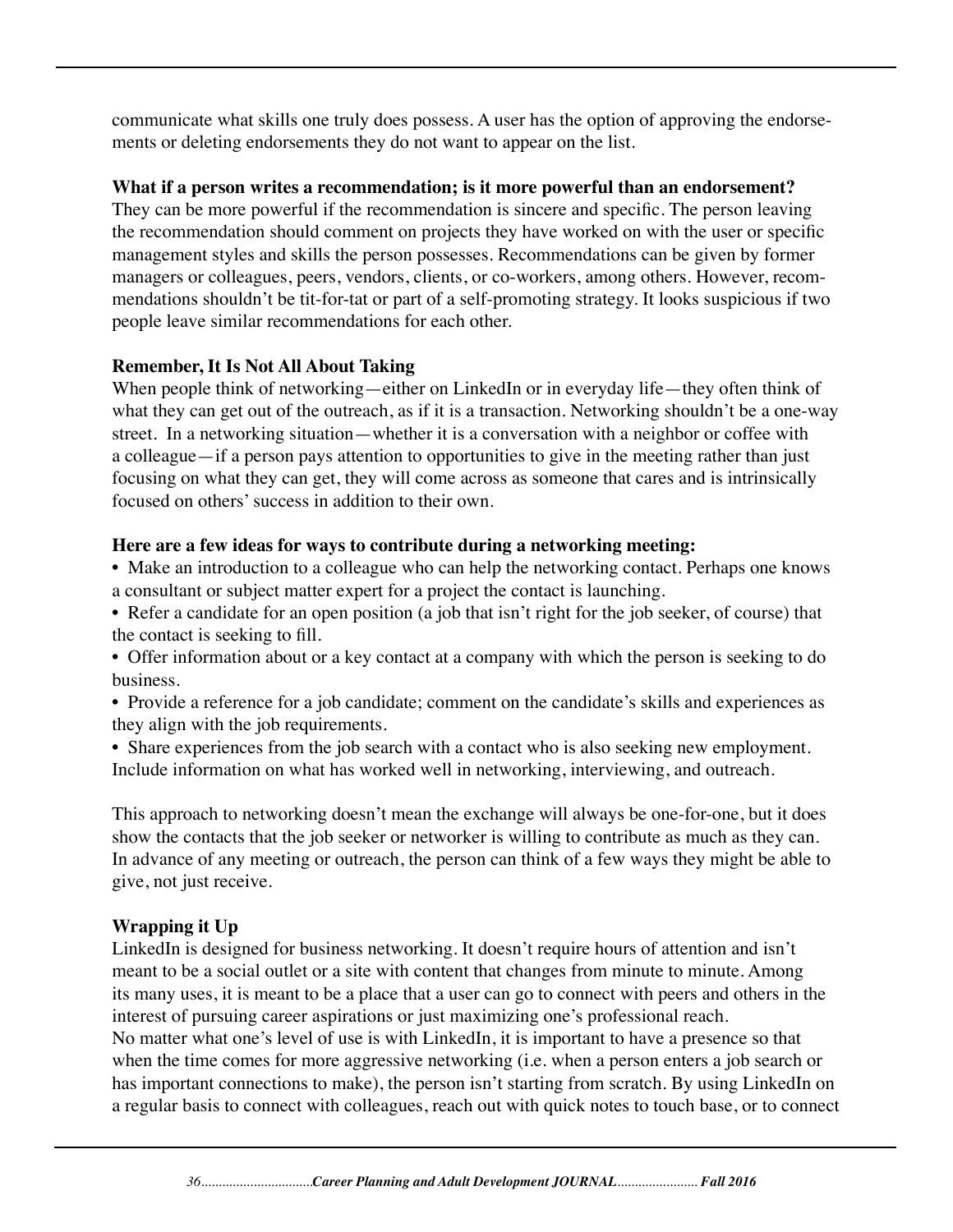with industry experts, a person will be able to count on those relationships in times of need.

Recommended topics to research on LinkedIn include building the profile, networking through groups, leveraging others' connections, posting articles, following companies, communicating through the messaging feature, and using the job board, among other topics.

Enjoy networking!

## **About the author**



 **Kimberly Schneiderman** is currently a Practice Development Manager with the innovative outplacement firm, RiseSmart. In her role, she develops content, programs, and training courses for both job seekers and the company's coaches. She hails from the career services industry. In 2003 she launched her own resume writing and job search coaching business after what can only be called an "Aha! Moment" with a friend seeking a new job. Through the years, she built a specialty practice working with senior level officers from several law enforcement sectors as they sought to transition to the private sector. In addition, she has worked with professionals and executives from fields of fraud preven-

tion and protection, technology, finance, research, law, sales and marketing, and other areas. Throughout her years in the industry she has developed numerous tools including guides for resume and cover letters, LinkedIn, interviewing, networking, skill building, and even entrepreneurial pursuits. She has also presented on those same topics at professional industry conferences, on client-facing webinars, and onsite for corporate customers. She has authored numerous career-related articles and videos, and has appeared on news and radio programs as a subject matter expert. She has held various board positions with the National Resume Writers' Association and is currently the Certification Committee Chair for the organization. She has attained certifications in resume writing, leadership coaching, and interview strategies, and is a member of the National Resume Writers' Association and an associate with Career Thought Leaders. She earned the Bachelor of Science [Business] in 1997 a Saint Cloud State University G.R. Herberger College of Business.

Contact her as follows: *Kimberly Schneiderman RiseSmart South Orange, New Jersey USA 917-584-3022 Web site: www.risesmart.com*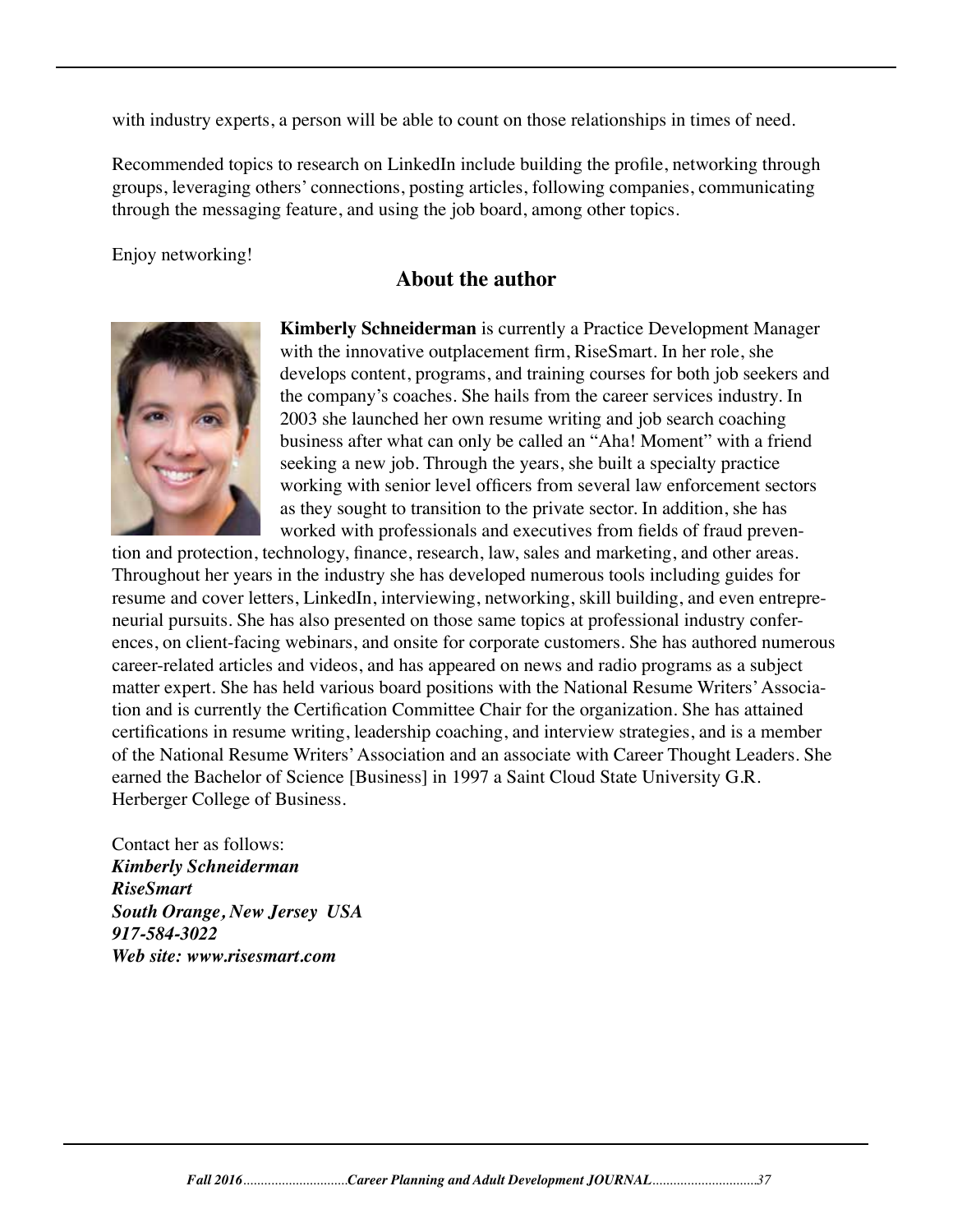# **Chapter 5**

# **CHALLENGES FACED by OLDER JOB SEEKERS in a TECHNOLOGY DRIVEN AGE Steven A. Watson**

The immense impact of technology on our society is seen all around us. New, more advanced tools, such as smartphones, tablets, and other devices, seem to appear almost daily with a profound increase in people's communication capabilities and access to knowledge, but with an accompanying complexity not see before. People who choose to take advantage of technology in their daily lives are at a distinct advantage over those who minimize or avoid its use. This is particularly true for people looking for new or better employment, with social media, job boards, web searches, electronic career materials, and Skype interviews quickly replacing newspaper ads, hardcopy resumes and cover letters, and face-to-face interviews.

According to the U.S. Census Bureau, people aged 65+ still in the labor force reached 22.1 percent for men and 13.8 percent for women at the end of 2010 compared to 17.7 percent and 9.4 percent, respectively in 2000 (West et.al., 2014). Because the number of aging baby boomers who choose to work will continue to increase, it is important to closely examine this age group and determine the special challenges they face in finding and maintaining employment.

#### **The Impact of Technology on Job Search Campaigns**

There has been a significant transition in the way people search for new employment over the past decade, with the use of the internet gaining prominence. A recent survey released by the Pew Research Center shows that 54 percent of U.S. adults have used web-based sources to access job information with 45 percent applying online for work (Smith, 2014). It appears that the internet is taking the place of more traditional approaches, such as personal and professional networks, employment agencies, and job fairs. In addition, data show that 28 percent of Americans have used a smartphone to look for employment opportunities and approximately 66 percent of Americans access social media platforms with 35 percent using the medium to conduct employment research.

It is interesting to note that the use of technology has not been restricted to people looking for work, but also includes recruiters and employers looking to find talented employees. According to the annual Recruiter Nation Survey conducted by Jobvite in 2015, only 4% of recruiters are not using social media to some extent in their recruitment efforts (Jobvite 2015). In addition, 19% of recruiters find quality hires through use of mobile career sites with 37% of companies using these sites to support their recruitment activities. LinkedIn was the most common mobile platform cited with 87 percent of respondents indicating its use; 55 percent indicated using Facebook and 47 percent using Twitter. It is interesting to note that recruiters are also using social media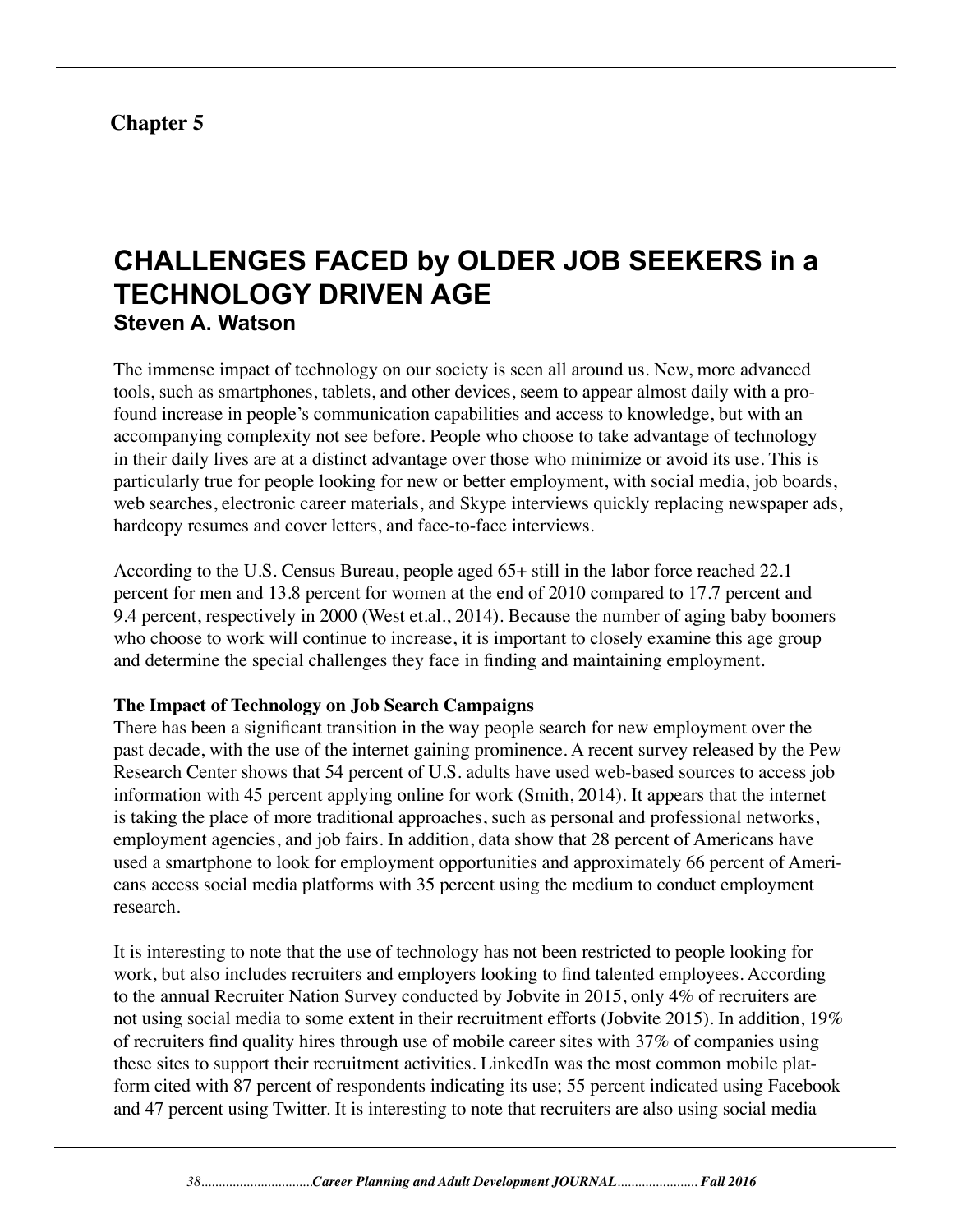platforms to gather additional data on viable employment candidates, looking at issues such as length of average job tenure, mutual connections, and commitment to professional organizations.

With the dramatic increase in use of online resources as an important job search tool for workers and recruitment approach for employers, it is clear that comfort in using technology is critical for success. People who avoid the use of technology run the risk of being left behind and possibly delaying the achievement of new or better employment.

## **Challenges Faced by Older Job Seekers in a Highly Competitive Market**

The job market has been very tough since the 2008–2009 great recession for all age groups. Although unemployment figures have been dropping as the economy recovers, older workers who are unemployed or underemployed face unique challenges.

In December 2014, U.S. Department of Labor Statistics (BLS) showed that overall unemployment was 5.6 percent, compared to 3.9 percent for older workers (BLS, 2015). This seems to be a positive trend for older workers. However, data from the BLS Displaced Workers Survey in 2014 show that workers age 50+ took 5.8 weeks longer to find employment than those aged 30–49 and 10.6 weeks longer than those aged 20–29 (BLS, 2014). Researchers studying the survey data suggested that older workers have greater difficulty finding employment due to employer concerns about their suitability and a mismatch of their skills with the skills required in today's jobs (Brenoff, 2015).

According to data compiled from the BLS' Current Population Survey (CPS) in March 2015, 44.6 percent of unemployed workers 55 and older continued to lack employment after 27 weeks with the level being 22.2 percent for those under 25 and 36 percent for people aged 25–54 (Kosanovich & Sherman, 2015).

The extended period of time required for older workers to find employment increases the chances of these people facing significant life crises. An analysis of relevant datasets conducted by the General Accounting Office in 2012 found that extended unemployment for older workers often leads to diminished retirement savings, loss of homes, deferred medical care, accumulated debt, and need to claim social security benefits earlier which results in lower monthly payments (GAO, 2012).

There is also evidence that a large number of older workers leave the workforce before they intended to due to lack of employment opportunities. According to data presented by the AARP Public Policy Institute earlier in 2015, displaced workers aged 65+ are more likely to leave the workforce than their younger counterparts. In 2014, 54.7 percent of workers 65+ years of age and displaced for 3+ years left the workforce, while the figure was 22.7 percent for those aged 55–64, and 12.2 percent for those aged 25–54 (AARP Public Policy Institute, 2015). It was suggested that much of this trend can be attributed to the social security and other benefits people aged 65+ receive, reducing the need to stick with job searches over an extended period of time.

With older job seekers facing what seems like an uphill battle to find employment, it would seem critical that these people have access to and embrace available technology tools and techniques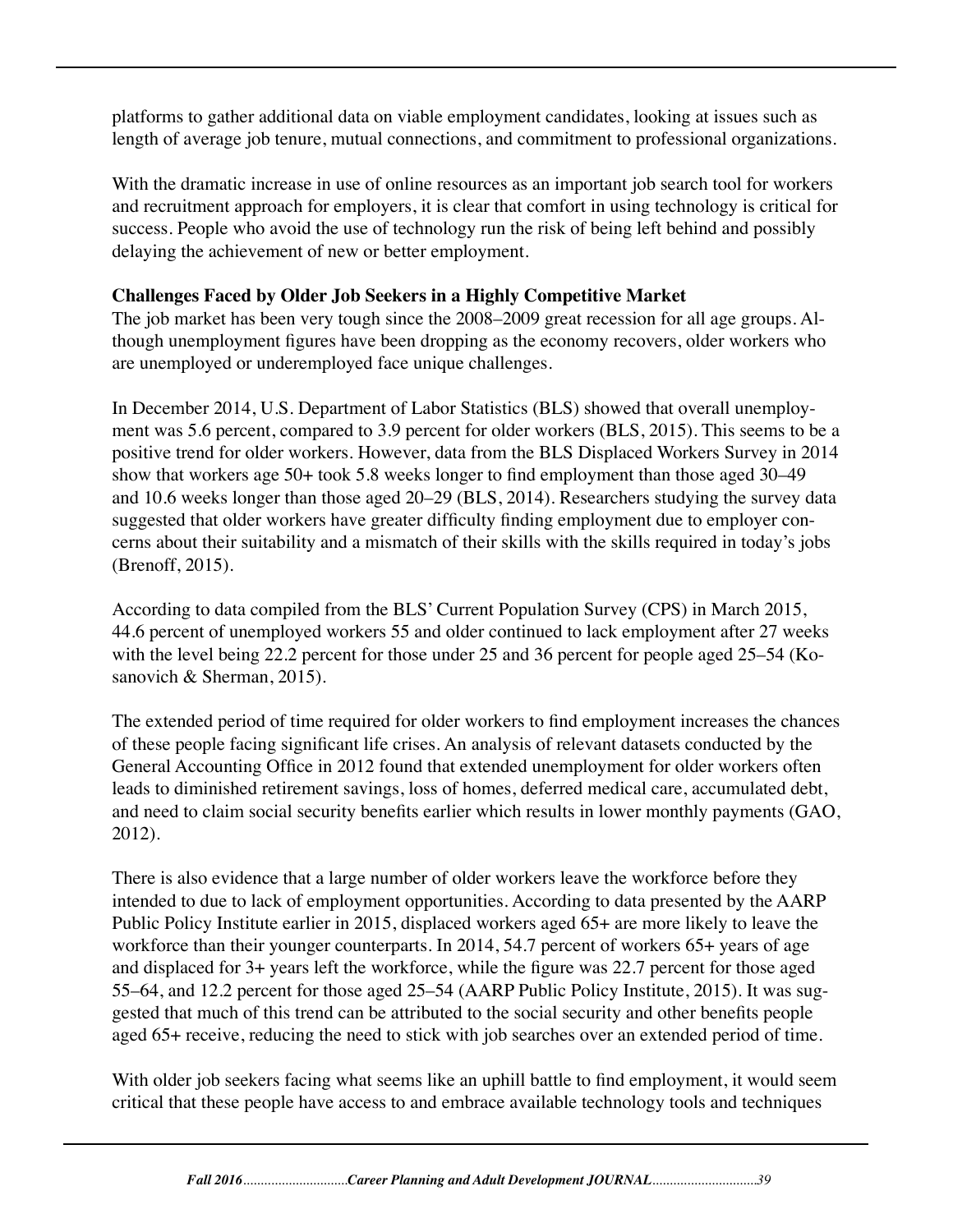to bolster their job searches. However, the evidence is mixed whether older people are taking full advantage of technology in their everyday lives, much less job search campaigns.

#### **Older People and Use of Technology**

Over time, older workers have been stereotyped as techno-phobic or at least more likely to avoid technology then actively pursue it. This is one of numerous tags that have been used to describe older workers in general. Six others cited by researchers in their examination of age-based biases include: lack of motivation, less willing to participate in training and career development, more resistant to change, less trusting of superiors and co-workers, less healthy, and more vulnerable to work-family imbalances (Thomas, et.al, 2012). Although it can be argued that all of these stereotypes are interrelated, the focus here is on technology and, indirectly, on lack of motivation to participate in training which is tied to technology use.

A meta-analysis of the literature that included 418 empirical studies regarding the six stereotypes of older workers cited above suggested that the unwillingness to participate in training and career development was the only stereotype that showed a negative (weak) correlation. All the others showed no correlation within the reviewed literature. The authors cited several possible reasons for older people to be less interested in training and career development, including less capacity to learn new material due to memory and recall issues, less focus on achievement than younger workers, and less incentive to learn unless the material addresses a specific purpose(s)—in other words, not wanting to learn for the sake of learning. It appears that older workers' lack of commitment to professional and career development is tied to the belief that it will not provide sufficient benefit to them.

Matteo Picchio from Marche Polytechnic University, Italy, studied the effectiveness of training programs in improving the employability of older workers. His research on learning in older adults indicates that they are able to acquire new skills (Picchio, 2015). The research found training can avoid skill obsolescence and respond to the growing importance of technology-based occupations and that subsidies for training of older workers might be a tool for increasing participation in training programs.

However, Picchio also found older adults are slower, less effective, and more heterogeneous than younger people in learning new skills and that training older adults might be ineffective if it does not meet their specific learning needs. Research indicated older workers are less likely to participate in training and might, thereby, lose the opportunity to boost their employability and that firms might fear low returns from training older workers because of age-related stereotypes and shorter time to retirement. Estimates of the relations between age and productivity, age and learning, and training and employability might be biased because they are based on non-experimental studies.

A review of the literature is not necessarily consistent regarding the belief that older people avoid technology more than other age groups. Study results published in 2009 provide evidence that suggests older people do not use information technology (that requiring a microprocessor) as much as younger people, but that there are reasons for this that can be addressed (Charness  $\&$ Boot, 2009). Some of these include age-related factors, such as eyesight, hearing, motor control,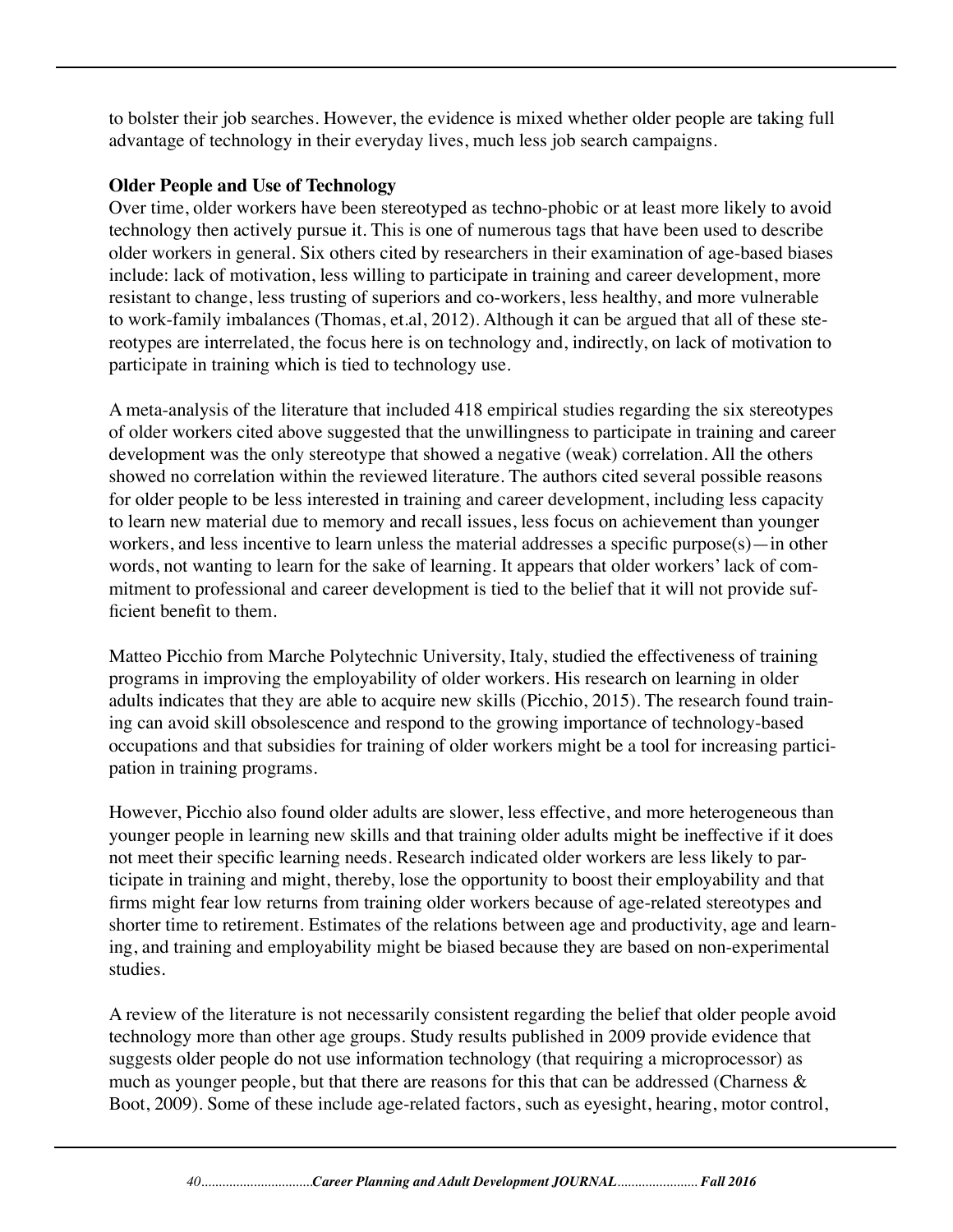anxiety, and decreased memory capacity. The authors suggest that adaptations to various technologies be considered to make them more user-friendly to older people, along with the importance of using training approaches that take into consideration age-related factors.

A survey conducted by the Pew Research Center in 2014 reported that people aged 65+ continue to lag behind younger people in the use of technology, but to a much less degree now (Smith, 2014). In fact, more than 50 percent of people 65+ years of age now use the internet with this figure increasing by 9 percent in just one year (2013–2014). However, a sizeable percentage of older people do not use technology considered basic such as internet and cell phones. It is useful to note that older people tend to use tablets and e-book readers more than smartphones and that many older people gravitate to websites, such as Facebook, as a way to connect with family and friends. A few barriers cited by the author preventing older people from embracing new technology included physical and health issues, skepticism felt by many that technology is important to their quality of life, and difficulties in learning.

A similar survey was conducted by the Pew Research Center in 2010 looking at social media usage by adults aged 50 and older (Madden, 2010). Social networking use among older internet users nearly doubled—from 22 percent to 42 percent from 2009–2010, with almost 50 percent of online adults ages 50–64 and one-quarter of those ages 65 and older using Facebook, LinkedIn, and other social media sites. Data suggested that having high-speed internet connectivity was a significant catalyst for increased usage by people aged 65 and older. In general, the research showed that older people tended to use the internet more to connect or reconnect with friends and loved ones, as well as to assess online health-related material.

#### **Older Worker Training Trends**

Agencies looking to assist older workers in finding and retaining employment are focusing more on the need to offer targeted training and support to address age specific issues. The GAO report cited earlier found that lack of required skills, discouragement, and difficulty in completing online applications as being barriers to employment which many agencies are now trying to address.

Research conducted by at the John J. Heldrich Center for Workforce Development, AARP Public Policy Institute, found that older workers are often not knowledgeable about the skills required to find gainful employment nor the best ways to obtain those skills (Van Horn, 2015). There are a vast array of programs and training courses available to older workers. However, many do not take into account issues related to learning nor do they focus on skills most needed by employers, such as computer and other technology skills. The authors point out that a marriage of community-based, employer, government, and other sources, such as unions could be the most optimal approach for best reaching older workers.

#### **Importance of Bridge Employment and Career Change to Older Workers**

Older workers have often had long-term careers in a particular career track. However, in order to remain actively employed, it is necessary to pursue other careers similar or even much different than their original work focus. This situation is referred as bridge employment and can be a critical factor in an older worker's ability to maintain an income, remain active, and is even tied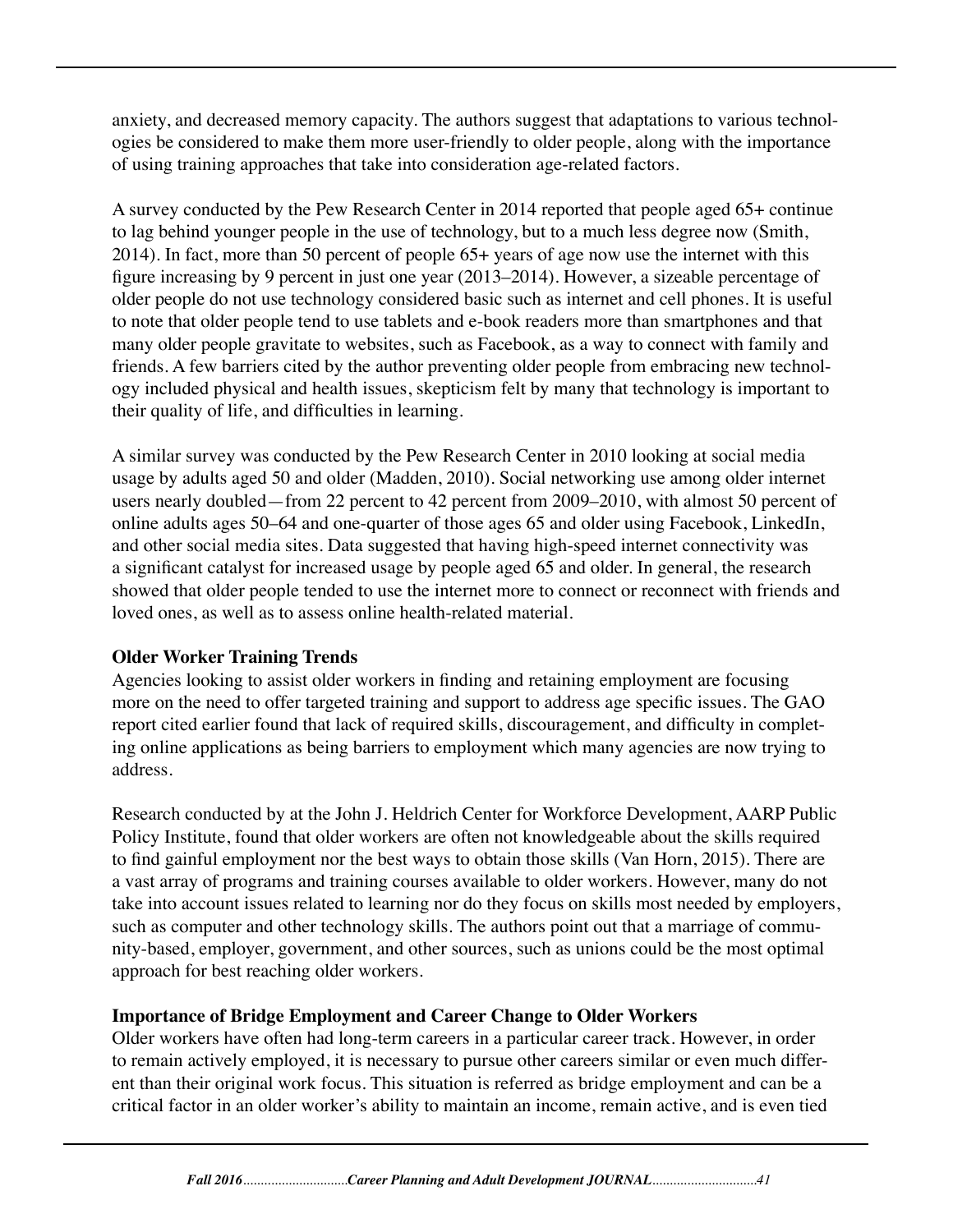to self-worth and self-esteem. Successfully transitioning to a bridge job or career change often requires training and the ability to learn and use certain technologies.

The American Institute for Economic Research published results in 2015 from their Older Worker Survey that addressed issues of bridge employment and career change (American Institute for Economic Research, 2015). It is interesting to note that older people unsuccessful with a career change felt more anxiety about the transition process than those who were successful. In addition, older people who did not effectively identify the skill set required to make a change and who did not have a strong foundation of support from family and colleagues tended to be more unsuccessful than those who had these advantages.

#### **Discussion**

An examination of the data related to older workers and use of technology implies that the demographic group does lag behind in the use of technological tools to look for and secure employment, although this trend is gradually changing. Older workers appear more skeptical of the benefits of training and career development and often face difficulties in accessing and learning to use web-based and other technological tools. However, the outlook is not as bleak as it may seem because there is evidence that older workers can learn to accept technology if convinced that it will result in direct benefit to them and if given the training and tools needed to be successful in using it.

There is clear evidence that the workforce will continue to age as time passes and baby boomers who choose to continue working will reach their late 60's, 70's, and even 80's. Therefore, it is imperative that efforts be made to help these people remain competitive with their younger counterparts and keep pace with the quickly evolving needs of employers. It appears that older workers will accept the need to be techno-literate if they can be convinced that it will make the difference between gainful employment and no or limited employment. Data show older people are using social media much more now, but that it is often focused on accessing friends and loved ones and performing research on issues important to them. Therefore, the issue is, in most cases, not inability to use technology, but the motivation to do so.

Stereotypes of older workers, including resistance to change, lack of motivation and trust, less healthy, and incompatibility of work and family needs, often accepted by employers, recruiters, and others do not appear to be particularly valid. Researchers have found a weak correlation between older workers and lack of interest in professional and career development, but the case has also been made that this age group needs to be convinced that it will help them before accepting it.

The literature shows that older workers often feel discriminated against during the hiring process. This suggests the need to better educate employers to the unique talents and perspectives people 55+ in age can bring to the workplace and will require a shift in assumptions, recruitment practices, and training approaches to reach this age group.

Greater efforts need to be made by agencies and training organizations that help older workers find employment to target their assistance on motivating this population and meeting their specif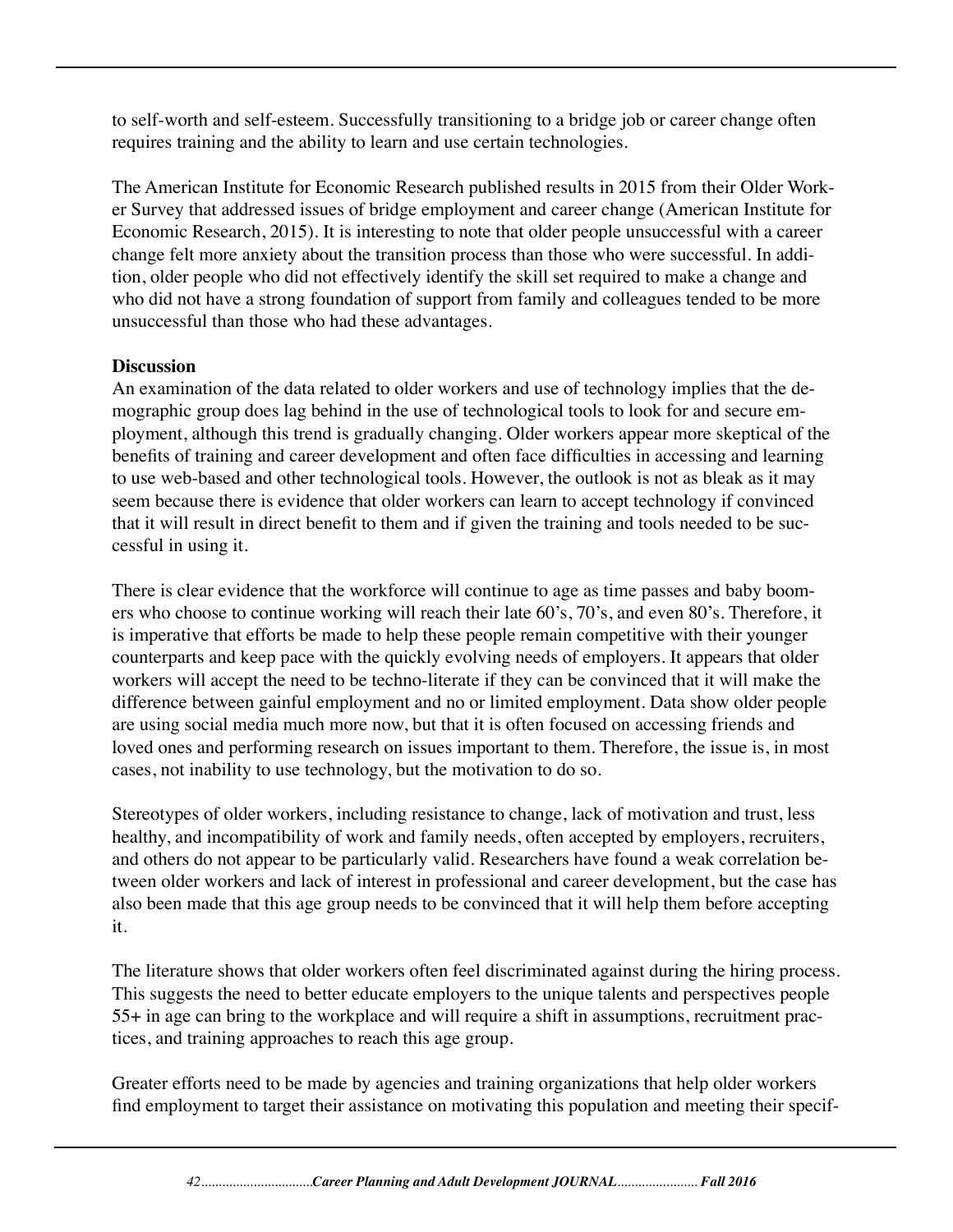ic needs. Training needs to be geared to particular skill sets required by employers and accounting for limitations that the population faces, such as reduced memory capacity and hearing and sight impairments.

For many older workers, employment, even part-time work, can make an important difference between struggling economically and being able to maintain independence. Helping them achieve their work goals is not a convenience, but will actually contribute to a healthier, more productive society in general.

### **References**

Bureau of Labor Statistics (2015). *Labor Force Statistics from the Current Population Survey.*  U.S. Department of Labor

Brenoff, Ann (2015). Older Workers Stay Unemployed Much Longer Than Younger Ones, Study Says., Referenced from *Huffington Post.* http://www.huffingtonpost.com/2015/06/17/finding-ajob-after-50-study\_n\_7603590.html

Charness, N. & Boot, W. R. (2009). Aging and information technology use: potential and barriers. *Current Directions in Psychology Science* **18** (5), 253-258

Bureau of Labor Statistics (2014), *Displaced Workers Survey,* U. S. Department of Labor

Unemployed Older Workers: Many experience challenges regaining employment and face reduced retirement security (2012). GAO-12-445. Referenced from http://www.gao.gov/products/ GAO-12-445

## *2015: The Jobvite Recruiter Nation Survey* (2015). Jobvite

Kosanovich, K. & Sherman E.T. (2015), *Spotlight on statistics: Trends in long-term unemployment.* Bureau of Labor Statistics, U.S. Department of Labor. Referenced from http://www.bls. gov/spotlight/2015/long-term-unemployment/

Madden, M. (2010). *Older adults and social media.* Pew Research Center. Referenced from http://www.pewinternet.org/2010/08/27/older-adults-and-social-media/

Older worker survey: New careers for older workers (2015). American Institute for Economic Research. Referenced from https://www.aier.org/CCwebform-OWS

Picchio, M (2015). *Is training effective for older workers?* Marche Polytechnic University, Italy, and IZA, Germany, IZA World of Labor

Smith, Aaron (2014). *Older adults and technology use.* Pew Research Center. Referenced from http://www.pewinternet.org/2014/04/03/older-adults-and-technology-use/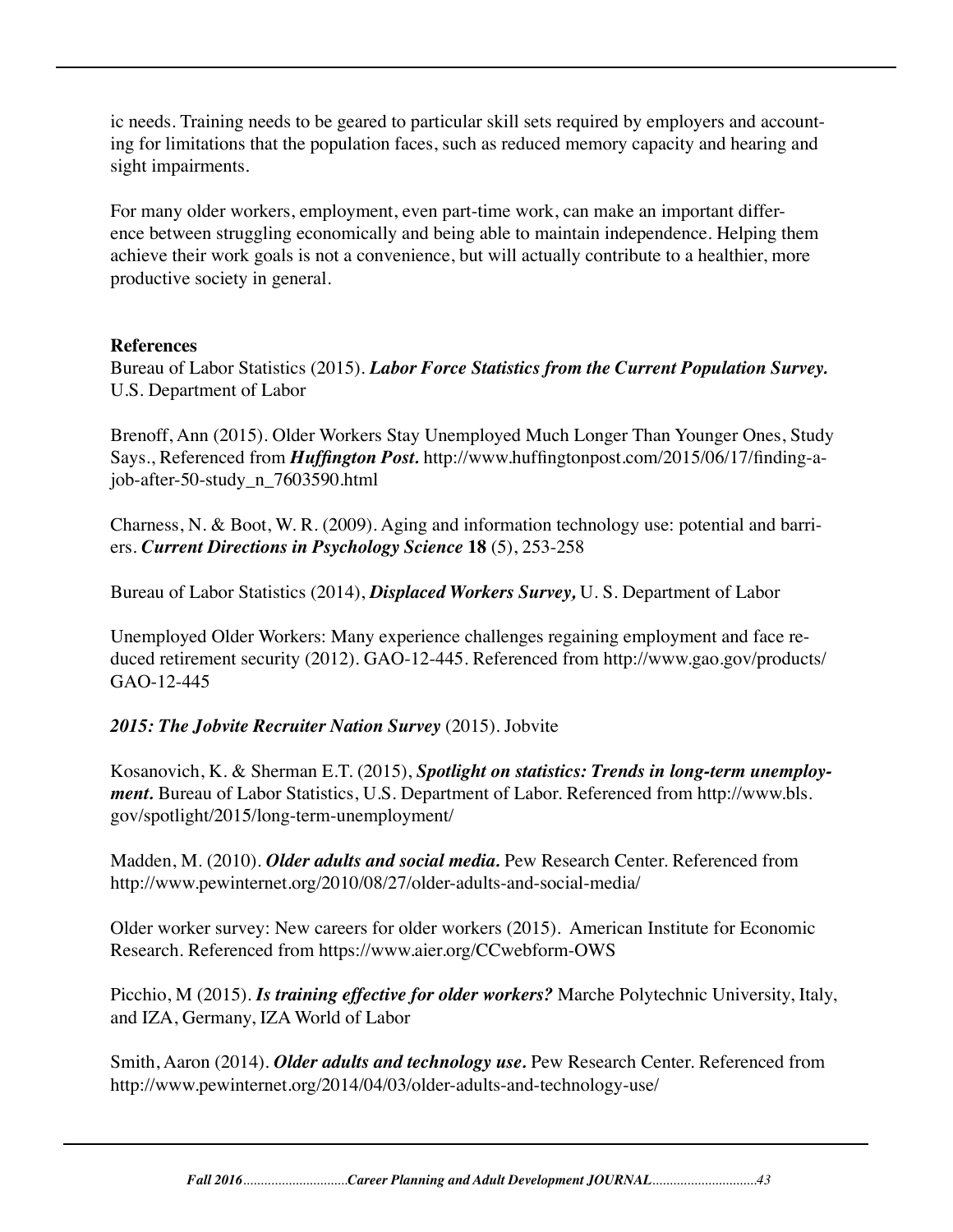Smith, Aaron (2014). *Searching for jobs in the internet era.* Pew Research Center

The employment situation, December 2014: Unemployment rate for older workers lowest since 2008 (2015). AARP Public Policy Institute

Thomas, W.H. & Feldman, D.C. (2012). Evaluating six common stereotypes about older workers with meta-analysis data. *Personnel Psychology* **65** (4) 821-858

Van Horn, C. E.; Krepcio, K.; & Heidkamp, H.; (2015). *Improving education and training for older workers.* John J. Heldrich Center for Workforce Development, AARP Public Policy Institute

West, L. A., Cole, S., Goodkind, D., & He, W. (2014). *65+ in the United States: 2010.* Current Studies, Special Population Reports, U.S. Census Bureau, U.S. Department of Commerce.

### **About the Author**



**Steven Watson** has been helping clients achieve their career and employment goals since 2004 through the creation of compelling resumes and other career documents. He remains current on the rapidly evolving nature of the résumé writing and job search arenas which enables his clients to compete successfully with people having similar backgrounds and experience. He demonstrates great skill in showcasing clients' talents, experience, and attributes, critical to effectively building their confidence and generating interviews from prospective employers. He earned the PhD in Public Administration at the University of Georgia and Master of Counseling at the University of Delaware. He is also a

Certified Professional Résumé Writer (CPRW) and certified in Professional Technical Communications, as well as holding a Graduate Certification in Geriatric Management. An important strength that he brings to his work is his multi-dimensional career background, having excelled in the past as an executive, small business owner, mental health and vocational counselor, and research consultant. He has also served as a hiring official for private and public sector organizations, so he can help clients understand how selection decisions are made from the employer's perspective. Contact him as follows:

*Steven A. Watson, PhD, CPRW St. Petersburg Resume Services 3530 1st Avenue N, Suite 215 St. Petersburg, FL 33713 http://stpetersburgresumeservices.com 727-954-5364 sawatson2@gmail.com LinkedIn: https://www.linkedin.com/in/steven-watson-5b063219*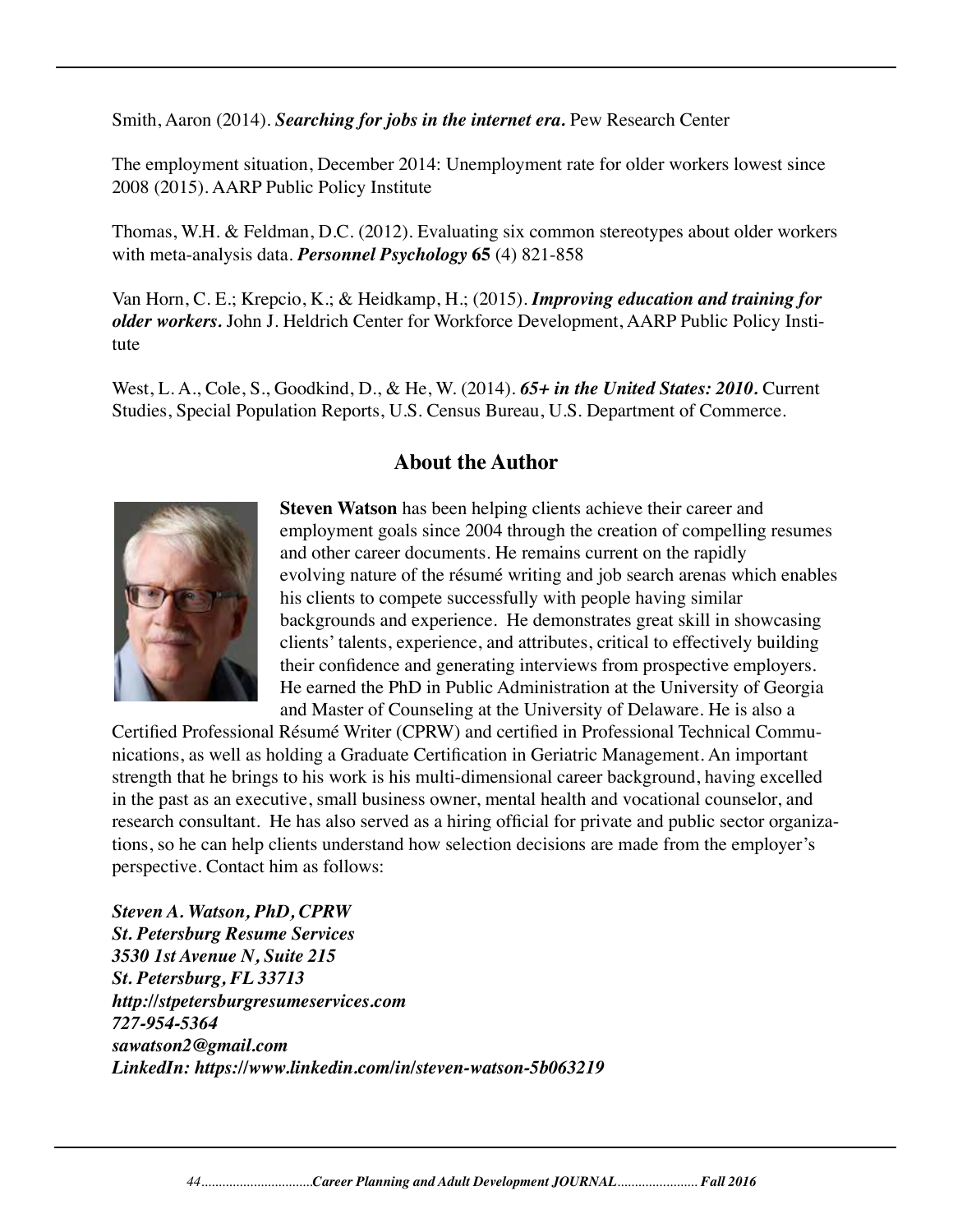# **Chapter 6**

# **PEOPLE and TECHNOLOGY: A Winning Recruiting Combination**  by **Damali Curry Edwards**

In the mid-1990s, applicants sent their resume via fax machine. There was a P.O. Box set up for executive-level positions where someone was in charge of checking the P.O. Box a few times a week to get hardcopy cover letters and resumes to review that people mailed with a U.S. postage stamp! Email was a step up from the fax machine. Then emails got overloaded, and eventually online applications were a way that people sent their resume for an open position and these applications were re-directed into a separate database away from email. When the employment website Monster.com® was born, it was a major technology game-changer for recruiting talent at the time. A Monster.com® sales representative visited my staffing office and my manager had no interest in meeting with him, so he asked me as the next person in the chain of command to meet the representative and provide feedback and thoughts on our direction. I can remember this big green monster folder with pricing sheets for job postings (Photo, 2011). I remember looking at the cartoon-like monster wondering, *"What is a job posting and what does it have to do with a little green monster?"* I told this representative that I would take his information and give it to my manager, but I really wasn't sure about this job posting business since we posted our jobs weekly in our local newspaper! Needless to say, we, along with the rest of the world, starting using online job boards soon enough.

Technology is always changing and has an impact on how people apply to jobs. Yet, with all this technology, how organizations hire people still today is based on the *know, like, and trust* factor. Technology without people is just technology. People still hire people.

#### **Employers typically hire in the following ways:**

**1.Internal / Promotion:** When a position becomes available, one of the first things any organization considers is if there is someone who is already on staff locally and/or at another location who can do the job. This could mean a lateral move for some and promotion for others. This is a key way companies hire, as many organizations pride themselves on offering their employees growth opportunities, and this practice of hiring from within keeps that promise alive. Employers who hire from within also know their employees' performance, like their performance, and trust their performance. Everyone is on their best behavior in an interview setting where we want to present our best selves. However, the level of someone's skill set and ability to perform is really evident only after one is hired and is able to show what they have. Employers typically have a "sure thing" when they hire from within, as the employee has already shown some ability, and the *know, like, and trust* factor is in full effect.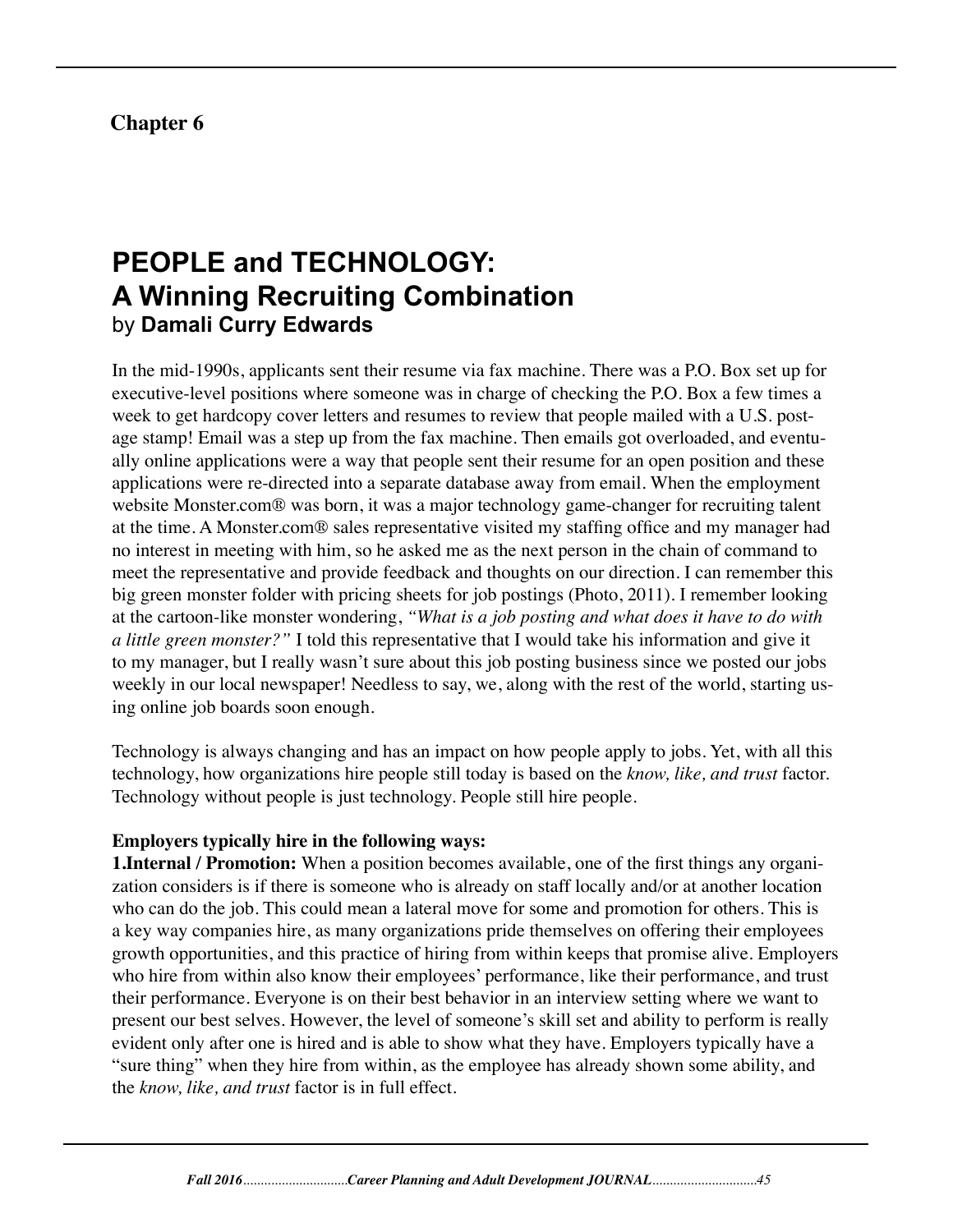**2. Employee Referral:** If the organization does not hire from within, the next best way to hire someone they feel comfortable with is to ask their employees to recommend people they know. Often employers not only ask for referrals from their existing employees, but they incentivize them if the arrangement proves successful. This is often referred to as the employee referral bonus. An employee refers a family member, friend, or previous colleague and the company pays them a bonus if the newly hired referral works successfully for a period of time, say 90 days, without a hitch. The employer may not personally know, like, and trust the referral but they know, like, and trust their employees to refer good people.

**3.Direct Recruiting/Sourcing:** For highly skilled, hard-to-fill openings and executive roles, many organizations practice the technique of directly sourcing talent for their organization. This requires strategy. The organization must first determine not only the skill sets they are looking for but who would most likely be the most successful in their culture. For example, many years ago a private company had a series of government contracts providing medical services to certain facilities. The owner of this company hired my firm to source candidates from rural hospital systems as he found that these types of individuals assimilated to his company better than those who worked for big healthcare systems in the city. The *know, like, and trust* factor is still present in this scenario as the organization relies on the candidates having a certain skill set and, more importantly, knowledge of their issues because they have worked in an environment of similar size or type, thus ensuring more opportunity for their long-term success in the organization once hired.

**4. Networking:** Networking is in every recruiter's toolbox. Top companies even pay event costs or membership fees to various networking associations for their recruiting staff to have a pipeline to talent. Independent recruiters also pride themselves on their networking abilities. When an organization is not hiring internally and the opening is not necessarily for a highly skilled, hardto-fill position, or an executive opening, networking is a great tool to find talent. The recruiter is able to meet and greet potential talent and when they come back to the office they don't just come back with resumes—they come back with real people and real people stories. When the decision maker asks, *Who did you meet?,* the recruiter is able to give more data from networking scenarios in which they met actual people than if they had been simply reviewing online resumes. When recruiters go out to network on behalf of the organizations or clients they represent, they are actually performing mini-interviews with everyone they meet they are able to determine if the person is a potential fit for the company via their skill set but also are able to assess likability and trust factors.

**5. Follow-Up by Applicant:** It has often been said that many organizations say to applicants, *Don't call us, we will call you.* However, let's face it: the job seekers who make a point to reach out to organizations creatively—whether by a phone call or by sending a clever package via express mail—get attention; they stand out and recruiters like it. These are the go-getters, the creative types, the persistent ones who may or may not have any connections on the inside but based on their own gusto can still get the job, as these are good qualities that any growing organization seeks. Whenever an applicant creatively gets in touch with an organization about their interest to work there, they have a chance to get an interview or, better yet, the job offer, because they dared to go beyond the standard application process to make themselves known, liked and trusted. Organizations hire applicants who follow up on their applications.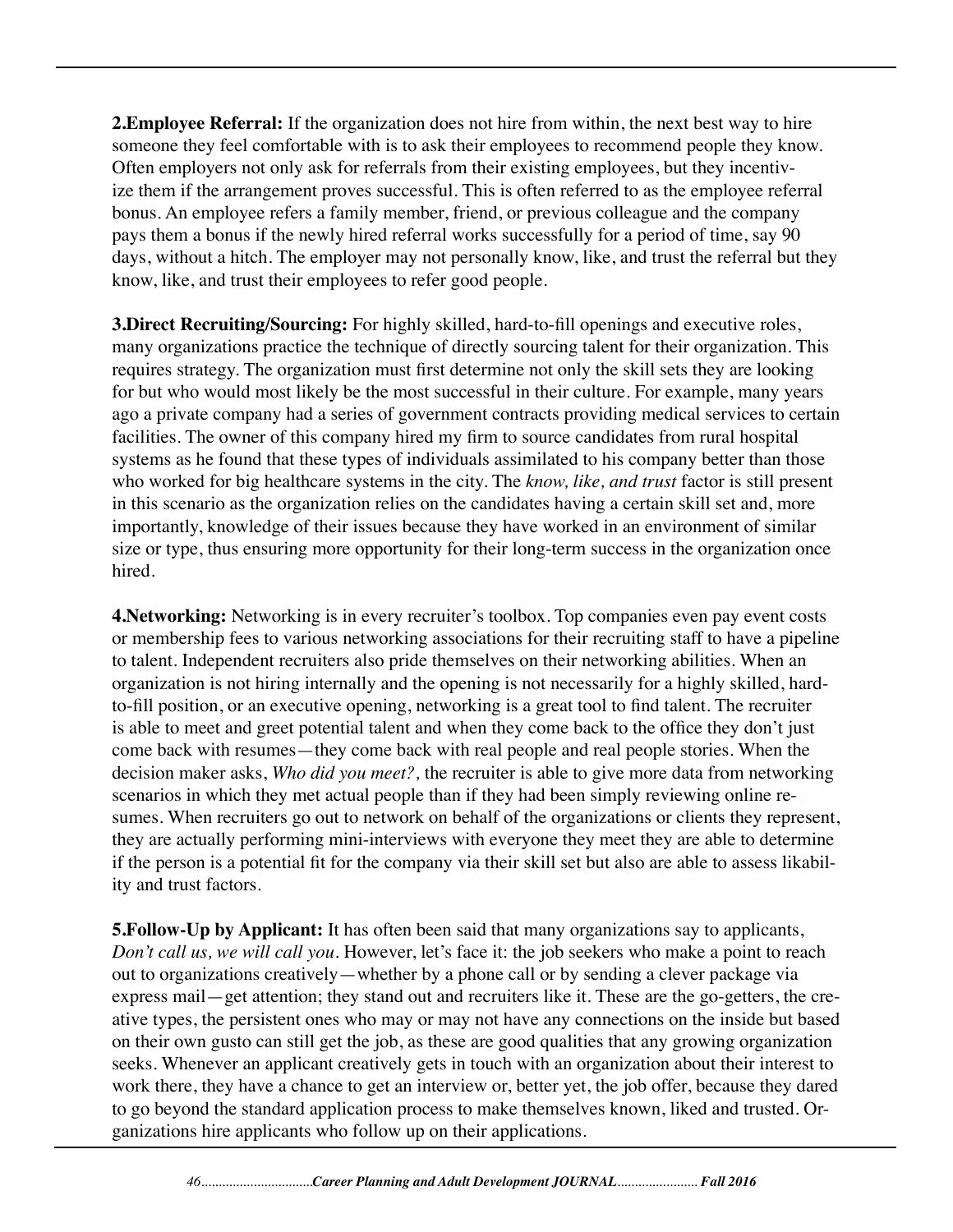**6.Online Applications:** This method is usually the last resort for how organizations hire employees. The main reason being that the *know, like, and trust* factor is the lowest in this method. Most online application systems require recruiters to log in to review resumes. In times past, when an email address was given, the application immediately went to the recruiter's inbox for review. Now, to review the majority of applications, a recruiter must log in to review. Once a recruiter logs in to the system, there are thousands and thousands of resumes to choose from. Often, the recruiter has to use clever keyword searches to narrow the pool of applications to a manageable workload. There is no interaction with the applicant—just looking at a computer screen with a list of skills and qualifications, which could be completely falsified. A CareerBuilder survey given to 2,000+ hiring managers found that 58 per cent of employers found a lie on a resume, with most-common lies including embellished skill sets, dates of employment, and job titles (CareerBuilder Survey, 2014). Nonetheless, organizations still hire people from online applications, especially when previous methods did not bear fruit. Being hired from an applicant tracking database typically requires applicants to really interview well to increase their "know, like, and trust" factor and ultimately get the job.

#### **LinkedIn® – A Technological Game Changer for Recruiting**

Social media websites have certainly been a technology game-changer in recruiting talent. LinkedIn®, in particular, has taken online recruiting to new heights. Recruiters can review profiles and interact with prospects using InMail and Group chats (LinkedIn® Help Center, 2015). In times past, a recruiter would physically attend professional association meetings, now, they can now log on their computer and meet people online to network from the comfort of their offices or homes. Let's face it: reviewing resumes and profiles of potential candidates on social media websites is more exciting than the typical applicant tracking database system. Perhaps this is why nearly all recruiters (93 per cent) use LinkedIn® to find talent (Schawbel, 2012).

With that said, social media profiles typically include a picture, summary, and other data that help the prospective job seeker seem more likable, known, and trustworthy than an online job board or applicant tracking system, where you are seeing only an image of a resume or responses to an online application. For example, on LinkedIn®, a recruiter looking to fill a professional trainer/instructor opening may not only view a resume of someone's training skill set, but also view a posted video showing them in action (actually training a class), which certainly increases the *know, like, and trust* factor. On LinkedIn® you can add work samples to your profile such as a portfolio, pictures, video or presentation.

## **The People Behind the Technology**

Back in the day in recruiting, job boards were the rave. Now, it's all about social media, especially sites like LinkedIn® that have revolutionized how organizations attract talented active and passive candidates by transforming the way they can interact with prospective candidates. Furthermore, job seekers can actively search contacts to market themselves for openings—directly, versus posting their resume on a job board and waiting for someone to contact them. Social media sites allow for more interaction from both sides. It will be interesting to see what technology we will be talking about ten years from now. But until the computers and robots take over people still hire people! Technology without the people is just technology.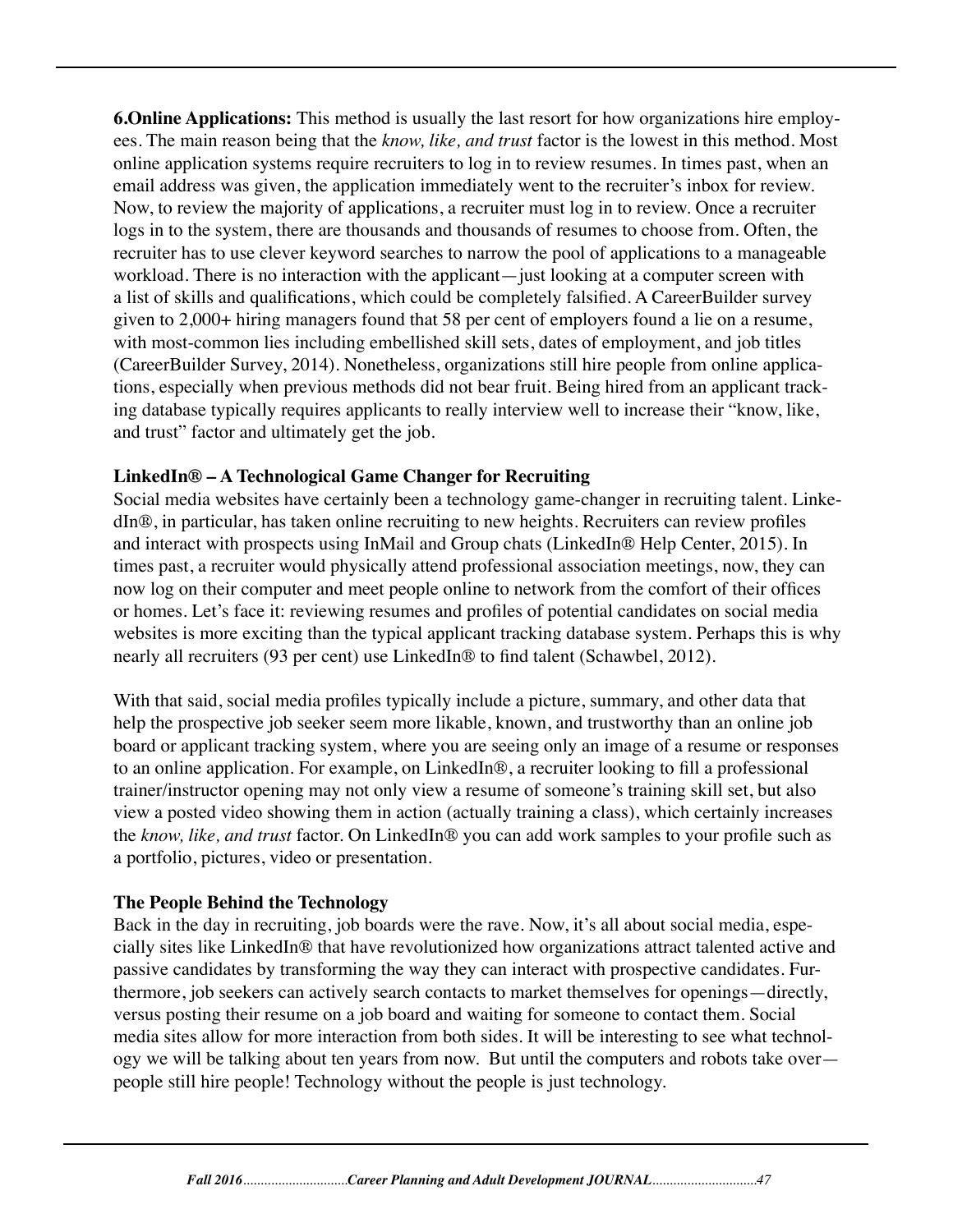#### **The people behind the technology in recruiting talent fall into a few categories:**

**1.Decision Makers:** These individuals are in charge. They run companies small and large, forprofit and non-profit. They run departments, staff, and projects. They are always looking for top talent to make their businesses thrive. If an applicant is known, liked, and trusted by one of these individuals—they are hired. These individuals have the job titles of Director, Assistant Vice President, Vice President, President/CEO, or Board Member.

**2.Internal Influencers:** These individuals' jobs require them to find talent for their employers. They are paid a salary to fill job openings. They often receive bonuses for the number of hires they make and/or for saving the organization money on the salaries offered to new hires. They have the ability and influence to grant interviews. They may not make the final decision like the decision makers, but setting up interviews is still boss, because job offers are given during or after an interview. In other words, no matter how much technology exists, one still has to talk to someone (interview), even if it is by phone alone. The higher the skills, the more likely both phone and in-person interviews will be required to get hired. Consequently, if one is a job seeker, their mission is to get as many interviews lined up as possible, because only then do they have a real chance of getting a job offer. These individuals work on the In-House Recruitment team and have the job title of Corporate Recruiter, Talent Acquisition Specialist, Recruiting Generalist, Recruitment Coordinator, Hiring Specialist or Talent Management Director. If it is a smaller organization where the Human Resources rep has the dual responsibility of hiring employees as well as managing them, they may also have the title of Human Resources Generalist, Human Resources Director, or Personnel Director.

**3.Employees:** These individuals work for companies that the job seeker is targeting. They are not necessarily the decision maker or internal influencer. They could be the one that answers the phone or cleans up the place. Their title doesn't matter; these employees have something that job seekers don't have—an employee badge. They can walk a job seeker's resume and give it to the decision maker or internal influencer—and may even get an employee referral bonus for doing so!

**4.External Influencers:** These are organizations that specialize in providing professional recruiting services to organizations that have openings to fill. These organizations can be large global companies or small, one-person independent recruiters. The positions they typically fill are highly skilled, hard-to-fill and executive openings. They are paid professional fees and commissions for locating talent that the companies using their services hire. For key roles that include direct recruiting and sourcing strategies, organizations often rely on these external influencers to make calls to their competitors to recruit talent. These individuals are typically referred to as an Agency Recruiter, Staffing Recruiter, Search Professional, Executive Recruiter, Researcher/ Sourcer, Executive Search Consultant, or Headhunter.

#### **Summary**

Technology is an important component of recruitment. It is how the organization and the recruiter specifically get information. Do they get it by mail? By fax? By email? By online application? By job board? By social media? It will continue to evolve and help make the process of getting and housing information efficient.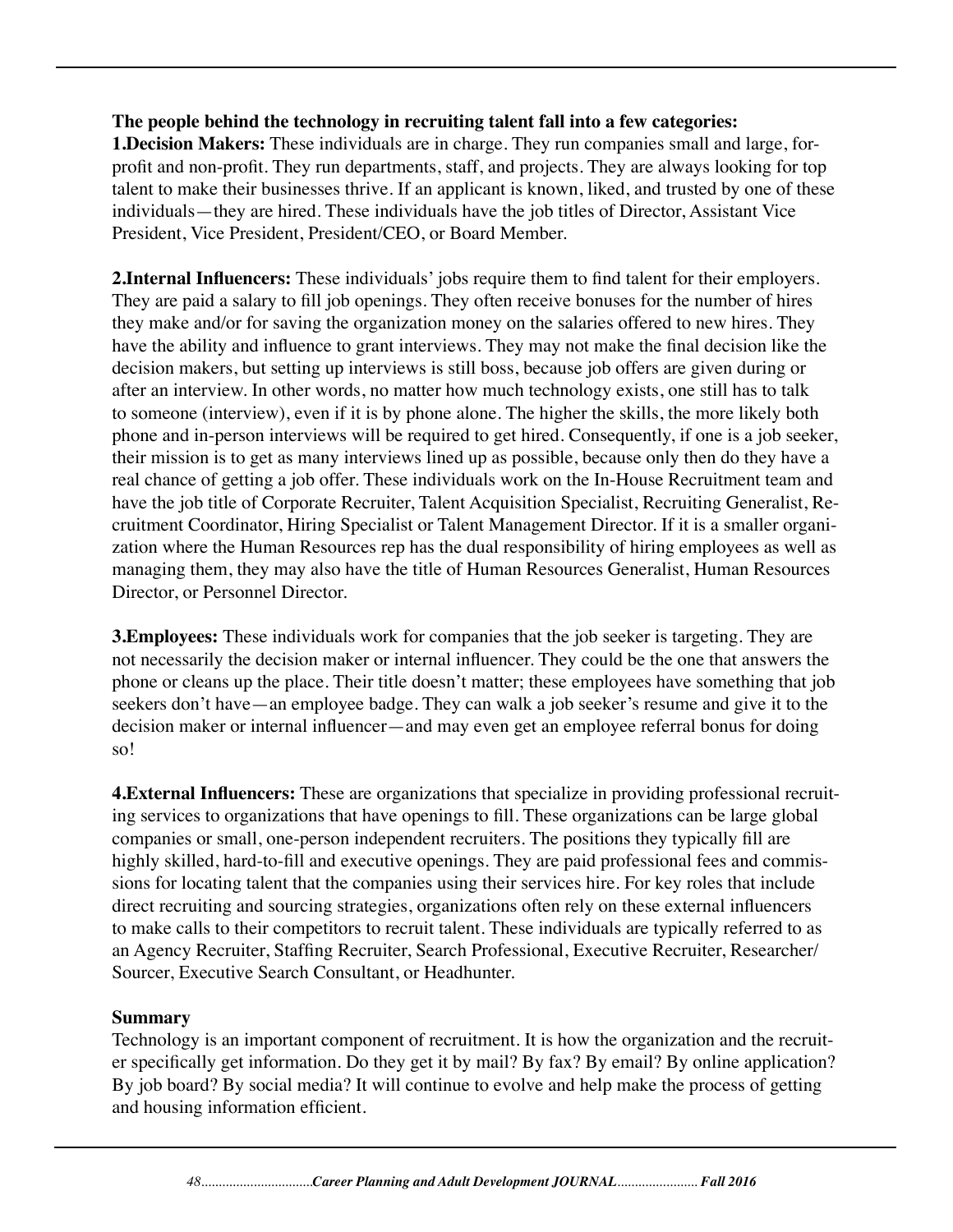However, technology without people is just that—just technology. People hire people and always will. Organizations still want to hire people they know, like, and trust. They want to feel good about their hiring decisions and still rely heavily on the source of an applicant—often giving preference to those that are internal hires or promotions, or even those that were recommended as an employee referral, over someone who is external to the organization and only applied online. By understanding the people involved in the recruiting process, one can get a better picture of how organizations hire top talent, not just the technological tools they use. One can also find who the key players are to market themselves to if they are, in fact, in a job search. For example, just as organizations can log in to their LinkedIn® accounts to locate potential talent, jobseekers can log in to their respective accounts and market themselves directly to decision makers, internal influencers, employees and external influencers. Technological advances allow for more interaction, if leveraged, in building better relationships online.

#### **Recommendations**

Organizations must stay on the cutting edge of technological tools so they don't get left behind their competitors in sourcing talent. Remember my comment about the early days—how we were not going to use job boards because we posted our jobs in the local newspaper? When was the last time you or someone you know looked for a job in the newspaper? Whether you are an early adopter to new technology or slower to adopt, you must adopt or you will get left behind.

One creative way that companies can attract talent online is by creating company social media pages to help build their brand image to attract active job seekers. This technique is also great to make your company known to passive candidates (who are currently working but may be willing to look at new opportunities). Remember that by direct recruiting / sourcing—with the right social media marketing—your organization can attract those candidates who in years past could be reached only by cold calling them, which saves your organization not only time but money (Sammons, 2013).

Job seekers must also keep up with technological tools to stay current. It amazes me how many job seekers I talk to in my workshops that say they don't have a LinkedIn® profile or they have one but haven't updated it. If 93 per cent of recruiters (whose job is to fill job openings) use LinkedIn® to find potential candidates, and you are not on it but are looking for a job in the current day— wow! This may be the reason you are not getting any traction—you are a fish, but you are not where the fishermen (executives, hiring managers and recruiters) are—on LinkedIn®. Make LinkedIn® a study. Read books like *I'm on LinkedIn–Now What*? (Alba, 2014). Follow blogs on the subject and implement tips from checklists that give you daily actions to complete on LinkedIn® and other social media sites to attract more traffic to your profile (Riklan, 2015). Organizations and job seekers alike cannot rely on technology alone to recruit or be recruited. Both have to work on making a real people connection. Organizations must see behind the razzle-dazzle of some applicants' marketing materials to get to the real truth of what they offer and if it is a true fit for the organization. Job seekers, too, must look beyond a welldeveloped company Website and social media sites to know if the organization truly offers the career path they desire. Both organizations and job seekers must also remain open to learning the current technology, not to mention anticipating *the next big thing* as we know it is coming.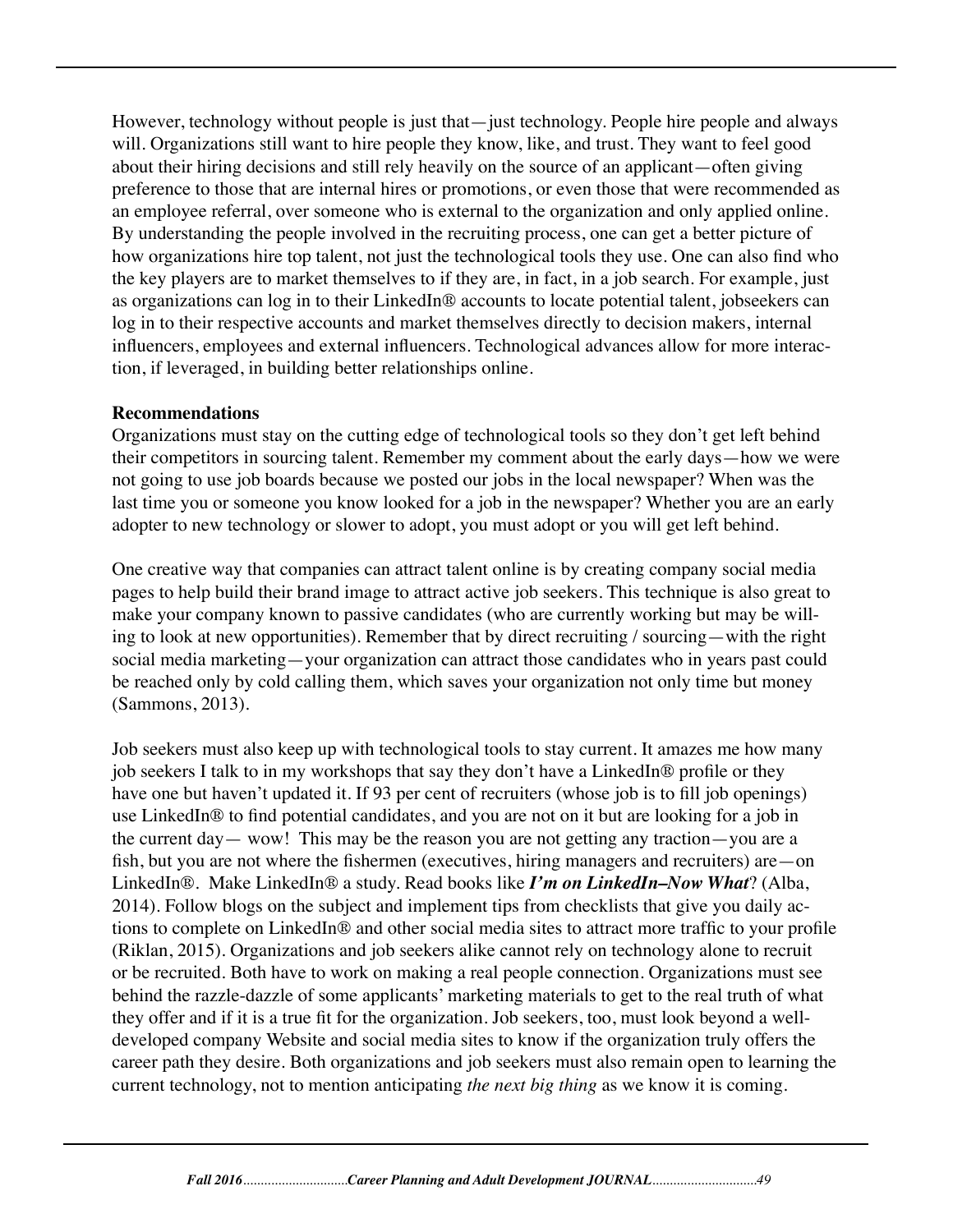#### **References**

Alba, Jason. (2014). *I'm on LinkedIn – Now What???* (Fourth Edition): A Guide to Getting the Most Out of LinkedIn. Cupertino: Happy About.

CareerBuilder Survey (2014). Referenced from http://www.careerbuilder.com/share/aboutus/ pressreleasesdetail.aspx?sd=8%2F7%2F2014&id=pr837&ed=12%2F31%2F2014

LinkedIn® *Help Center - Overview: How do InMail messages work?* (2015). Referenced from https://help.linkedin.com/app/answers/detail/a\_id/1584/~/inmail---overview

Photo of Monster.com® logo (Earlier Version). (2011). Referenced from https://en.wikipedia.org/ wiki/Monster.com#/media/File:Monstercom-hyderabad-office.jpg

Riklan, David. (2015). *David Riklan's Social Media Business Checklist.* Referenced from http:// www.selfgrowth.com/Social-Media-Checklist-2015.pdf

Sammons, Stephanie. (2013). *Five Creative Ways to Use LinkedIn Company Pages.* Referenced from http://www.socialmediaexaminer.com/5-creative-ways-to-use-linkedin-company-pages/

Schawbel, Dan. (2012). How Recruiters Use Social Networks to Make Hiring Decisions Now. *Time,* July 9, 2012. Referenced from http://business.time.com/2012/07/09/how-recruiters-usesocial-networks-to-make-hiring-decisions-now/



## **About the author**

**Damali Curry Edwards** is a graduate of the University of Virginia and holds numerous certifications in career and executive coaching. She started working in the career services industry in 1996. She started in the recruitment arena, where she worked in staffing and later worked in corporate recruitment and human resources management. She started her own practice in 2002, Conscious Recruiting (formerly Edwards Consulting Firm, Inc.), providing executive search services and career coaching. Her search firm has gained recognition in the industry, being named a Rites-Honored Recruiting Firm and being listed in the top 25 per cent producing recruiters in 2008 and 2010 for Top Echelon (an exclusive recruiting split network). Her firm also provides career

coaching and training services to individuals virtually, as well as in-person services to local networking groups, companies and local government agencies. In 2015, she received the Career Directors International Lifetime Achievement Award. True to *walking her talk,* she is planning her own *next step* in her career to work with people beyond their resumes to help them heal from their grief by assisting them in navigating their pain to find their true soul mission and life's work. She will accomplish this by providing grief and spiritual life coaching programs, retreat offerings, and speaking engagements on these topics. Contact her as follows: *Damali Curry Edwards. 1-877-327-1268. e-mail: damali.edwards@gmail.com*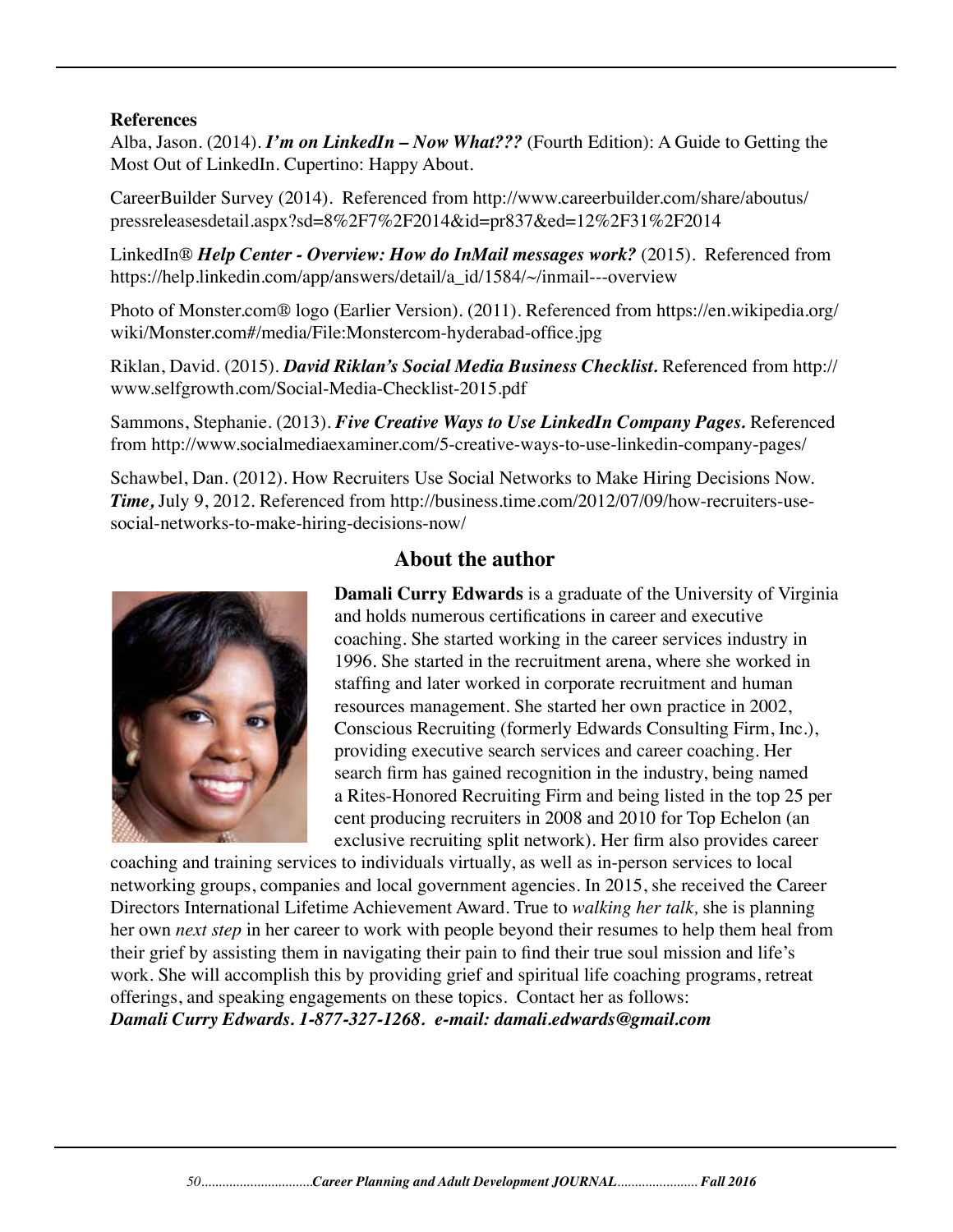## **Chapter 7**

# **THE GOLD STAR EFFECT: The Gamification of Career Decision-Making** by **Ronda Ansted**

Job seekers have primarily used advances in technology to conduct research (i.e. salary calculators), organize data (i.e. spreadsheets or databases of contacts or job applications), or to network (i.e. LinkedIn). In the realm of career decision-making, technology has made the conversion of standardized career assessments such as the Myers-Briggs Type Indicator and career interest inventories into online versions for instant scoring and results. These types of assessments can provide insight and potential career matches, but not everyone fits neatly into the established categories nor does everyone find their career fit through such assessments. In fact, connecting a personality type to an occupation has not proven to result in job satisfaction or high job performance (Arnold, 2004). Often, additional work is needed to bring one's personality, passion, preferences, values, and life situation together to design a career path that is fulfilling and financially gratifying. This is where career coaches, counselors, and other professionals often come in to play, to help the job seeker pull the pieces together and decide which career opportunities to pursue.

The career development field, like the rest of the world, has experienced times of rapid transition during major shifts in the global job market and economy (Lent, 2001) and has been unable to address the seemingly chronic condition of a lack of employee engagement in the workplace (Gallup, n.d.). The reasons for low engagement and job satisfaction are complex and intertwined and the career development field requires approaches that can address this complexity. Helping job seekers to see patterns, new perspectives, and their strengths is important to identify a good career fit, but this process is not an easy one for many job seekers. Zikic and Hall (2009) described different types of barriers to career exploration and decision-making, including socioeconomic, situational, personal, emotional, and relational factors.

Often, the career-making process is daunting and confusing, even more so for the individuals who don't have the resources to work with a career professional. It is important for the field to take stock of the resources we have to address the complexities of career decision-making for underserved and indecisive individuals. Technology has given the field robust tools to research jobs, connect with like-minded individuals, keep track of actions, and assess personality traits but not much to motivate a wide audience to do the difficult work of self-exploration and moving out of comfort zones.

#### **Gamification**

However, there is a concept that is used in businesses, schools, and human resources that has yet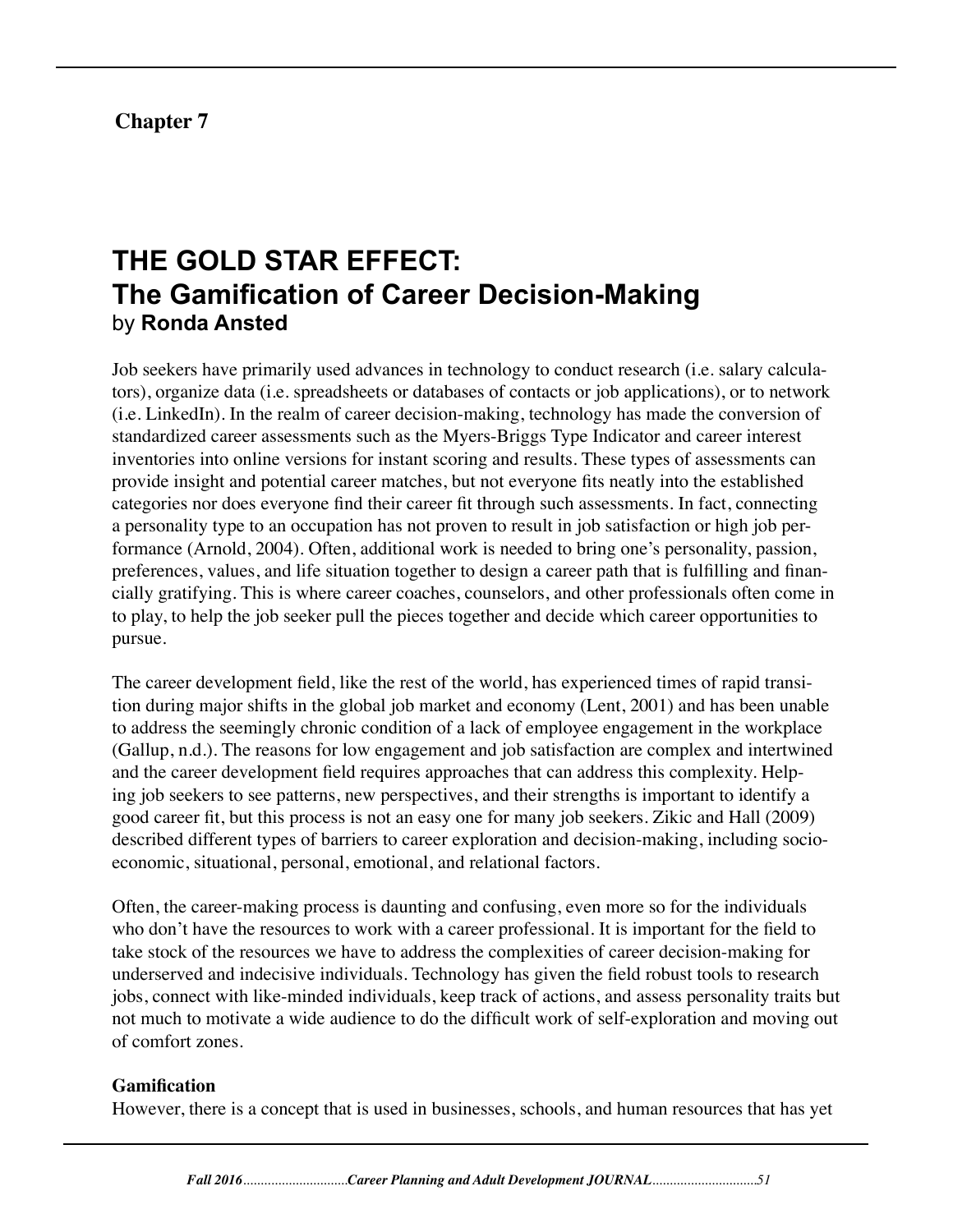to be utilized by the career guidance field: gamification. Gamification does not refer to games, per se, but rather game-like elements in non-gaming situations. For example, businesses provide points and rewards to repeat customers, sales teams use leader boards to encourage competition and higher revenue generation, and HR departments create simulations of the work experience to entice recruits (Meister, 2015). More complex gaming elements include story-telling, problemsolving, feedback, and customized challenges. A primary purpose of gamification is user customer, employee, student—engagement. The methods are intended to both introduce fun into task-oriented processes and trigger the body's natural reward mechanisms (Hartley, 2013).

Gamification is not a new concept. How often have parents or teachers turned a tedious task into a game, introduced prizes, or tapped into an innate desire to play? In fact, the current process of gamification is well-established in the classroom (Faiella & Ricciardi, 2015), but has expanded beyond school into the adult-centered world of work (Marczewski, 2012). The ubiquity of computer-based games and advances in neuropsychology have prompted both researchers and businesses to investigate the potential upsides—and market potential—of games' addictive qualities when used in other contexts.

#### **Gamification and Learning**

There has been a large body research into the impact of gamification on students and their learning outcomes. As with most innovations, the results have been mixed. Much depends on context, the students, and the quality of the gamified activities (Faiella & Ricciardi, 2015). Intrinsic motivation only appears to be positively impacted when the activities are rote or boring and the gamification component makes the tasks more interesting. Extrinsic motivators such as rewards or point in some cases decreased interest in the work. Public feedback and competitions have different impact depending on the students; some excelled while others reactive negatively. Giving students a choice in whether they would learn using a traditional or gamified method seemed to consistently increase engagement in the activity, although there was less engagement as the novelty wore off.

One important finding in the research was the potential of gamification to foster curiosity and problem-solving, especially when working with complex rules and overcoming multiple obstacles. The students' skill sets increased, as did their sense of accomplishment and optimism (Faiella & Ricciardi, 2015). Gamification also allows failure and the opportunity to reframe mistakes as a crucial component of the learning process.

These are highly useful attributes for job seekers. As they become more curious and optimistic, job seekers can identify new options that they may have otherwise overlooked. The development of emotional resilience is especially useful. Rejection from a potential job could be reframed as an opportunity to learn and adjust your *game strategy.*

#### **Gamification and Behavior Change**

Companies, universities, and non-profits are starting to see the potential in gamification. With social media and mobile apps increasing in popularity, *"there is a growing clinical trial base of evidence that shows that games can improve players' health behaviors and outcomes in areas such as addiction control, healthy eating, physical activity, physical therapy, cognitive therapy,*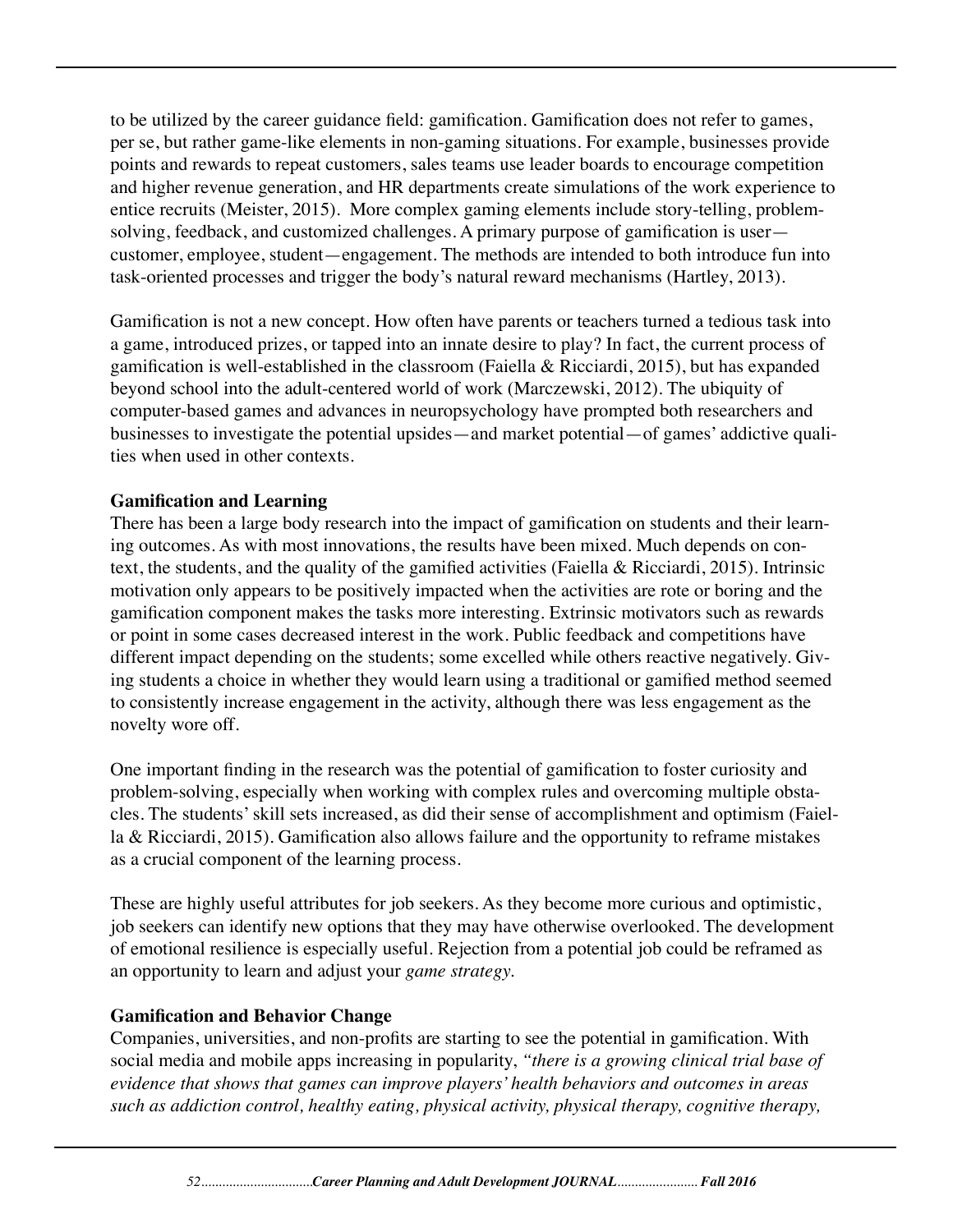*smoking cessation, cancer treatment adherence, and the self-management of asthma and diabetes"* (Schoech, Boyas, Black, & Elias-Lambert, 2013, p. 199). Games and gamification demonstrate potential in motivating players to adopt difficult but healthier behaviors. This strategy will in all likelihood became more important when working with the millennials and digital natives who expect information, fun, and social networking to be accessible by tablets and smartphones (Kim, 2015).

Research has also been conducted on how gamification could be used to prevent dysfunctional behaviors such as substance abuse and relationship violence. One such study created and tested a tablet-based multiplayer program aimed at young teenagers to help them make healthy and prosocial choices (Schoech, Boyas, Black, & Elias-Lambert, 2013). The researchers found that an extensive knowledge set was required, not only in gamification and technology, but also in prevention, behavior change, cognitive science, and psychology. For a complex program on substance abuse prevention, the researchers need to know how young adults make decisions and reacted to peer influence, as well as how they respond to gamified activities. A multi-disciplinary team worked over three years to develop a program that encouraged positive and cooperative behaviors through a gaming situation, and challenge in itself due to the expectation that teams typically try to beat their opponents, not cooperative with them. This complexity notwithstanding, the study found an increase in engagement, motivation, co-learning, and a preference for the gamified program over traditionally taught curriculums.

Although typical career decision-making behaviors are not at the same level as substance abuse or relationship violence, some important insights can be gleaned from the research on gamification and behavior change. One such lesson is that gamification can influence behavior and produce positive outcomes. Another is that gamification has potential in reaching younger audiences and planting the seeds of effective career decision-making. Yet another lesson is the complexity of doing so. However, career decision-making gamification does not need to be a multiplayer, networked system that needs to engage 13-year-old boys, but can use common technological tools with a twist. Looking at how career professionals have used technology up until now can provide clues on how decision-making guidance can be taken to the next level.

#### **Career Development, the Internet, and Gamification**

Internet-based career guidance has been used by professionals since the 1990s to support career decision-making (Gati, Kleiman, Saka, & Zakai, 2003). An internet version of Making Better Career Decision (MBCD) was found to have a positive impact on career indecision, primarily due to an interactive component of the system. For example, as the users were selecting careers, the program would prompt them to consider other options through a series of questions which helped them to identify possibilities they considered suitable. Internet-based programs also encouraged people who may not have sought out career counseling due to stigma, convenience, or cost, providing these job-seekers a benefit they may have received otherwise (Gati & Asulin-Peretz, 2011).

These types of programs have limitations, of course. Algorithm-based programs can't address complex challenges that many job-seekers face and offer general options that may not be relevant or desirable (Gati & Asulin-Peretz, 2011). Since the results are not individualized and there is no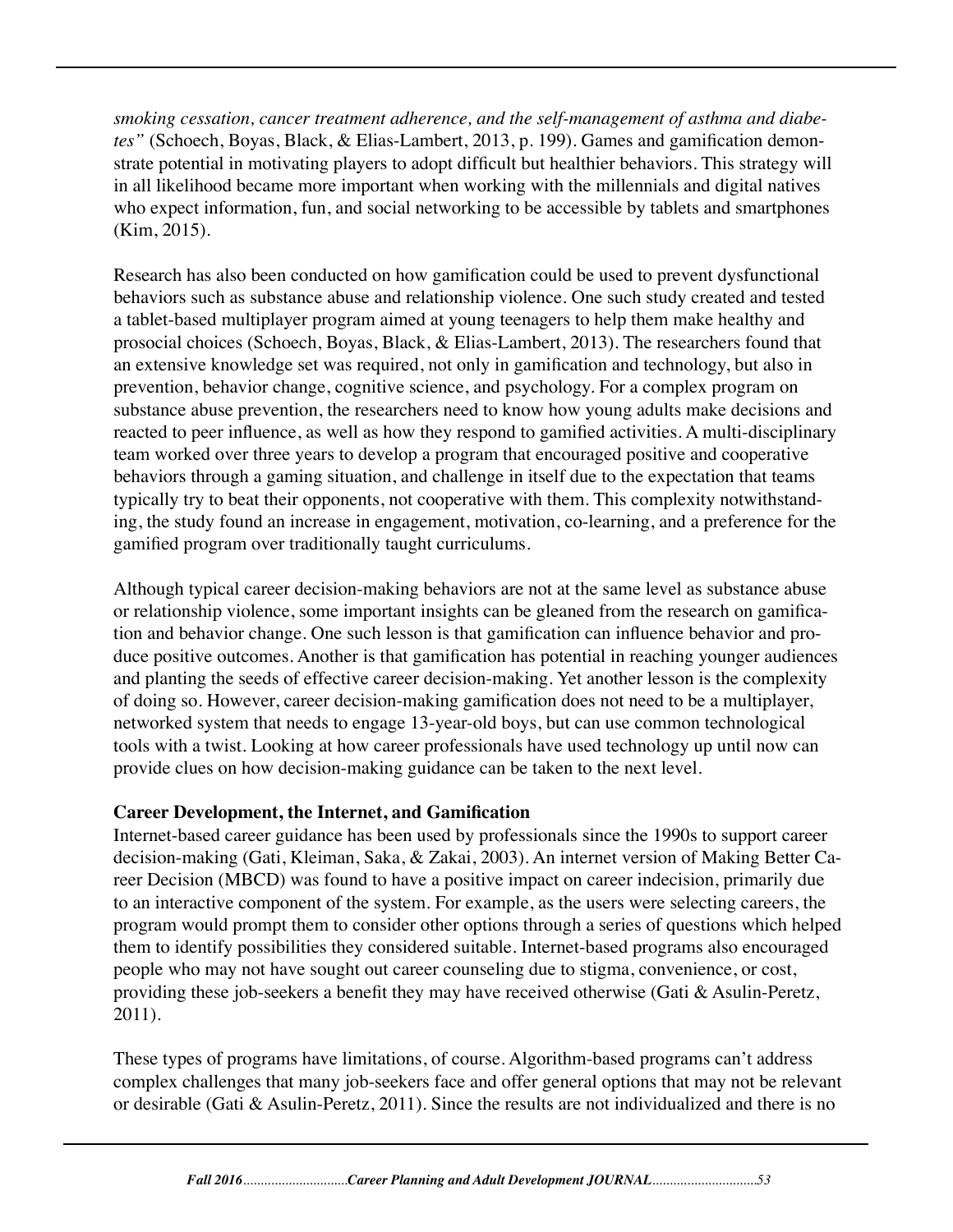interaction between the job seeker and a career professional, the job seeker may not interpret the results correctly and become frustrated, confused, or dismissive of the relevance of career guidance.

Another important aspect of online career decision-making guidance concerns the lack of the *fun* factor. These programs are most often boring. Although this component has not been empirically studied so far, anecdotes from many job seekers indicate that the process of taking career assessments was so tedious and repetitive that they procrastinated the rest of their career counseling. This leads some career professionals to discourage the use of career assessments, online or otherwise, prior to the initial session, claiming it makes client*s grumpy* and resistant to coaching.

So internet-based programs can offer a valuable service at a low cost per job seeker and reach a wider audience than face-to-face career guidance, but it can also be frustrating and non-specific, which is little better than no career guidance at all. This is where gamification can make a contribution. If gamification can contribute to motivation, resilience, and productivity in school and work settings, there are certainly applications in the career sphere.

### **What is** *Successful* **Gamification?**

Gamification has been shown to impact learning, engagement, motivation, and behaviors, thus clarity about the goals of the gamification project is important. The strategies used for learning differ from behavioral change (Kim, 2015). Kim (2015) describes the importance of understanding the most likely user type, since different types respond to different strategies. For example, a *player* likes to collect badges or other types of extrinsic rewards, while a *socializer* wants to be able to connect with other users, a *free spirit* wants autonomy to explore the program, an *achiever* is motivated by mastery over a skill, and a *philanthropist* is purpose-driven. Demographic variables also reveal differences as females tend to be less interested in competitive gamification than males, and older users use programs to connect with others more than younger users who tend to gravitate towards entertainment-focused diversions.

In addition, the elements of gamification need to align with the user's own goals. Gamification does not replace intrinsic motivation, but can enhance it (Kim, 2015). Neuroscientists have found that our innate reward system, dopamine release, is activated to build learning and adaptive responses. Dopamine is a crucial part of human and other species survival. We are rewarded by a deep sense of pleasure and satisfaction after overcoming a difficult and risky challenge and when we are aware of our accomplishment (Willis, 2011). Gamification itself does not trigger a dopamine response; it simply creates a situation where the user can problem-solve, discover something new, or overcome a challenge. Users then want to work on something more difficult. It is not the points, rewards, or gold stars that are the true power of gamification but human desire for mastery.

Gamification works when the results are uncertain but not impossible. If users know they are going to succeed, there is no chance for mastery. If the user assesses that they are not able to complete the task, either because of past experience or perceived difficulty, then they will not engage (Willis, 2011). Learning takes place when there is first foundational understanding of the process, individualized and progressively more difficult levels, corrective feedback, and recognition of progress.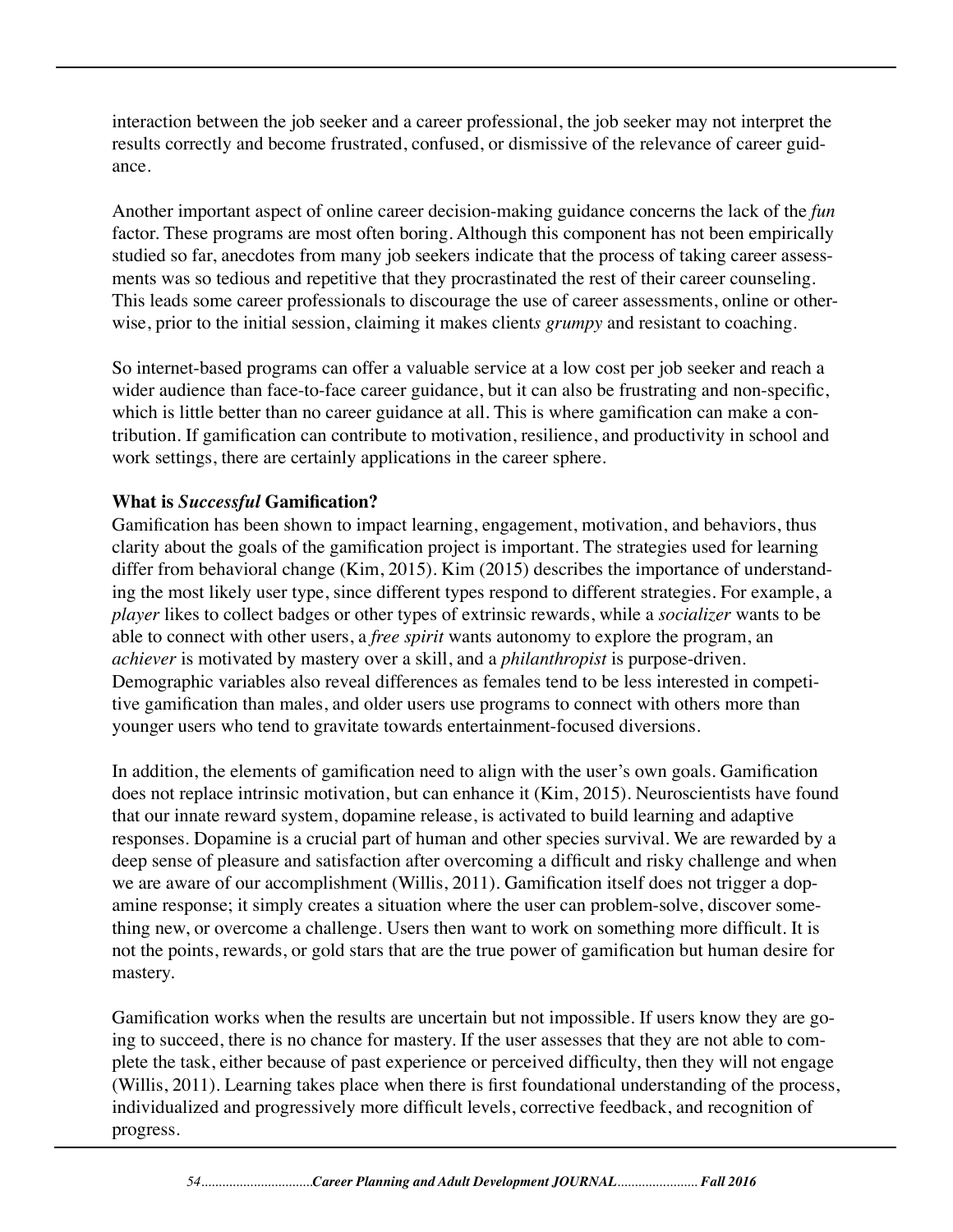#### **Gamification's Potential to Reach Underserved Populations**

Although gamification in and of itself can contribute to engagement and motivation of jobseekers, it also provides opportunities to reach those who may not otherwise reach out for career support. Gamified activities could be designed for smart phones and other internet-connected devices, which is more and more accessible to poor and remote populations across the globe. In addition, after the program is built, active participation from career professions is minimal, meaning that the cost to the job seeker is likely to be minimal. Yet because many people can be reached, high volume could offset the low price point and remain profitable to the career professional offering the program. Since cost is often a barrier to serving poor populations, gamification offers a new opportunity to build the skills, knowledge, and confidence of the underserved.

#### **Experiences with Gamification**

This practitioner has been experimenting with gamification to help clients with self-exploration, career decision-making, and proactive job-search strategies through an online program. This program guides the job seeker through various assessments and exercises using a visual design as the overarching narrative. The framing of the job search as a creative endeavor helps my clients to see themselves as in control of the process instead of reacting to external forces. The program tracks their progress and as they proceed, their actions build a graphic. The program starts with a minimal, line-based drawing that becomes more colorful and complete after each task, both helping them to identify what they have left to do, but also providing incentives to continue working to see the final image. Plus, with every task completed, job seekers get a gold star just to recognize their efforts and accomplishment.

Although my program is still in the pilot phase, the responses from my clients have been enthusiastic and encouraging. I noticed an innate responsiveness to the design metaphor and a sense of play that was not obvious when I gave my clients the exact same exercises separate from the program. In addition, it has been useful to have all the results and exercises stored for me so that I can quickly see the progress each client has made. Also, having a computer-based platform can make some tasks much more easy to play with. When thinking about work/life balance, for example, job seekers can enter in the hours or percentage of their day they spend in each activity and immediately see a pie chart, a visual that can help them identify areas of imbalance. It is too early to tell the potential that gamification can have on people's career decision-making and job search success. However, there is enough evidence to suggest that experimentation and evaluation can add to to our body of knowledge on how to support the undecided job seeker.

#### **Conclusion**

Gamification, done properly, is a challenging, complex process that requires resources, planning, an understanding of its utility and limits, and possibly new business models to tap into its potential for the career development field. This is not an arena to enter into lightly. However, there are people who could greatly benefit from career decision-making guidance who are simply not being well-served, people who cannot afford private coaching, people who don't have access to university career centers, people who do not benefit from what is currently available online. Gamification is a tool that could address these gaps. Plus, a gamified system has the potential for improving the programs we already have. Although technology is a useful component of gamification, face-to-face classes could benefit as well. Create teams, offer badges for accomplish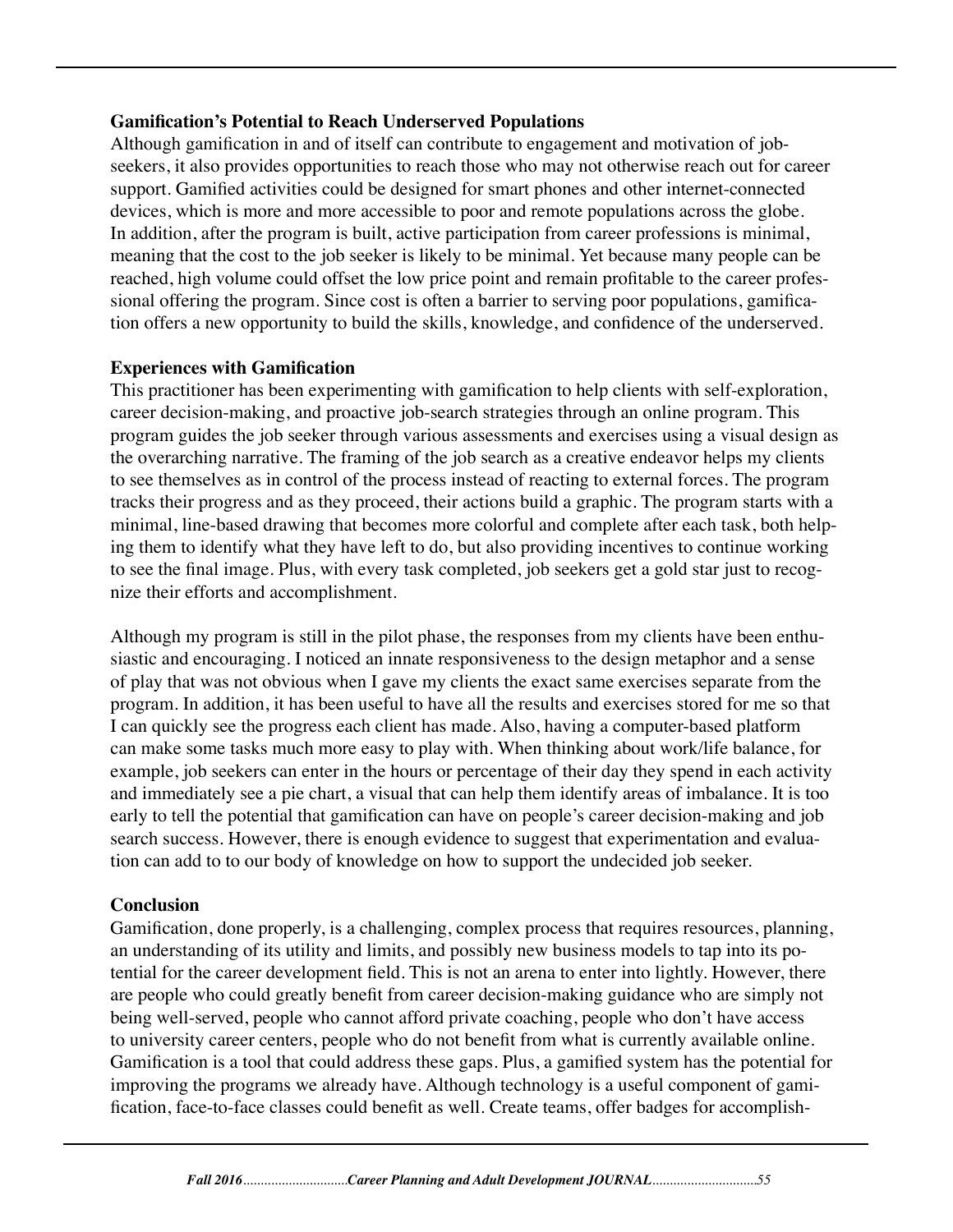ments, and turn the process into an adventure. Like treasure-hunters, job seekers could focus on uncovering hidden strengths or forgotten passions. Networking could focus more on learning and overcoming obstacles rather than collecting business cards. Find ways to let people fail, learn, try again, and then experience that dopamine rush when they succeed. Bring on the fun!

Career services have improved over the years by incorporating positive attributes such as hope, gratitude, empowerment and the job-seekers' strengths. Perhaps now it is time to incorporate play.

#### **References**

Arnold, J. (2004). The congruence problem in John Holland's theory of vocational decisions. *Journal of Occupational and Organizational Psychology* **77**, 95–113.

Faiella, F., & Ricciardi, M. (2015). Gamification and learning: A review of issues and research. *Journal of E-Learning & Knowledge Society* **11** (3), 13-21.

Gallup. (n.d.)*. Employee Engagement.* Retrieved December 4, 2015, from Gallup.com: http:// www.gallup.com/topic/employee\_engagement.aspx

Gati, I., & Asulin-Peretz, L. (2011). Internet-Based Self-Help Career Assessments and Interventions: Challenges and Implications for Evidence-Based Career Counseling. *Journal of Career Assessment* **19** (3), 259-273.

Gati, I., Kleiman, T., Saka, N., & Zakai, A. (2003). Perceived benefits of using an Internet-based interactive career planning system. *Journal of Vocational Behavior* **62** (2), 272–286.

Hartley, D. (2013, July 1). The Psychology Behind Learning. *Chief Learning Officer*, pp. 26-29.

Kim, B. (2015). *Understanding Gamification.* Chicago: American Library Association.

Lent, R. W. (2001). Vocational Psychology and Career Counseling: Inventing the Future. *Journal of Vocational Behavior* **59**, 213–225.

Marczewski, A. (2012). *Gamification: A Simple Introduction.* Raleigh, NC: Lulu.

Meister, J. (2015, March 30). *Future of Work: Using Gamification For Human Resources.* Retrieved December 8, 2015, from Forbes: http://www.forbes.com/sites/jeannemeister/2015/03/30/ future-of-work-using-gamification-for-human-resources/

Schoech, D., Boyas, J. F., Black, B. M., & Elias-Lambert, N. (2013). Gamification for behavior change: Lessons from developing a social, multiuser, web-tablet based prevention game for youths. *Journal of Technology in Human Services* **31** (3), 197-217.

Willis, J. (2011, April 14). *A Neurologist Makes the Case for the Video Game Model as a Learning Tool.* Retrieved December 8, 2015, from Edutopia: http://www.edutopia.org/blog/ neurologist-makes-case-video-game-model-learning-tool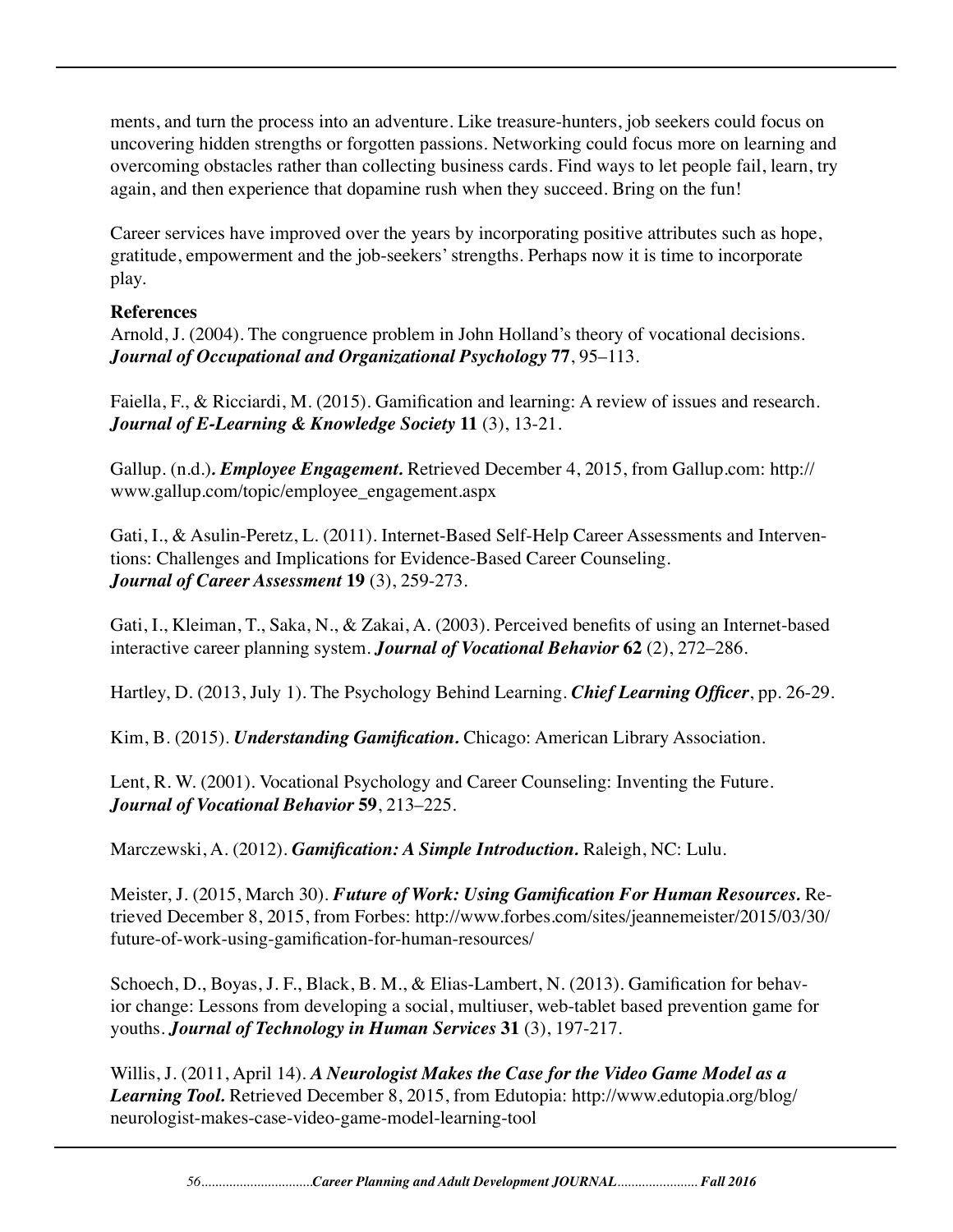Zikic, J., & Hall, D. T. (2009). Toward a More Complex View of Career Exploration. *The Career Development Quarterly* **58**, 181-191



#### **About the Author**

**Ronda Ansted,** DMgt, MSW, GCDF, is committed to using career development to transform lives, communities, and the world. For more than 20 years, with a primary focus on international development and social services, she has worked with her staff, organizations, and clients, helping them to translate their skills and services into rewarding work and inspired lives. Through her private practice, Be the Change Career Consulting, she works with those dedicated to serving others through support, guidance, and inspiration to increase their effectiveness professionally and to help them fulfill a personal journey. She also works with those seeking non-traditional employment like social entrepreneurs, private

practitioners in health and wellness fields, and environmentally conscious small business owners. Since 2013, she has been developing a gamified version of her career decision-making process, My Career Design Studio, with the intention of motivating people to design their perfect career fit and reach people who are unable to afford or can't access career coaching and counseling. She is President Elect, Maryland Career Development Association. She is a career counselor at George Washington University Trachtenberg School of Public Policy and Public Administration. She earned the Doctor of Management degree at the University of Maryland University College, the Master of Social Work at the University of Maryland, Baltimore, the Bachelor of Arts in World Studies at the School for International Training, and is a Global Career Development Facilitator. Contact her as follows:

*Ronda Ansted, DMgt, MSW, GCDF Be the Change Career Consulting 15 Laurel Hill Road Greenbelt, MD 20770 202-754-0458 ronda@bethechangecareers.com http://bethechangecareers.com*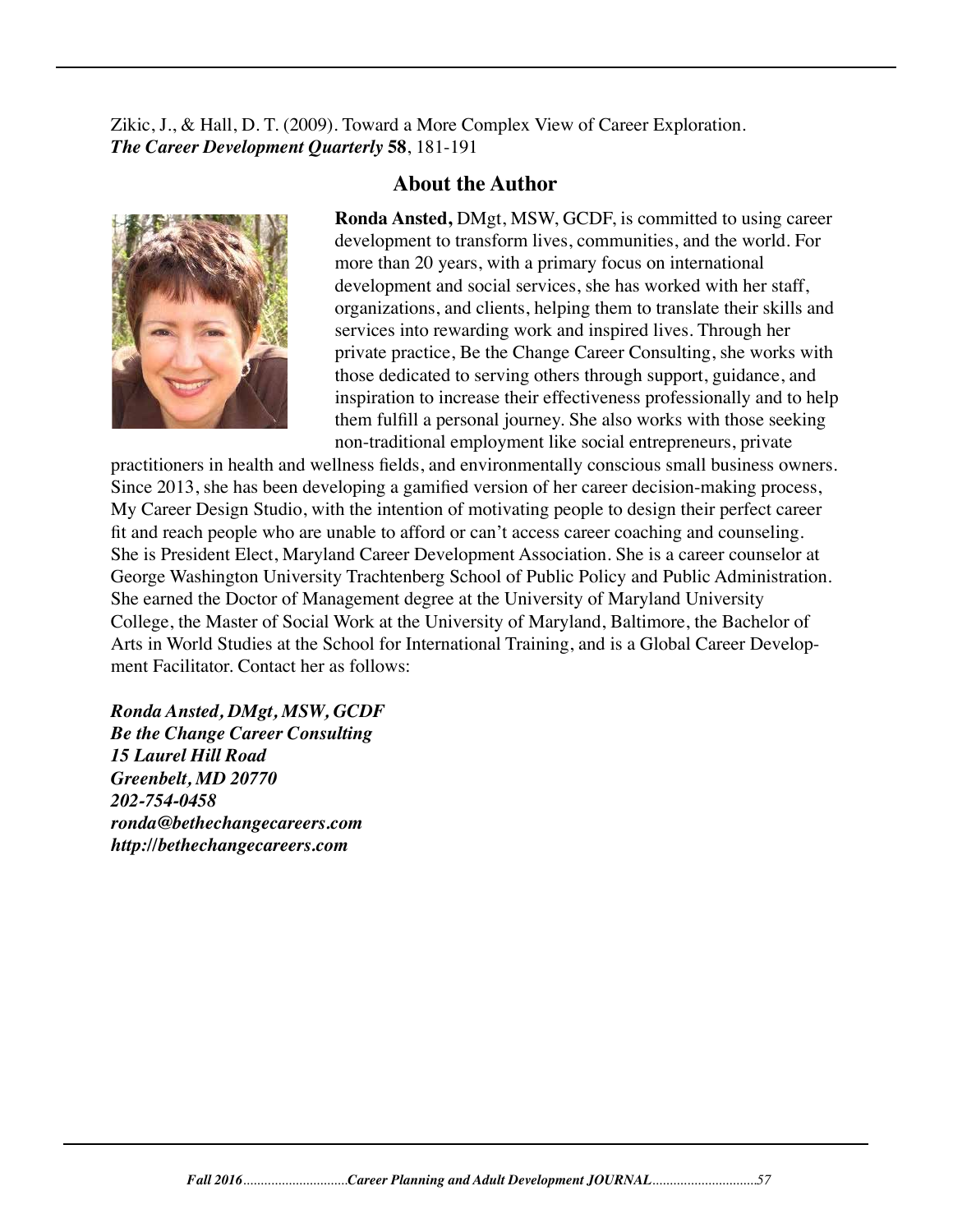# **Chapter 8**

# **MOBILE TECHNOLOGY: Evolutions** and **Trends** for **Career Resources, Searches,** and **Networking** by **Ruth Pankratz**

A strong economy boosts organization's profits that fund hiring efforts and create a market rich with job opportunities. According to Jobvite's 2015 analysis, half of employed job seekers see their current position as temporary or as a stepping-stone for continued job growth (Jobvite, 2015). When the job market has abundant openings, job seekers become active and competitive in their search for the next career possibility.

One of the fastest rising global trends assisting job seekers is mobile technology and apps that support professionals with their job search and career efforts. Evolving resume formats, apps that offer new job postings, virtual networking options, and online interview scheduling tools create new and evolving interactions between job seekers and hiring managers. During 2015, professional's use of mobile technology is clearly outpacing recruiters and employers.

Many employers understand the value and opportunity to attract talent by using technology and mobile-optimized offerings. International mobile job search traffic to Indeed.com has increased from 33 per cent of total mobile traffic in 2013 to 50 per cent in 2014, with an additional 17 per cent growth increase in 2015. Earlier Asian country adopters—Japan and Korea—have the highest mobile job search rates in the world (Indeedblog, 2014).

#### **Mobile Use by Organizations**

Employers who accept mobile applications can receive double the amount of applications than employers who use traditional application methods. While mobile recruiting has been discussed for years, there is little forward momentum. The lack of technology integration in recruiter and employer efforts can create bottlenecks. A recent LinkedIn survey of 13,000+ talent acquisition professionals and recruiters reported that only 20 percent had mobile-optimized career sites (LinkedIn, 2014). So while job seekers are using mobile devices and technology to benefit their career efforts, employers and recruiters are struggling to optimize technology.

Organizations searching for key talent are quickly learning that a considerable portion of job seekers come to them via mobile options, so the organization must be prepared by being mobile and technology savvy. Many talented job seekers have limited time during their commute, lunch break, after work, or on the weekend to search for new opportunities. Employers who understand how job seekers find opportunities and realize the value of mobile recruiting will be able to locate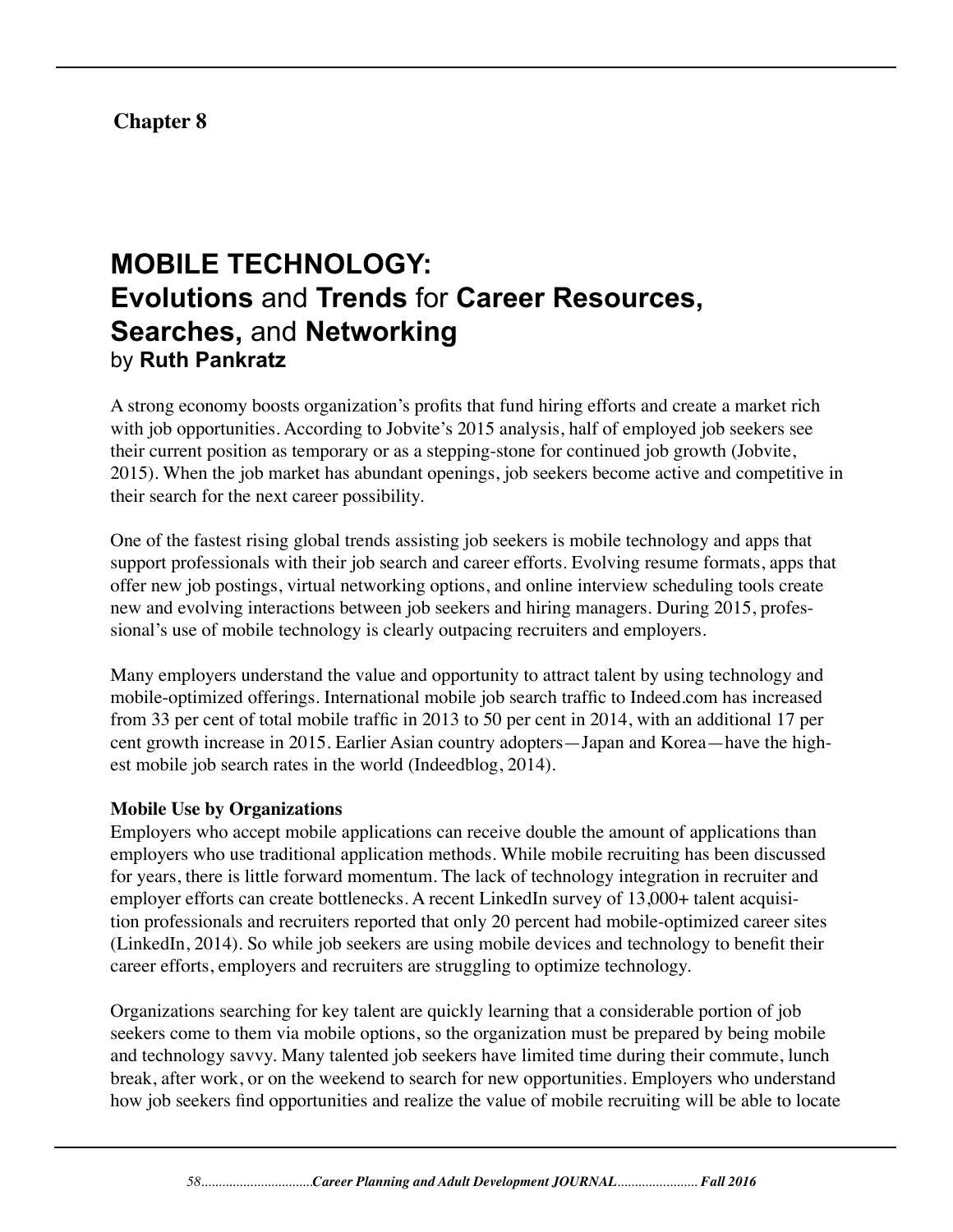and retain top talent. One way an employer can attract talent is by providing helpful information on their mobile-optimized website, effectively communicating using social media outreach efforts, and simplifying application processes.

## **Mobile Use by Job Seekers**

The benefit for job seekers using mobile technology can be instant alerts regarding new opportunities, the ability to quickly create meaningful and targeted connections, and strategically managing career efforts from any location. Job seekers can now optimize their time by effectively and efficiently searching for work. Job seekers are learning the value of having their resume file saved in an easy access point, like Google Drive or Dropbox, allowing them to have career document ready to submit whenever and wherever a job opportunity is presented.

Every day, more and more professionals are using smartphones and mobile devices to accomplish work tasks (people2people, 2015). LinkedIn surveyed 800 professionals and found that 72 per cent of active candidates and 62 per cent of passive candidates use mobile devices to research a company's career site. In addition, 45 per cent of active candidates and 21 per cent of passive candidates use their phones to apply for a job (LinkedIn, 2014).

A survey revealed that 57 per cent of people2people's job listings are being viewed on mobile devices and 78 percent of professionals surveyed said that they would apply for a job using their mobile device if the process were simpler. Employers who are implementing simple mobile application process are receiving twice as many applications (people2people, 2015).

While other employers are starting to embrace technology by using LinkedIn profiles or offering a shared resume file resource such as Dropbox or Google Drive for job seekers to us to complete the application process.

# **Mobile Technology and Networking**

There are many ways professionals are using technology to network. Some professionals are networking at a business event that was promoted on social media, while others are reaching out using LinkedIn connections or groups, and some professionals are using networking apps like Treatings to connect and target organizations in order to catapult their career.

While browsers are great at searching for information, apps are a shortcut to everything online without having to navigate the Internet. For example, health care professionals have established apps as an invaluable tool to expand their practices, network with colleagues, and attract new patients. Most of the health care industry has embraced the use of mobile devices, making them commonplace in many health care settings (NCBI, 2014).

According to a Manhattan Research/Physician Channel Adoption Study, ownership and use of mobile devices is pervasive, with 87 per cent of physicians using a mobile device in their workplace (NCBI, 2014).

Research from Gartner reveals that mobile app downloads surpassed 81.4 billion worldwide in 2013. By 2016, the use of mobile apps will surpass internet domain names, making mobile apps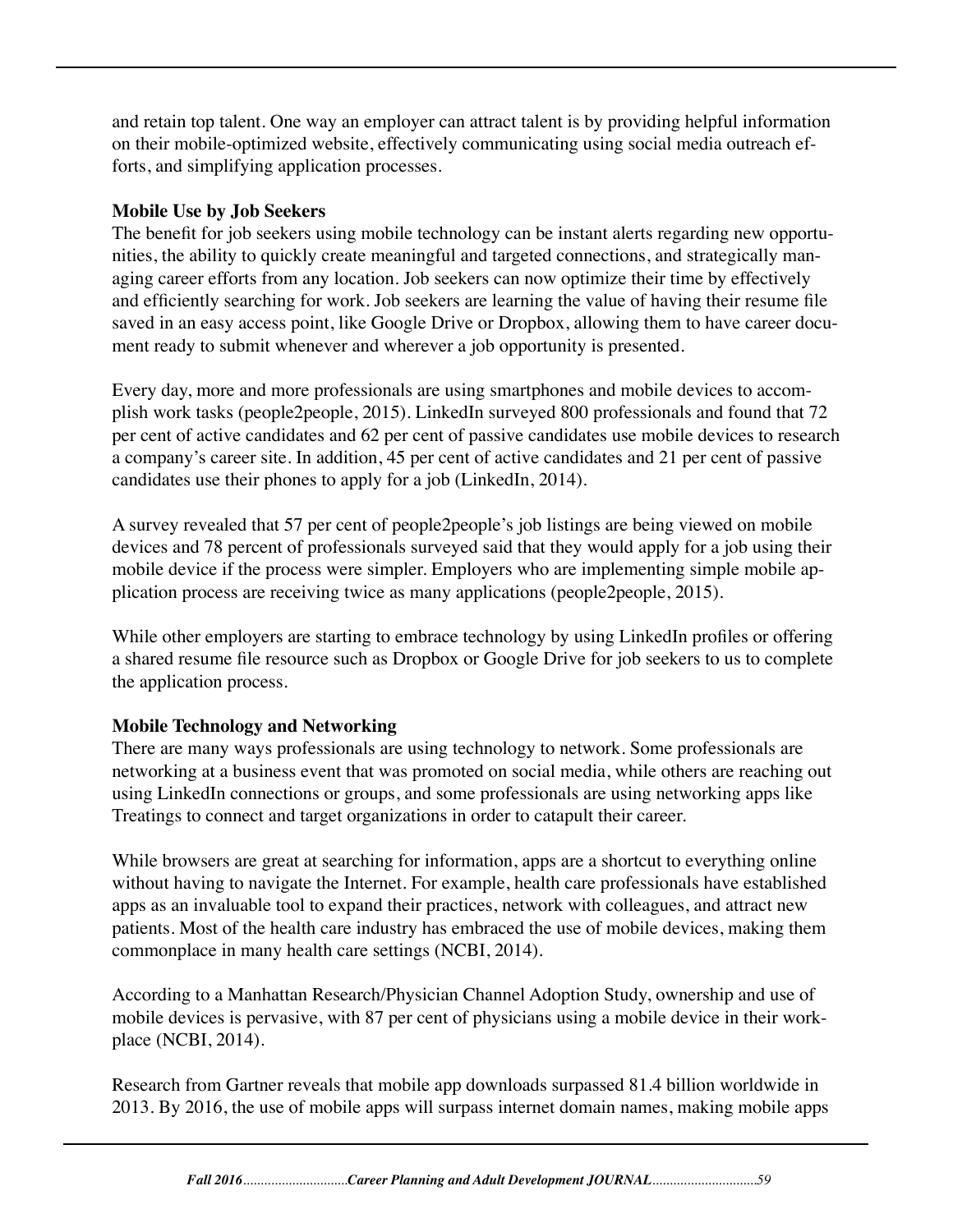the dominant means of engaging with organizations and professionals (TheAge, 2013).

Numerous apps can assist with learning about organizations, assisting with time management, providing networking opportunities, and referencing other professionals. Dedicated networking apps like Treatings, Caliber, and Jobr pull information from social media accounts or relevant websites. Some apps, like Weave, are designed for connecting specific types of professionals, like engineers, in a specific industry like manufacturing. While other apps, such as Happening, Aloqa, and GroupMe, are designed to help professionals with locating upcoming events in a specific area, or a targeted location, or virtually through group chat options. As networking apps continue to gain interest, they will grow and evolve.

#### **Conclusion**

Job seekers are using their mobile device specifically to search for work opportunities at least once a day, making the mobile job search more than just a trend (Glassdoor). Since demand and need drive offerings, employers will increase their mobile capabilities and streamline hiring processes to accommodate the mobile-centric market. Organizations that want to align with job seekers' mobile needs will locate talent in a more efficient and timely manner. Organizations unwilling to adapt will experience increasing difficulty locating talent, increased hiring costs, and lost time trying to locate talent.

Mobile job search is a reality now. The number of professionals applying to jobs using their mobile device continues to rapidly increase, putting pressure on mobile-optimized company career sites, the need for streamlined technologies, cloud file sharing capabilities, and mobile-friendly options such as LinkedIn viewable profiles.

Job seekers will continue to place priority on having access to the latest job listings and competitive employers will streamline their mobile capabilities, while balancing job seeker behaviors, in order to stay competitive.

#### **References**

ComputerWorld (November 2014) *Programmers and Project Manager Rejoice: Your Skills Are Bankable Assets.* Retrieved from http://www.computerworld.com/article/2844020/it-careers/10 hottest-it-skills-for-2015.html

DIYGenius (March 2015) *The Ultimate Networking Apps for Meeting People Over Coffee.* Retrieved from http://www.diygenius.com/the-ultimate-networking-apps-for-meeting-peopleover-coffee/

Glassdoor (May 2014) *Nine in 10 Job Seekers to Search for Jobs via Mobile;* Glassdoor State of Mobile Job Search Survey. Retrieved from https://www.glassdoor.com/blog/9-10-job-seekerssearch-jobs-mobile-glassdoor-state-mobile-job-search-survey/

INC (DATE) *Ten Business Networking Apps Entrepreneurs Should Know About*. Retrieved from http://www.inc.com/murray-newlands/10-business-networking-apps-entrepreneurs-shouldknow-about.html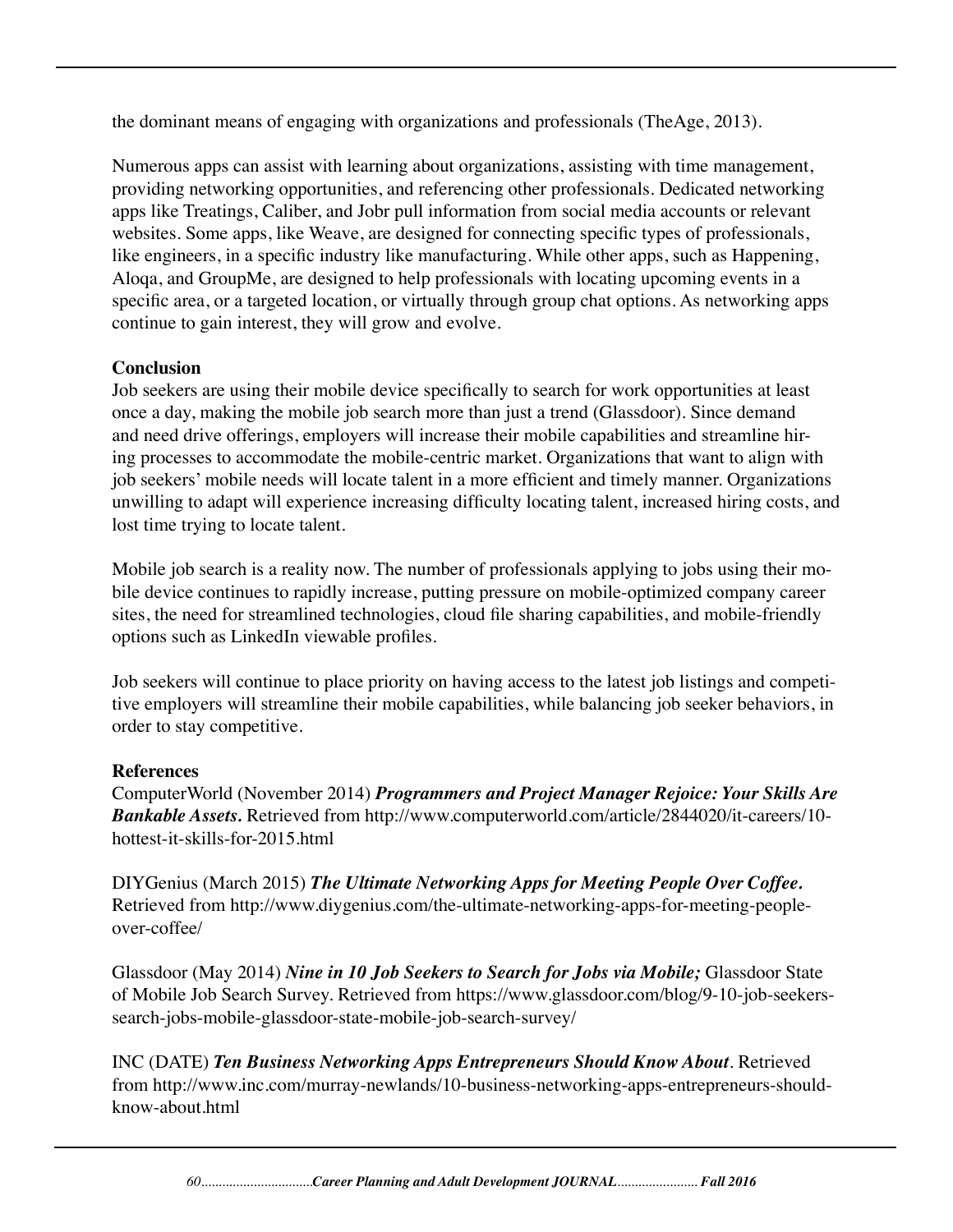Indeedblog (July 28, 2014) *Mobile Now Accounts for Half of All Job Searches.* Retrieved from http://blog.indeed.com/2014/07/28/mobile-now-accounts-for-half-of-all-job-searches/

Jobvite (2015) *Job Seeker Nation: Inside the Mind of the Modern Job Seeker.* Retrieved from https://www.jobvite.com/wp-content/uploads/2015/01/jobvite\_jobseeker\_nation\_2015.pdf

LinkedIn (February 5, 2014) *Mobile Recruiting Statistics That Will Give You Pause.* Retrieved from https://business.linkedin.com/talent-solutions/blog/2014/02/mobile-recruiting-statisticsinfographic

NCBI (May 2014) *Mobile Devices and Apps for Health Care Professionals: Uses and Benefits.* Retrieved from http://www.ncbi.nlm.nih.gov/pmc/articles/PMC4029126/

people2people (June 2015). *How Is Mobile Impacting Your Job Search?* Retrieved from November 23, 2015, from http://people2people.com.au/blog/mobile-impacting-job-search/

RealMatch (November 2015) *Five Reasons Employers Shouldn't Pay to Post*. Retrieved from http://blog.realmatch.com/employers/5-reasons-employers-shouldnt-pay-post/

Social Talent (July, 205, 2014) *Job Search Has Changed: It's Time to Go Mobile*. Retrieved from http://www.socialtalent.co/blog/mobile-job-search

The Age (January 2013) Move over browsers, apps are the new way to surf the net. Retrieved from http://www.theage.com.au/it-pro/business-it/move-over-browsers-apps-are-the-new-wayto-surf-the-net-20130117-2cvn4.html



# **About the Author**

**Ruth Pankratz** is passionate about writing and helping clients reach their goals. She has 15 years of corporate marketing experience and has built successful writing and training businesses. She is a dual certified résumé writer, has served for 5+ years as a board member for The National Résumé Writers' Association, and is an active member of Career Thought Leaders and Professional Association of Résumé Writers. She is a career industry leader and résumé / LinkedIn subject matter expert for professionals, workforce centers, higher education career centers, and career practitioners. Contact her as follows:

*Ruth Pankratz, MBA, NCRW, CRPW Gabby Communications / Career Bridge Institute 333 West Drake Road, Suite 11 Fort Collins, CO 80526 970.310.4153*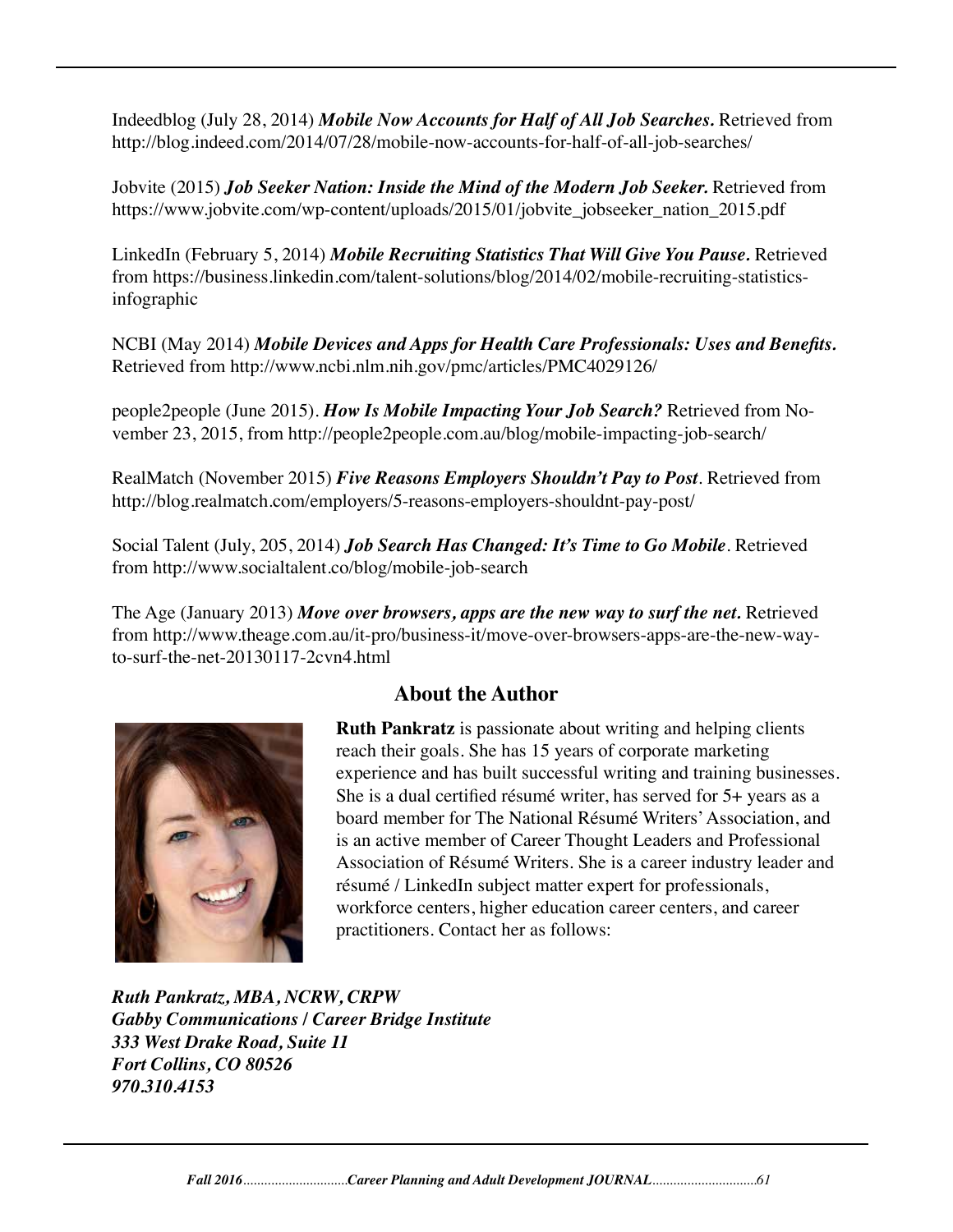# **Chapter 9**

# **THE ART and SCIENCE of BUILDING RECIPROCAL RELATIONSHIPS for CAREER and JOB SEARCH SUCCESS by Millicent N. Simmelink**

In today's job market, change is everywhere. Technology is transforming not only how we work and the type of work we do, but also when and where we do them. In a new, information-based economy, careers and how one searches for new opportunities is being revolutionized by the internet, but human connectivity on a personal level is still needed for us to become our best selves both personally and professionally. Exploring the art and science of building reciprocal relationships that are genuine, mutually beneficial, and that fuel career and job search success provides beneficial insights to career practitioners and the clients they serve.

#### **Today's Workscape: New Trends and Changes in How We Work**

If one word could be used to describe the emerging workscape of the early 21st Century, it would be change. Some scholars and historians suggest that our world is undergoing one of the most dramatic and widespread transformations since the beginning of the modern era and the days of the Industrial Revolution (Daft, 2008). We are living, working, and playing in a world where the rapid development and use of advanced communication technologies is enabling people from around the globe to become more interconnected than at any previous time in the history of humanity (Shockley-Zalabak, 2009).

Globalization and the nature of innovation are two key factors that are fueling this unique and profound transformation. In today's workscape, innovation can occur anywhere, anytime, and is no longer limited to superpowers and highly developed countries (Shockley-Zalabak, 2009). The ability to collaborate virtually across time zones and cultures to create new products, processes, and markets or to advance one's own career goals is historically unprecedented. As a result, the nature of work, how we build careers, and ultimately, search for new opportunities, is changing both quickly and dramatically. So, too, are the skills that will be needed to compete in a new economy that is fueled by global networks and cultural diversity. Networking skills based on relationship building and cultural sensitivity will be essential on both a macro and micro level.

Traditional jobs are still needed, but are changing. In the United States of America, Japan, Germany, and the United Kingdom, for example, some white collar jobs have been relocated to countries like India, Russia, and China while additional routine jobs that have become obsolete have disappeared entirely (Shockley-Zalabak, 2009). In some organizations, 40-hour work weeks are being reduced due to the rising costs associated with minimum wage and employee benefit pack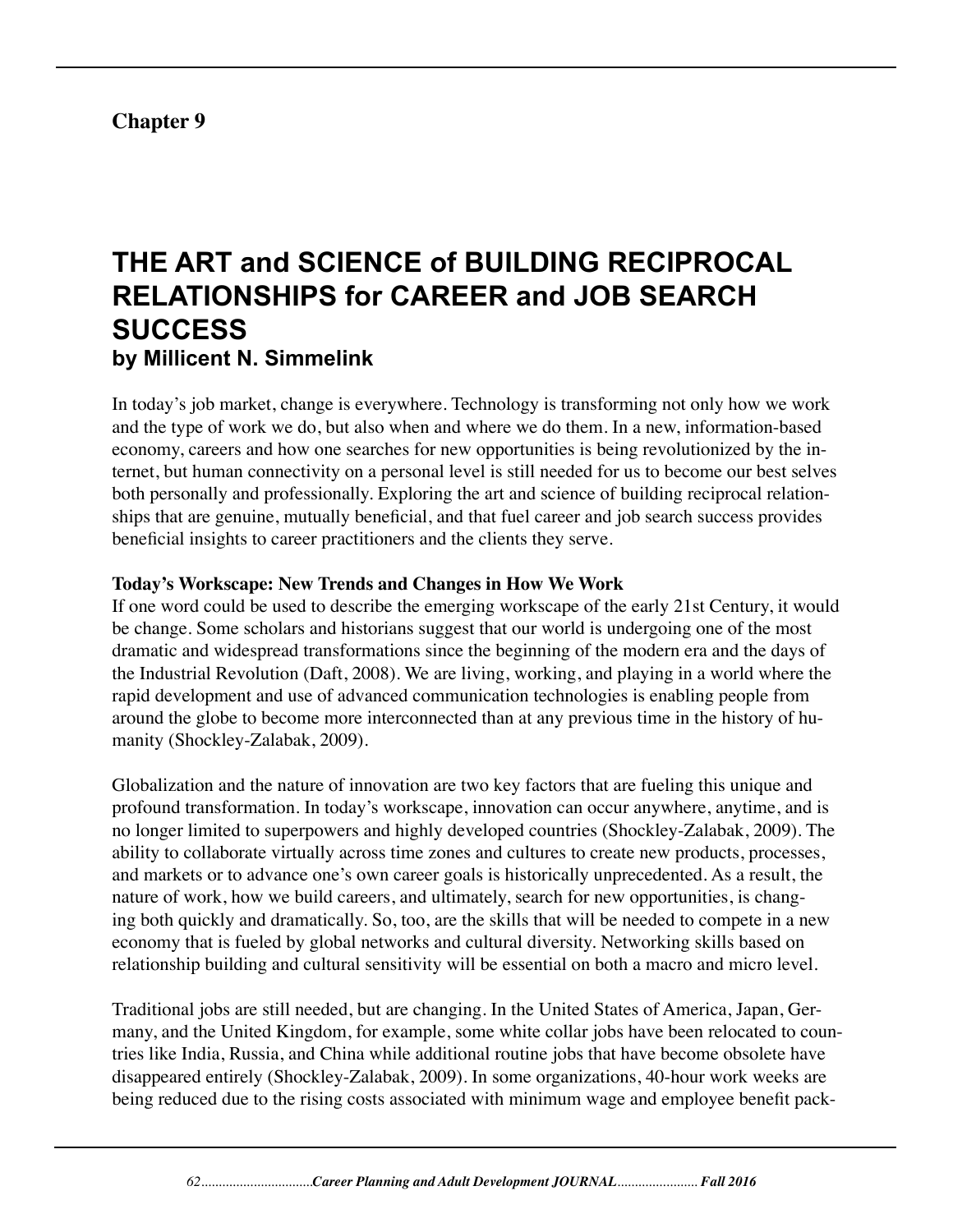ages. Demographic shifts and a steadily growing population in Africa are additional concerns that carry implications for the world of work, as well as, our world economy. A recent Wall Street Journal article reports that by 2050, 25 percent of the world's population will reside in Africa (Hinshaw, 2015). Advanced technologies, the rising costs of doing business, shifting population demographics, and the availability of new incentives in a global marketplace are considerations that are causing many organizations to re-evaluate efficiencies in an effort to be competitive on a global scale.

In the United States of America, more than half of the workforce and gross national product is now rooted in knowledge industries (Shockley-Zalabak, 2009). This observation suggests that America has already become a postindustrial information society that is quickly shifting toward a conceptual age in which inventive, empathetic, and big-picture capabilities will be required for optimal job satisfaction among its workforce (Shockley-Zalabak, 2009). According to Daniel Pink (2005), the future, in a Conceptual Age, will belong to the big picture thinkers who are inventive, empathetic pattern recognizers and meaning makers. If, at some point in the future, all knowledge centers on the planet become connected as a global network, as posited by Thomas Friedman, the possibilities for prosperity, innovation, and collaboration by companies, communities, and individuals could be amazing (Shockely-Zalabak, 2009). How effectively individuals in a knowledge-based conceptual era develop connections for career development, job search, and on-the-job success will largely depend on their emotional intelligence, self-direction, and their ability to create meaningful relationships both in person and virtually.

In a new age that values connectivity while being reactive to new labor market trends, there are three career models that are reshaping how people choose to manage career-related issues. The first model, The Kaleidoscopic Career, suggests that there are many moving parts to a career and how one makes career decisions. Individuals who subscribe to a kaleidoscopic model value authenticity, life-work balance, and challenge in their work, yet may require flexibility for family reasons (Sharf, 2013). The kaleidoscopic model can be helpful to organizations and human resource managers seeking to justify programs such as job sharing, telecommuting, and flex time (Sullivan & Mainiero, 2008). The Boundaryless Career is a second model which suggests mobility within an organization and between organizations (Sharf, 2013). Temporary assignments, working from home as a consultant using the internet, and/or frequent internal transfers to a new position or location within one organization are types of boundary-less careers.

And lastly, The Protean Career model requires individuals to be self-directed, adaptable, and driven by personal values when making choices about their career (Sharf, 2013). The kaleidoscopic, boundary-less, and protean career models provide clients with innovative views on conceptualizing career opportunities in a way that is adaptive to the changing demands of a new economy.

#### **Self-Direction as an Emerging Trend in Job Search and Ongoing Career Management**

In a recent study exploring the protean attitudes toward work, findings suggest that a protean attitude, one that is rooted in self-direction, is positively related to work success (De Vos & Soens, 2008). Self-directedness is an emerging niche in job search and career management coaching best practices. Coaching clients to be more self-directed in a new age economy requires career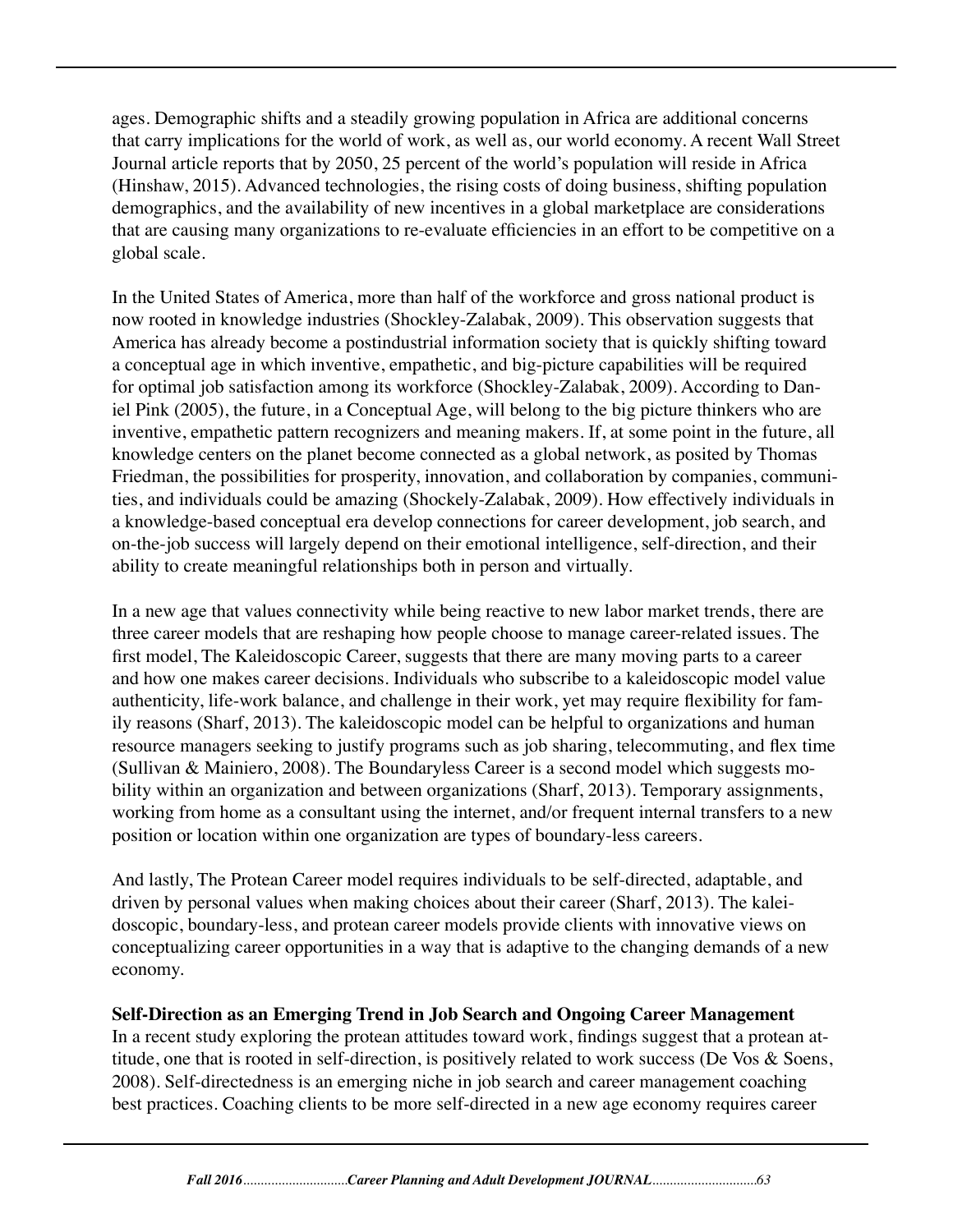practitioners to teach clients strategic techniques that will empower them to take responsibility for their own career growth and professional development. At the heart of self-directedness is one's ability to create meaningful and sustaining relationships. As career practitioners, we often find ourselves encouraging our clients, especially those who are introverts, to reach out to others as they explore possible career paths and search for new opportunities, but this encouragement is not always well received (Loney, 2014).

One way that practitioners can assist clients in taking a self-directed approach and managing anxiety as they network is setting SMART goals that are specific, measureable, attainable, realistic, and time-bound. Practitioners can work with clients to set goals that they feel are comfortable, realistic, and authentic. SMART goals can also serve to create a system of accountability for clients who struggle with accomplishing specific tasks that are related to career building or job search success. Introducing clients to the effective use of SMART goals can help them build their career momentum, stay on task, and/or uncover new opportunities. SMART goals are an invaluable tool for igniting a sense of personal empowerment while reinforcing an individual's self-confidence.

### **Helping Clients Identify and Develop a Personal Board of Directors**

As clients embrace the idea of self-directed leadership as a new means to career and job search success, the idea of creating a Personal Board of Directors to help guide that process is a fresh approach that can have a lasting impact. Jim Collins, in his seminal research on what makes good companies great, found that the leaders of great companies started not with a vision in mind, but with getting the right people on their "bus," the wrong people off the "bus," and the right people in the right seats so that the best path to greatness could be identified through collective input (Collins, 2001). Similarly, individuals who are self-directed leaders of their own careers, can benefit from Collin's findings. In order to go from a good career to a great one, an individual also needs a variety of trusted advisors in their life who can honestly provide feedback, open doors, listen unconditionally, offer encouragement, and, when asked, help brainstorm possible paths that might lead to new growth and greatness.

A Personal Board of Directors can change over time in composition as a person's career experiences change or a career vision becomes clearer, but some people may be chosen to stay on the "bus," even in a more limited advising capacity, for the long haul because their input is valued. Encouraging clients to be selective in creating a strategic board of trusted advisors that can organically evolve over time, depending on one's career interests and the changing market trends, is a savvy career practice.

Job seekers seem to understand the value of creating a Personal Board of Directors. They find it simple and to be common sense. If organizations can have boards of directors, why can't individuals who practice a model of self-directed leadership? Most of us do have an informal support network in place whom we can tap into, but a Personal Board of Directors for career planning is a more thoughtfully composed group of people who can specifically serve as a sounding board for professional growth, strategic search, and career decision-making.

At first, some clients might be unsure who they should include on their board. A good rule of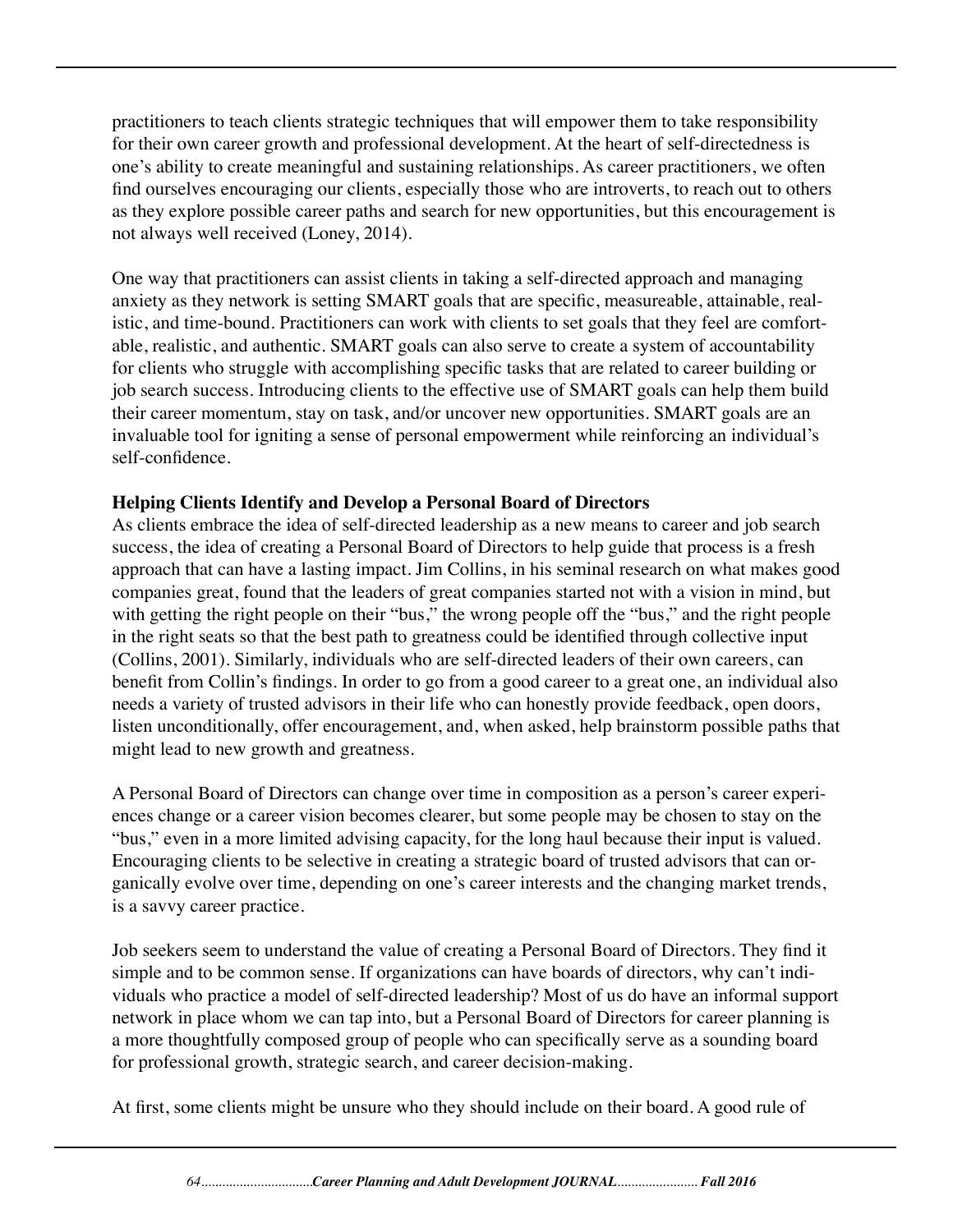thumb is to start with one's most trusted inner circle and branch out from there. A person might begin by choosing three or four people whom they feel can be trusted confidants and sounding boards. These people need not know one another, but should have qualities and professional expertise that the self-directed leader draws energy from, admires and trusts. Possible directors might include a teacher, a career coach, a mentor, a sports coach, a family member, a friend, a classmate, a boss, a co-worker, a colleague, a clergyperson, and/or someone who is esteemed. As time goes on, the self-directed leader will, invariably, expand the number of their professional relationships through their involvement in professional activities, associations, work experiences, continuing education, community service, and informational interviewing, creating additional prospects for their ever evolving board. A Personal Board of Directors doesn't have to be organized as a formal group that regularly gets together, but relationship building is fundamental to creating a superior team to help guide one's career development, job search activities, and career decision-making. A Personal Board of Directors is a small group of trusted people with whom a self-directed leader builds relationship over time.

### **Generational Issues in Building Reciprocal Relationships**

As career practitioners, coaching clients in the art and science of building reciprocal relationships can have long term implications for their career resilience, adaptability, and success. Clients who choose to develop a Personal Board of Directors may need coaching to learn how to authentically nurture their relationships. Suggestions such as scheduling occasional lunches or coffees, staying in touch through emails, social media or notes, volunteerism, sports, and attending relevant events together can offer enjoyable forums for building genuine relationships.

Having the necessary emotional intelligence to understand how generational differences influence relationship building expectations is also a plus. Regardless of one's age, ongoing communication and interaction creates a structure for building meaningful reciprocal relationships. At the heart of any relationship building initiative there is still the old question, "What's in it for me?"

The mindset for building meaningful networking relationships differs between older generations and Millennials. Millennials prefer to begin networking conversations by discussing their passion for work as opposed to the pre-Millennial mentality of using small talk to initiate a networking conversation (Cunningham, 2015). Networking for Millennials is not transactional. They do not expect anything in return for helping someone because they have a "pay it forward" outlook that is communal in nature (Cunningham, 2015). Millennials feel that if they ever need something someone else in the community will step up to help them. While older generations tend to view payback in a networking relationship as coming from the individual, Millennials perceive payback as coming from the community (Cunningham, 2015). In addition, the core networks for Millennials are not traditional structures like alumni networks or job search support groups, but are rather, selective communities that share similar interests (Cunningham, 2015). And finally, Millennials differ from older generations in that they view relationships as very long-term (Cunningham, 2015).

The use of social media and the connectivity of friends who know other friends has a significant impact on how Millennials develop their professional credibility and reputation (Cunningham,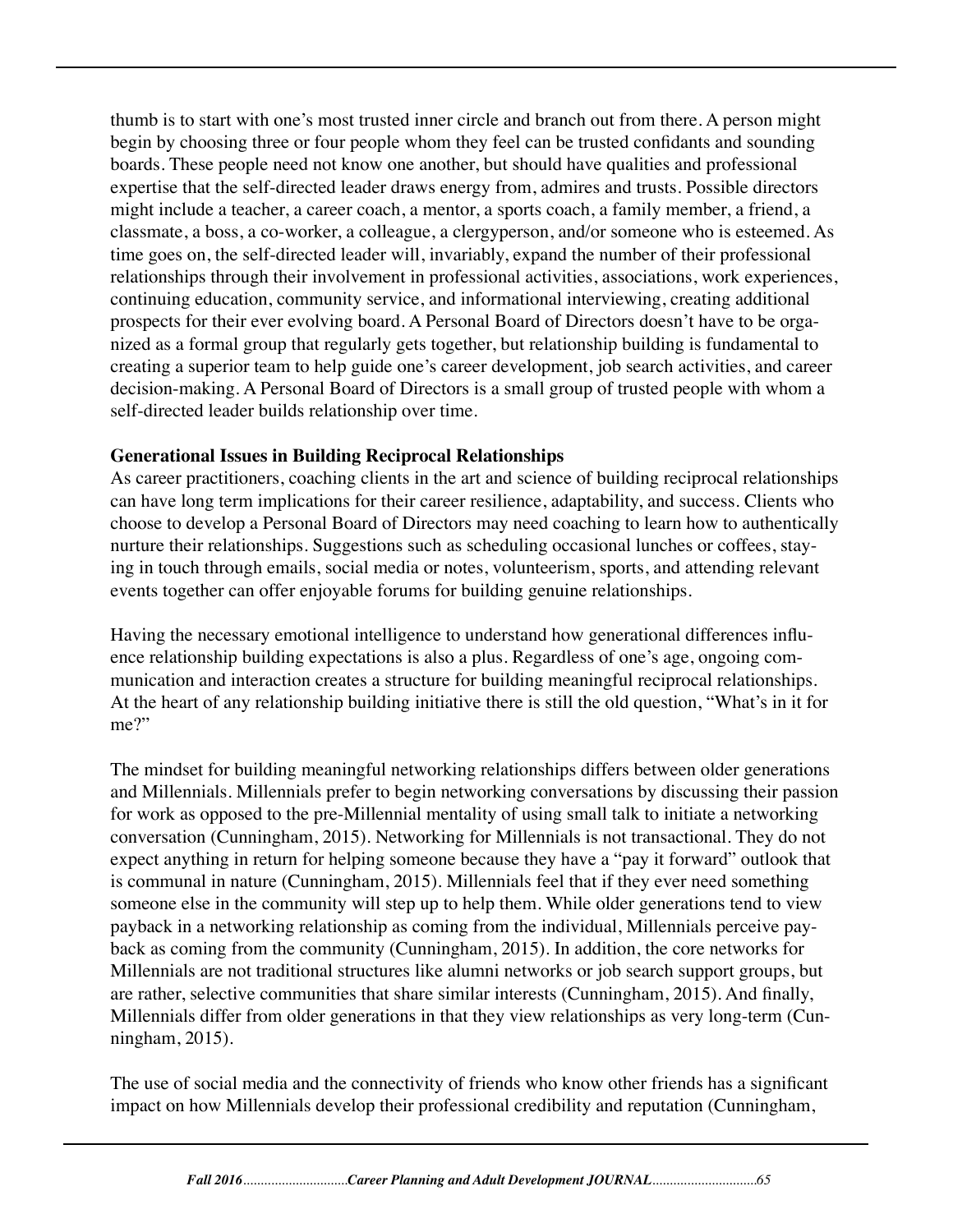2015). Millennials are committed to being good citizens and stewards of all their relationships (Cunningham, 2015). While the nature of reciprocity in building networking relationships differs, philosophically, between Millennials and older generations, the concept of reciprocity still exists. One approach is deemed transactional while the other is communal. In either mindset, there is still a give and a take. Career practitioners, then, are challenged to help their clients understand the differences in generational networking approaches and what communication styles will be most effective with a target audience.

## **Guiding Principles for Building Reciprocal Relationships**

Building reciprocal relationships for career and job search success is both an art and a science. The art of relationship building boils down to three guiding principles: communication, trust, and appreciation. Smallwood-McKenzie (2015) suggest that networking is a two-way street predicated on clear communication and showing a genuine interest in others. As practitioners, helping our clients articulate their goals using transition or introductory statements that are concise, factual, and positive enables them to make a good first impression regardless of whether they are expressing themselves in person, on the phone, or in some form of written communication including social media. Giving clients permission to be genuine about what makes them passionate about their work is reflected in their communication style and body language. Providing tips to clients on how to effectively engage others in conversation using appropriate eye contact, acceptable personal spatial boundaries, and active listening skills can also be beneficial, especially if a client is trying to network with a culturally diverse group of people. Encouraging clients to seek others' feedback, opinions, consultation, and collaboration and to be generous in reciprocating their time with others are soft skills that are an art when it comes to building meaningful relationships based on kindness and genuine caring.

Trust is the foundation for any successful relationship. According to Shroeder (2013), little attention has been given in the academic business literature to investigating the specific skills and attributes involved in forming and maintaining relationships, except around the construct of trust. Research on trust suggests that successful business relationships that are associated with improved business performance are based on reciprocal trust between those involved (Shroeder, 2013). Trust building in any type of relationship takes time. Coaching clients to be honest, openminded, patient, and consistent with their actions is fundamental to building a reciprocally trustworthy network for career and job search success. In addition, encouraging a client to become an expert or a go-to person in their career area of interest can create further networking opportunities and an elevated professional reputation.

Appreciation is another guiding principle in the art of relationship building. Coaching clients to genuinely show their gratitude for another's support is not only good business etiquette, but a powerful way to make a lasting positive impression. Gratitude can be expressed in an email, a hand written note, or verbally. Appreciation can come in the form of a nomination for an award, a recommendation for a position, a small gift or through an invitation to coffee. Letting others know that their time and expertise is genuinely appreciated creates a sense of goodwill that is personal and deeply satisfying for everyone involved. Appreciation can be key in helping clients develop a practical approach for staying in touch with their networks that is not overwhelming and easy to use.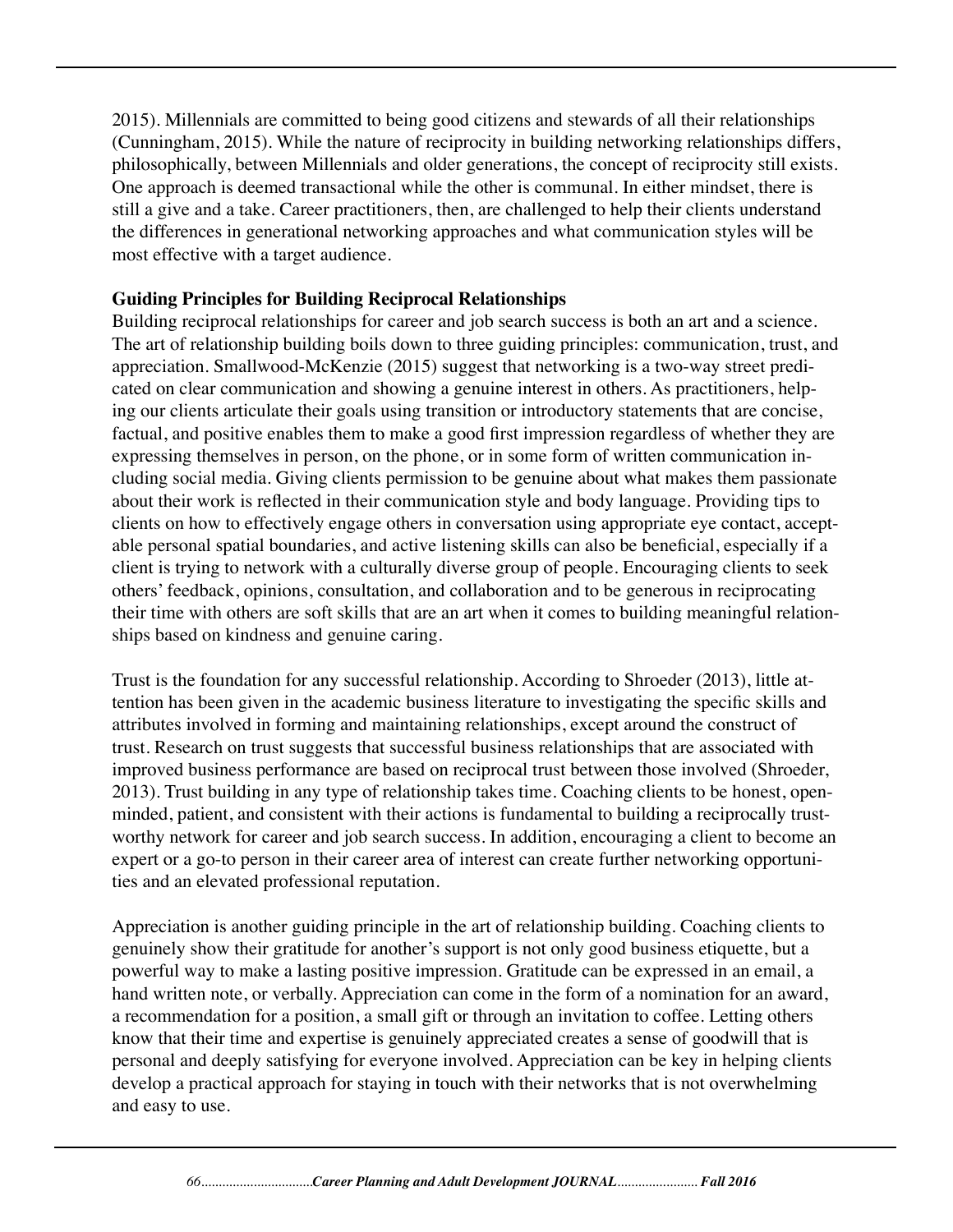#### **The Impact of Networking** *Ties* **on Career and Job Search Success**

Empirically, there is some evidence that suggests that networking *ties* have an effect on career and job search success. Granovetter (1973) conceptualized that *strong and weak ties* play a role in business relationships by differentiating between the types of value that are generated by various contacts in a network. According to Granovetter, the strength of a *tie* was determined by time invested in the relationship, the level of reciprocal services that were exchanged, and how familiar the parties were with one another. Strong *ties* exist when individuals or organizations interact frequently and get to know each other well. Maintaining these *ties* requires a significant effort and time investment. The benefits of strong *ties* included the sharing of high-quality information and complex, tacit industry insights. Weak *ties* however, were found to develop over time when there was a decline in time, effort, and information being introduced into the relationship to keep it vibrant. Granovetter argues that weak *ties* or looser networks between individuals or organizations that don't know each other well or that have infrequent contact can, oftentimes, offer even greater benefits than strong *ties* Stakeholders with weak *ties* are forced to expand their contacts beyond their immediate social or business circle resulting in access to more diverse information and resources (Granovetter, 1973).

Maintaining a large number of meaningful connections is not easy. The internet has expanded the possibilities for developing and maintaining weak *ties* that offer significant implications for relationship building on an as needed basis. In the business literature, it is suggested that strong *ties* be developed with key influencers who are likely to provide ongoing benefits and value while simultaneously maintaining a wider network of weak *ties* with people who have relevant knowledge, influence or expertise that might be accessed as needed (Schroeder, 2013). Career practitioners can apply this approach when coaching clients in building a selective network of meaningful reciprocal relationships. A client's Personal Board of Directors becomes the center inner circle of influential advisors and is rimmed by a larger, more diverse network of contacts that can be accessed as needed. Social media plays a key role in building the larger outer rim.

Coaching clients to connect with others on sites like LinkedIn should be done selectively and with thoughtfulness to include only people one knows or feels would be relevant to their career/ business goals. LinkedIn is the premier professional networking site that can allow clients to manage their connections most efficiently.

Networking is relevant to the concept of career success. In a recent study that explored whether subjective career success could be fostered by improving networking behavior, career planning, and career optimism, it was shown that there was an increase in career planning and career optimism in the networking plus career coaching group that was indirectly positively related to changes in subjective career success (Spurk, Kauffeld, Barthauer & Heinemann, 2015). Networking training in combination with coaching indirectly enhanced participants' feelings of career success.

#### **Mentoring**

Mentoring relationships are another form of reciprocal relationship building that can have a powerful impact on a person's career. In the workplace, mentoring is a developmental relationship between professionals with one person typically more seasoned as a professional than the other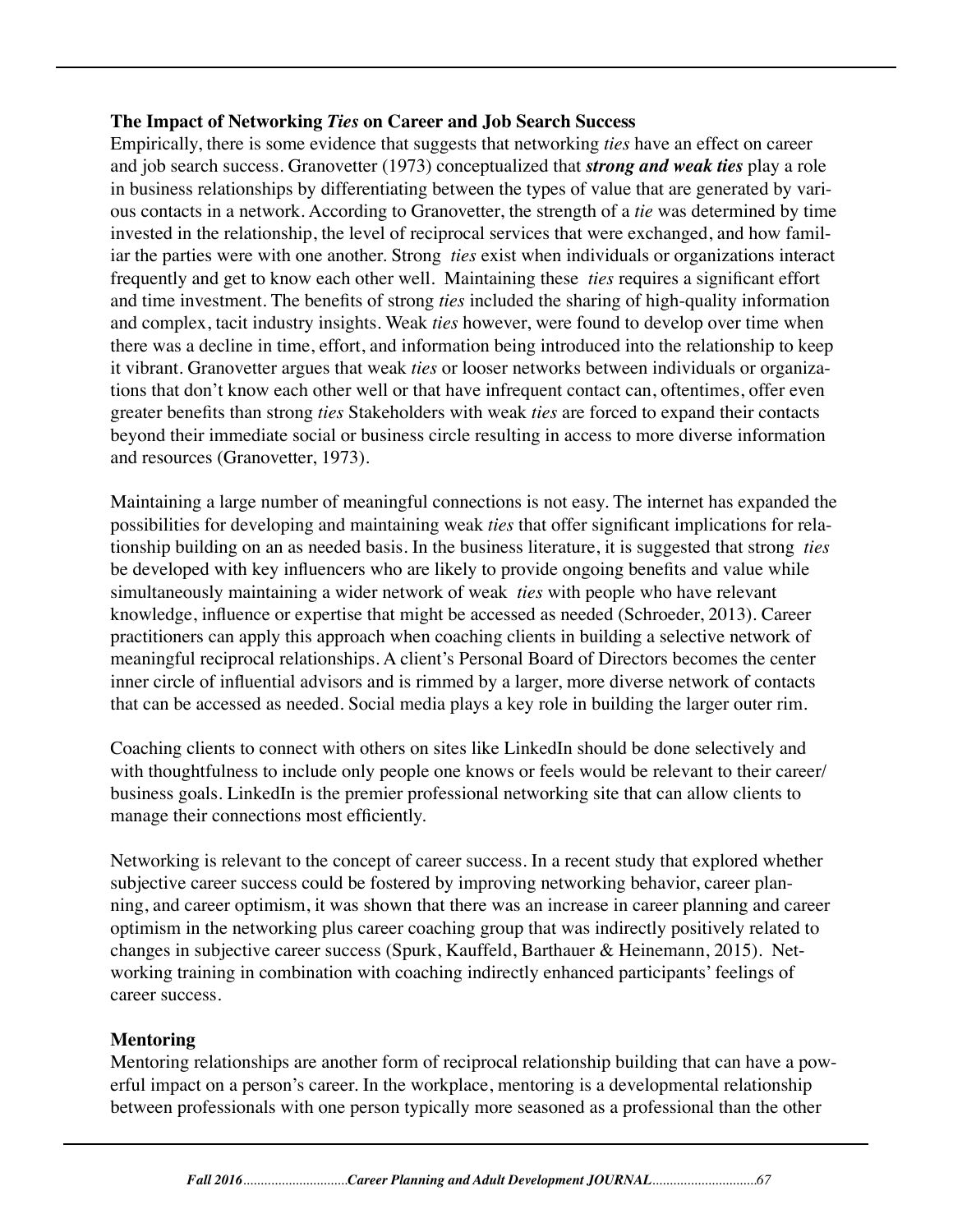(Williams, 2014). Mentors generally provide direction on skill acquisition, career development opportunities, and workplace assimilation with professional relationship building or networking being a by-product. Mentoring can be a formal or informal relationship and can result in both parties learning from one another in ways that can enhance their career growth and satisfaction. Coaching clients to explore participation in a mentoring relationship is a best practice that can help clients to grow professionally.

#### **Super Networking**

In a new economy that is being fueled by technology, information, and innovation, the need for human connectivity has never been greater. Networking and relationship building has always had an impact on career management and job search success. Networking continues to be the number one way in which most clients reposition. As the ability to connect with others continues to expand, some self-directed leader practitioners, in particular, Millennials and entrepreneurs involved in start-up cultures, are practicing a new approach to networking that is called "super networking." Super networking takes place when self-directed leaders attend selective quality events that are pre-vetted exclusive venues with the intention of building a high quality network of relevant connections with whom they personally follow up with after the event.

Examples of selective quality events include *Forbes*' 30 Under 30 summit, *Advertising Week,* and Austin's *South by Southwest.* Attendees research other attendees prior to the event using the event roster and LinkedIn profiles. Background research using LinkedIn helps a self-directed leader identify common passions and interests that can facilitate relationship building. They might send an email to the individual through LinkedIn prior to the event in hopes of arranging an in-person meeting. In addition, seeing a potential contact's picture on LinkedIn aids in recognizing that person at the event. When a connection is made that clicks, there is generally personal follow up to set a time to meet for coffee or a drink to further explore professional interests. Staying in touch with one's super network by sending emails, texts, phone calls, following up with an article, or sharing a connection that might help the other person are methods used by super networkers to nurture their relationships. Career practitioners can help clients identify relevant super networking events in their geographic preference.

#### **Conclusion**

Coaching clients on how to stay relevant in their fields, to see the value in all relationships, and to always be prepared for change is essential. Complacency slows career building momentum and a client's ability to reposition quickly. The art and science of reciprocal relationship building provides a long term strategy for career and job search success that has far-reaching implications for contribution in a rapidly changing new world economy.

Imagine an age when widespread human connectivity can create innovations and relationships that have the potential to improve the quality of life worldwide! On a macro level, the connectivity, convergence and potential of the human race has never been greater. On a micro level, relationships are the key. As career practitioners, it is our responsibility to help our clients understand the changing complexities that are associated with career building and the joy of building reciprocal relationships that can last a lifetime.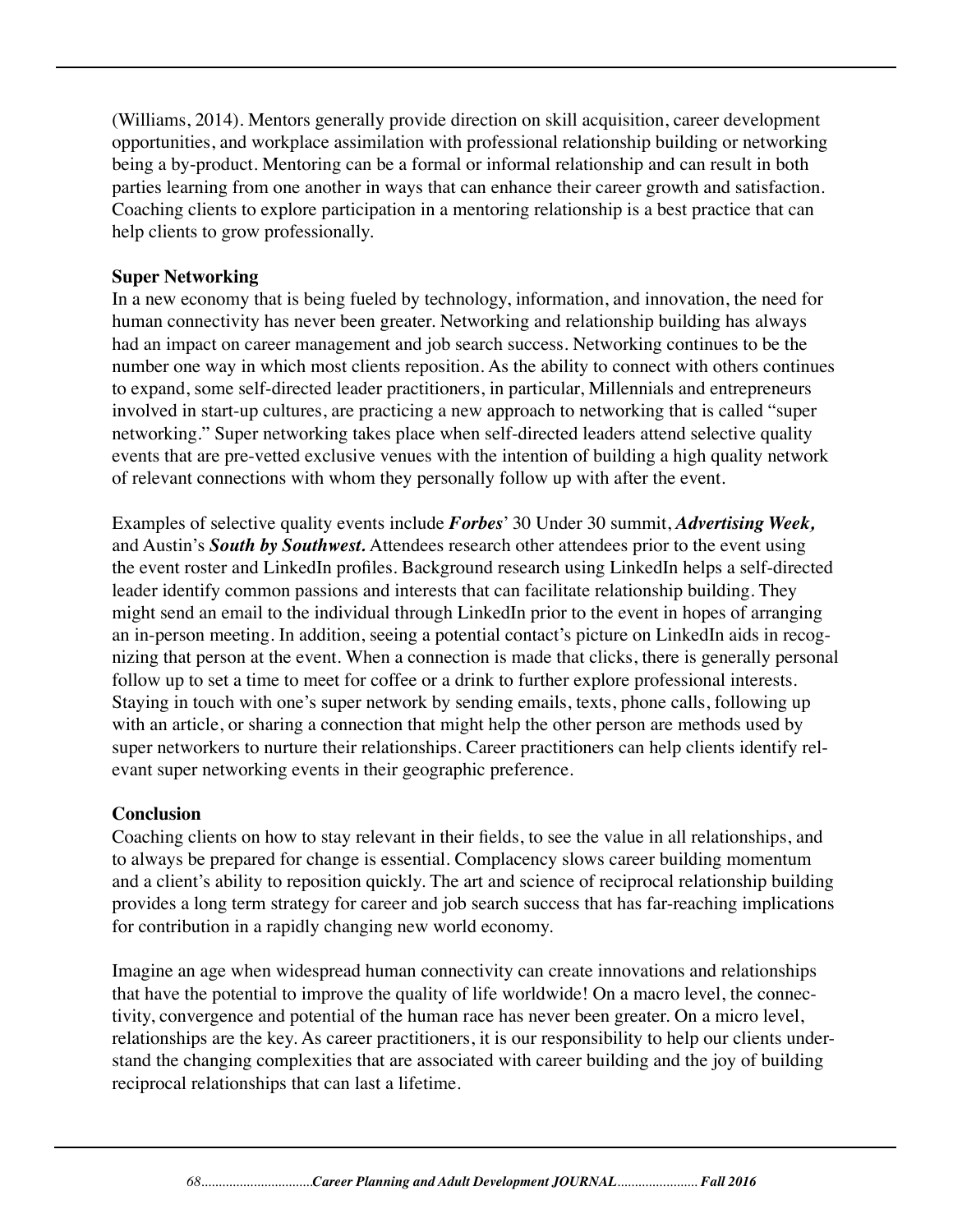#### **References**

Collins, J. (2001). Good to great. *Fast Company.* Retrieved September 25, 2009 from eClassonline at http://www.myeclassonline.com.

Daft, R. (2008). *The leadership experience* (4th ed.). Mason, Ohio: South-Western.

De Vos, A., & Soens, N. (2008). Protean attitude and career success: The mediating role of selfmanagement. *Journal of Vocational Behavior* 73 (3), 449-456.

Friedman, T. (2006). *The world is flat.* New York: Farrar, Straus and Giroux.

Granovetter, M.S. (1973). The strength of weak ties. *The American Journal of Sociology* **78** (6), 1360-1380.

Hinshaw, Drew. (2015, November 28-29). African baby boom brings hope and fear. *The Wall Street Journal*, p. A1.

Loney, Eryn. (2014). *Tips and Tools for Introverted Workers.* Retrieved November 29, 2015 from http://associationdatabase.com/aws/NCDA/pt/sd/news\_article/84860/\_PARENT/layout\_details/false

Pink, D. (2005). *A whole new mind: Moving from the information age to the conceptual age.*  New York: Riverhead Books.

Schroeder, Harold. (2013). *The art of business relationships through social media.* Retrieved November 29, 2015 from http://iveybusinessjournal.com/publication/the-art-of-business-relationships-through-social-media/.

Sharf, R.S. (2009). *Applying career development theory to counseling models* (6th ed.). Belmont, CA: Thomson Wadsworth.

Shockley-Zalabak, Pamela S. (2009). *Fundamentals of organizational communication: knowledge, sensitivity, skills, values,* 7th ed., Pearson Education, Inc., San Francisco.

Smallwood-McKenzie, Janice. (2015). *Communication is a Two-Way Street* (The Networking Factor). Retrieved November 29, 2015 from http://www.bestweb.za.net/networking/15816.php.

Spurk, D., Kauffeld, S., Barthauer, L., and Heinemann, N. (2015). Fostering networking behavior, career planning and optimism, and subjective career success: An intervention study. *Journal of Vocational Behavior* **87** (April), 134-144.

Sullivan, S. E., & Mainiero, L. (2008). Using the kaleidoscope career model to understand the changing patterns of women's careers: Designing HRD programs that attract and retain women. *Advances in Developing Human Resources* **10** (1), 32-49.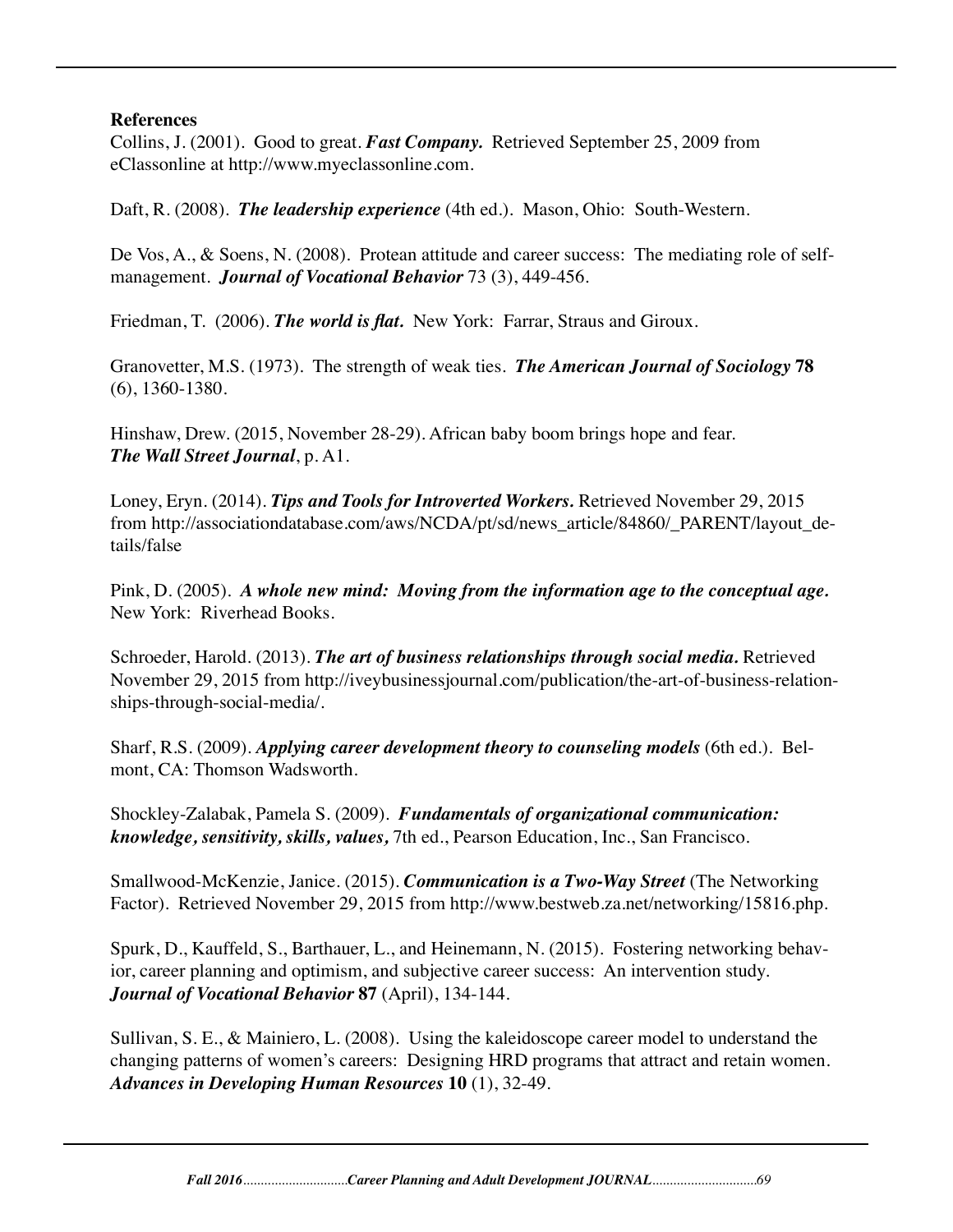Williams, Amanda. (2014). *Mentoring and socialization for New Career Development Professionals: Five Steps for Success.* Retrieved November 11, 2015 from http://www.ncda. org/aws/NCDA/pt/sd/news\_article/92302/\_PARENT/layout\_details\_cc/false

#### **About the Author**



Contact her as follows: *Millicent N. Simmelink careerlinkscounseling.com careerlinks@centurytel.net*

**Millicent N. Simmelink,** Ed.D., MCC, DCC, LPC. is the Chief Engagement Officer and Founder of Career Links LLC in Rocky River, Ohio. Her practice specializes in providing career planning, leadership development, career management and outplacement services. Using a holistic client-centered approach, she is committed to helping individuals find meaningful direction, opportunity, happiness and success in their life-work. She serves as an adjunct professor in John Carroll University's graduate program in Clinical Mental Health Counseling and is a commissioned Stephen Minister.



2016 Workshop Schedule for Career Professionals

**JOB & CAREER TRANSITION COACH CERTIFICATION** 

Developed by Dick Knowdell and Led by Rich Feller September 12-13-14, 2016 in Washington, DC Area September 26-27-28, 2016 in Singapore (Dick Knowdell) December 5-6-7, 2016 in Los Angeles

**BUILDING A PRIVATE CAREER COUNSELING BUSINESS** 

Developed and Led by Dick Knowdell September 30, 2016 in Singapore December 8, 2016 in Los Angeles

For information on these certification workshops go to: http://www.careernetwork.org/training-certification.cfm

> To schedule a workshop in your area e-mail rknowdell@mac.com

*70................................Career Planning and Adult Development JOURNAL....................... Fall 2016*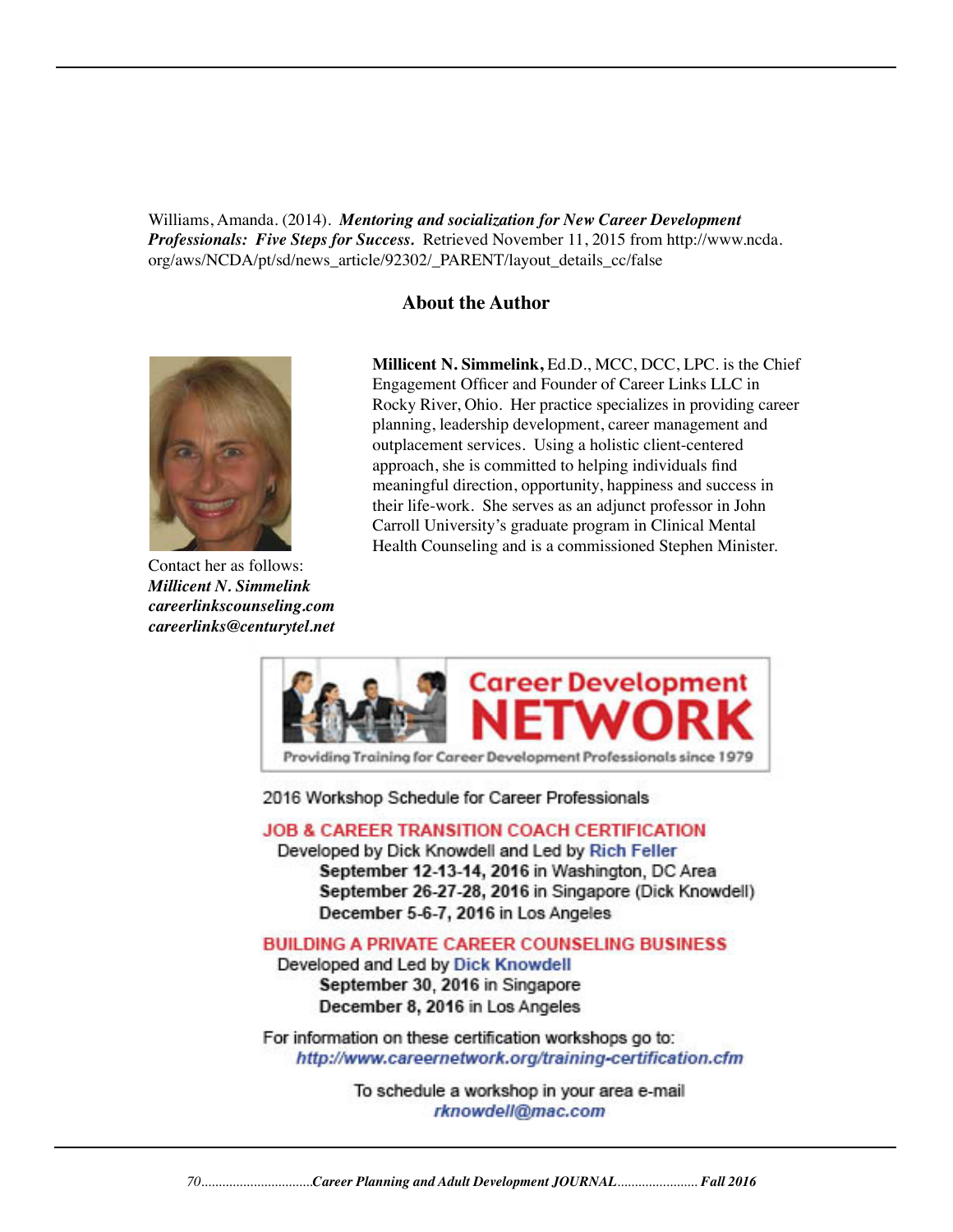# **Chapter 10**

# **WRITING and FORMATTING RESUMES for TODAY'S JOB SEARCH by Louise Kursmark**

Three technology-influenced factors deeply affect how career professionals must create resumes for today's job search:

- 1. How humans read
- 2. How computers read
- 3. How visual design affects our viewing experience in every medium

All three of these factors have undergone enormous changes in the past decade or so, requiring that career professionals adapt our traditional approaches and learn new best practices. Otherwise, we risk ill-advising our clients and creating resumes that prevent—rather than promote their success in finding new positions and advancing their careers.

#### **How Humans Read**

Among its many areas of profound impact on human life, the Internet has fundamentally changed the way that humans process information. Numerous studies have shown that:

• Rather than carefully reading entire contents, according to Nicholas Carr (2008) of *The Atlantic,* and in his subsequent book *The Shallows: What the Internet is Doing to Our Brain* (2010), we power-browse, or skim for keywords.

• **We read less.** This is especially true for younger people, according to a study by the National Endowment for the Arts (2007).

• **Reading has shifted from solely print to a variety of Internet sources and devices** (Webology, 2012).

• Online reading influences us to pursue and process information in *other than the traditional print pattern of top-to-bottom, left-to-right* (The Technological Citizen, 2009).

This fundamental shift in reading dictates changes to how we develop a resume. And despite the rise of computerized resume scanning (discussed later in this article), resumes must still be written and designed for humans, because ultimately humans are reviewing candidate qualifications and making hiring decisions.

As recently as five years ago, a text-rich three-page resume could be considered normal and perfectly acceptable for experienced professionals and executives. Today, that document appears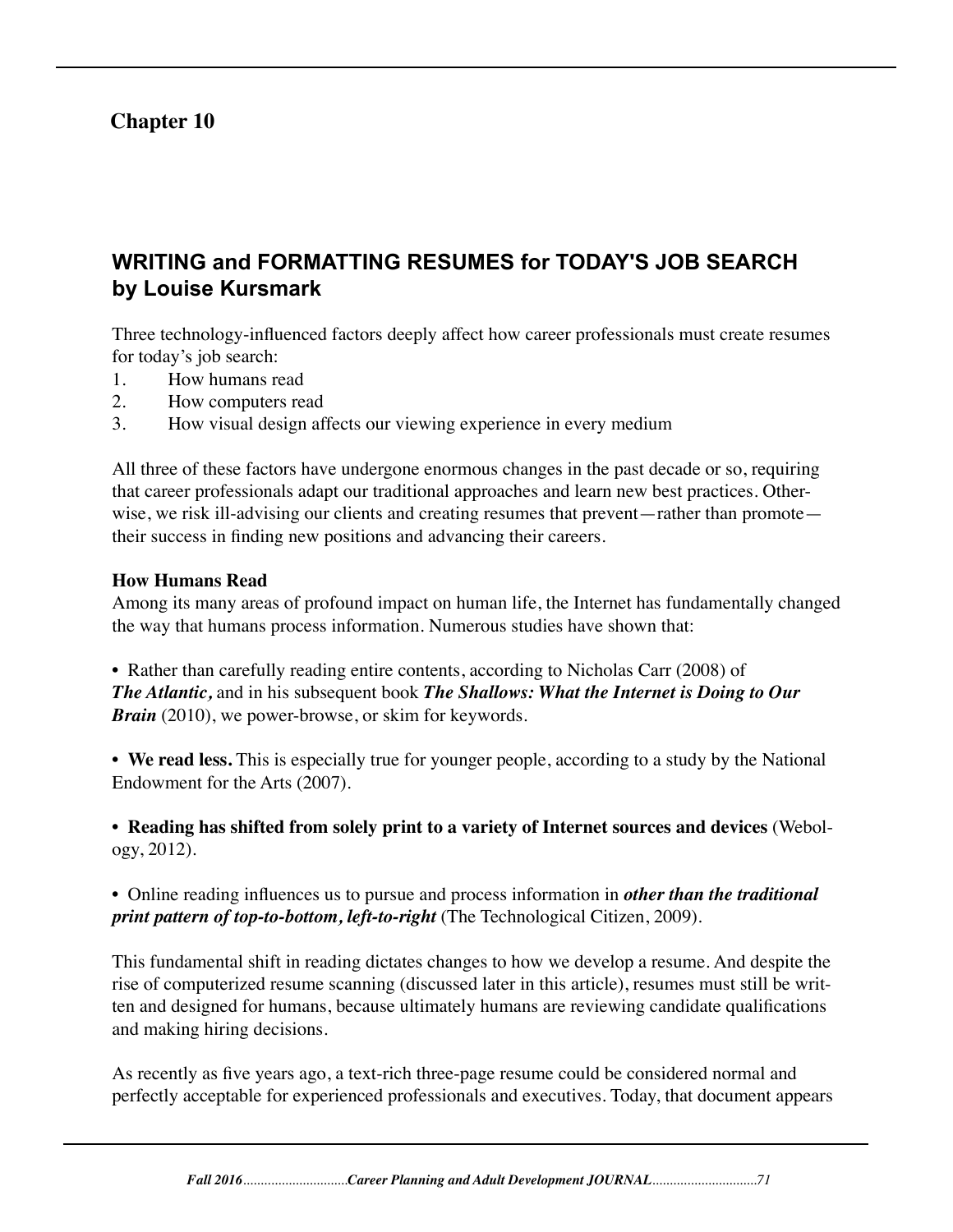outdated, dense, and difficult to read.

While it is never a good practice to adhere rigidly to arbitrary *rules* about resume writing, it is important for career professionals to understand best practices and apply them to the challenge of creating an effective resume for each client—as appropriate to that client's specific career goals.

The following guidelines are in line with how we read today. They reward *power-browsing* and work for both on-screen and on-paper perusal.

• Deliver information in short "bites" rather than dense paragraphs. A good rule of thumb is to limit paragraphs and bullets to two or three lines, four at most.

• Position key information to be seen quickly. For example, rather than writing a four- or fiveline summary paragraph, extract the key points and use a headline/subheading to share those critical keywords immediately.

• Capture attention repeatedly throughout the document—don't assume that readers will continue to read; rather, keep pulling them into the material as they skim.

• Avoid overly long bullet lists. If you have more than three or four bullet points, find ways to break up what can appear to be a solid block of text.

• Allow ample white space so that power-browsers can figuratively "catch their breath" and absorb information as they skim through a document.

As an example of some of these guidelines, consider the difference between the following two summary sections. The first is shown in traditional paragraph format. It's not overly long, but it is much less *skimmable* than the second version, which presents the most critical information but pared down into a few small bites rather than one large chunk (Kursmark & Enelow, 2015).

#### **Global Corporate Development Executive Senior Operating Executive / VP, Sales & Marketing**

Bilingual (English/Spanish) Leader with demonstrated achievement including both top- and bottom-line growth in domestic and international markets. Effective business builder and mentor with a keen insight to solving business problems and creating synergies that drive multimilliondollar growth regardless of economic environment. Tenacious at identifying new revenue opportunities, securing customer loyalty, and forging solid relationships with external and internal business partners.

### **Global Corporate Development Executive Senior Operating Executive / VP, Sales & Marketing**

Bilingual (English-Spanish) Business Leader Delivering Top- & Bottom-Line Growth in Multinational Markets Since 2003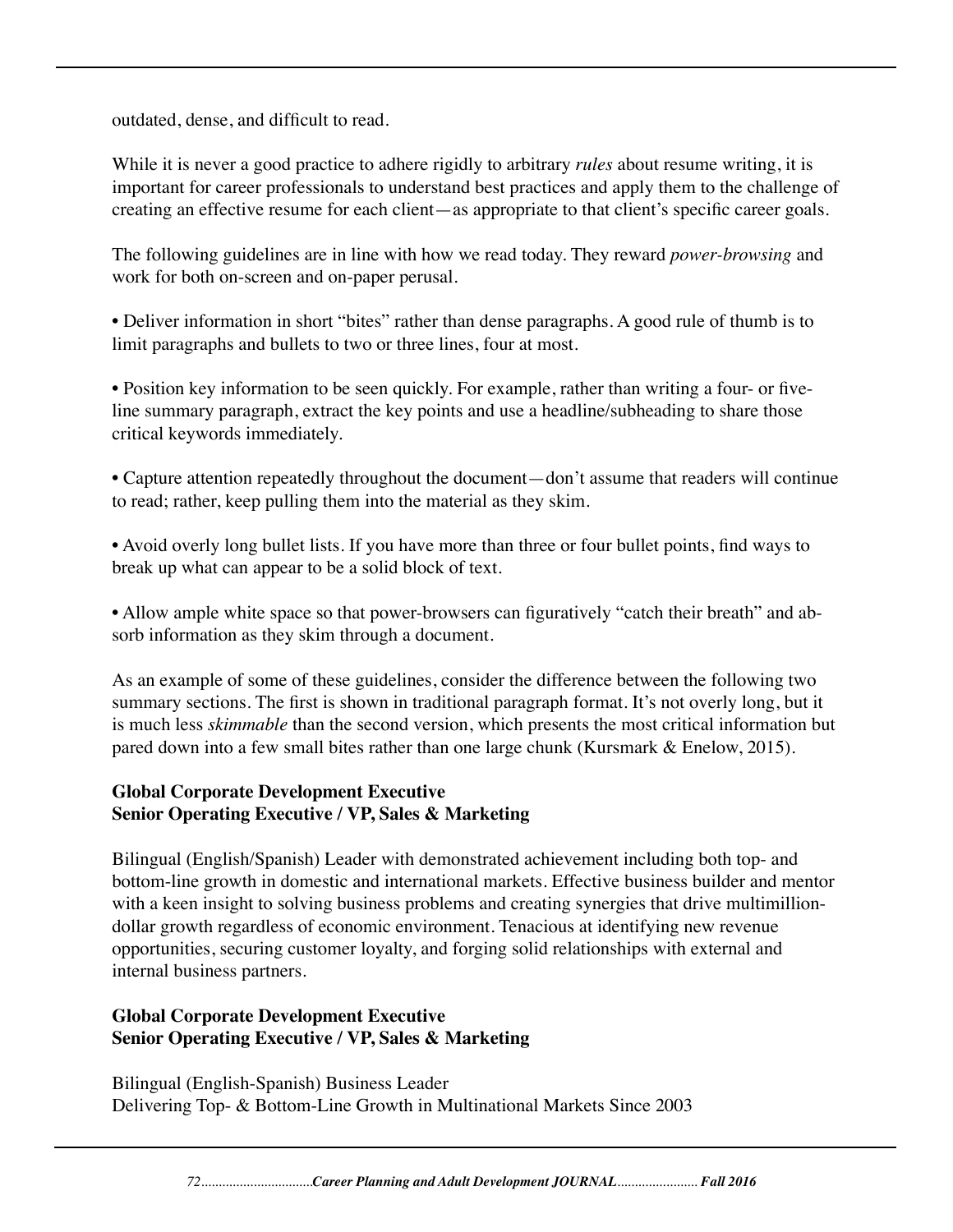In this second example, the first excerpt shows a long list of bullet-point achievements:

- Produced \$50M+ revenue from previously untapped states and large districts.
- Exceeded revenue target by \$16M and attained 97% of margin against plan.
- Boosted market share from 39% to more than 50% of the US.
- Delivered YOY margin improvements since 2014 in a difficult environment; in 2 largest states, beat plan by \$6.2M (30%) in 2015.
- Improved win percentage 45% through process changes that enabled team to respond to 25% more bids.
- Secured \$145M in key contracts through competitive bids with state agencies in TX and FL.
- Reduced customer-facing errors 25% and liquidated damages \$14M within first year of implementing new cross-functional leadership model.
- Led division's achievement of first ISO certification in 2015.

All of the information in those bullet points is meaningful and relevant, so eliminating content to reduce text density is not a good solution. However, something needs to be done to make this content more readable and *power-browsable.*

Here is one solution—divide the bullets into two groups and use a heading to introduce each group. Not only does this technique reduce overall text-density, it highlights relevant keywords in the heading, adding to the keyword richness of the resume and reinforcing the fields where this job seeker has relevant experience and accomplishments (Kursmark & Enelow, 2015).

## **Revenue, Profit & Market Growth**

• Produced \$50M+ revenue from previously untapped states and large districts.

- Exceeded revenue target by \$16M and attained 97% of margin against plan.
- Boosted market share from 39% to more than 50% of the US.

• Delivered YOY margin improvements since 2014 in a difficult environment; in 2 largest states, beat plan by \$6.2M (30%) in 2015.

## **Operational Performance**

• Improved win percentage 45% through process changes that enabled team to respond to 25% more bids.

• Secured \$145M in key contracts through competitive bids with state agencies in TX and FL.

• Reduced customer-facing errors 25% and liquidated damages \$14M within first year of implementing new cross-functional leadership model.

• Led division's achievement of first ISO certification in 2015.

Above all, lean, tight writing is an essential technique in writing a modern resume. Stripping away unnecessary details, adjectives, and facts leaves more room for what's important and allows greater opportunity to add white space and increase readability (Kursmark & Enelow, 2015).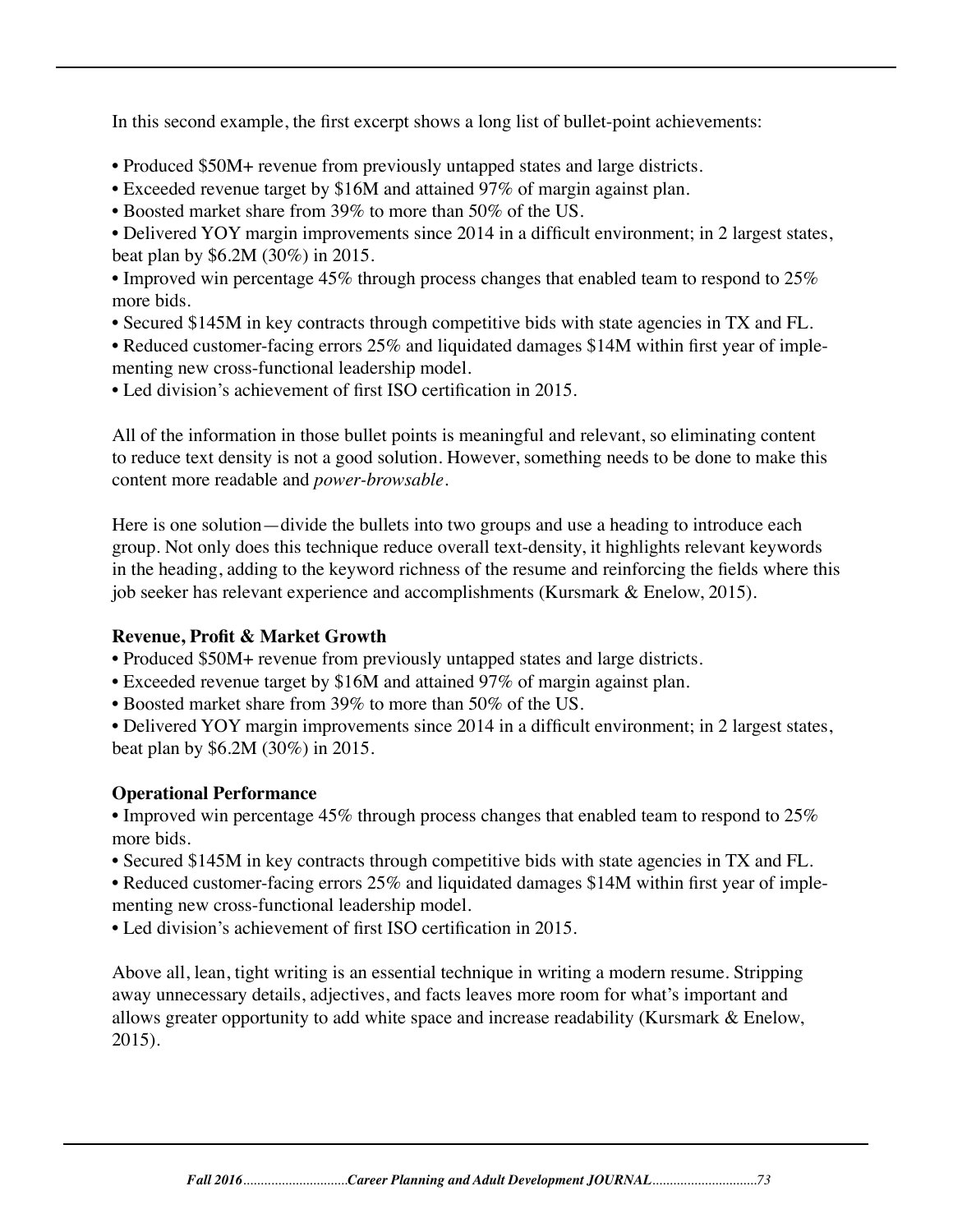### **How Computers Read**

By now, career professionals are well aware that resumes must pass a keyword-driven automated screen before they reach human eyes. These computerized screeners, known as applicant tracking systems (ATS), are used by virtually all large companies and many mid-sized and smaller firms as well. A resume that cannot be parsed by the software will never rise to the top of the applicant pool.

This job-search reality presents a dilemma to many job seekers: how to make their resumes attractive to human eyes while also readable for computer scanning. Fortunately, ATS continue to become more sophisticated and better able to read and understand content. Still, career professionals must be able to give clients foolproof strategies for resume formatting and design that will work even for older ATS.

Two completely different approaches can work for clients:

1) Create a plain-text resume, following ATS guidelines, and use it for all uploads. The primary, more *designed* resume, in Word or PDF format, can continue to be used for e-mailing and in-person meetings. This approach works well for those who have beautifully designed, highly formatted resumes and are willing to manage content changes to both versions.

2) Follow ATS guidelines in creating a single resume that serves both purposes: is attractive to human eyes and passes the computerized scanning test. This approach may be more practical for most, but it does place some limitations on how creative and colorful the resume design and format can be.

With either approach, job seekers and career professionals must create a resume that follows fundamental guidelines for ATS. Although these guidelines continue to change as the systems evolve, current advice includes:

• Use a reverse-chronological format. Functional resumes do not work for ATS because the system cannot relate the activities and achievements to specific job titles and timelines and therefore will discount information that is not presented chronologically.

• Use standard headings for all sections—such as *"Professional Experience"* or *"Employment History"* rather than something creative like *"Highlights of Career Contributions."*

• Do not use Word's text boxes feature. Contents of text boxes cannot be read by the scanners, so any information in a text box will be overlooked.

• List company name and location on one line, followed by job title and dates on the next line.

• Don't include large graphics, and be certain that any borders and small graphics are not touching any text.

Most applicant tracking systems can read Word and PDF file formats, so it's no longer necessary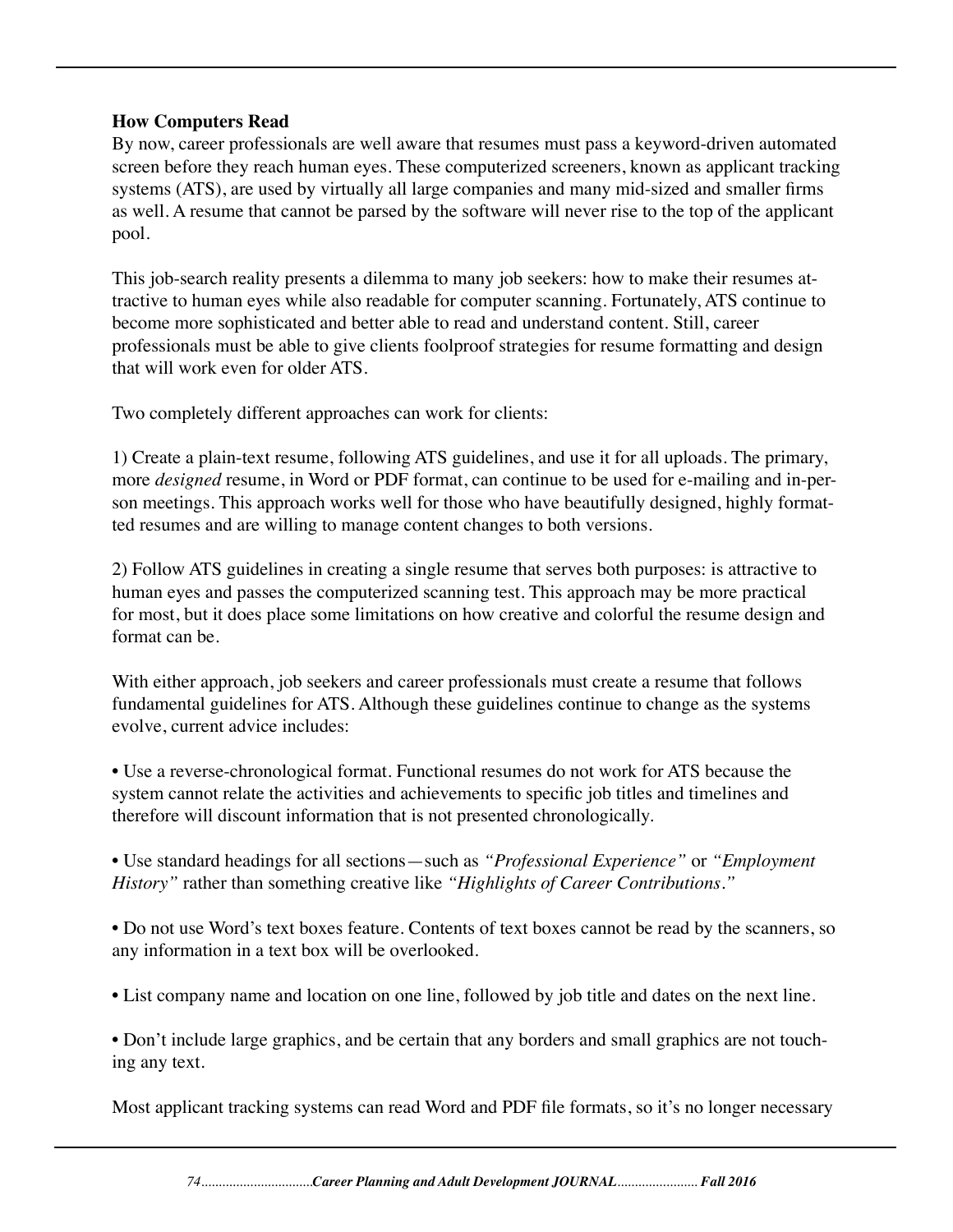to create a plain-text/ASCII version of a resume for uploading—although that version is 100 per cent readable and is fine to use. What's most important is for job seekers to carefully follow the specific instructions for uploading on each site.

Even if a resume is cleanly read by the ATS, without the right content it will not rise to the top of the candidate pile. The *right content* means the right keywords appearing in the right places and frequency throughout the resume. Often it's not enough to include a keyword in a list of core competencies; if the ATS doesn't find that keyword in recent job descriptions, it may downgrade that resume.

Primary keywords and keyword phrases can often be captured from the job posting, but employers can use any number of additional terms as part of their search function. For example, an employer who is looking for only local candidates can specify cities, states, and/or zip codes. The complexity of ATS combined with the ability of employers to customize each search means that it's impossible to *game* the system and guarantee job seekers a resume that will *pass* the ATS. Rather, the responsible approach to take is to create a resume that includes the right keywords, used appropriately, and is formatted correctly for ATS. Then, career professionals should guide their clients in the job search methods that are most effective—specifically, a networkingbased targeted job search that makes passing automated systems a minor issue rather than a major hurdle.

### **How Visual Design Affects Our Viewing Experience**

The third fundamental change in how we read relates to visual design—where material is placed on the page (or screen) and what additional graphic elements are added.

Because people now read so much more on screen and less on paper, we have become accustomed to different visual designs. Previously, when reading in traditional print media, we would glance at a headline or chapter heading and then peruse the content from top to bottom, left to right, start to finish.

Now, from reading online, we have become accustomed to:

- Reading in narrower columns.
- Glancing at content to the right, left, above, and below our primary reading material.
- Seeing color in all areas of content.
- Recognizing differences in content through differences in formatting. For example, when material on screen is hyperlinked, it might be in a different color and might or might not be underlined.
- Reading short segments of content—short paragraphs or bullet points—rather than large chunks of text.

• Skimming multiple headlines and subheadings to pick up context clues without deeply reading the material.

- Using menus to navigate to different content.
- Seeing movement in all areas of our viewing pane. We might see pop-up ads, video streams, flashing text, a rotating stock of photographs, or other element in motion.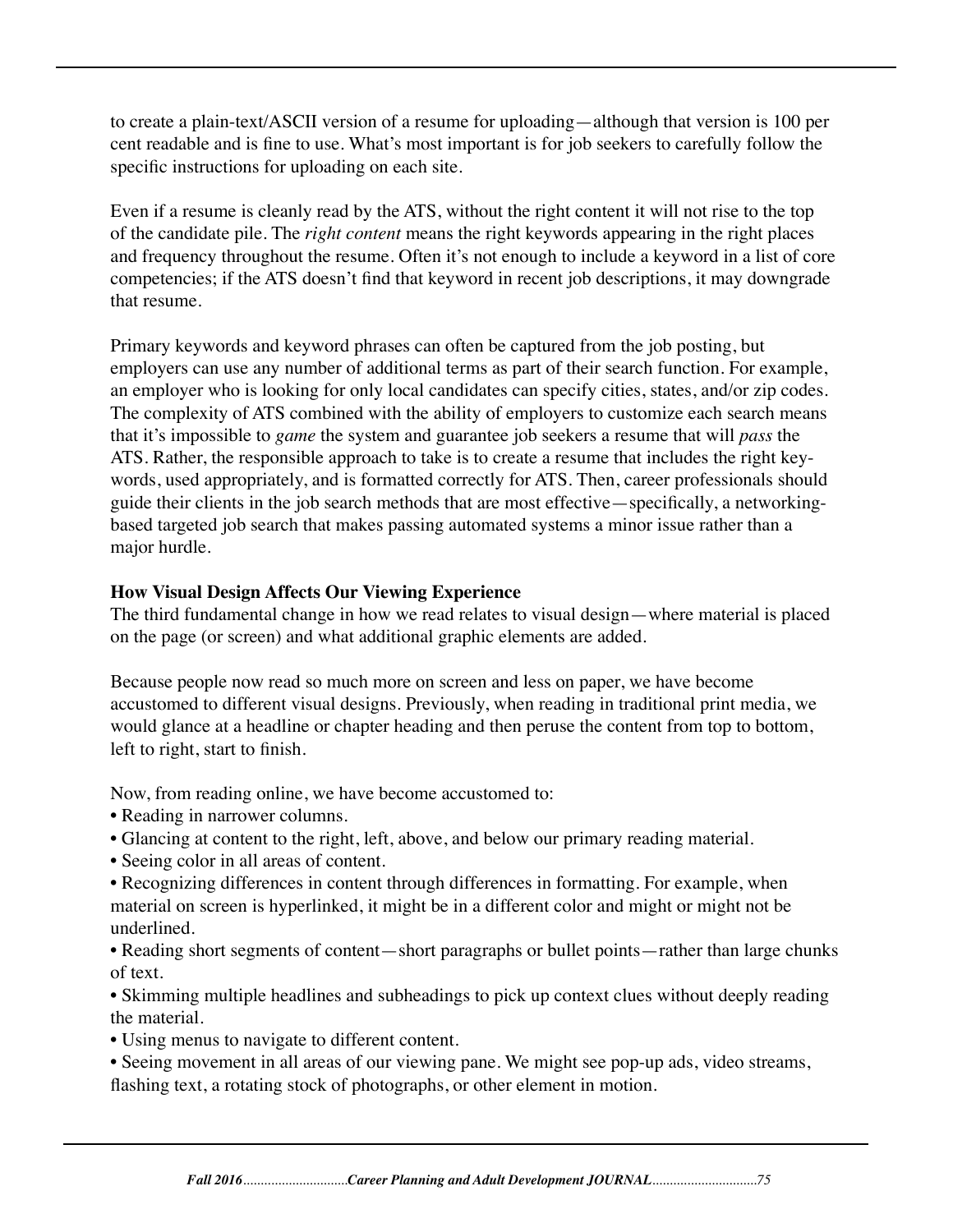The net result of these changes in visual design is that we are more distractible, more likely to glance rapidly from one area of a page to the next, and less likely to read content nonstop start to finish.

Translating these findings to resume writing and design, it becomes clear that the traditional textrich two- or three-page resume is unlikely to be read in depth. Rather, it is probable that readers will skip from section to section, pick up content in short bursts, and be easily distracted by new bits of information. So it becomes incumbent upon career professionals to create resumes for today's readers and not yesterday's! Specifically, we must:

• Guide readers with headings and subheadings that catch attention visually and—just as importantly—keep that attention with meaningful content.

• "Start with the wow"—in other words, lead with the most impressive information so that it is not overlooked.

• Highlight the information that we want readers to notice and read. We might use bold print for accomplishments and numbers, shaded boxes for critical keywords, and other formatting techniques to call attention to the job seeker's most impressive information.

• Expect that readers will not absorb detailed information and therefore include just the highlights—and advise our clients that this is not only acceptable, it is preferred.

• Use color in a judicious and professional way as an important design element.

• Choose fonts and font sizes that are easy to skim in both screen and print versions of the resume.

Ultimately, despite changes in reading styles and the introduction of new media, the challenge of the resume writer remains the same: to position each client for his or her current career goals by selecting and presenting that client's unique information in a way that is meaningful and relevant to the reader. The challenge has not changed—but the techniques we use must change, in response to unprecedented changes in the way that human and electronic readers absorb information.

### **References**

Carr, N. (2010). *The Shallows: What the Internet is Doing to Our Brain.* New York: W.W. Norton.

Carr, N. (July/August 2008). *Is Google Making Us Stupid? The Atlantic.* http://www.theatlantic. com/magazine/archive/2008/07/is-google-making-us-stupid/306868/

Enelow, W. & Kursmark, L. (2015). *Modernize Your Resume: Get Noticed … Get Hired.*  Emerald Career Publishing.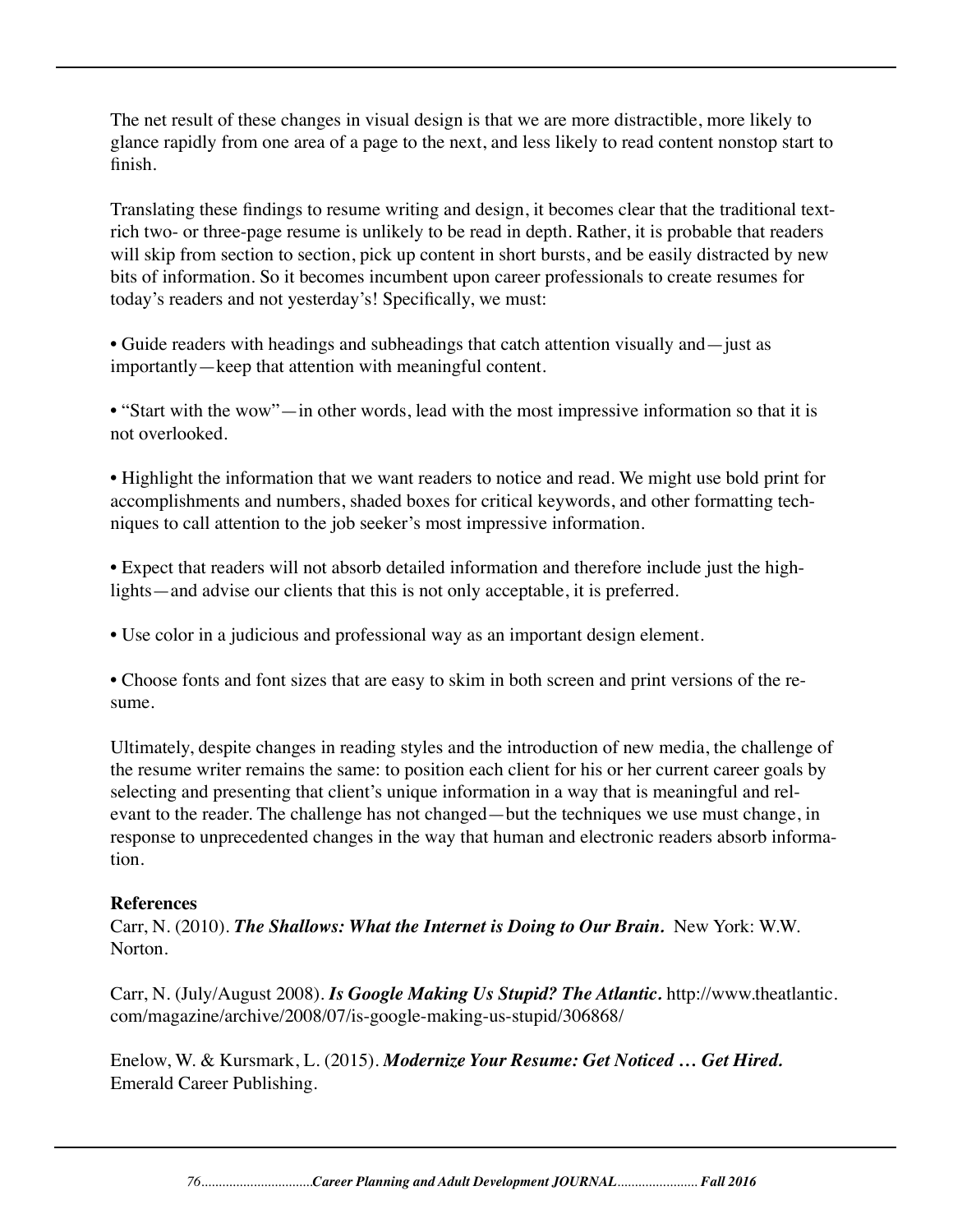Loan, F.A. (2012). Impact of the Internet Surfing on Reading Practices and Choices. *Webology*  9(1). Retrieved from http://www.webology.org/2012/v9n1/a94.html

Office of Research & Analysis, National Endowment for the Arts (2007). *To read or not to read: a question of national consequence. (Research report #47).* Available at https://www.arts.gov/ sites/default/files/ToRead.pdf

The Technological Citizen (2009). *What is The Internet's Effect on Deep Reading?*. Retrieved from http://thetechnologicalcitizen.com/?p=414

## **About the Author**



One of the leading career experts in the United States, Louise Kursmark works with senior-level executives in career transition, helping them *tell their story* in a way that is compelling, memorable, and relevant. She is President of Best Impression Career Services, Inc.,and author of 20 books on resume writing, interviewing, and job search—including the recently published *Modernize Your Resume: Get Noticed … Get Hired,* co-written with **Wendy Enelow** to share new standards for today's job search. She was the first person worldwide to earn the prestigious *Master Resume Writer* credential, is a 6-time *Best Resume* award winner, and is a frequent keynote speaker and session presenter at

careers-industry conferences. Previously, she was co-founder and executive director of Resume Writing Academy and Career Thought Leaders. Contact her as follows:

*Louise Kursmark, MRW, CPRW, JCTC, CEIP, CCM www.louisekursmark.com www.emeraldcareerpublishing.com louise@louisekursmark.com*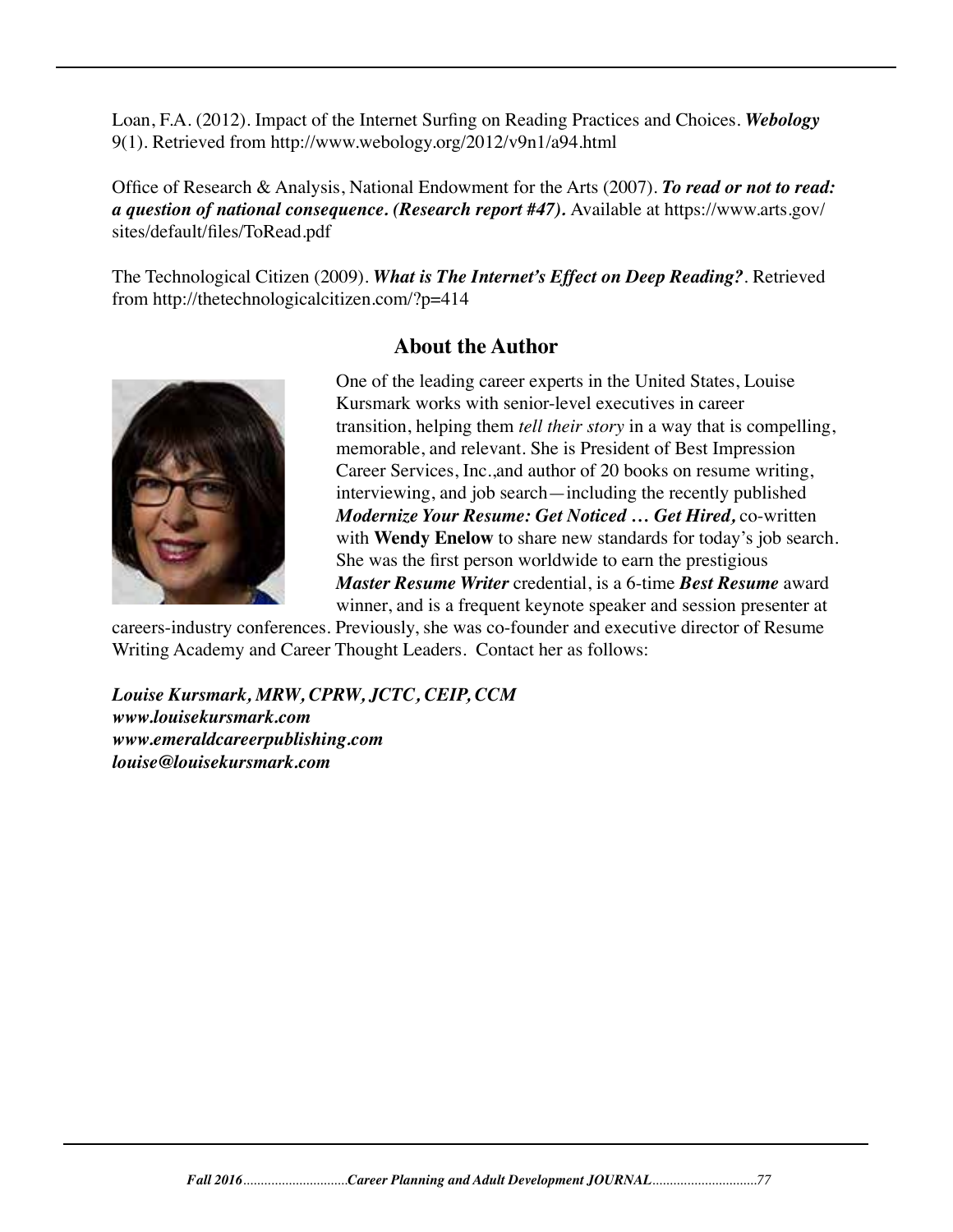# **GUIDELINES FOR AUTHORS**

*The Career Planning and Adult Development Journal* welcomes original manuscripts on career planning and adult development topics and issues. If you are interested in and have done research on a particular issue, worked in a model program, dealt with special clientele, worked in an unusual setting or with innovative materials, write an article and send it in. All material should be written clearly for a readership composed primarily of practitioners. Criteria for selection of an article are: relevance to the topic of the Journal issue; content that is of value to practitioners; writing that is reader-friendly. Theoretical papers supported by field experience are welcome. You do not need to be a member of the Career Planning and Adult Development Network or any other organization to be eligible to submit an article for consideration. Each issue of the Journal is focused on a specific topic, with a Guest Editor knowledgeable in the subject. If you would like to be a Guest Editor, or write an article, contact the Managing Editor at the address below for a schedule of upcoming topics. Unsolicited manuscripts will be acknowledged upon receipt by the Managing Editor and sent to an appropriate Guest Editor for consideration. Some will be sent to the Editorial Board for review. We will notify you when your submission has been accepted for publication or rejected. If the article is published, the author will receive the electronic version of the Journal in pdf format.

## **Manuscript Guidelines**

1. Authors should e-mail the manuscript to the Guest Editor, and to the Managing Editor of the Journal. Authors who are writing articles which require special formatting [art, graphics, tables drawings, charts and graphs] should submit the original and one clear copy typed (double spaced) on  $8 \frac{1}{2}$  X 11 inch white bond.

2. Use end notes, not foot notes.

3. Tables and figures should be typed on a separate sheet of paper. The graphs, illustrations, and drawings should be camera-ready art wherever possible. We will set figure captions in appropriate type.

4. Authors bear responsibility for accuracy of information, references, quotations, tables, figures, and obtaining permissions from copyright holders.

5. On a separate page, provide a biography, including your name, title, position, place of employment, degrees [with Degree, Major, Institution, and date]; work history; honors and awards; major books written; significant articles authored; leadership positions held in professional societies [with dates]; mailing address, phone, fax, and e-mail address.

6. References should use the Publication Manual of the American Psychological Association format, as follows:

For books:

Author(s) last name, initial(s), (date of publication), *title,* city, state, publisher. Example: Gysbers, N.C., & Moore, E.J. (1987).*Career counseling skills and techniques for practitioners.* Englewood Cliffs, NJ: Prentice-Hall.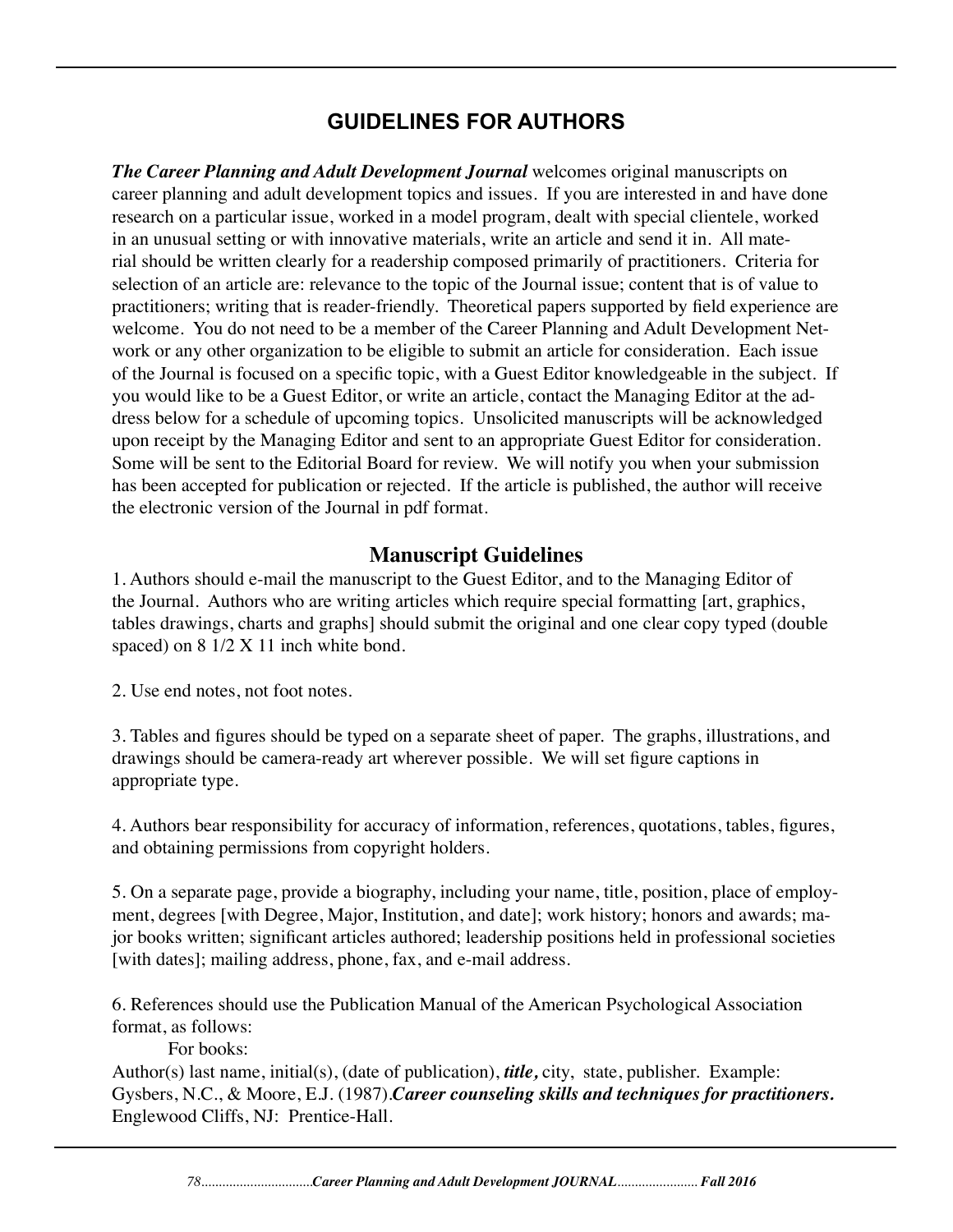#### For articles:

Author(s) last name, initial(s), date of publication, title of article, publication *name* and **volume**, (number), pages. Example:

Henton, J. N., Russell, R., & Koval, K. E. (1983). Spousal perceptions of midlife career change. *Personnel and Guidance Journal* **61** (5), 287-291.

7. Avoid the use of the generic masculine pronoun and sexist terminology. Aim for a readable, approachable, immediate style, avoiding the passive voice and the detached tone of typical academic journals.

8. Do not submit material that is under consideration by another periodical. If you have published an article in another publication that you believe is of merit, you may wish to submit it to the Career Planning and Adult Development Network Newsletter for consideration as a summary or abstract. We accept review copies of books, but do not guarantee that we can find a reviewer.

9. Manuscripts should not exceed 4,000 words. A typical article would run from 6 to 12 pages of double-spaced, word-processed copy. However, please do not let length inhibit you from expressing your ideas.

10. We reserve the right to edit all submissions for length, style, and clarity of presentation. We will communicate with you directly to clarify any confusion as to the content of your submission.

11. Submit manuscripts, ideas, or questions to: **Steven E. Beasley, Managing Editor Career Planning and Adult Development Journal 453 Alberto Way, Suite 257E Los Gatos, California 95032 USA Telephone (408) 354-7150 e-mail: stevenbeasley@verizon.net**

**Revised 2016**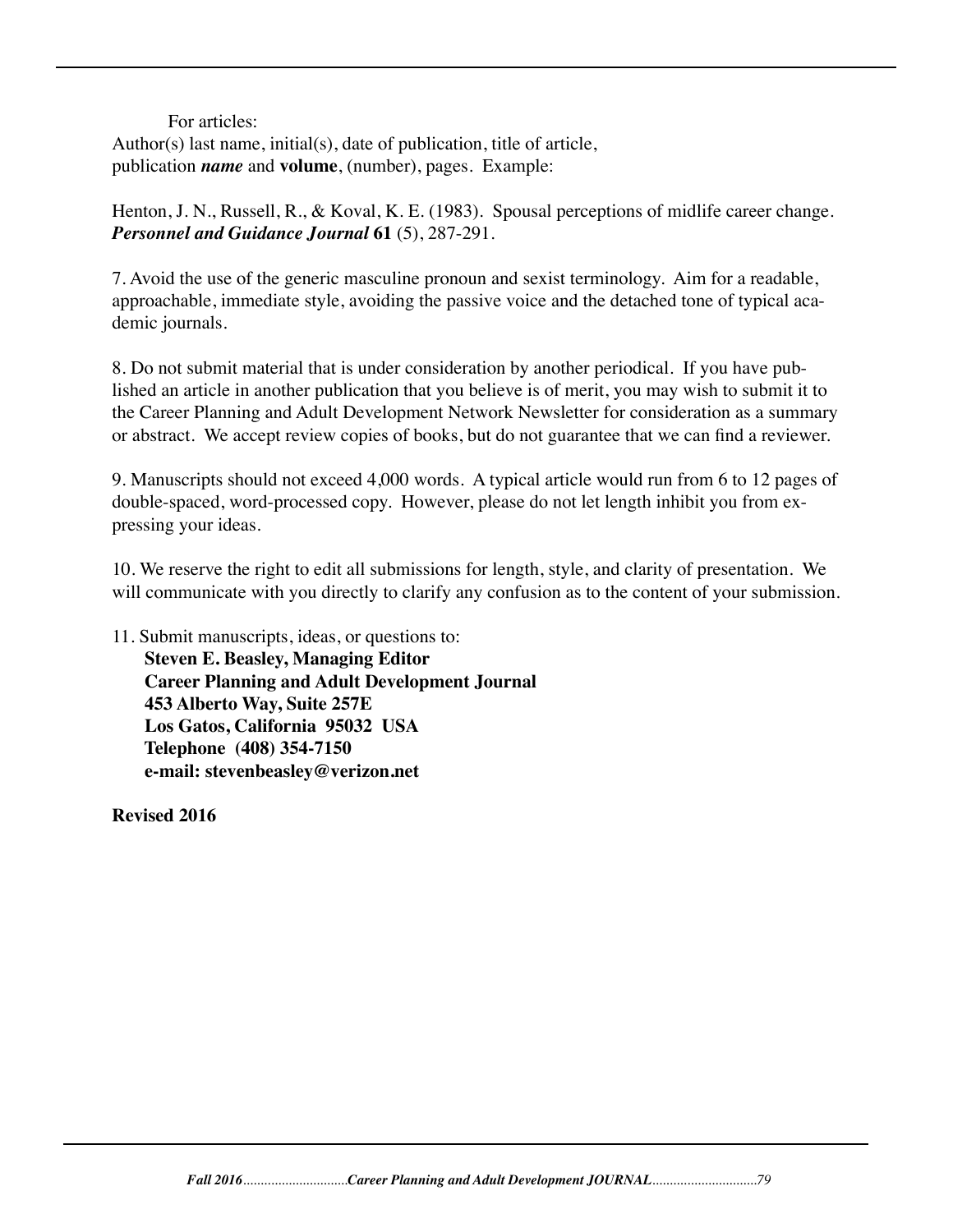# **Available Issues of CPAD Journal**

Cost for each is \$7.50 plus \$1.50 shipping and handling **for individual issues through 2011. CD version of issues starting in 2012.** Contact: **e-mail: admin@careernetwork.org** Innovations in College, University, and Community Career Centers. Edited by **Steven E. Beasley** and **Jeanne M. Hinkelman.** Vol 16, No 1 Career Counseling in an Information Age. Edited by **K Richard Pyle.** Vol 16, No 3 Book Reviews 2000-2001. Edited by **Barbara Grauer.** Vol 16, No 4 Coaching and Mentoring. Edited by **Frederic M. Hudson.** Vol 17, No 1 Family Influences on Career Choice and Success. Edited by **Sally Gelardin.** Vol 17, No 2 Career Portfolios. Edited by **Martin Kimeldorf.** Vol 17, No 3 Resumes, Edited by **Wendy Enelow.** Vol 17, No 4 Building Your Career Development e-Business. Edited by **Steven E. Beasley.** Vol 18, No 3 Competencies from the Individual's Viewpoint. Edited by **David Dubois** Vol 18, No 4 Book Reviews 2002-2003. Edited by **Barbara Grauer.** Vol 19, No 1 The Influence of **Bernard Haldane.** Edited by **Kate Duttro.** Vol 19, No 3 Nurturing the Creative Side in All of Our Clients. Edited by **Carol Eikelberry.** Vol 19, No 4 Women and Careers. Edited by **Caitlin Williams.** Vol 20, No 1 Distance Learning and Career Development. Edited by **Barbara Pevoto.** Vol 20, No 2 Book Reviews 2004. Edited by **Barbara Grauer.** Vol 20, No 3 Career Development in Spanish-Speaking Countries. Edited by **Susan Zgliczynski.** Vol 20, No 4 21st Century Work Search. Edited by **Linda Hodge.** Vol 21, No 2 Book Reviews 2005-2006. Edited by **Wendy Enelow.** Vol 21, No 3 Social Justice and Career Development. Edited by **Robert C. Chope.** Vol 21, No 4 The Impact of Spirituality and Personal Values Upon One's Career. Edited by **Richard Nelson Bolles.** Vol 22, No 1 The Entrepreneurial Career. Edited by **Dan Strakal,** Vol 22, No 2 Book Reviews 2006-2007. Edited by **Wendy Enelow,** Vol 22, No 4 A Storied Approach to Career Counseling: Theories/Applications. Edited by **Sarah Toman.** Vol 23, No 1 The Science of Chaos and Careers. Edited by **William Stone.** Vol 23, No 2 The Federal Government: A Place to Work and a Place to Serve. Edited by **Dale S. Brown,** Vol 23, No 3 Making a Career of Counseling and Advising Caregivers. Edited by **Sally Gelardin.** Vol 23, No 4 Book Reviews 2008. Edited by **Freddie Cheek**. Vol 24, No 1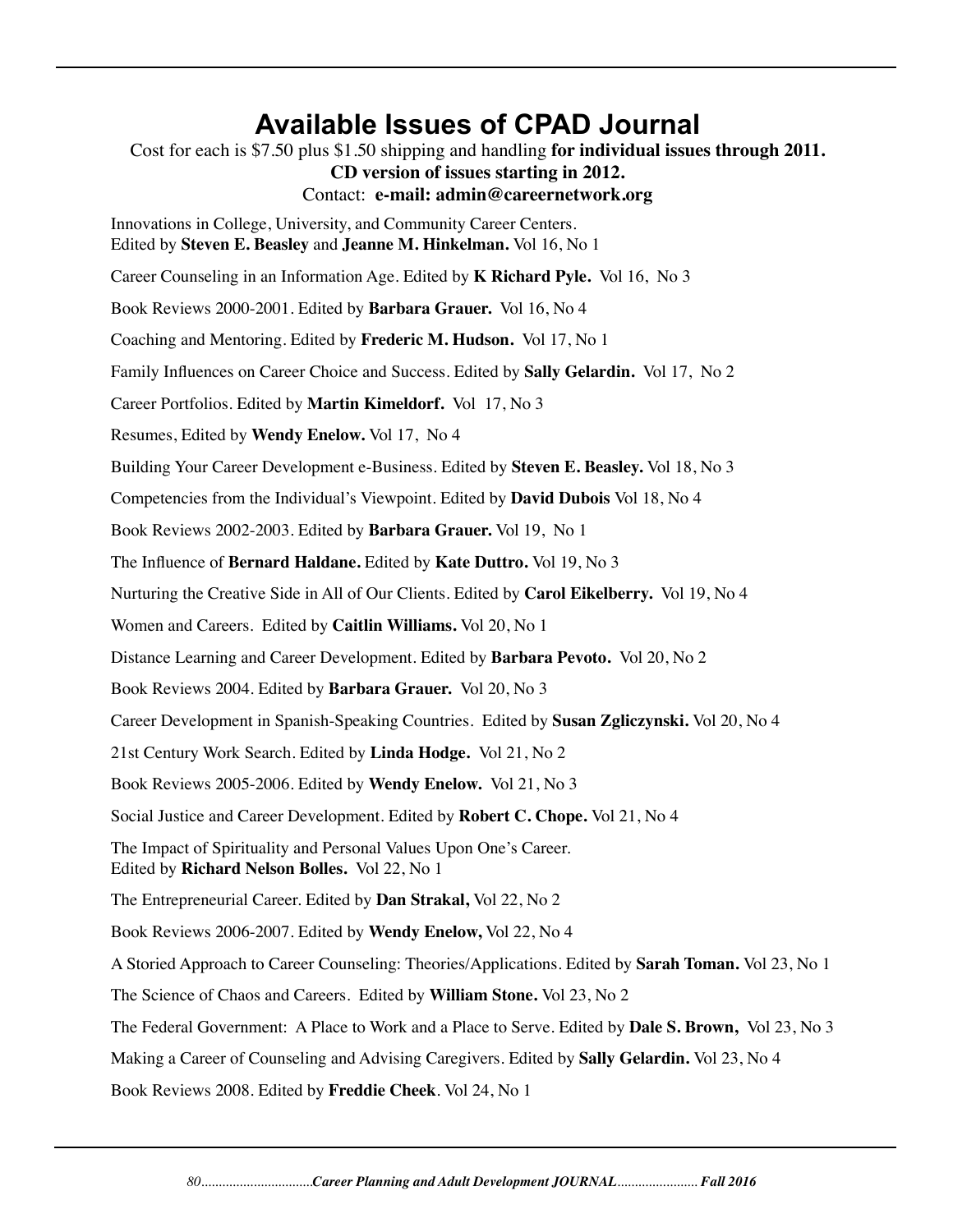Careers of the Future. Edited by **Caitlin Williams.** Vol 24 No 2

Working Across Generations. Edited by **Maggi Payment.** Vol 24, No 3

Career Development & Consulting in Asian Countries.Edited by **Susan Zgliczynski** & **Xiaolu Hu.**  Vol 24, No 4

The Education of Career Development Professionals. Edited by **Debra S. Osborn.** Vol 25, No 1

Book Reviews 2009. Edited by **Freddie Cheek.** Vol 25, No 2

Online Career Advising and Coaching. Edited by **Robert C. Chope.** Vol 25, No 3

Strategies for Career Assessment. Edited by **James C. Sampson.** Vol 25, No 4

Mid-Life Career Crisis: Edited by **Helen Harkness** and **William Stone**. Vol 26, No 1

Golden Boomers! Edited by **Helen Harkness.** Vol 26, No 2

Volunteering. Edited by **Sarah Toman.** Vol 26, No 3

Book Reviews 2010. Edited by **Freddie Cheek.** Vol 26, No 4

Career Development in Middle East and North African Countries. Edited by **Rich Feller**. Vol 27, No 1

Dealing with Mid Life Career Crisis. Edited by **Darrell W. Gurney.** Vol 27, No 2

Book Reviews 2011. Edited by **Sarah Toman** and **Sarah Michalos.** Vol 27, No 3

Career Futures. Edited by **William Charland.** Vol 27, No 4

Culturally Competent Career Development Practice.Edited by **Courtland Lee.** Vol 28, No 1

The Interface Between Career Planning and Retirement. Edited by **Jacqueline Peila-Shuster.** Vol 28, No 2

How Career Professionals Navigate their own Careers. Edited by **Nancy Parsley.** Vol 28, No 3

Women in Industry Today...and Tomorrow. Edited by **Carol Christen.** Vol 28, No 4

Book Reviews 2012-2013. Edited by **Sarah Michalos-Rispinto.** Vol 29, No 1

STEM-Centric Career Development for a Competitive Workplace. Edited by **Rich Feller** and **Jacqueline Peila-Schuster.** Vol 29, No 2

Social Media and Career Development. Edited by **Melissa A. Venable.** Vol 29, No 3

The Future is Here: Career Development Graduate Student Special Issue. Edited by **Jacqueline Peila-Shuster** and **Debra Osborn.** Vol 29, No 4

Book Reviews 2014. Edited by **Maggi Payment Kirkbride.** Vol 30, No 1

Career Communications. Edited by **Wendy Enelow** and **Louise Kursmark.** Vol 30, No 2

Veterans! Edited by **Robert Miles, Mary Buzzetta,** and **Krysta Kurzynski.** Vol 30, No 3

Career Assessments. Edited by **Debra Osborn** and **Seth Hayden.** Vol 30, No 4.

Book Reviews 2015. Edited by **Maggi Kirkbride.** Vol 31, No 1

Our Future: Projections of Life and Work. Edited by **Helen Harkness**. Vol 31, No 2.

Corporate Career Development, Edited by **Rich Feller.** Vol 31, No 3.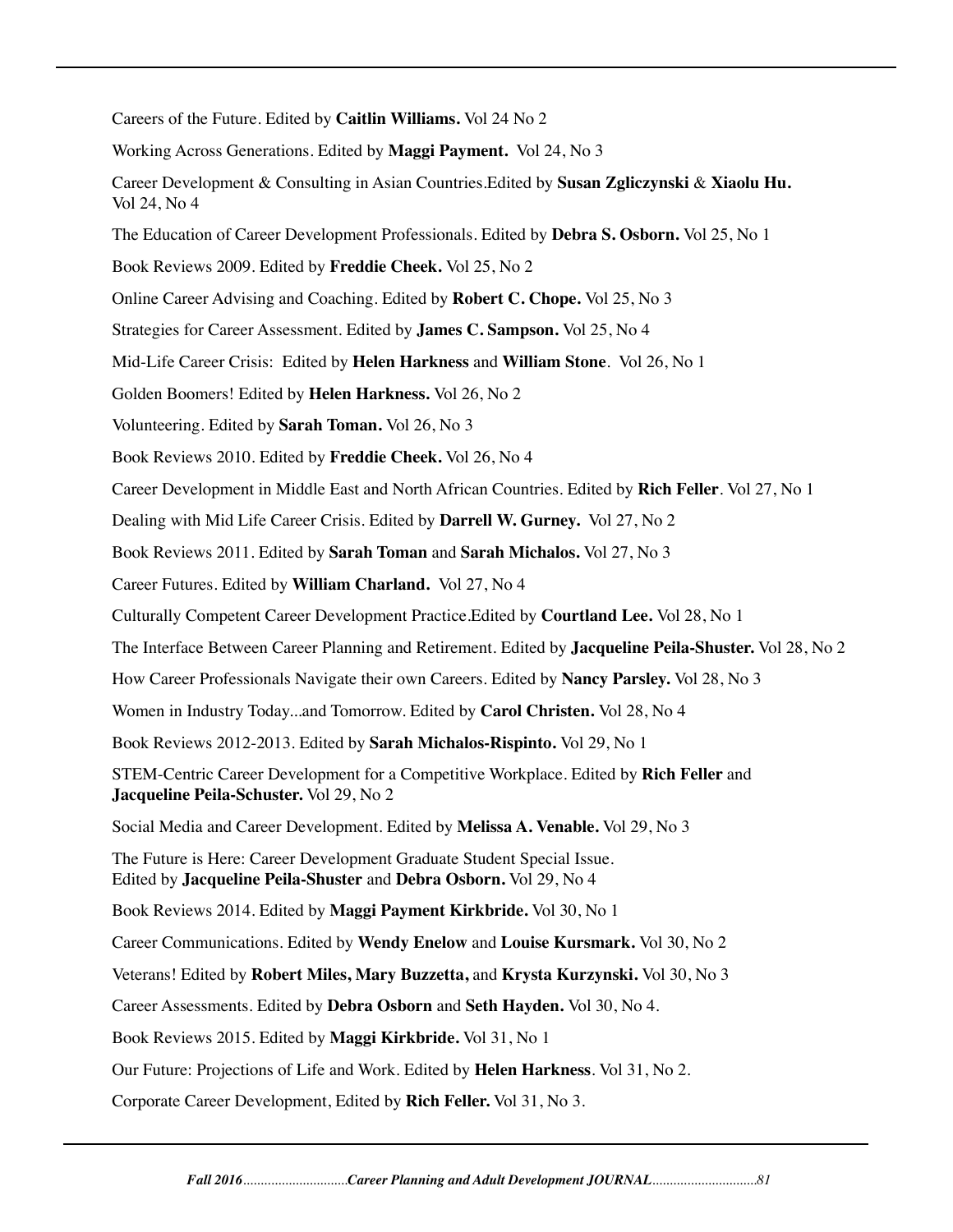Career Development, Work-based Transitions, and Individuals with Neurological-based Disabilities. Edited by **Abiola Dipeolu.** Vol 31, No 4.

The Connection Between Career Development and Mental Health. Edited by **Seth Hayden** and **Debra Osborn**. Vol 32, No 1.

Social Recruiting, Personal Search Engine Optimization and Personal Online Reputation Management. Edited by **Susan P. Joyce.** Vol 32, No 2.

Job Search 6.0 Edited by **Marie Zimenoff.** Vol 32, No 3.



2016 Workshop Schedule for Career Professionals

**JOB & CAREER TRANSITION COACH CERTIFICATION** 

Developed by Dick Knowdell and Led by Rich Feller September 12-13-14, 2016 in Washington, DC Area September 26-27-28, 2016 in Singapore (Dick Knowdell) December 5-6-7, 2016 in Los Angeles

**BUILDING A PRIVATE CAREER COUNSELING BUSINESS** 

Developed and Led by Dick Knowdell September 30, 2016 in Singapore December 8, 2016 in Los Angeles

For information on these certification workshops go to: http://www.careernetwork.org/training-certification.cfm

> To schedule a workshop in your area e-mail rknowdell@mac.com